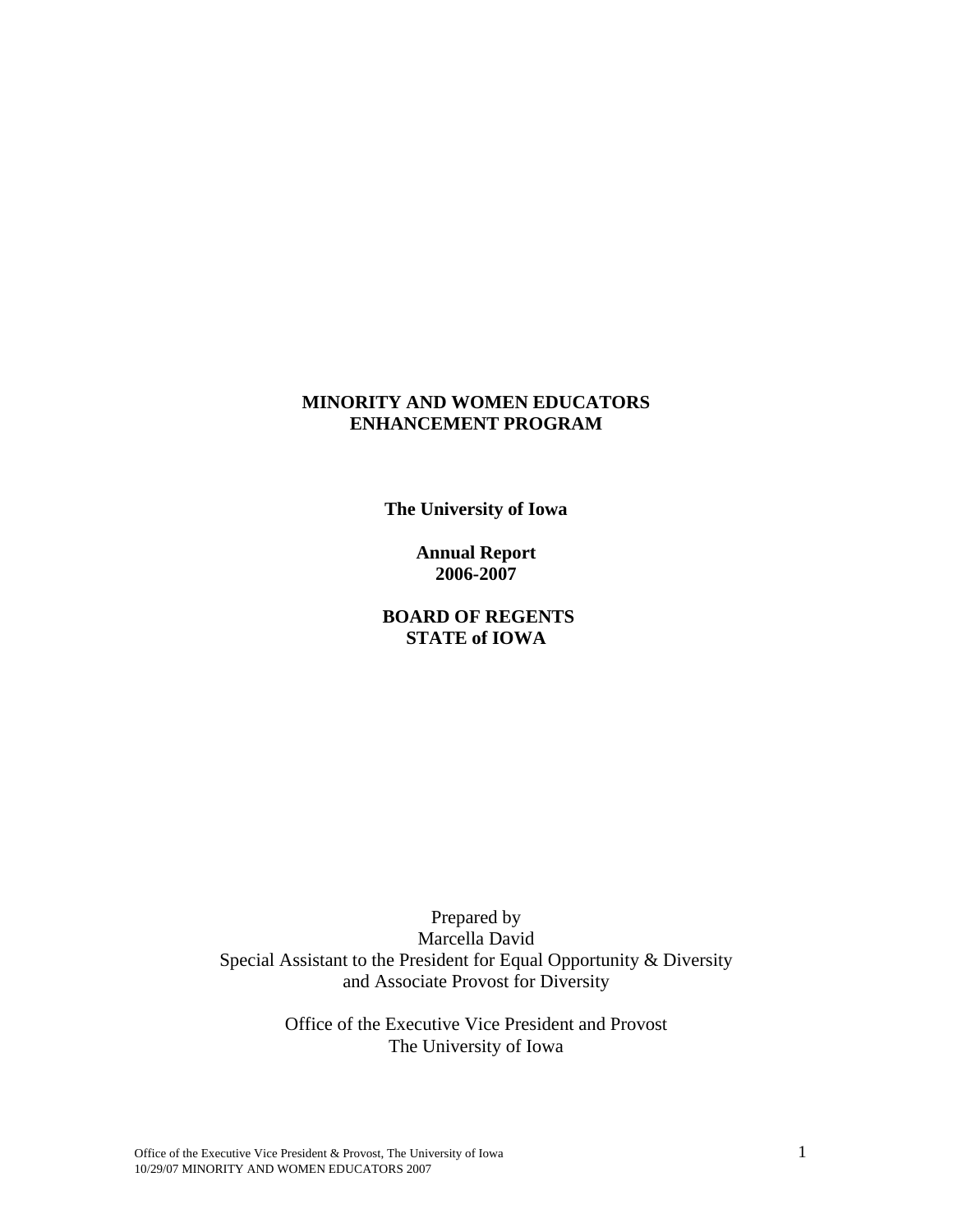# **MINORITY AND WOMEN EDUCATORS ENHANCEMENT PROGRAM**

### **University of Iowa 2006-2007**

### **Introduction**

The steps to meaningful increases in faculty diversity at The University of Iowa are: recruitment; pipeline development; assessment; climate; retention resources; innovation and collaboration.

### *The Iowa Promise* **(Recruitment; Pipeline Development; Assessment; Climate; Retention; Innovation)**

*The Iowa Promise*, the strategic plan for 2005-2010, recognizes the link between educational excellence and diversity, and the importance of recruiting to the university faculty, staff and students from underrepresented communities and fostering a climate that enables all to succeed. *The Iowa Promise* set forth goals for faculty diversity, including gender diversity, and established the principle that all parts of the university are to be accountable for achieving those goals. In FY 2006, The University of Iowa recruited its largest class of faculty from underrepresented communities, and in one year exceeded its strategic planning benchmark for racial and ethnic diversity of tenured/tenure track faculty, and also made progress on its gender diversity goal. The clear message of the Executive Vice President and Provost was to continue efforts to further increase faculty diversity, while establishing programs to promote retention.

*The Iowa Promise* also establishes as a goal regularly assessing the climate through surveys. Surveys were administered in 2005-2006, and based on analysis to date, programming is being initiated to address areas of concern.

### **Diversity Action Committee (Assessment; Climate)**

*The Iowa Promise* identified as a key diversity strategy "promot[ing] a welcoming climate that enhances the educational and work experience for all members of the community." To that end, in Spring 2005 the Provost announced the creation of the Diversity Action Committee, a task force composed of faculty, staff, students and administrators, to assess the current status of the University's diversity programs and activities and recommend steps to advance the diversity goals of *The Iowa Promise.* The committee collected information in a variety of formats, including interviewing leadership of colleges and divisions; questionnaires to colleges and divisions; open forums; meetings with faculty, staff and student organizations; meetings with key administrators; meetings with key community members; review of documentary information; consultation with experts; and review of background materials including diversity plans of peer institutions. Its Report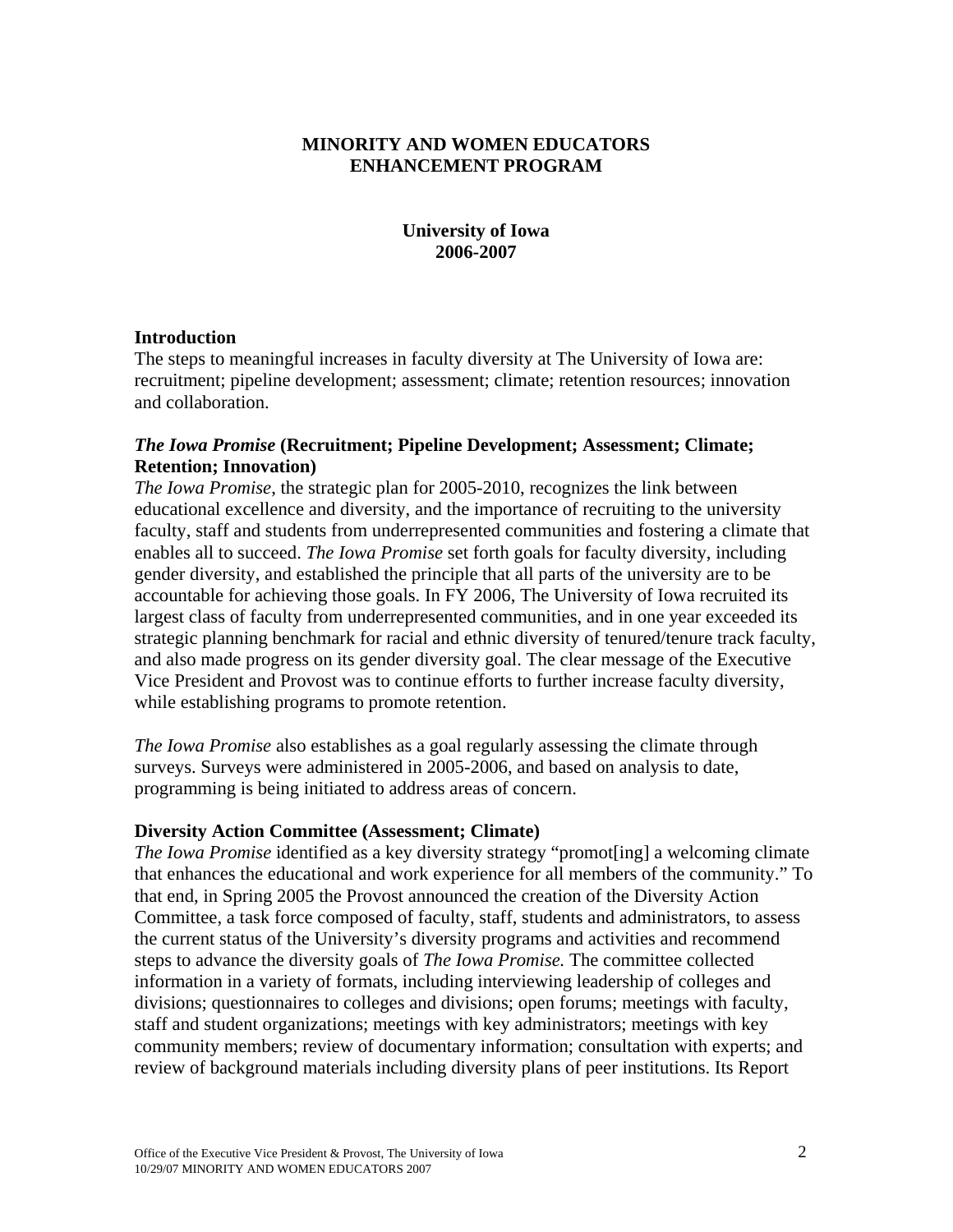and Recommendations included several items related to faculty and staff success that are in the implementation phase at this time.

## **Faculty Diversity Opportunity Program (FDOP) (Recruitment; Retention)**

At The University of Iowa, the Office of the Provost supports a program to enhance collegiate efforts to recruit and retain minority faculty. This program, called the Faculty Diversity Opportunities Program (FDOP), is administered by the Associate Provost for Diversity, who works with collegiate deans to identify potential faculty hires who would add to the diversity of the UI faculty. FDOP was established in 1999, expanding on previous similar initiatives. From FY 2000 to FY 2005, FDOP resources were used to support part of the first several years, typically one to three years, of the newly recruited faculty member's tenure at the University. After this initial period, the college provided all of the resources for the faculty members' development and tenure. Beginning in FY 06, significant changes were made to the program in order to help colleges and departments cover the cost of recruiting faculty in a very competitive market. Pursuant to these changes, new FDOP allocations are typically up to \$40,000, available to support the hiring of a new faculty member who is a target of opportunity and whose addition will improve the diversity of the requesting college. This support will continue as long as the faculty member remains with the University. Mentoring and retention follow-up plans remain critical components of FDOP funding requests. The Associate Provost for Diversity, working in close collaboration with the Associate Provost for Faculty, collegiate deans and others, coordinates a central effort to ensure newly recruited minority faculty feel comfortable in the UI environment.

In *The Iowa Promise*, the UI 2005-2010 strategic plan, the University committed to increasing the budget allocated to the FDOP program to \$1.3M. For the current fiscal year, FY 08, the Office of the Provost is providing FDOP funding totaling **\$1,387,498** for partial salaries and other resources for a total of **45** faculty. These positions are in the University Library, the Graduate College, and the Colleges of Dentistry, Education, Engineering, Law, Liberal Arts and Sciences, Nursing, Pharmacy, and Public Health. Eighteen of these appointments are new, and 27 are continuing. This financial commitment represents a continued increase over the FY 07 commitment of **\$1,109,665**.

Since 1999, FDOP has been used to support 121 diversity hires to the UI campus. When appropriate, FDOP funding has been successfully used to support the research of postdoctoral fellows as a means of increasing the pipeline to the professorate. The Faculty Diversity Opportunities Program has proven to be an important incentive to colleges and departments to identify and recruit faculty from underrepresented communities and has contributed significantly to the increased representation of faculty from underrepresented communities in the ten-year period ending 2008.

# **Collegiate Diversity Group (Assessment; Climate; Retention)**

The Office of the Provost has organized the colleges, through the deans, to address diversity issues, including recruitment and retention of underrepresented minorities and women faculty. The purpose of the Collegiate Diversity Group is to share information, assess the status of and concerns arising from the colleges' diversity efforts, identify and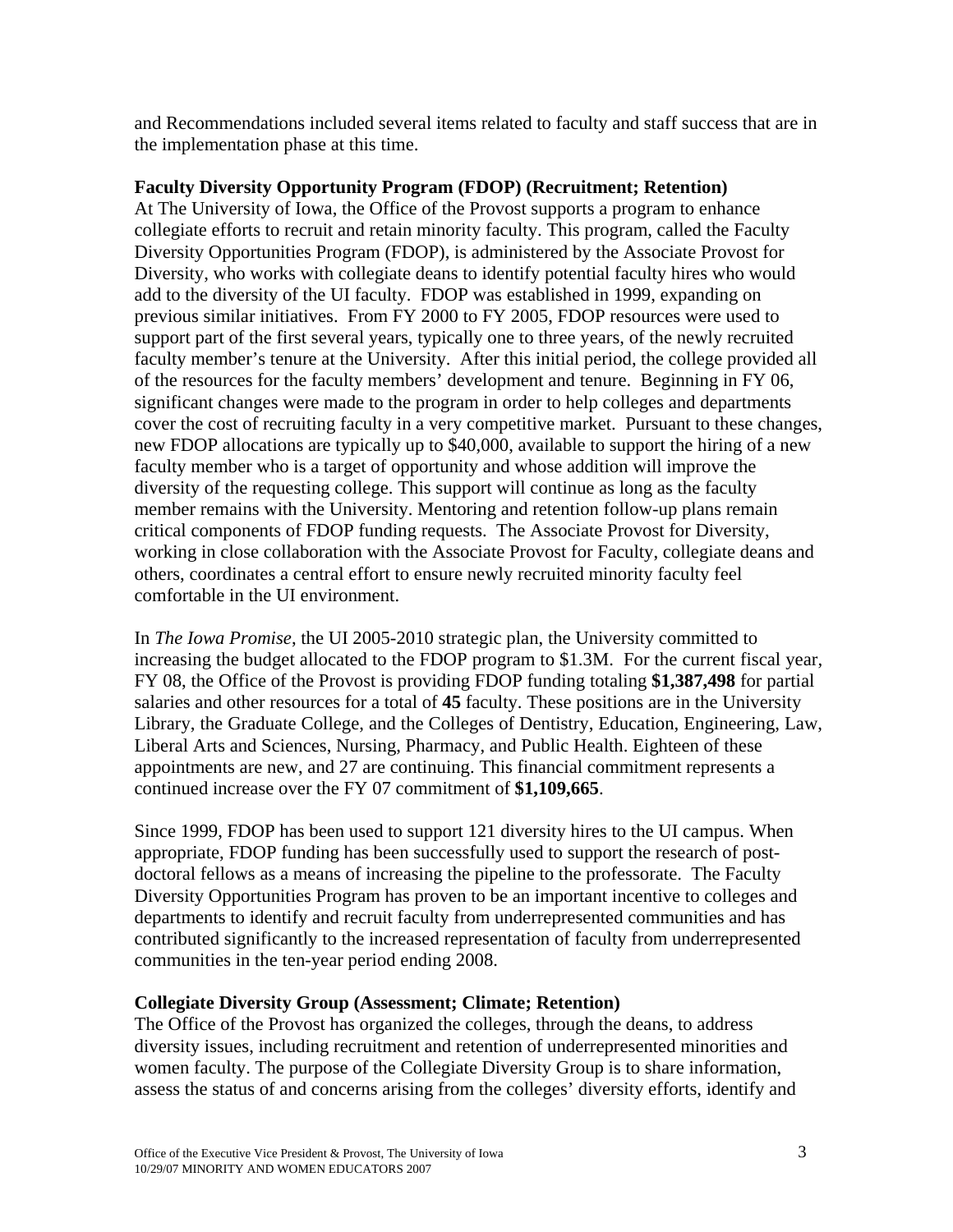develop resources for collegiate diversity, and bring to the attention of the deans those issues in need of policy development or resolution across colleges. The Associate Provost for Diversity assists the group in organizing and developing agenda for the meetings, and the Offices of Equal Opportunity and Diversity and the General Counsel serve as resources to the group. The chairs of the University's Diversity Charter Committee serve as *ex officio* members. Meetings of the Collegiate Diversity Group have focused on undergraduate and graduate/professional student outreach and recruitment, admissions, and financial aid issues. Issues of faculty recruitment, mentoring, and retention have been addressed with the participation of the Associate Provost for Faculty. Consideration of diversity issues in the collegiate academic environment, curricula, and programming are also important foci of the Associate Deans for Academic Programs group convened by the Associate Provost for Undergraduate Education.

### **Minority Faculty Orientation and Mentoring (Climate; Retention)**

The Provost, through the Associate Provost for Faculty, is a sponsor of the orientation program for new faculty, which begins the faculty mentoring program. The faculty mentoring program teams new faculty with senior faculty in their departments to assist in the new faculty members' career development in teaching, scholarship and research, and committee service. New minority faculty members are also encouraged to become part of the University community through associations with other faculty across the University, with campus social life, and with student activities and organizations. The Associate Provost for Diversity provides support for several faculty and staff affinity groups, including the African-American Council, the Council on the Status of Latinos, the Council on the Status of Women, the Council on Disability Awareness and the UI Lesbian, Gay, Bisexual, Transgender Staff and Faculty Association. In 2006 a new faculty staff council, the Native American Council, was chartered by the University.

#### **New Faculty of Color Receptions (Retention; Climate; Retention; Innovation)**

The Executive Vice President and Provost hosted the first New Faculty of Color Fall Reception to welcome and help build community for new faculty of color. Deans and mentors were invited to introduce and congratulate these faculty within their department or unit. A spring meeting and reception gave new faculty of color the opportunity to meet with the Provost, Associate Provost for Diversity and Associate Provost for Faculty to express any concerns or ask any questions.

#### **Diversity Scholars, Visitors, and Faculty Exchanges (Recruitment; Climate)**

The Provost, through the Associate Provost for Diversity, provides financial support for efforts to bring underrepresented minority persons as visiting faculty and speakers to campus to present seminars and lectures, and to participate in collaborative scholarly work and research with University faculty. The Provost also provides assistance to UI minority faculty members to enable them to pursue their scholarship and faculty responsibilities through collaborations with other institutions and individuals.

### **Workshops/Programs on Diversity (Climate)**

The University, through the Special Assistant to the President for Equal Opportunity and Diversity and Associate Provost for Diversity, regularly supports events that enhance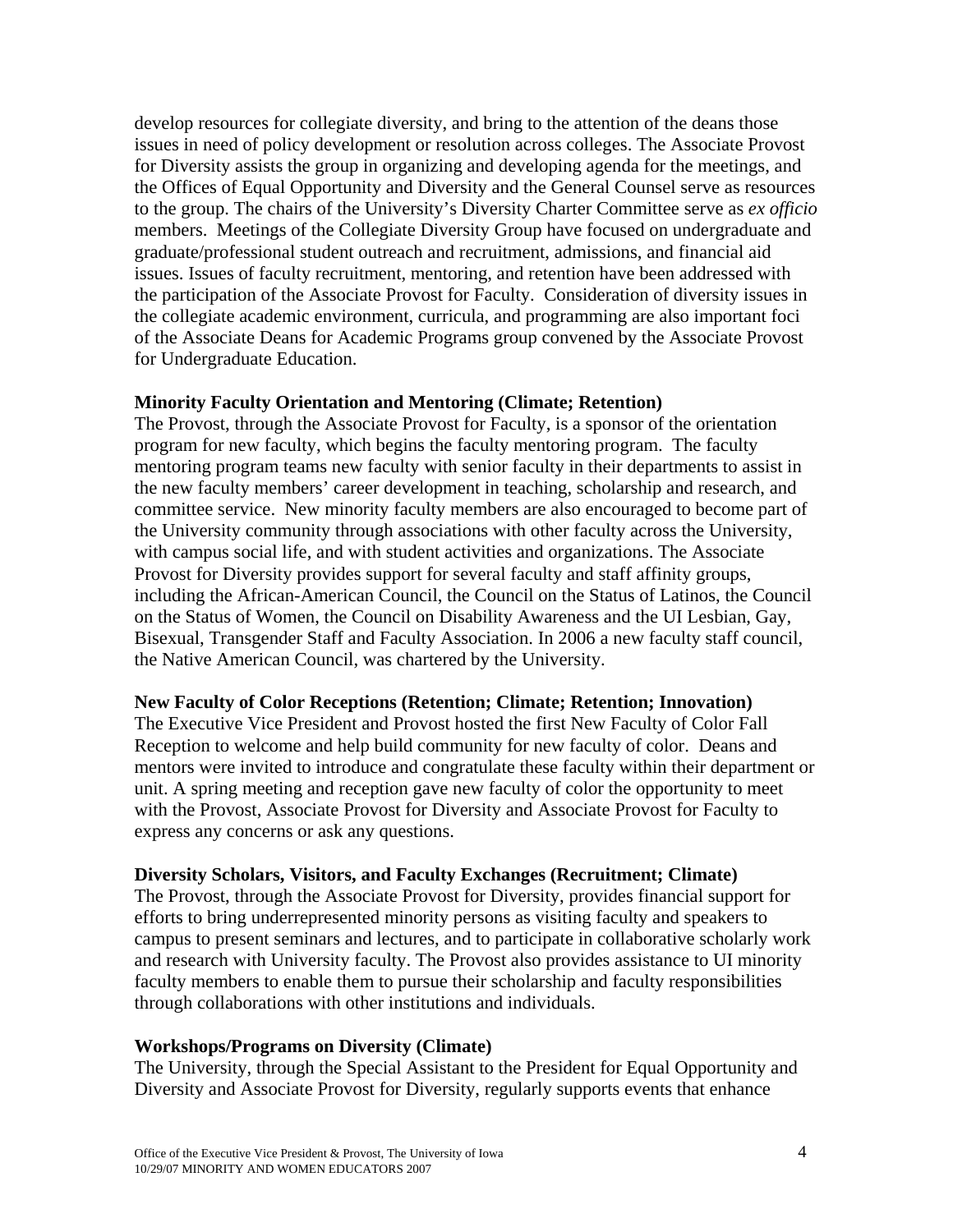dialog and sensitivity about diversity issues. The Office of Equal Opportunity and Diversity, University Human Resources, the Council on the Status of Women, and the UI Diversity Charter Committee partner with other units to conduct university, collegiate and departmental faculty and staff workshops and other programming designed to enhance the University's recruitment and retention of underrepresented minority and women faculty.

### **Catalyst Awards (Climate)**

The Catalyst Award annually recognizes faculty, staff, students, and units for distinctive and innovative diversity contributions at the UI.

Supported campus wide, the Catalyst Award Seed Grants are targeted toward creative projects that would have an immediate impact on reaching the diversity goals of the university's strategic plan, The Iowa Promise. Projects that advance cross-cultural understanding, strengthen positive inter-group relations and promote a welcoming learning, living and working environment were given preference by the selection committee.

### **Summer Research Opportunity Program (SROP)/Iowa Biosciences Advantage (IBA)/Alliance for Graduate Education and the Professorate (AGEP)(Climate; Pipeline Development)**

The University of Iowa Graduate College annually conducts a Committee on Institutional Cooperation Summer Research Opportunities Program to recruit, support and assist minority individuals to pursue graduate studies and collegiate faculty careers, especially in the sciences and engineering fields. More than 50 individuals participate in these programs each year.

Through the College of Liberal Arts and Sciences, the Graduate College, the Office of the Vice President for Research, and Office of the Executive Vice President and Provost, the Iowa Biosciences Advantage program was established for undergraduate students in the biological and medical sciences. This program is aimed especially at minority and other underrepresented undergraduate students and provides them with the support and preparation to enter graduate programs and ultimately to pursue careers as faculty at higher education institutions. In its final funding year of its first funding cycle, AGEP, a program jointly run by the three Regents' universities, continued to support minority graduate students and provide summer research opportunities for undergraduates considering graduate education.

### **Gender Equity Task Force (Assessment; Climate)**

The Provost appointed a Gender Equity Task Force, which had as its charge to "take a broad look at the status of women faculty at The University of Iowa and recommend changes and programs to increase the number of women faculty and improve their quality of life." Several recommendations related to faculty gender diversity are in the implementation phase at this time.

In response to the UI Gender Equity Task Force Report, the need to invest more in helping spouses/partners of female faculty find employment was identified as a pressing issue. In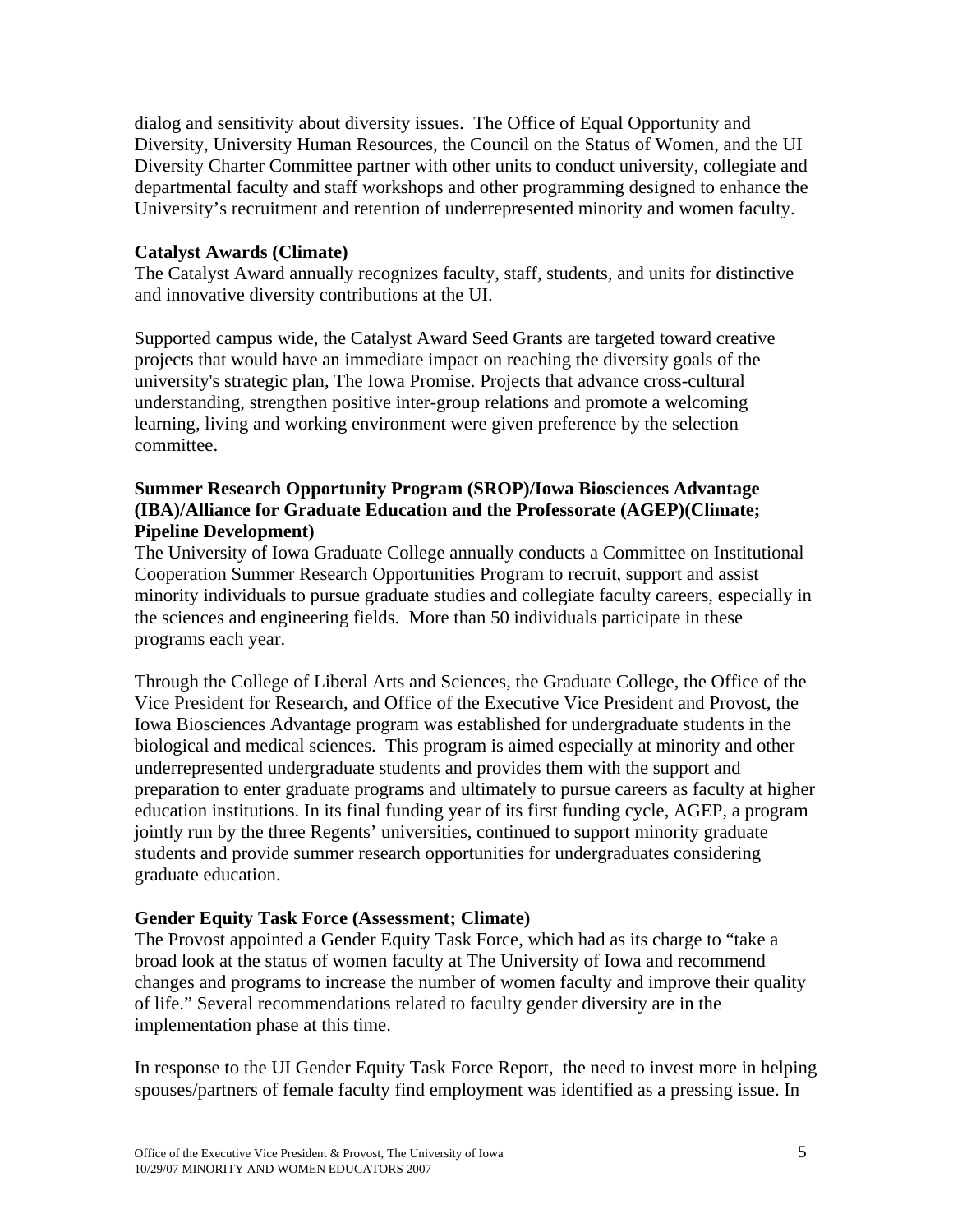response, the Dual Academic Career Initiative, which was created to help fund spouse and partner appointments at the University, will be phased in over three years, starting with an investment of \$100,000 in the first year and building up to \$250,000 in the third year.

Parenting issues also create a variety of challenges that may affect the recruitment and retention of female faculty, according to the Task Force's report. To address these challenges, work is under way to enhance parental leave policies. For example, steps have already been taken to implement an automatic one-year extension of the tenure clock for all probationary faculty, following the permanent addition of a child (by birth or adoption) to a faculty household.

Other actions completed or under way as a response to the report's recommendations include the development of new marketing materials in the Office of Equal Opportunity and Diversity; new data collection and monitoring efforts; several draft policies to address issues related to parenting, such as the leave allowed and the workload expected following the birth or adoption of a child; the creation of a task force on mentoring; and discussion of a standing committee that would monitor performance on goals related to both diversity and gender equity.

### **Climate Surveys (Assessment; Climate)**

A number of climate surveys were begun or completed in the past year, including Sexual Harassment, Human Resources, Student and Faculty Climate, and Undergraduate Survey focusing on undergraduate experience including diversity and climate.

The result of a recent survey of University of Iowa undergraduate students commissioned by the President's Office and conducted by the University of Iowa Office of Equal Opportunity and Diversity concludes that the UI can do more to improve diversity efforts, particularly for minorities, non-U.S. citizens and older undergraduate students. The survey of 1,095 students conducted in Spring 2005 examined three main areas: campus climate, quality of relationships among groups and diversity awareness.

A six-member subcommittee, with the assistance of a campus-wide advisory committee, compiled the report and made several recommendations covering the areas of communication, student engagement and skill development and future research and assessment.

Several recommendations are in the implementation phase at this time.

# **Dual Career Network (Recruitment; Retention)**

In February of 1994, The University of Iowa established the Dual Career Network, a program designed to assist the spouses or partners of UI faculty recruits or, under certain circumstances, the spouses or partners of current UI faculty in locating employment opportunities. The services provided include: professional job search and career guidance for up to one year; resume writing assistance; advice on interviewing techniques; up-todate resource information about local businesses; assistance with writing cover letters; access to job openings with local employers; letters of support written for University of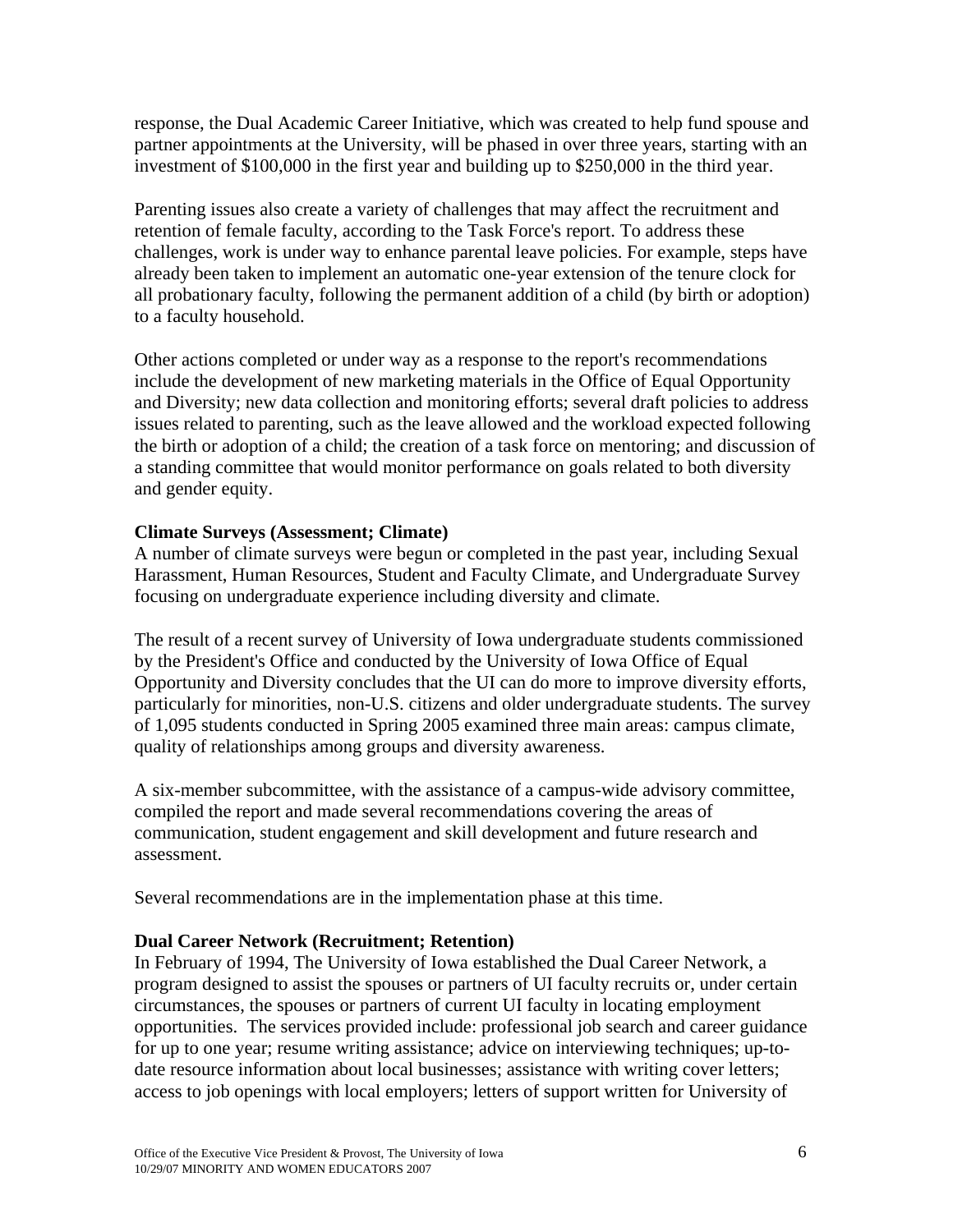Iowa employers; career counseling and guidance; guidance to appropriate resources for career exploration and planning; introduction to local groups to assist in networking attempts; current information about local hiring market and demographics; and social gatherings to meet other new people. The services of the Dual Career Network have been successfully used to recruit and retain diverse faculty hires.

# **Women in Science and Engineering (WISE) (Climate; Pipeline Development; Retention)**

The mission of the Women in Science and Engineering (WISE) Program is to expand and improve the educational and professional opportunities for women in all fields of science and technology by facilitating institutional and social change. The WISE program was established in August 1994 with joint support from the offices of the Vice President for Research and the Provost. The WISE Program staff includes a faculty director, a program coordinator, a faculty consultant, a mentoring coordinator, and an advisory board. The WISE Program cooperates with science, technology, engineering, and mathematics (STEM) programs at The University of Iowa. The goals of WISE are to increase the participation, professional development, and advancement of women as students, faculty, and professional staff; monitor and promote a supportive environment for women to study and work; integrate the ideas, strengths, and approaches of women into research, teaching, and service; and inform the public of educational and career opportunities for women in scientific and technical fields.

# **Diversity Focus (Recruitment; Climate; Collaboration)**

In 2005, The University of Iowa became a charter member of Diversity Focus, a community and business organization with the mission to increase diversity along the Cedar Rapids-Iowa City corridor by integrating and coordinating existing efforts as well as identifying or creating other activities and programs. Other charter members include the Cedar Rapids Chamber of Commerce, Alliant Energy and Rockwell Collins. Executive Vice President and Provost Hogan served as a member of the Diversity Focus board. Diversity focus plans events, such as conferences, training sessions and social activities intended to support diversity in the Corridor.

### **Iowa Promise Momentum Plus (Innovation)**

The Provost and Vice President for Research partnered in a three-year renewal of the Iowa Promise Momentum Plus initiative to provide funds to add diversity outreach to existing research projects on campus. The Momentum Plus initiative is funded for \$20,000 in FY 07. Through the Iowa Promise Momentum Plus initiative, The University of Iowa hopes to become a national leader on inventive ways to incorporate diversity programming into ongoing research endeavors.

### **Minority Faculty & Staff Recruitment Initiative (Recruitment; Innovation)**

A team representing The University of Iowa at the Keeping Our Faculties Diverse III conference, sponsored primarily by The University of Minnesota and the CIC and hosted at The University of Minnesota, presented a proposal for and received a seed grant to create a short streaming video featured on the University diversity web page and linked to other sites and distributed via DVD format to prospective hires in an effort to more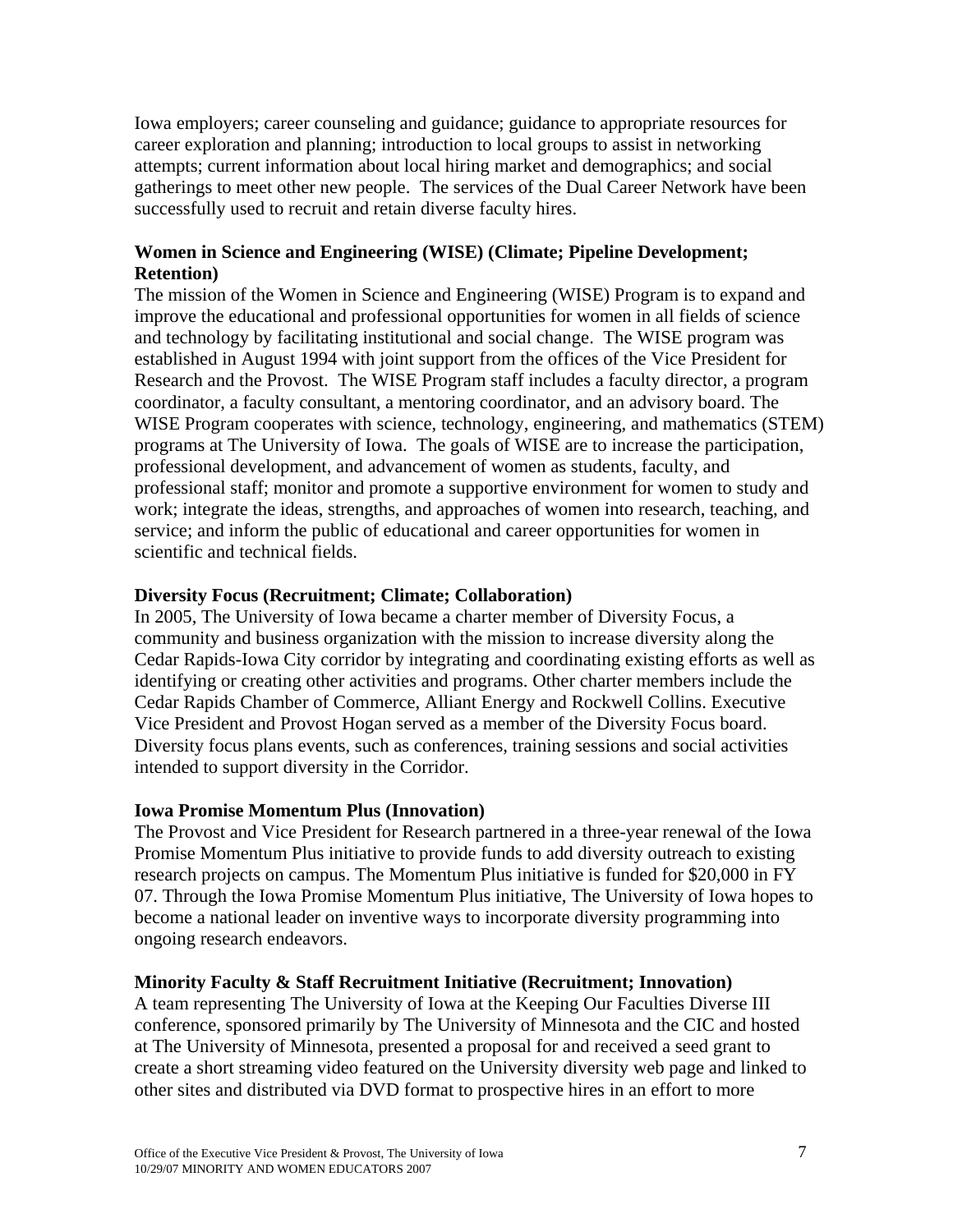effectively communicate to prospective candidates throughout the recruitment process and develop marketing materials that can be used by all units in their recruitment of minority candidates.

A focus group was brought together with the goal of defining our audience, issues to communicate, resources and content to create, and delivery method. University and community volunteers participated in the taping sessions and production is in the final stages.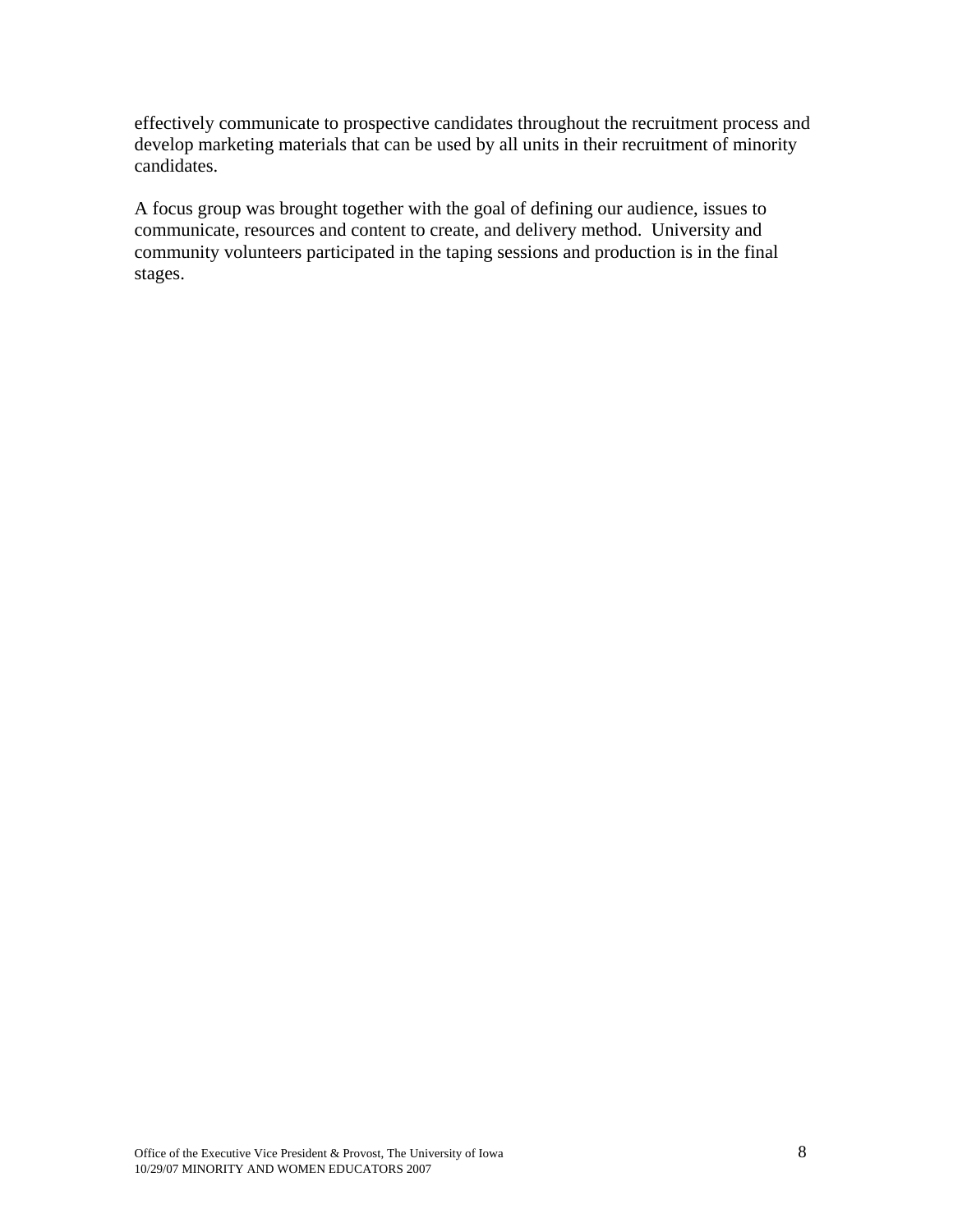# **Annual Report on Regents Minority and Women Educators Enhancement Program**

# **Iowa State University November 2007**

Iowa State University supports several key programs to cultivate the hiring, retention, and advancement of minority and women educators. Each of these programs is briefly described below.

- 1. This fall, the Provost Office began planning for a new leadership development program, the "Emerging Leaders Program." Our goal is to develop depth of leadership skills among faculty and staff, as well as to diversify the potential pool of leadership candidates at ISU.
- 2. In 2006, ISU was awarded an NSF grant for an initiative that has the goal of improving recruitment, retention and leadership of women faculty in the science, technology, engineering and mathematics ("STEM") fields. The five-year, \$3.3M award supports the ISU ADVANCE Program which focuses on institutional transformation in advancing the careers of women in the STEM fields. The Provost Office is also putting institutional resources into the program. In the first year of the grant, researchers have worked with three (of an eventual nine) focal departments on a collaborative transformation process to improve the climate in the departments. Key faculty in the program as well as at the college and department level are providing networking opportunities for STEM faculty, compiling information to assist in tracking progress, and providing training opportunities. An external mentoring program for faculty of color is being set up; plans are also in the works for a national conference (October 2008) in Ames on "Recreating Academic Careers in STEM."
- 3. Iowa State University is working to create a more flexible work environment for all faculty. This fall, a task force is discussing a policy for active service/modified duties in order to promote a work-life balance for faculty. Iowa State was asked to take part in a special-invitation conference in Park City, Utah (funded by the Alfred P. Sloan Foundation, September 2007) focused on business and industry partnerships with higher education, partnerships to address the need to develop flexible work environments.
- 4. In FY 2005-06, the Provost Office asked all assistant professors to participate in a survey administered by Harvard University. Data acquired through the COACHE survey on tenure-eligible faculty satisfaction has helped us to better understand what assistant professors, particularly minority and female assistant professors, desire in their professional lives. In September, the director of this survey from Harvard, Dr. Cathy Trower, presented the ISU and national data to ISU administrators; several key findings are being used to improve the climate for tenure-eligible faculty.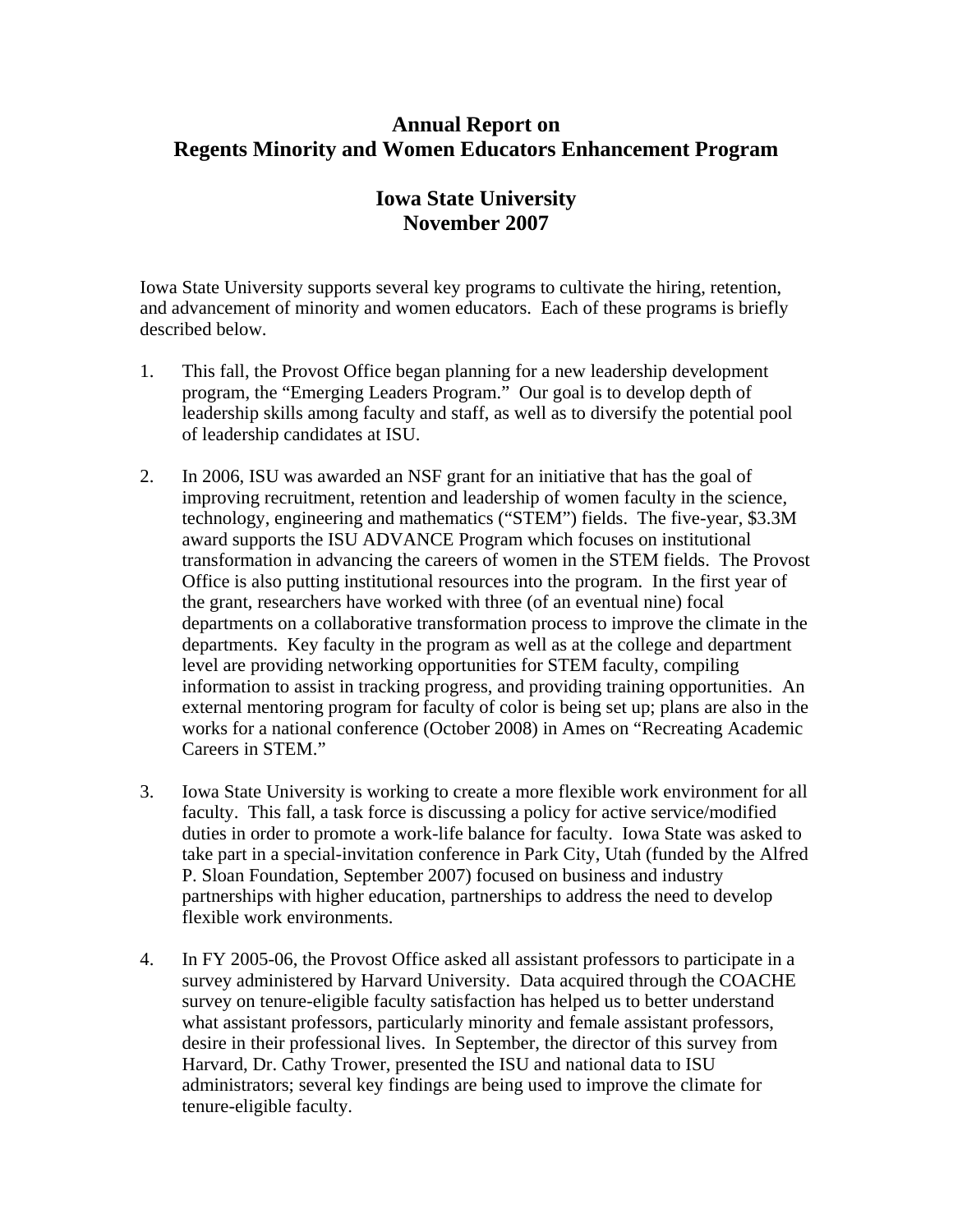- 5. During 2007, two taskforces appointed by the Provost reviewed key diversity programs on campus. The first, the Taskforce Reviewing the Dialogues on Diversity Program, found that the program was a strong part of the curriculum, and based on their recommendations, the Provost has increased funding for the program and related initiatives. The second, a taskforce to review the feasibility for an Institute on Social Justice, found that an institute was not feasible at this time, but recommended that additional interdisciplinary collaborations and new funding support ongoing activities.
- 6. ISU was selected as one of two universities for a \$25,000 award for innovative practices from the Alfred P. Sloan Foundation. The ISU award, also directed at faculty retention, will allow the Provost Office to design a more sophisticated way to track faculty careers so that we can understand the costs and benefits of the full range of career paths. An ISU graduate student is finalizing details on a database that will help us understand the complex set of factors and decisions related to multiple faculty career paths. Other universities around the country have expressed interest in the database.
- 7. A policy designed to further support faculty, particularly female faculty, in the early years of their academic careers, the Part-Time Appointments for Tenure-Eligible and Tenured Faculty Policy, was implemented in FY 2005-06. Only a handful of faculty have reduced their appointments so far, but many have inquired about the options, including several new faculty. This policy will continue to aid our efforts to recruit and retain excellent faculty, particularly women who must balance career and family. (See [http://www.provost.iastate.edu/faculty/careers/doc/Part](http://www.provost.iastate.edu/faculty/careers/doc/Part-timeappts.pdf)[timeappts.pdf.](http://www.provost.iastate.edu/faculty/careers/doc/Part-timeappts.pdf))
- 8. In an effort to increase the sensitivity of supervisors to the needs of working parents, the Provost Office encourages the use of existing policies to support new parent employees. (See <http://www.provost.iastate.edu/faculty/resources/newparents.html>.)
- 9. Women's Enrichment Fund Mini Grants. This fund is designed to support initiatives that will enrich the experiences of women faculty, staff and students at ISU. For the FY 2006-07, \$25,000 was allocated to support initiatives affecting women on the ISU campus. The funds have encouraged creativity in designing new projects, courses, and initiatives on campus; the 2007 "Women Impacting ISU Calendar" has served as a very visible reminder of women's leadership roles on campus.
- 10. Diversity Grants. This program was conceived in FY 2005-06 to support diversity in the mission areas of education, research, and outreach to positively impact and advance faculty, staff, and student minorities and under-represented groups at Iowa State University. The overarching goals are to accelerate institutional change and contribute to scholarly activity in education and research related to diversity. The Provost Office awarded the first diversity mini-grants in FY 2006-07, totaling \$25,000 and supporting eight research and educational projects. As a result of the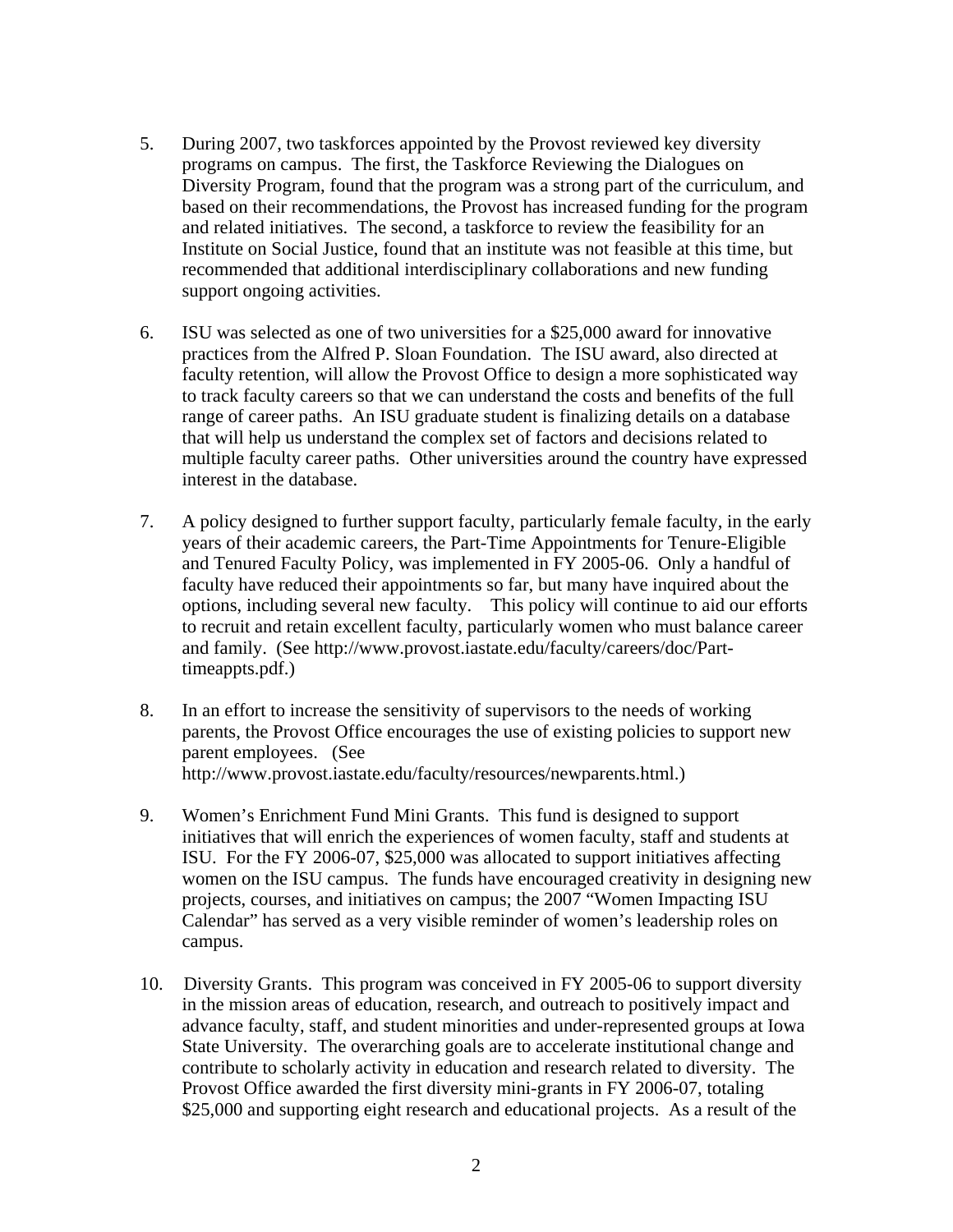recommendations of two taskforces (see above), the funds available for these projects will more than double this year.

- 11. A "Keeping our Faculty of Color Leadership Team" was formed in 2004 to lead oncampus efforts to improve retention and hiring in response to the Taskforce Report on the Recruitment and Retention of Women and Minority Faculty (2003). In 2007, several ISU faculty and staff made two presentations at the "Keeping our Faculties of Color" conference at the University of Minnesota. This group also presented at ISU's own conference, ISCORE.
- 12. As of January 2007, the university-wide diversity committee was restructured to provide better representation and coordination of efforts across campus. The *Executive Steering Committee*, consisting of vice presidents and the Director of Equal Opportunity and Diversity, is responsible for assessing progress in meeting university goals to make the campus a more diverse and inclusive place. It charges the *Advisory Committee for Diversity Program Planning and Coordination*  annually. The *Advisory Committee for Diversity Program Planning and Coordination* is responsible for an annual report on diversity (directed both to the university president and to the university community), and it will assess progress on the Implementation Plan for Community, Equity, and Diversity annually and recommend changes in its details. Additionally, this advisory committee assesses the effectiveness of diversity efforts on campus, identifies gaps in university diversity policies and efforts, develops new policies and initiatives as necessary, and ensures that units across the university are meeting diversity objectives. Each college/unit will also maintain its own diversity committee, and a representative from each will serve on the university-wide advisory committee in order to facilitate coordination and communication.
- 13. The Provost Office continues to financially support the recruitment and retention of excellent faculty, specifically funding requests from colleges and departments for dual-career hiring, and to diversify the faculty. In FY 2006-07, \$589,000 was allocated for this purpose.
- 14. To assist new faculty in establishing firm roots within Iowa State University, a faculty mentoring program was initiated in fall 1992. The goal is to provide advice and counsel to junior faculty members as they "learn the ropes". In recognition of the senior faculty member's mentoring efforts, each receives a \$500 stipend to support their professional development. In FY 2006-07, the cost of the program was \$23,000. A review of the program was begun in FY 2005-06 with special attention paid to mentoring of women and faculty of color. In fall, 2007, Peermentoring was added to mentoring activities, and each college has appointed a senior faculty member to serve as a peer mentoring coordinator. Plans are underway to drop the \$500 stipend to mentors in fall 2008, and to redirect the funds to support junior faculty in other ways.
- 15. The Office of the Provost supported the establishment of a Women's Leadership Consortium in 2002. The consortium continues to bring together leaders of various women's programs on campus and to investigate strategies for increasing their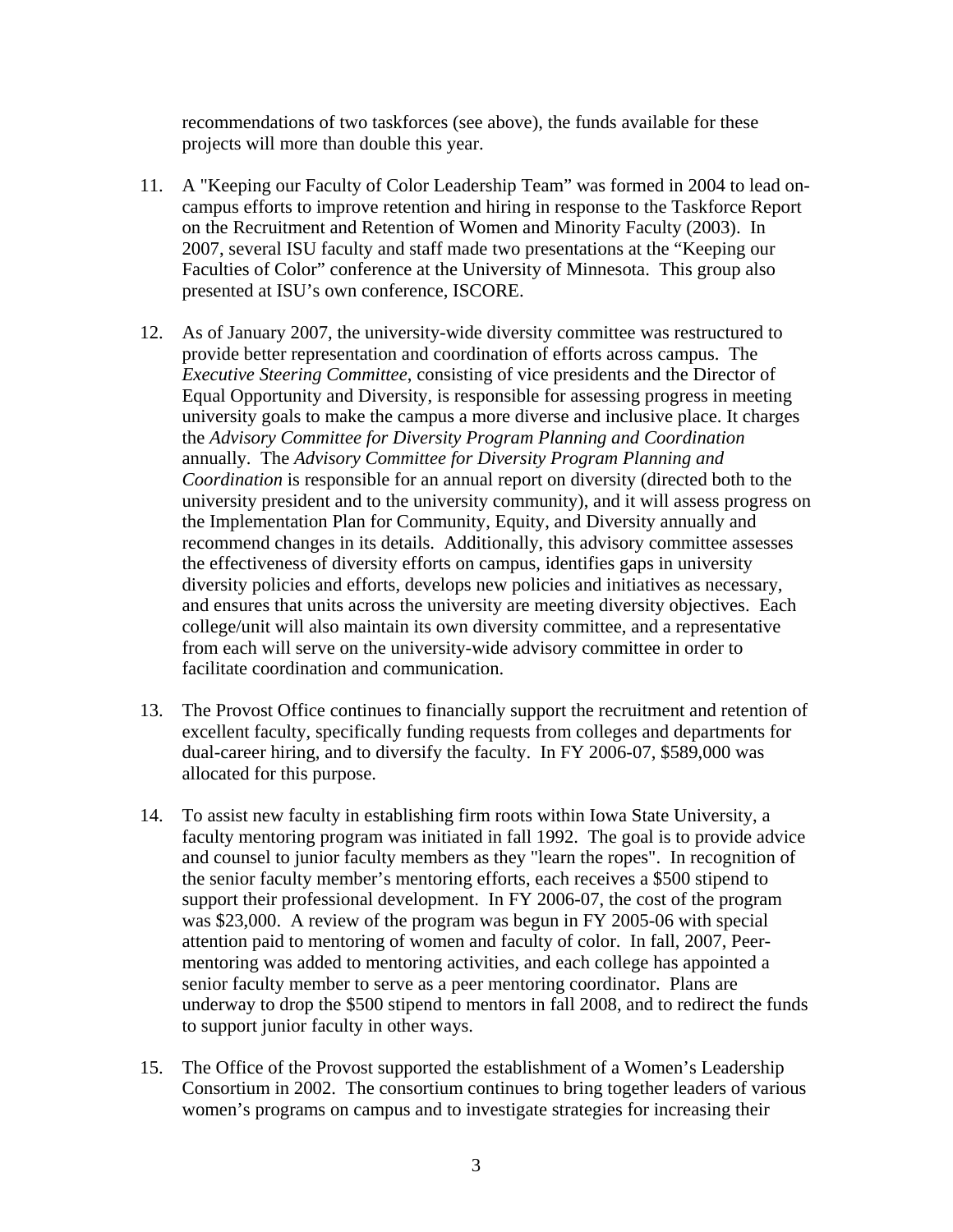visibility and impact of campus initiatives and programs. For the past four years, this group has sponsored an Iowa Women's Leadership Summit, to bring together those interested in women's leadership in higher education, K-12 education, business and industry, and non-profits. The April 2007 event had national and Iowa speakers and drew 250 participants.

- 16. The Associate Provost for Faculty Advancement and Diversity serves as Past-President of the Iowa Network for Women in Higher Education (Coordinated with other state networks through ACE). The primary goal of the Iowa Network is to facilitate the development of women leaders in higher education, through conversations, collaborations, and mentoring across the state. Dr. Carlson also serves on the Board of Directors for the ACE Office of Women in Higher Education.
- 17. The Margaret Sloss Women's Center provides programming and support systems for all women on campus. Though many programs are directed specifically for students, the emphasis on safety, health-related issues, and topics related to the role of women in society support and benefit all. The Center provides support and information through active advocacy, educational outreach, appropriate referral services and a safe space. The Center Director is collaborating with staff at UNI and SUI on a new Department of Justice Grant to increase training about violence against women.
- 18. Child Care Resources, a unit of Human Resource Services, supports Iowa State University families by linking them with programs and services that can help meet their child care needs. The university childcare consultant is available to assist families in accessing services available both on the campus and in the community. The university supports two child care centers located on campus, University Community Childcare in Pammel Court and the University Child Care Center at Veterinary Medicine. In addition to these full-time programs, the university supports several other childcare initiatives including a resource and referral service, care for mildly ill children, part-time childcare for student families, and a family child care infant network.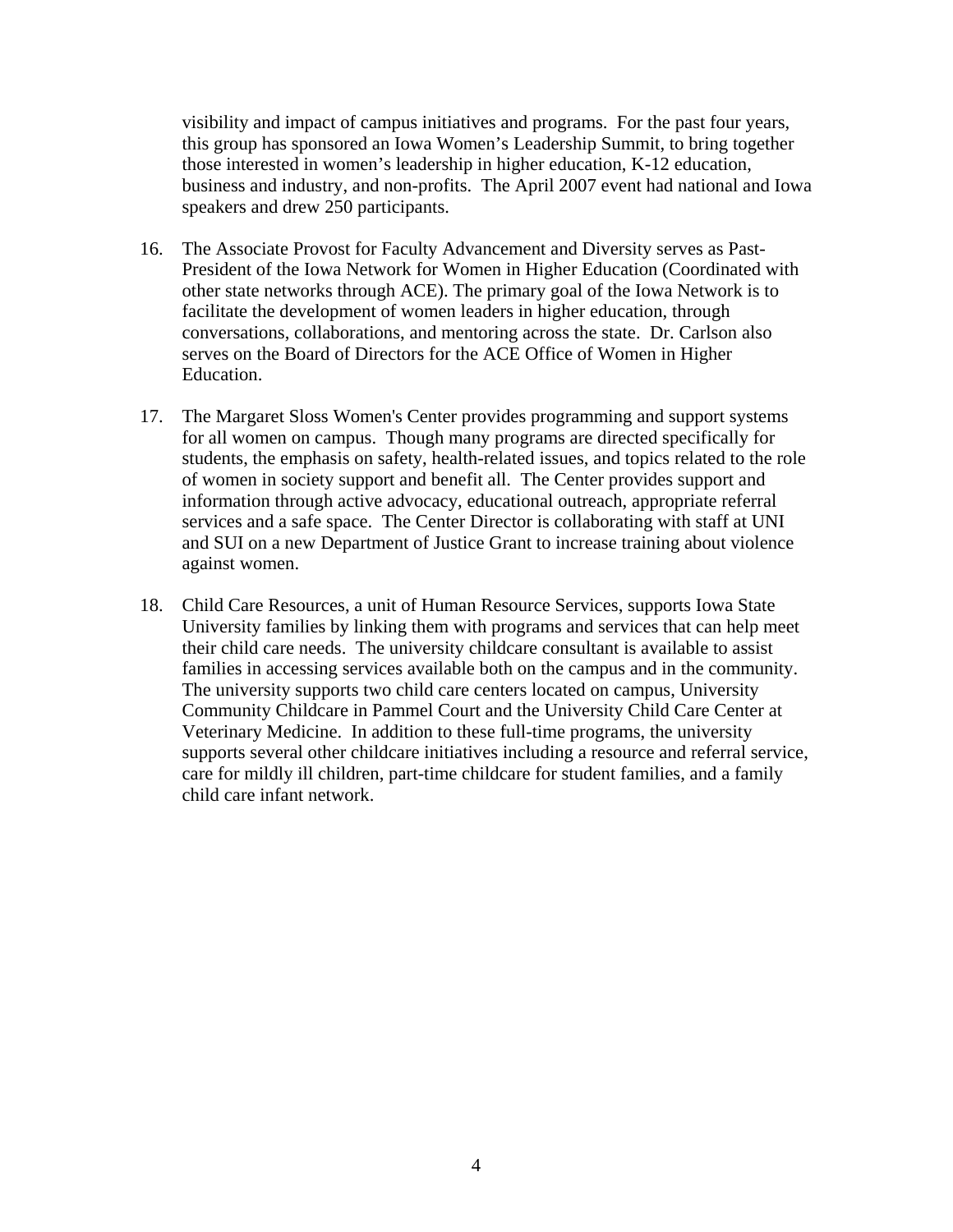October, 2007

TO: Board of Regents, State of Iowa

FROM: University of Northern Iowa

RE: Minority and Women Educators Enhancement Program

Of the \$40,000 original budget, \$28,000 has been used since 1989 to recruit and hire a minority faculty member for the Political Science Department.

The balance of these funds (\$12,000) has been used since 1990 to recruit and hire an academic administrator as Associate Dean for the Graduate College. This individual retired from her position in July 2002. These funds (plus an additional \$8,000) have been reallocated to support teaching from visiting minority faculty and recruiting students from traditionally black schools such as Dillard, Xavier, and Southern universities.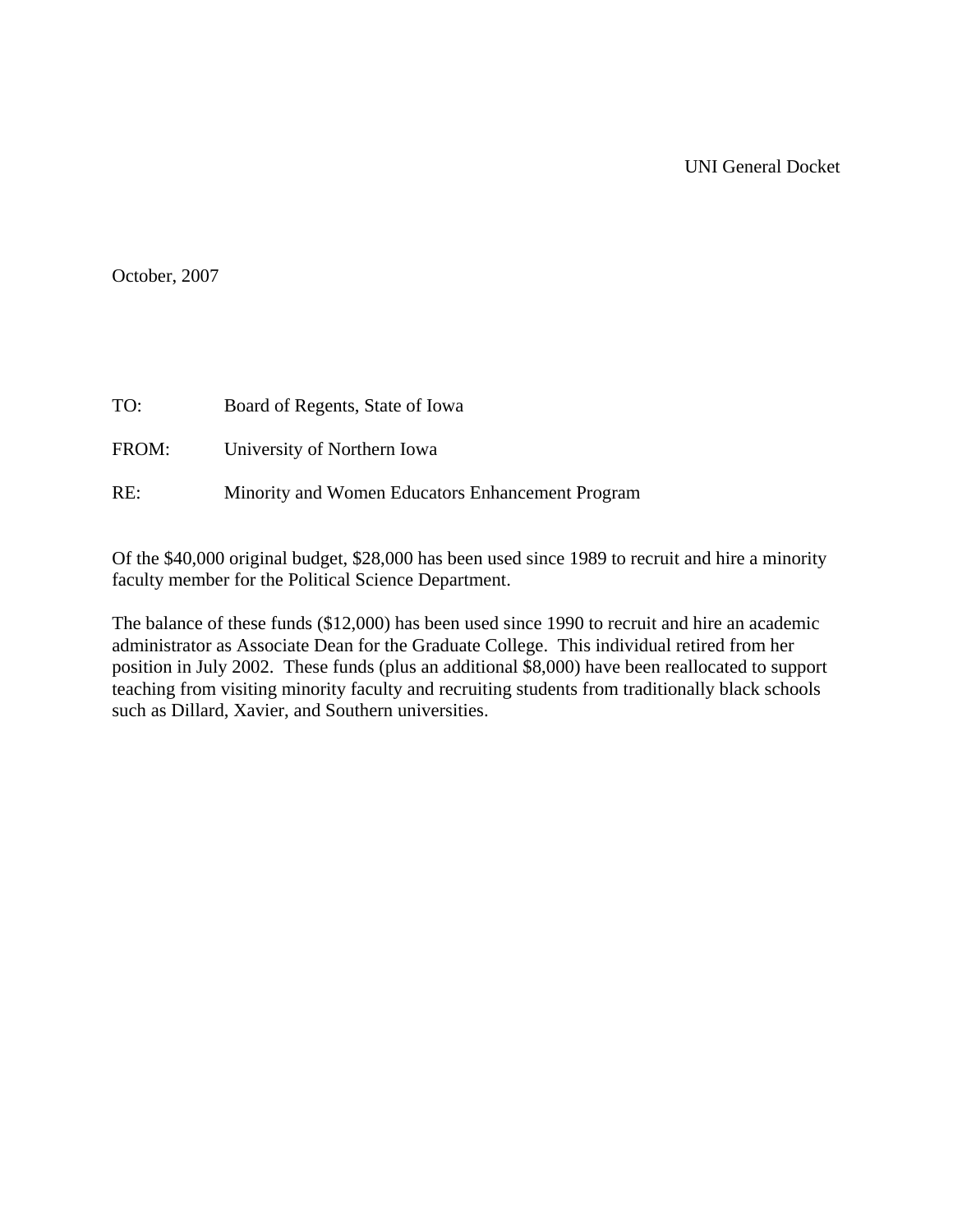

# **REPORT TO THE BOARD OF REGENTS STATE OF IOWA**

# **Annual Equal Employment Opportunity and Affirmative Action Workforce Report October 2007**

| Submitted by                                                                                                                                                          |     |                                                                            |  |  |  |  |  |  |  |  |  |
|-----------------------------------------------------------------------------------------------------------------------------------------------------------------------|-----|----------------------------------------------------------------------------|--|--|--|--|--|--|--|--|--|
| Marcella David<br>Special Assistant to the President for<br><b>Equal Opportunity and Diversity</b><br>and Associate Provost for Diversity<br>and Title IX Coordinator | and | Jennifer Modestou<br>Director of Equal Opportunity and<br><b>Diversity</b> |  |  |  |  |  |  |  |  |  |
| Office of Equal Opportunity and Diversity<br>202 Jessup Hall<br>319/335-0705 (Voice)<br>319/335-0697 (Text)<br>diversity@uiowa.edu                                    |     |                                                                            |  |  |  |  |  |  |  |  |  |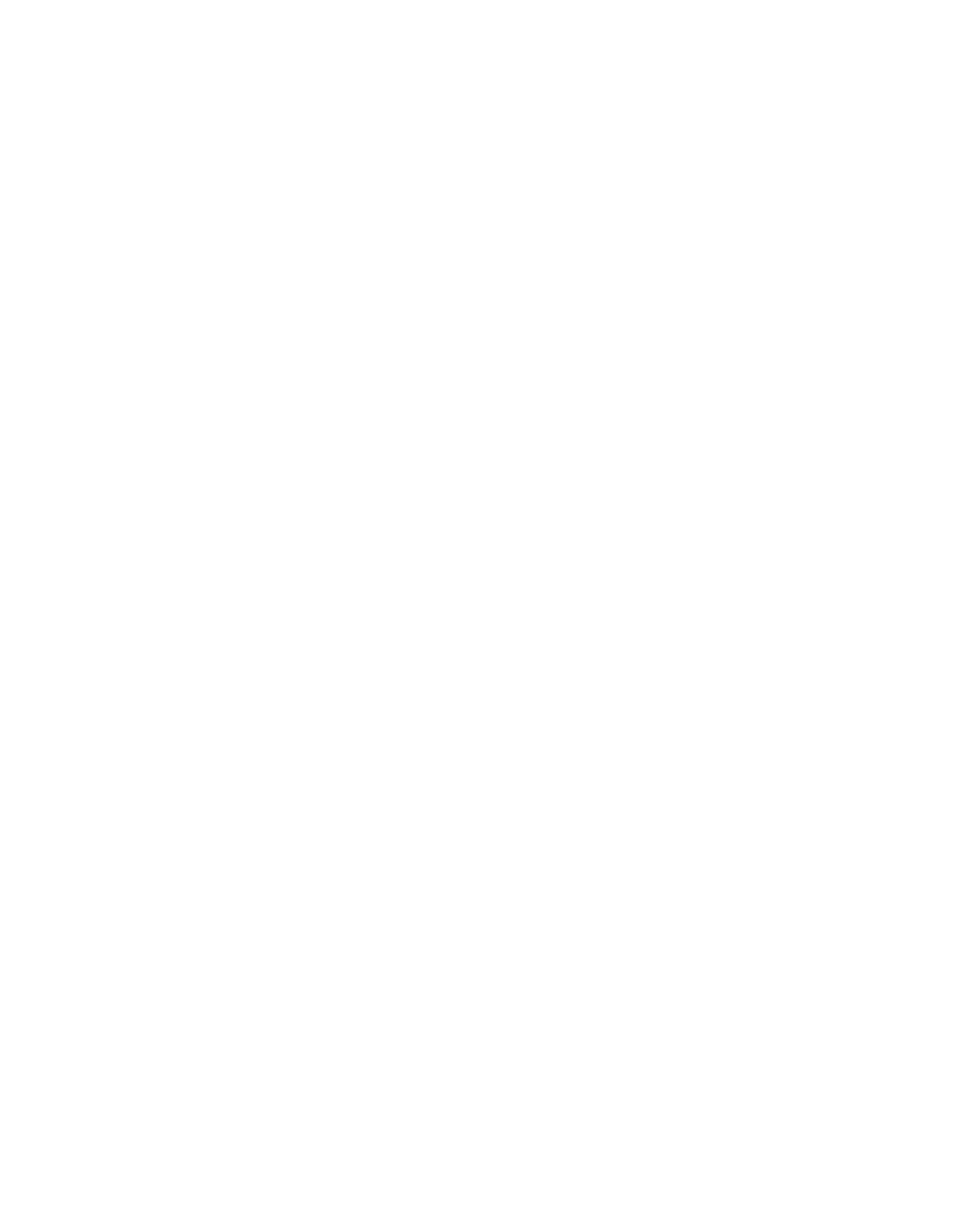# **TABLE OF CONTENTS**

| I.          |                                                                                                                                                                                                                                               |  |
|-------------|-----------------------------------------------------------------------------------------------------------------------------------------------------------------------------------------------------------------------------------------------|--|
| Ⅱ.          |                                                                                                                                                                                                                                               |  |
| Ш.          | Α.<br>В.<br>C.<br>D.<br>C.<br>Е.<br>F.                                                                                                                                                                                                        |  |
| IV.         | Faculty and Staff by Primary Occupational Activity Group, Gender, and<br>А.<br>В.<br>C.<br>Tenured/Tenure Track Faculty by Gender and Race/Ethnicity  15<br>Tenured/Tenure Track Faculty Promotion and Tenure Rates by Gender<br>D.<br>Е.     |  |
| $V_{\cdot}$ |                                                                                                                                                                                                                                               |  |
| VI.         | А.<br>В.<br>C.                                                                                                                                                                                                                                |  |
| VII.        | Five-Year Comparison of Major Workforce Categories: 2002 - 2007  27<br>Faculty and Staff by Primary Occupational Activity Group, Gender, and<br>А.<br>В.<br>Tenured/Tenure Track Faculty by Gender and Race/Ethnicity  32<br>C.<br>D.         |  |
| VIII.       | Ten-Year Comparison of Major Workforce Categories: 1997 - 2007  35<br>Faculty and Staff by Primary Occupational Activity Group, Gender, and<br>Α.<br>В.<br>Tenured/Tenure Track Faculty by Gender and Race/Ethnicity  40<br>$C_{\cdot}$<br>D. |  |
| IX.         |                                                                                                                                                                                                                                               |  |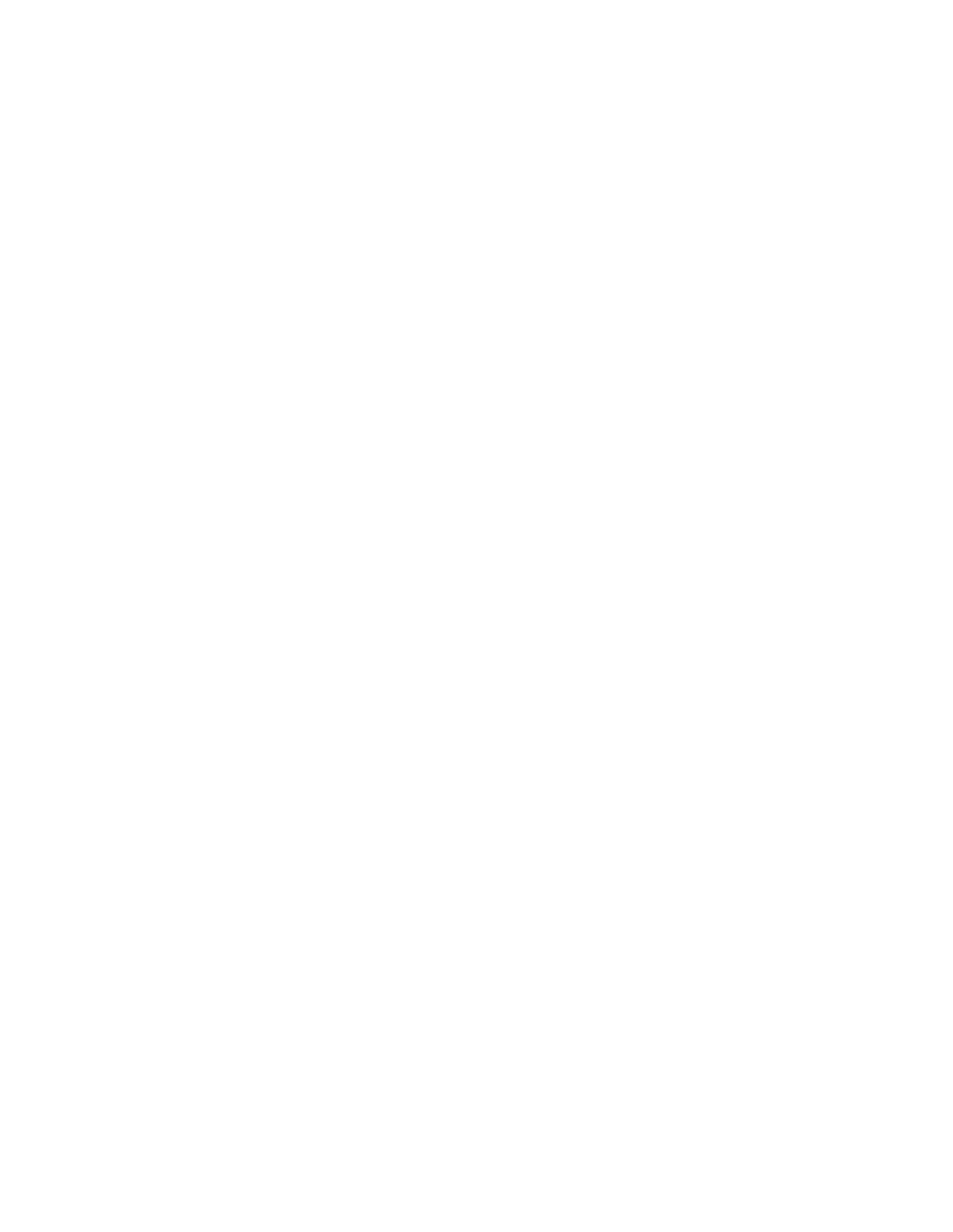# **Annual Equal Employment Opportunity and Affirmative Action Workforce Report October 2007**

# **I. INTRODUCTION**

The purpose of The University of Iowa's Affirmative Action Program is to reaffirm and ensure that the principle of equality of opportunity for all persons is applied to the recruitment, appointment, and promotion of persons in all employment classifications.

The 2007 Annual Equal Employment Opportunity and Affirmative Action Workforce Report presents highlights of employment activity at the University. The statistical information in this report is prepared from workforce data compiled according to Board of Regents guidelines, i.e., it includes all regular full-time and part-time employees working 50 percent time or more on October 1 of the data year. Changes and activities are reported for Primary Occupational Activity groups (a grouping of several job classifications similar in content, salary, and opportunity), tenured/tenure track faculty, clinical track faculty, women, racial/ethnic minorities, individuals who have disabilities, and veterans.

This report also uses federal guidelines prescribed by the Office of Federal Contracts Compliance Programs. It is important to note that other University reports may use different data sources and definitions; thus, prudence should be used when comparing the data in this report to data in other workforce-related reports, such as the Integrated Postsecondary Educational Data System (IPEDS) Fall Staff Survey and reports produced by other University offices.<sup>1</sup>

 $\overline{a}$ 

<sup>1</sup> As an example, this report includes deans, directors and departmental executive officers who hold faculty rank in the POA group for Executive, Administrative, and Managerial Staff, whereas in some workforce-related reports produced by the Office of the Provost these individuals may be included among the faculty.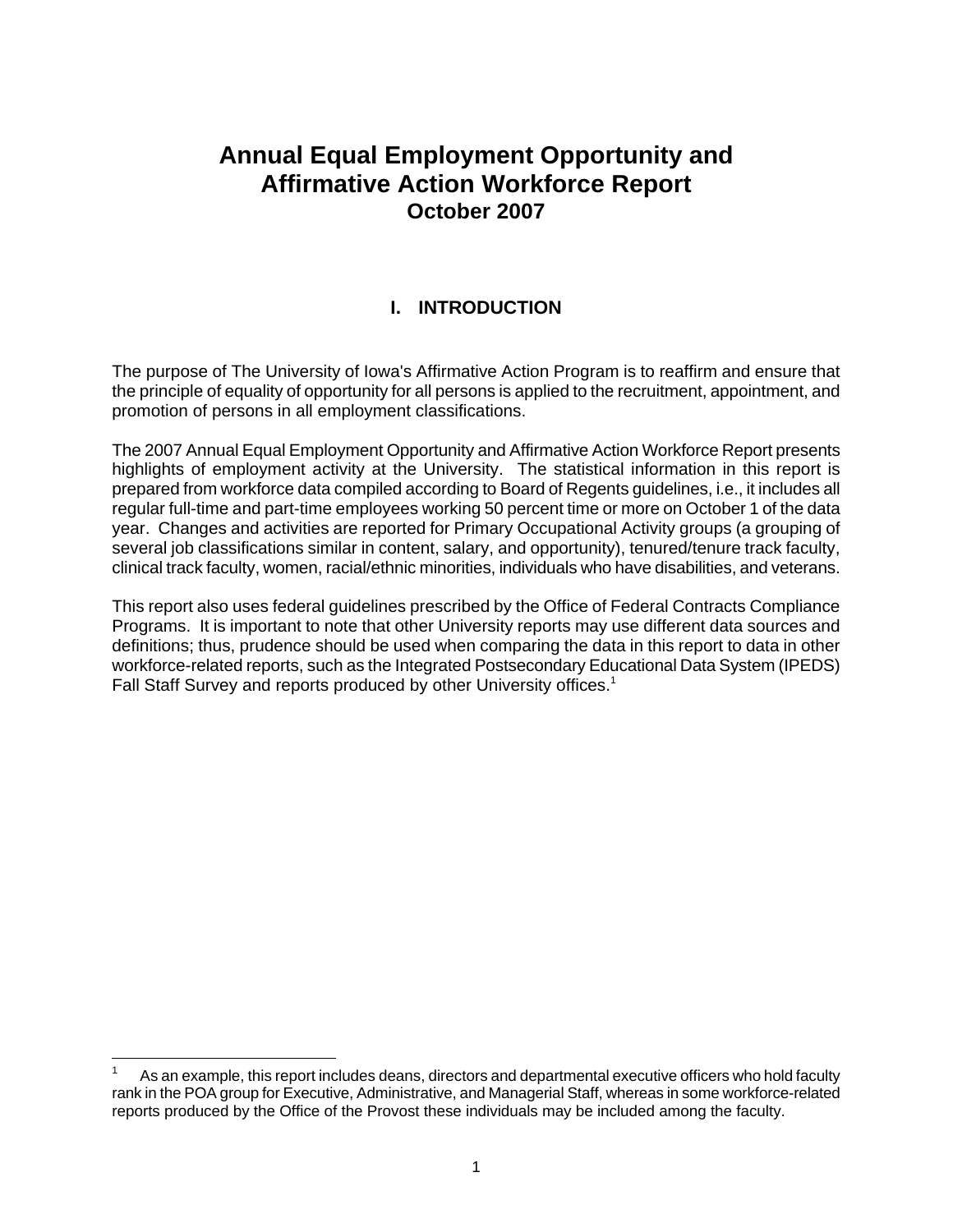# **II. OVERVIEW: HIGHLIGHTS OF EMPLOYMENT ACTIVITY**

- **One-Year Comparison of Workforce Categories.** Between October 1, 2006 and October 1, 2007, The University of Iowa workforce increased by 457 individuals (3.1%), from 14,536 in 2006 to 14,993 in 2007.
	- $\circ$  The faculty and staff increased by 375 women (4.1%).
	- o Racial/ethnic minority representation increased by 40 individuals (3.4%).
	- $\circ$  There was a decrease in the number of tenured/tenure track faculty (net loss of 10 faculty or 0.7%).
	- $\circ$  The number of female faculty members on the tenure track decreased by 2 (0.5%); however, the percentage of female tenure track faculty increased slightly from 29.0% to 29.1%, the highest percentage of female tenured/tenure track faculty to date. Attainment of the strategic planning indicator in this category (32%) may prove challenging by 2010.
	- $\circ$  The University continues to have relatively strong gains for minority representation on the tenure track, increasing by 7 (2.8 %). The percentage of minority tenured/tenure track faculty is the highest to date at 17.1%. Achievement of the strategic planning indicator in this category (16%) appears to be well on track.
	- o Female representation among executive, administrative, and managerial staff increased by 10 women (8.3%), from 34.3% in 2006 to 37.0% in 2007. Attainment of the strategic planning indicator in this category (37%) appears likely by 2010.
	- $\circ$  The number of racial/ethnic minorities among executive, administrative, and managerial staff decreased by 3 (10.7%). Minority representation decreased from 8.0% in 2006 to 7.1% in 2007. Attainment of the strategic planning indicator in this category (8.0%) may still be attainable by 2010.
	- o Minority representation among professional and scientific staff increased by 27 individuals (6.0%); however, the percentage of minority professional and scientific staff remains at 6.6%. Attainment of the strategic planning indicator (7.5%) for this area remains a challenge.
	- o The campus organizational unit with the largest net increase in staff was The University of Iowa Hospitals and Clinics, with a net gain of 338 staff (5.8%).
	- o There was a decrease by 5 of individuals (5.9%) who self-reported having disabilities.
	- o The number of self-identified Vietnam-era veterans decreased by 15 (4.3%). The number of disabled veterans decreased by 2 (8.7%), while the number of other eligible veterans increased by 6 (1.9%).
	- o During the 2006-07 data year, the University hired or promoted 1,226 women and 207 racial/ethnic minorities. Despite this level of hiring, varied degrees of underrepresentation of women and minorities remain in individual job groups within the majority of the Primary Occupational Activity (POA) groups. With all POA groups aggregated, the University is currently underrepresented by 314 women (2.1%) and by 90 minorities  $(0.6\%)$ .<sup>2</sup>

 $\mathbf 2$ 2 Underrepresentation is defined as having fewer women or minorities in a particular job group or department than would reasonably be expected by their availability. For more information on the determination of underrepresentation, see Chapter VI of this report.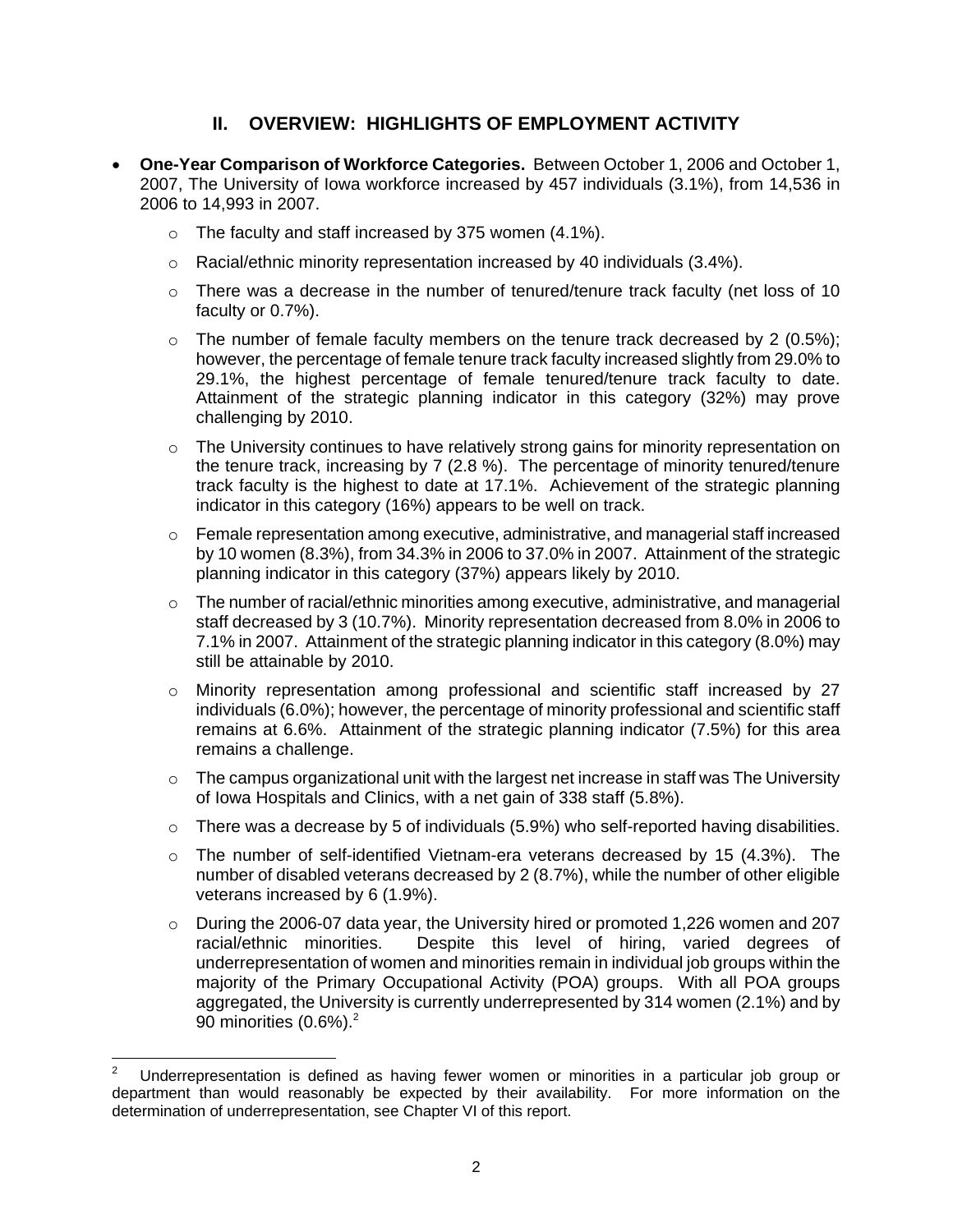- **Five-Year Comparison of Workforce Categories.** Between October 1, 2002 and October 1, 2007, The University of Iowa workforce increased by 1,287 individuals (9.4%), from 13,706 in 2002 to 14,993 in 2007.
	- o The faculty and staff increased by 1,080 women (12.8%).
	- $\circ$  Racial/ethnic minority representation increased by 166 individuals (15.6%).
	- o There was a net decrease of 22 tenured/tenure track faculty (1.5%). The number of female tenure track faculty increased by 26 (6.4 %), and the number of minority faculty increased by 55 (27.6%).
	- $\circ$  The number of employees who self-reported having disabilities decreased by 23 (22.3%).
	- $\circ$  There was an decrease of 25 individuals (7.0%) who self-identified as Vietnam-era veterans. The number of disabled veterans decreased by 9 (30.0%), while the number of other eligible veterans increased by 21 (6.9%).
- **Ten-Year Comparison of Workforce Categories.** Between October 1, 1997 and October 1, 2007, The University of Iowa workforce increased by 2,138 individuals (16.6%), from 12,855 in 1997 to 14,993 in 2007.
	- o The faculty and staff increased by 1,721 women (22.1%).
	- $\circ$  Racial/ethnic minority representation increased by 406 individuals (49.3%).
	- $\circ$  There was a net decrease of 98 tenured/tenure track faculty (6.2%). The number of female tenure track faculty increased by 52 (13.7%), and minority representation increased by 74 (41.1%).
	- o There was a decrease of 38 individuals (32.2%) who self-reported having disabilities.
	- $\circ$  The number of self-identified Vietnam-era veterans increased by 151 individuals (83.4%). The number of disabled veterans increased by 6 (40.0%).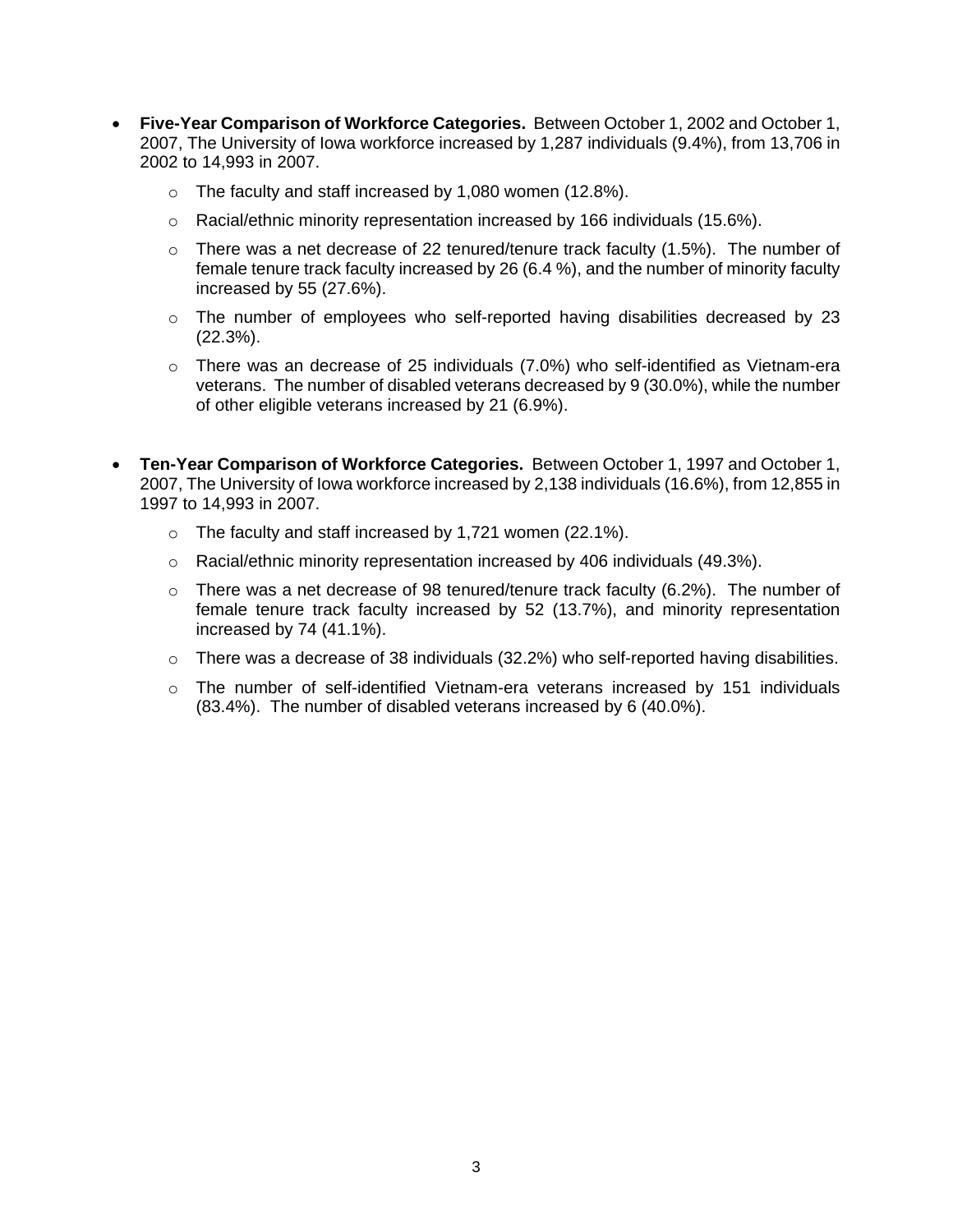# **III. EQUAL OPPORTUNITY AND DIVERSITY AT THE UNIVERSITY OF IOWA**

### **A. The Office of Equal Opportunity and Diversity**

The University of Iowa continues its efforts to promote equal employment opportunity and affirmative action at the institution. The University encourages each department to recruit, appoint, and promote persons who meet its high standards of excellence and who contribute to the University's affirmative action mission.

The Office of Equal Opportunity and Diversity reports to the Special Assistant to the President for Equal Opportunity and Diversity and Associate Provost for Diversity and is charged with the day-today implementation of affirmative action policies. The office supports the University's aspiration to become one of the ten most distinguished public universities in the country by providing all members of the community with (1) expert advice, education, and services which ensure the University's compliance with all applicable federal, state, and University equal opportunity, affirmative action, nondiscrimination, and civil rights laws, regulations, and policies; and (2) leadership and resources that support the University's goal to increase the diversity of University faculty, staff and students.

In connection with its compliance responsibilities, the Office of Equal Opportunity and Diversity is actively involved in reviewing the recruitment and hiring process for all faculty positions and for all Professional and Scientific staff positions (50% time or greater for a duration of one year or more). Throughout the review process, the staff evaluates all recruitment plans; conducts pre-interview audits to ensure that qualified women and minority candidates, as well as candidates protected against discrimination based on their age, disability, or veteran status, are fairly considered; and reviews the process used to select final candidates. Where underrepresentation of women and/or minorities exists, the office works with search committees to ensure steps are taken to increase the number of women and minorities in the applicant pool, thereby increasing the likelihood of hires of qualified women and minorities.

### **B. Staff Diversity Opportunity Program (SDOP)**

In Fall 2006, in response to a specific recommendation from the Diversity Action Committee, University Human Resources convened a committee charged with developing a proposal to create a Staff Diversity Opportunity Program (SDOP) reflecting best practices identified from the Faculty Diversity Opportunity Program (FDOP). The proposal would permit staff opportunity hires and the development of talent through apprenticeships, internships, pipeline positions, and other hires that enable the University to bring on board high potential, diverse candidates who do not fill a specific, immediate need.

The program is intended to promote employment of minorities and women in Professional and Scientific (P&S) classifications that currently exhibit underrepresentation of women or minorities, thereby increasing diversity within the P&S staff and on The University of Iowa campus overall. This program provides opportunity for development through professional employment, increasing the new employee's skills, knowledge, and abilities in such a way as to increase the likelihood of a successful candidacy for future P&S vacancies.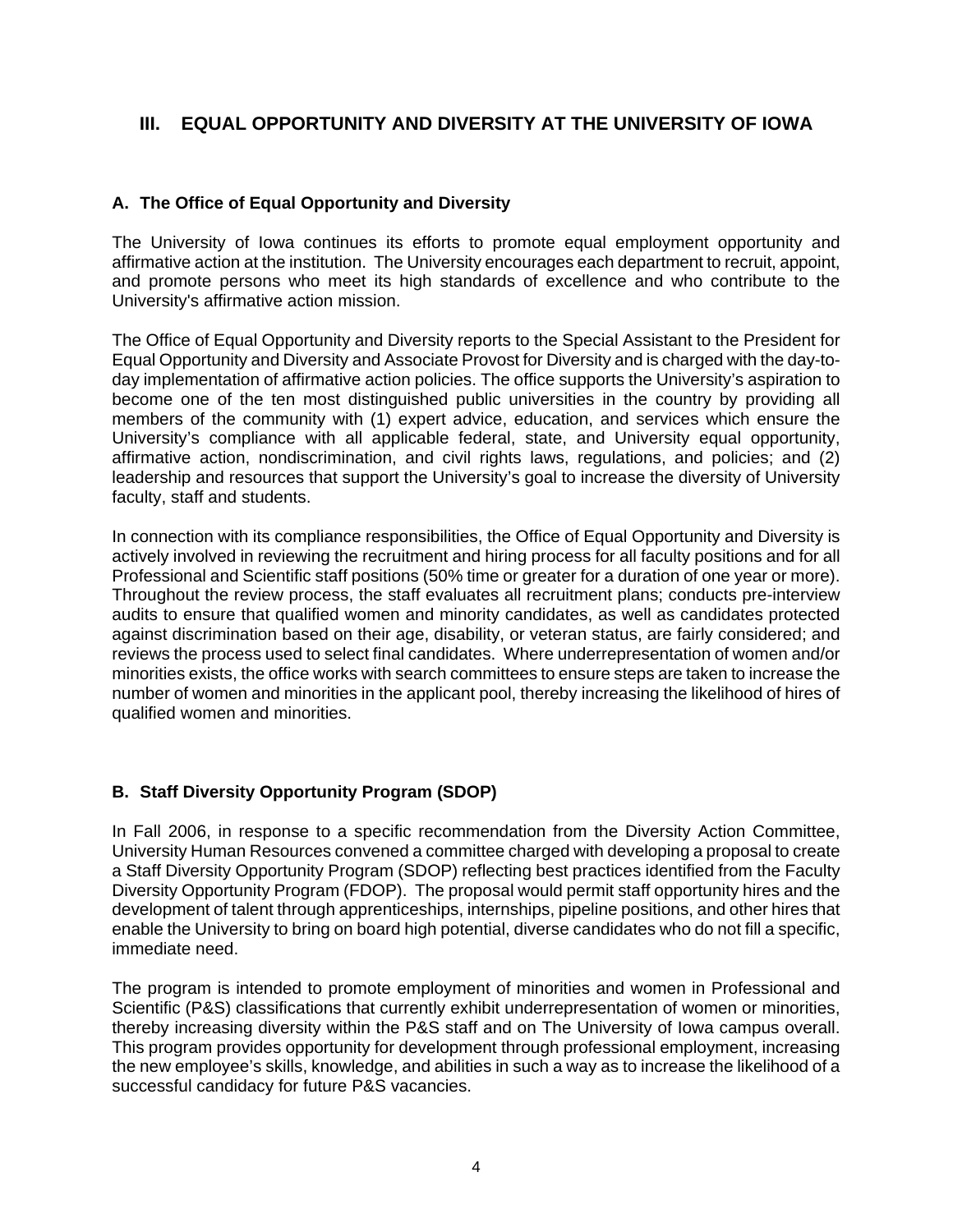Beginning in Fiscal Year '08, the University established a pool of funds to enhance future campus efforts to recruit and retain persons in P&S classifications in which women or minorities are underrepresented, per data updated annually by the Office of Equal Opportunity and Diversity. Priority is given to areas highly dependent on General Education Funds. Up to \$40,000 per year is available to support the hire (salary and/or fringe) of a diverse candidate into a P&S position for a period of up to two years.

This program will be evaluated on a biennial basis to examine its utilization and the successful placement of employees upon cessation of SDOP funding.

### **C. Diversity Executive in Residence Program**

In October 2007, the Office of Equal Opportunity and Diversity launched The Diversity Executive in Residence Program, which recognizes successful University of Iowa alumni who are distinguished and influential leaders in their professions and who understand the importance of diversity and global competency, the domestic and global challenges of the  $21<sup>st</sup>$  century, and the strategic role of higher education in preparing the future workforce. The program offers students, faculty, and staff the opportunity to interact with the Executives in Residence through seminars, public lectures, informal conversations, and targeted discussions hosted by a variety of campus units, including The University of Iowa Alumni Association, the Department of Athletics, the Center for Diversity and Enrichment, the College of Engineering, and the Henry B. Tippie College of Business.

The 2007 Executives in Residence are alumni of the Tippie College of Business. Gregory Ellison Sr. (1973) is a partner at Banks, Finley and White, the largest black-owned accounting firm in the southeastern United States. He has served as the Southern Regional Vice President of the National Association of Black Accountants and has held a Governor's appointment to the Georgia State Board of Accountancy. As a student, he was instrumental in the formation of many cultural activities which became a legacy at The University of Iowa. Brian Rollins (1974) joined Shell Oil Company upon graduation and is retiring after 30 years of service to the company, most recently as Senior Vice President in Human Resources. As a student, he was co-captain of the Hawkeye football team and recognized as an all-American athlete.

Other units on campus have adopted the Diversity Executive in Residence model to nominate and invite distinguished alumni to campus.

### **D. Sexual Harassment Train-the-Trainer Program**

The *Campus Climate Committee Report* (2003) and the *Sexual Harassment and Unwelcome Behavior at The University of Iowa* report (2006) indicate that continued effort is needed to improve the campus climate at The University of Iowa. In response to these findings, President Skorton mandated in 2006 that all academic and administrative officers and teaching assistants receive training on the Policy on Sexual Harassment, and that all teaching assistants additionally receive training on the Policy on Consensual Relationships Involving Students.

To this end, the Office of Equal Opportunity and Diversity designed the Sexual Harassment Trainthe-Trainer Program in Spring 2007 and trained 24 representatives of various campus units to provide sexual harassment training to academic and administrative officers and teaching assistants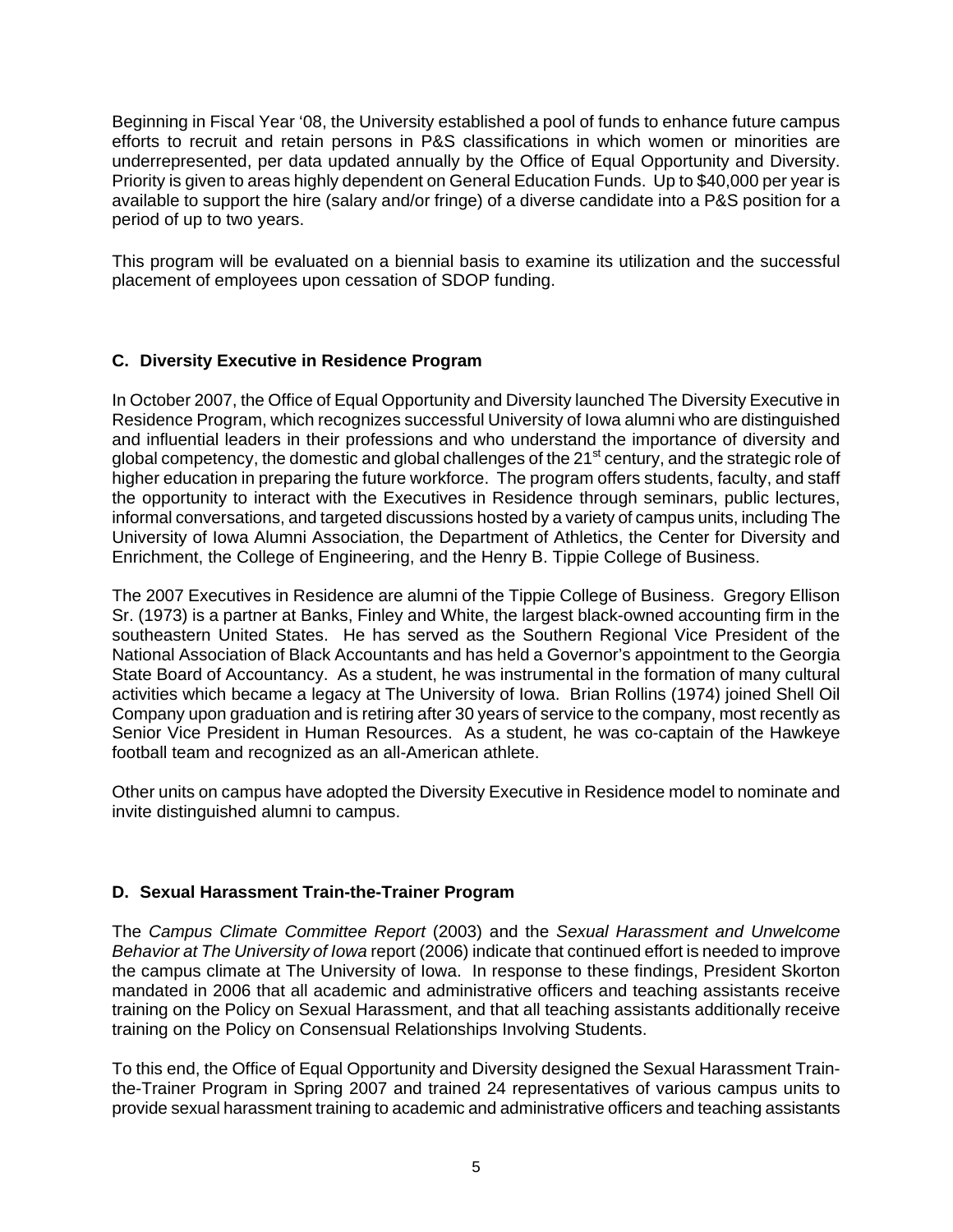in their respective units. The Train-the-Trainer Program consists of three sessions covering basic information, the law, and the University's Policy on Sexual Harassment, as well as presentation skills. At the end of the program, each participant presents an abbreviated version of the training material that they will use in providing sexual harassment training in their units.

Trainers who completed the Sexual Harassment Train-the-Trainer Program began providing sexual harassment training in Spring 2007; training remains underway, with the goal of training most academic and administrative officers and teaching assistants by the end of 2007. After each academic and administrative officer and teaching assistant completes the initial training, training will be conducted annually thereafter. The Office of Equal Opportunity and Diversity is exploring options for making a sexual harassment training module available online.

### **E. The Catalyst Award**

The Office of Equal Opportunity and Diversity has been awarding distinctive and innovative contributions to diversity for the campus community since 1999. The annual Catalyst Award honors creative initiatives by faculty, staff, programs, departments, students, or student organizations to promote the development of an inclusive, diverse campus community. The criteria for the award are that 1) the nominee has developed an innovative program, policy, or activity to enhance diversity within the University; 2) the nominee's contributions have had a positive effect on building respect for diversity within the University community; or 3) the contribution is distinctive, above and beyond routine efforts. A monetary award is made to the selected recipients through the generous support of colleges and departments throughout the campus.

The event is generously supported by the following colleges and departments (as of October 29, 2007): Admissions; African American Council; Belin-Blank Center for Gifted Education; Carver College of Medicine; College of Dentistry; College of Engineering; College of Law; College of Liberal Arts and Sciences; College of Nursing; College of Public Health; Council on the Status of Latinos; Council on the Status of Women; Department of Athletics; Graduate College; Human Resources; Native American Council; Office of Equal Opportunity and Diversity; Office of General Counsel; Office of Student Financial Aid; Office of the President; Office of the Provost; Office of the Vice President for Finance and Operations; Office of the Vice President for Research; Office of the Vice President for Student Services; School of Social Work; Tippie College of Business; University Counseling Service; University of Iowa Hospitals and Clinics; University Libraries; Women in Science and Engineering; and Women's Resource and Action Center.

University of Iowa President Sally Mason will deliver the keynote address at the 2007 awards ceremony on Thursday, November 15.

The recipients of the 2007 Catalyst Awards are:

- **Individual Award Rachel Garza Carreon, University Libraries** Kate Kemp, School of Social Work
- Student Award Katie Imborek, Carver College of Medicine
- Departmental/Program Award Women in Science and Engineering
- Distinguished Catalyst Award Recognition Willie Fred Mims, Athletics

The Distinguished Catalyst Award Recognition is a special category suggested by the Catalyst Award Selection committee to recognize historic leadership that has gone above and beyond the expectations for a University employee to impact civility, respect, diversity, and inclusion.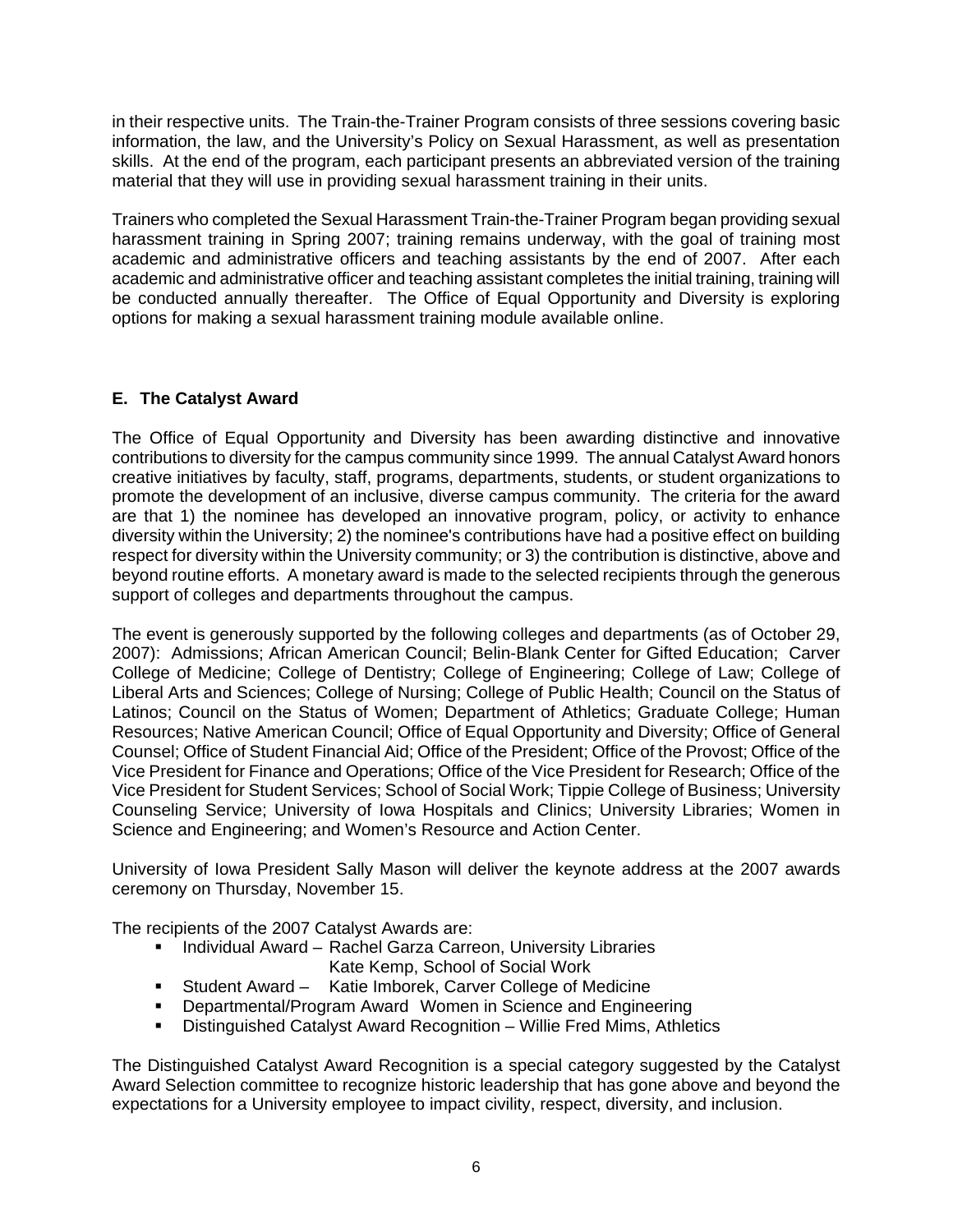### **F. Recruitment Ambassadors Program**

The Recruitment Ambassadors Program, jointly sponsored by the Department of Human Resources and the Office of Equal Opportunity and Diversity, supports the University's strategic goals for increasing the diversity of the faculty and staff. Recruitment Ambassadors are current or former faculty and staff members who volunteer to help recruit diverse prospective employees. The program is designed to be a valuable part of the search process that ensures that talented and diverse candidates who visit our campus and community acquire a broad knowledge of all the area has to offer.

Over 20 University employees are trained and ready to aid departments in providing a more personal touch to the recruitment process. Specifically, Recruitment Ambassadors are equipped to showcase the community and answer candidates' questions on topics ranging from the area's arts and culture, housing, school systems, dining and shopping, sports and recreation, and healthcare, to name just a few. Additionally, Recruitment Ambassadors provide candidates with informative and valuable resource materials regarding our local communities.

# **G. Higher Education and Diversity Regional Summit**

In April 2007, Iowa State University hosted the second annual Higher Education and Diversity Regional Summit, which focuses on recruitment and retention of diverse faculty and staff in higher education. This annual summit was initiated in 2006 by The University of Iowa, which hosted the inaugural summit. Eight institutions have made a six-year commitment (2006-2011) to work as a consortium to enhance the diversity efforts of higher education institutions across the state. The collaborating institutions are Central College, Eastern Iowa Community College, Iowa State University, Kirkwood Community College, Loras College, University of Dubuque, The University of Iowa, and The University of Northern Iowa.

Common threads for the consortium are to:

- Serve as a foundation for programs that prepare for the future by building alliances across institutions.
- Increase diversity, enhance multicultural understanding, and improve educational opportunities.
- Encourage interdisciplinary, multi-campus research that increases equity resources and opportunities.
- Establish a resource bank of experts, syllabi, and mutual professional development opportunities.

Objectives of the 2007 Regional summit were to:

- Explore diversity in higher education, nationally and in Iowa; and discuss implications for recruitment and retention of diverse faculty and staff.
- Review effective campus programs and articulate general principles of academic achievement, retention, and graduation that work in various campus environments.
- Discuss ways of creating and sustaining a positive campus environment.
- Analyze strategies in which faculty and student affairs professionals can unite in the development of comprehensive programs transforming campus academic and social life.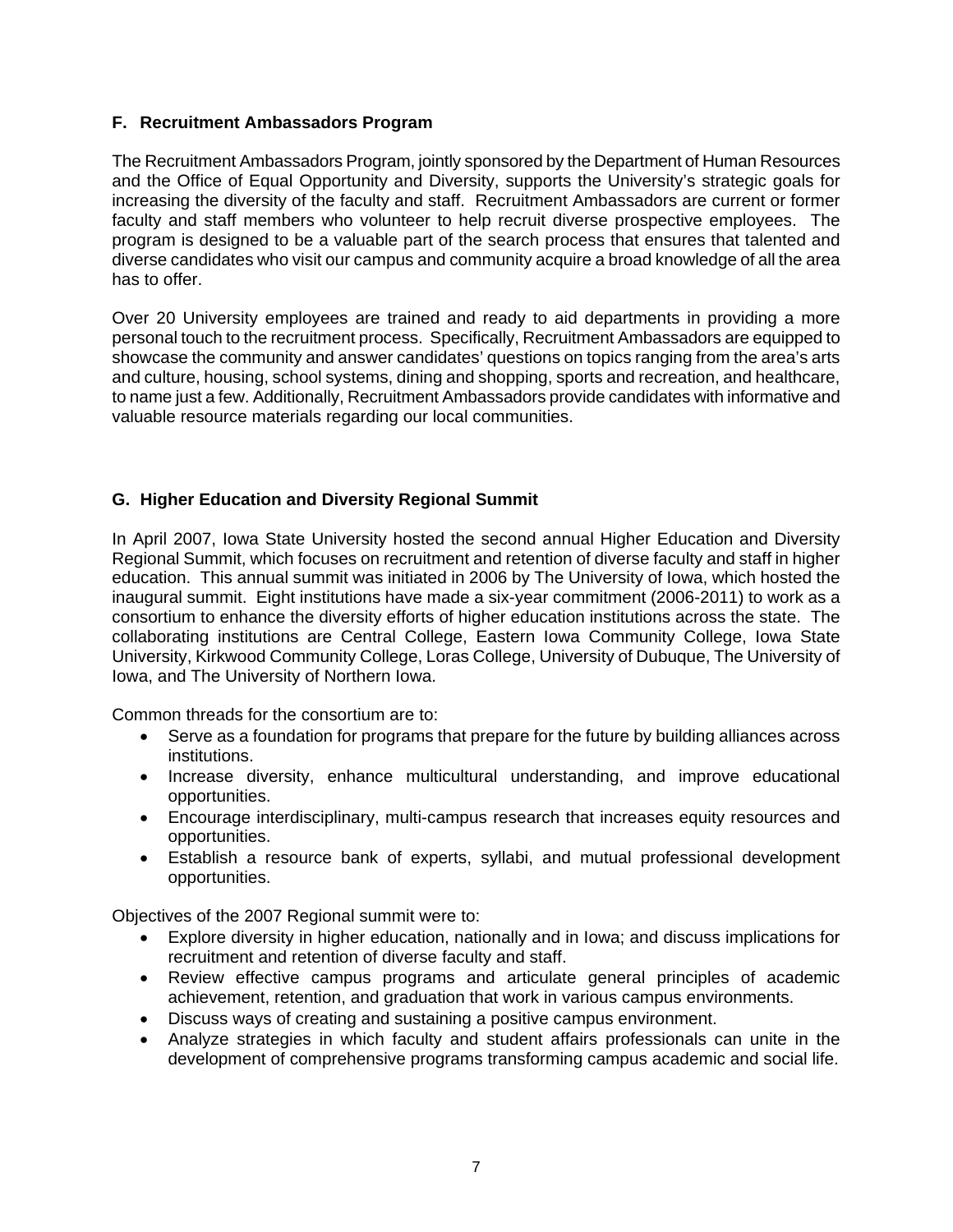The summit was led by Dr. Emily Moore and Dr. J. Herman Blake of Scholars for Educational Excellence and Diversity, Inc. (Scholars), a collaboration dedicated to the belief that the changing population of higher education offers a valuable asset to academe that challenges traditional thinking while enhancing academic achievement. Established in 1996, Scholars provides consulting services on strategic planning, program development, community organization, and student development to business and educational institutions. Dr. Moore is Provost and Vice President for Academic Affairs at Dillard University, New Orleans, and Dr. Blake is Scholar in Residence and Director of The Sea Islands Institute at the University of South Carolina Beaufort

More than 200 students registered at the door for a Diversity Career Fair, which featured small business, corporate, and university career recruiters. The primary goal of the Diversity Career Fair was to provide Iowa's diverse graduating students an occasion to meet with employers, both public and private, and to learn of employment opportunities available to them in the State of Iowa. In addition, a special session was held for students to talk with representatives about organizational diversity and core values, recognizing an employer who values diversity, and developing resumes that reflect a range of diverse experiences and professional qualities and skills.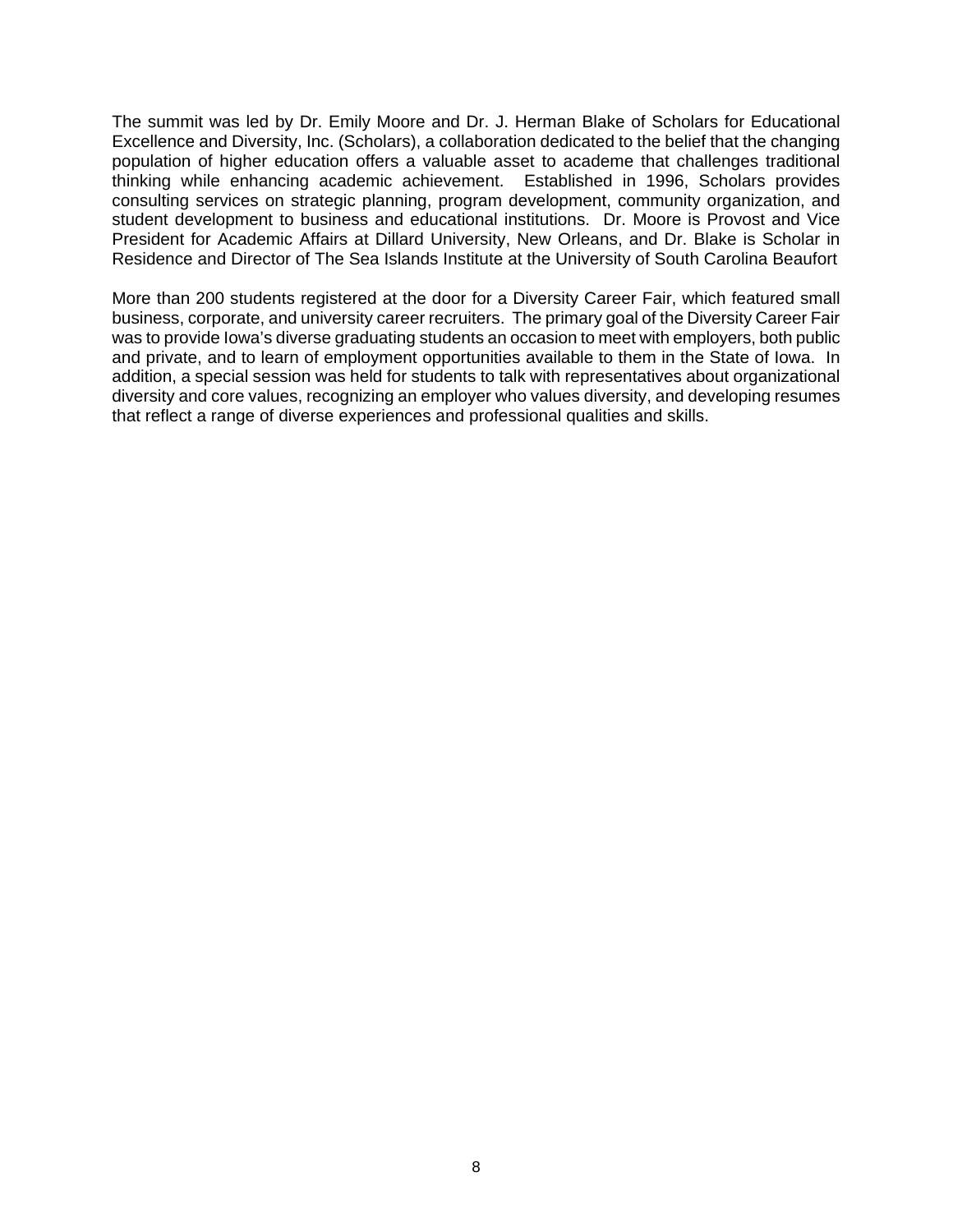# **IV. ONE-YEAR COMPARISON OF MAJOR WORKFORCE CATEGORIES: 2006 - 2007**

### **A. Faculty and Staff by Primary Occupational Activity Group, Gender, and Race/ Ethnicity, 2006 – 2007**

*Overall Changes.* The University of Iowa workforce increased by 457 employees (3.1 percent) during the 2006-07 data year, from 14,536 in 2006 to 14,993 in 2007. For analytical purposes, job titles have been categorized into Primary Occupational Activity (POA) groups based on job content, salary, and opportunities. The POA group with the greatest proportional increase was Non-Tenure Track Faculty, while the largest net increase in number of employees occurred among Professional and Scientific Staff. The largest proportional decrease occurred among Technical and Paraprofessional Staff, and the largest net decrease was in Secretarial and Clerical Staff.

*Gender.* The number of women in the workforce increased by 375 (4.1 percent), with the largest proportional increase in Non-Tenure Track Faculty and the largest net increase in Professional and Scientific Staff. The largest proportional decrease occurred among Skilled Crafts Staff, and the largest net decrease was in Secretarial and Clerical Staff. The following table and chart compare the composition of the University's workforce on October 1, 2006 to that on October 1, 2007 by Primary Occupational Activity group and gender.

| <b>Primary</b><br><b>Occupational Activity</b><br>Group |                                                            |              | 2006           |              | 2007            | <b>Net Change</b>        |                   |  |
|---------------------------------------------------------|------------------------------------------------------------|--------------|----------------|--------------|-----------------|--------------------------|-------------------|--|
|                                                         |                                                            | <b>Total</b> | Women          | <b>Total</b> | <b>Women</b>    | <b>Total</b>             | Women             |  |
| 1                                                       | Executive,<br>Administrative, &<br><b>Managerial Staff</b> | 350          | 120<br>34.3 %  | 351          | 130<br>37.0 %   | $+1$<br>$+0.3%$          | $+10$<br>$+8.3%$  |  |
| $\overline{2}$                                          | Tenured/Tenure<br><b>Track Faculty</b>                     | 1,495        | 434<br>29.0%   | 1,485        | 432<br>29.1 %   | $-10$<br>$-0.7%$         | $-2$<br>$-0.5%$   |  |
| 3                                                       | Non-Tenure Track<br>Faculty                                | 591          | 267<br>45.2%   | 655          | 312             | $+64$<br>47.6 % + 10.8 % | + 45<br>+ 16.9%   |  |
| 4                                                       | Professional &<br><b>Scientific Staff</b>                  | 6,820        | 4,775<br>70.0% | 7,165        | 5,064<br>70.7%  | $+345$<br>$+5.1%$        | $+289$<br>$+6.1%$ |  |
| 5                                                       | Secretarial and<br><b>Clerical Staff</b>                   | 2,606        | 2,222<br>85.3% | 2,588        | 2,207<br>85.3%  | - 18<br>$-0.7%$          | $-15$<br>$-0.7%$  |  |
| 6                                                       | Technical and<br>Paraprofessional<br>Staff                 | 451          | 288<br>63.9%   | 444          | 284<br>64.0%    | - 7<br>$-1.6%$           | - 4<br>$-1.4%$    |  |
| 7                                                       | <b>Skilled Crafts Staff</b>                                | 404          | 35<br>8.7%     | 403          | 33<br>8.2%      | - 1<br>$-0.2%$           | $-2$<br>$-5.7%$   |  |
| 8                                                       | Service and<br>Maintenance Staff                           | 1,819        | 992<br>54.5 %  | 1,902        | 1,046<br>55.0%  | + 83<br>$+4.6%$          | $+54$<br>$+5.4%$  |  |
| Total                                                   |                                                            | 14,536       | 9,133<br>62.8% | 14,993       | 9,508<br>63.4 % | + 457<br>$+3.1%$         | $+375$<br>$+4.1%$ |  |

**Table I Faculty and Staff by Primary Occupational Activity Group and Gender October 1, 2006 – October 1, 2007**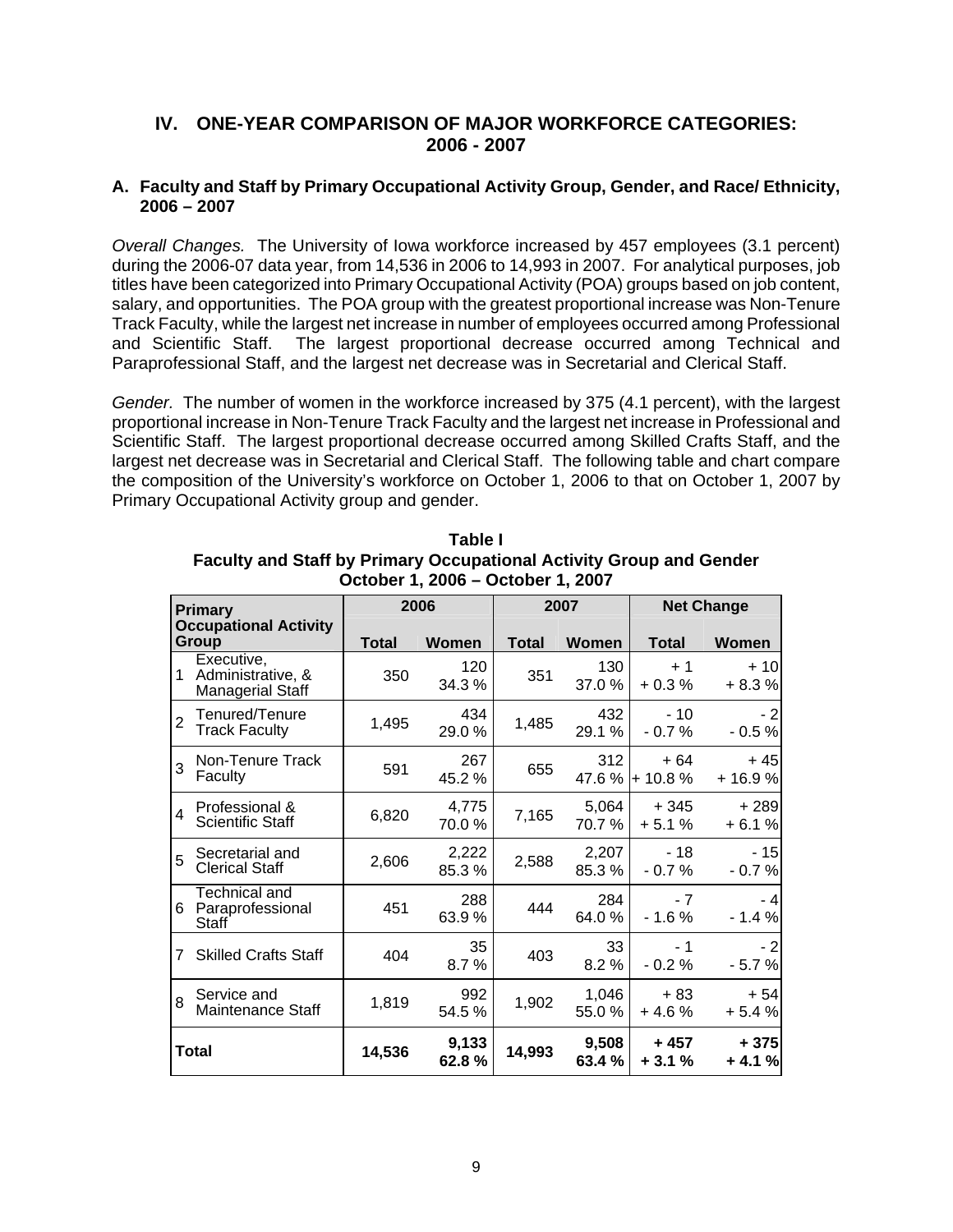

**Figure 1 Female Faculty and Staff by Primary Occupational Activity Group** 

*Race/Ethnicity.* Race/ethnicity is self-reported by employees to the University at the time of appointment; this personal data may be updated and/or corrected by the employee at any time.

The total number of racial/ethnic minorities increased by 40 (3.4 percent) from 2006 to 2007. The largest proportional increase was in Non-Tenure Track Faculty, and the largest net increase was in Professional and Scientific Staff. The largest proportional decrease was among Technical and Paraprofessional Staff, and the largest net decreases were in Executive, Managerial, and Administrative Staff and Technical and Paraprofessional Staff. The total numbers of Asians/Pacific Islanders and Hispanics/Latinos increased over the year by 4.4 percent and 8.6 percent respectively, while the total numbers of African Americans/Blacks and Native Americans decreased by 1.0 percent and 7.0 percent respectively.

Changes in the racial/ethnic composition of The University of Iowa's workforce from October 1, 2006 to October 1, 2007 are detailed in the table and charts on the following pages.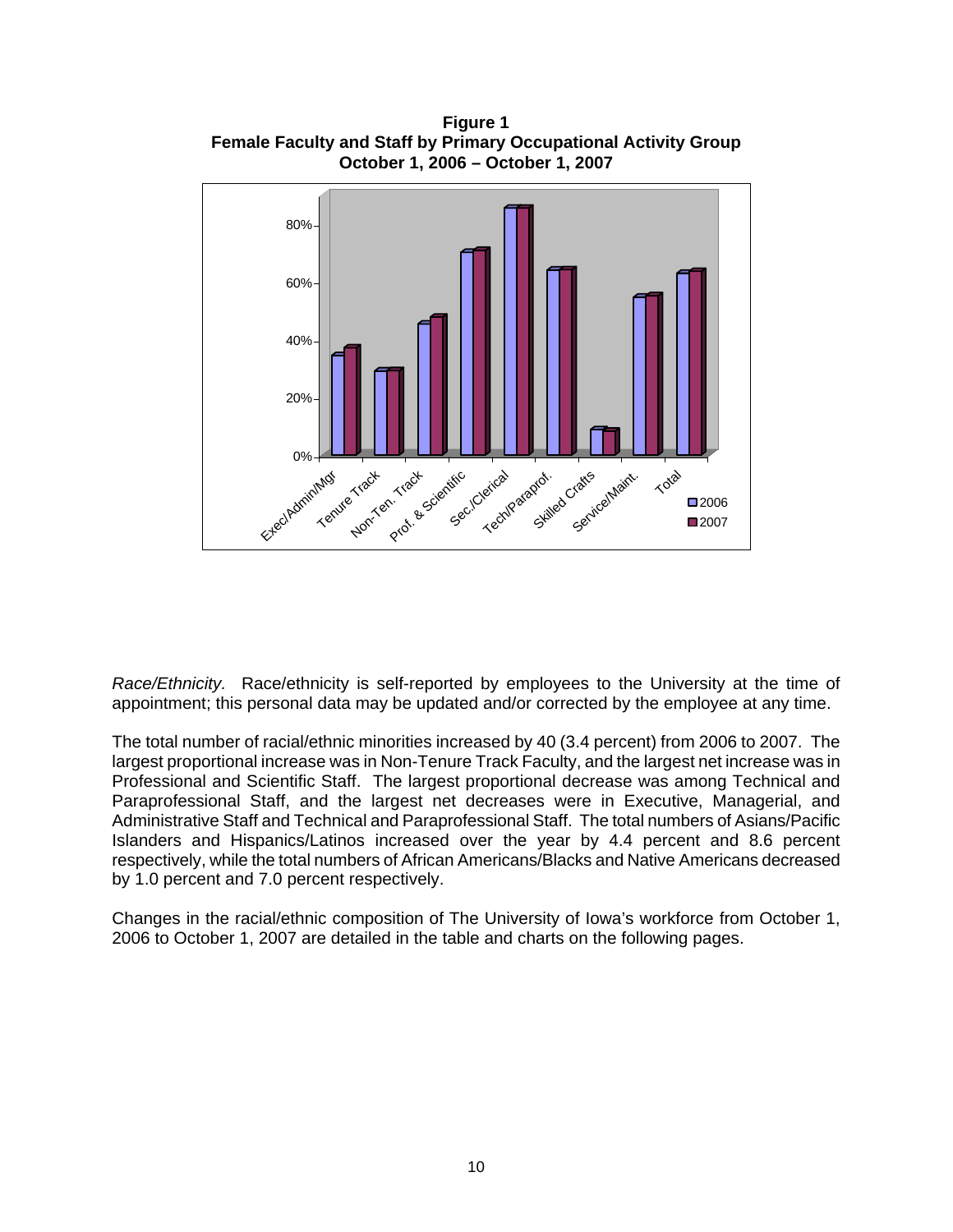**Table II Faculty and Staff by Primary Occupational Activity Group and Race/Ethnicity October 1, 2006 – October 1, 2007**

| 2006           |                                                                |        |                         | 2007                          |                                   |                     |                        | <b>Net Change</b> |                         |                           |                            |                        |                        |                   |                         |                               |                                  |                           |                    |
|----------------|----------------------------------------------------------------|--------|-------------------------|-------------------------------|-----------------------------------|---------------------|------------------------|-------------------|-------------------------|---------------------------|----------------------------|------------------------|------------------------|-------------------|-------------------------|-------------------------------|----------------------------------|---------------------------|--------------------|
|                | <b>Primary</b><br><b>Occupational</b><br><b>Activity Group</b> | Total  | <b>Total Minorities</b> | Pacific<br>Islander<br>Asian/ | Amer./<br>African<br><b>Black</b> | Hispanic/<br>Latino | American<br>Native     | Total             | <b>Total Minorities</b> | Asian/ Pacific<br>slander | Amer./<br>African<br>Black | Hispanic/<br>Latino    | Native<br>American     | Total             | <b>Total Minorities</b> | Pacific<br>Islander<br>Asian/ | Amer./<br>African<br>Black       | Hispanic/<br>Latino       | Native<br>American |
|                | Executive,<br>Administrative, &<br>Managerial Staff            | 350    | 28<br>8.0%              | 8<br>2.3%                     | 14<br>4.0%                        | 4<br>1.1%           | $\overline{c}$<br>0.6% | 351               | 25<br>7.1%              | 5<br>1.4%                 | 14<br>4.0%                 | 4<br>1.1%              | $\overline{2}$<br>0.6% | $+1$<br>$+0.3%$   | -3<br>$-10.7%$          | $-3$<br>$-37.5%$              | $\Omega$                         | $\Omega$                  | Οl                 |
| $\overline{2}$ | Tenured/Tenure<br><b>Track Faculty</b>                         | 1,495  | 247<br>16.5%            | 160<br>10.7%                  | 33<br>2.2%                        | 48<br>3.2%          | 6<br>0.4%              | 1,485             | 254<br>17.1%            | 163<br>11.0%              | 37<br>2.5%                 | 47<br>3.2%             | 7<br>0.5%              | $-10$<br>$-0.7%$  | $+7$<br>$+2.8%$         | $+3$<br>$+1.9%$               | $+4$<br>$+12.1%$                 | $-1$<br>$-2.1%$           | $+1$<br>$+16.7\%$  |
| 3              | Non-Tenure<br><b>Track Faculty</b>                             | 591    | 72<br>12.2%             | 44<br>7.4%                    | 12<br>2.0%                        | 14<br>2.4%          | $\overline{2}$<br>0.3% | 655               | 83<br>12.7%             | 47<br>7.2%                | 14<br>2.1%                 | 20<br>3.1%             | $\overline{2}$<br>0.3% | $+64$<br>$+10.8%$ | $+11$<br>$+15.3%$       | $+3$                          | $+2$<br>$+6.8\% +16.7\% +42.9\%$ | $+6$                      | $\overline{0}$     |
| $\overline{4}$ | Professional &<br><b>Scientific Staff</b>                      | 6,820  | 449<br>6.6%             | 268<br>3.9%                   | 84<br>1.2%                        | 85<br>1.2%          | 12<br>0.2%             | 7,165             | 476<br>6.6%             | 296<br>4.1%               | 78<br>1.1%                 | 92<br>1.3%             | 10<br>0.1%             | $+345$<br>$+5.1%$ | $+27$                   | $+28$<br>$+6.0\% + 10.4\%$    | $-6$<br>$-7.1%$                  | $+7$<br>$+8.2%$           | $-2$<br>$-16.7%$   |
| 5              | Secretarial &<br><b>Clerical Staff</b>                         | 2,606  | 100<br>3.8%             | 30<br>1.2%                    | 40<br>1.5%                        | 22<br>0.8%          | 8<br>0.3%              | 2,588             | 104<br>4.0%             | 32<br>1.2%                | 37<br>1.4%                 | 27<br>1.0%             | 8<br>0.3%              | $-18$<br>$-0.7%$  | $+4$<br>$+4.0%$         | $+2$<br>$+6.7%$               | $-3$                             | $+5$<br>$-7.5\% + 22.7\%$ | $\overline{0}$     |
| 6              | Technical &<br>Paraprofessional<br><b>Staff</b>                | 451    | 27<br>6.0%              | 13<br>2.9%                    | 6<br>1.3%                         | 7<br>1.6%           | $\mathbf 1$<br>0.2%    | 444               | 24<br>5.4%              | 9<br>2.0%                 | 6<br>1.4%                  | 8<br>1.8%              | 1<br>0.2%              | $-7$<br>$-1.6%$   | $-3$<br>$-11.1%$        | -4<br>$-30.8%$                | $\Omega$                         | $+1$<br>$+14.3%$          | $\overline{0}$     |
|                | <b>Skilled Crafts</b><br><b>Staff</b>                          | 404    | 22<br>5.4%              | $\Omega$                      | $\overline{7}$<br>1.7%            | 8<br>2.0%           | 7<br>1.7%              | 403               | 21<br>5.2%              | $\Omega$                  | 7<br>1.7%                  | $\overline{7}$<br>1.7% | $\overline{7}$<br>1.7% | $-1$<br>$-0.2%$   | -1<br>$-4.5%$           | 0                             | $\Omega$                         | -1<br>$-12.5%$            | Οl                 |
| 8              | Service &<br>Maintenance<br><b>Staff</b>                       | 1,819  | 244<br>13.4%            | 66<br>3.6%                    | 103<br>5.7%                       | 56<br>3.1%          | 19<br>1.0%             | 1,902             | 242<br>12.7%            | 63<br>3.3%                | 103<br>5.4%                | 60<br>3.2%             | 16<br>0.8%             | $+83$<br>$+4.6%$  | $-2$<br>$-0.8%$         | $-3$<br>$-4.5%$               | $\Omega$                         | $+4$<br>$+7.1%$           | $-3$<br>$-15.8%$   |
|                | <b>Total</b>                                                   | 14,536 | 1,189<br>8.2%           | 589<br>4.1%                   | 299<br>2.1%                       | 244<br>1.7%         | 57<br>0.4%             | 14,993            | 1,229<br>8.2%           | 615<br>4.1%               | 296<br>2.0%                | 265<br>1.8%            | 53<br>0.4%             | $+457$<br>$+3.1%$ | $+40$<br>$+3.4%$        | $+26$<br>$+4.4%$              | -3<br>$-1.0%$                    | $+21$<br>$+8.6%$          | -4<br>$-7.0%$      |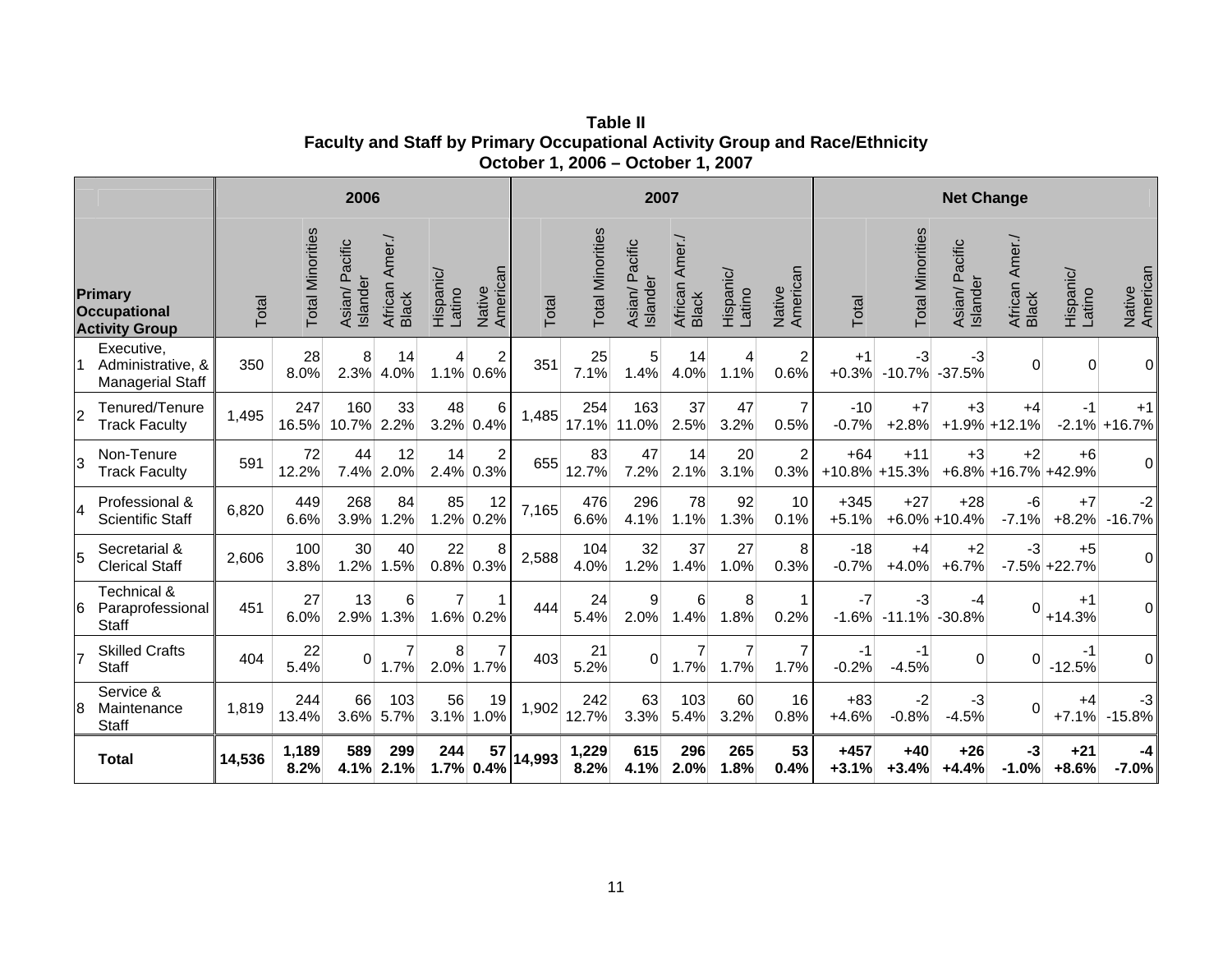**Figure 2 Minority Faculty and Staff by Primary Occupational Activity Group October 1, 2006 – October 1, 2007**



**Figure 3 Total Workforce by Race/Ethnicity October 1, 2006 – October 1, 2007**

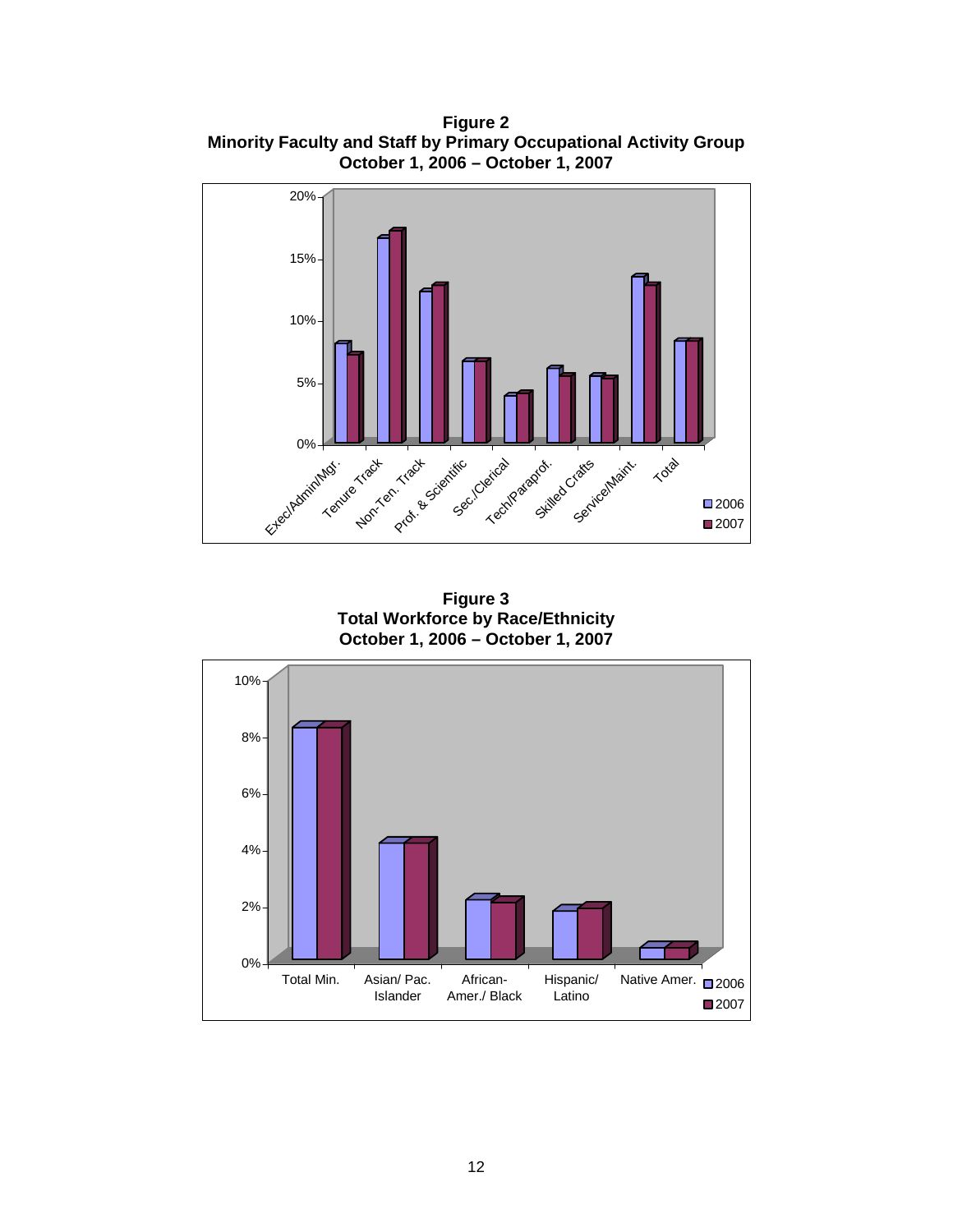*Actual Workforce Gains and Losses.* The following table details for each major Primary Occupational Activity group: 1) gains (the number of hires, promotions, transfers in); 2) losses (the number of resignations, terminations, transfers out); and 3) the net increase or decrease in the workforce. These figures are presented for the overall workforce and for women and minorities.

Some gains and losses are a result of promotions, transfers, reclassifications, or demotions across POA groups, so that a gain in one POA group has a corresponding loss in another POA group. Only a portion of these actions result in net losses of faculty and staff to the University as a whole.

|                | <b>Primary</b><br><b>Occupational</b>                        | <b>Gains</b> |       |                   |              | <b>Losses</b> |                   | <b>Net Change</b> |        |                   |
|----------------|--------------------------------------------------------------|--------------|-------|-------------------|--------------|---------------|-------------------|-------------------|--------|-------------------|
|                | <b>Activity Group</b>                                        | <b>Total</b> | Women | <b>Minorities</b> | <b>Total</b> | Women         | <b>Minorities</b> | <b>Total</b>      | Women  | <b>Minorities</b> |
|                | Executive,<br>1 Administrative, &<br><b>Managerial Staff</b> | 55           | 27    | 3                 | 54           | 17            | 6                 | $+1$              | $+10$  | - 3               |
| $\overline{2}$ | Tenured/Tenure<br><b>Track Faculty</b>                       | 112          | 42    | 23                | 122          | 44            | 16                | $-10$             | $-2$   | $+7$              |
| 3              | Non-Tenure<br><b>Track Faculty</b>                           | 137          | 66    | 21                | 73           | 21            | 10                | + 64              | $+45$  | $+ 11$            |
| 4              | Professional &<br><b>Scientific Staff</b>                    | 923          | 672   | 102               | 578          | 383           | 75                | + 345             | $+289$ | $+27$             |
| 5              | Secretarial and<br><b>Clerical Staff</b>                     | 199          | 170   | 17                | 217          | 185           | 13                | $-18$             | $-15$  | $+4$              |
|                | Technical and<br>6 Paraprofessional<br>Staff                 | 55           | 41    | 6                 | 62           | 45            | 9                 | $-7$              | $-4$   | - 3               |
| $\overline{7}$ | <b>Skilled Crafts</b><br>Staff                               | 19           | 3     | 0                 | 20           | 5             | 1                 | $-1$              | $-2$   | - 1               |
|                | Service and<br>8 Maintenance<br>Staff                        | 325          | 205   | 35                | 242          | 151           | 37                | + 83              | $+54$  | $-2$              |
|                | <b>Total</b>                                                 | 1,825        | 1,226 | 207               | 1,368        | 851           | 167               | + 457             | + 375  | + 40              |

**Table III Workforce Gains and Losses by Primary Occupational Activity Group, Gender, and Minority Status, October 1, 2006 – October 1, 2007**

The organizational unit on campus with the largest net workforce increase over the past year was the University of Iowa Hospitals and Clinics with a net gain of 338 staff (5.8 percent), from 5,848 in 2006 to 6,186 in 2007. This increase is attributable to several factors, including continued increases in patient volume and related services, ambulatory care clinic increased patient volume and complexity, triaging changes in the Emergency Room, and the development of new clinical and administrative services.

The campus unit with the largest net workforce decrease was Student Services, with a net loss of 20 staff since October 1, 2006.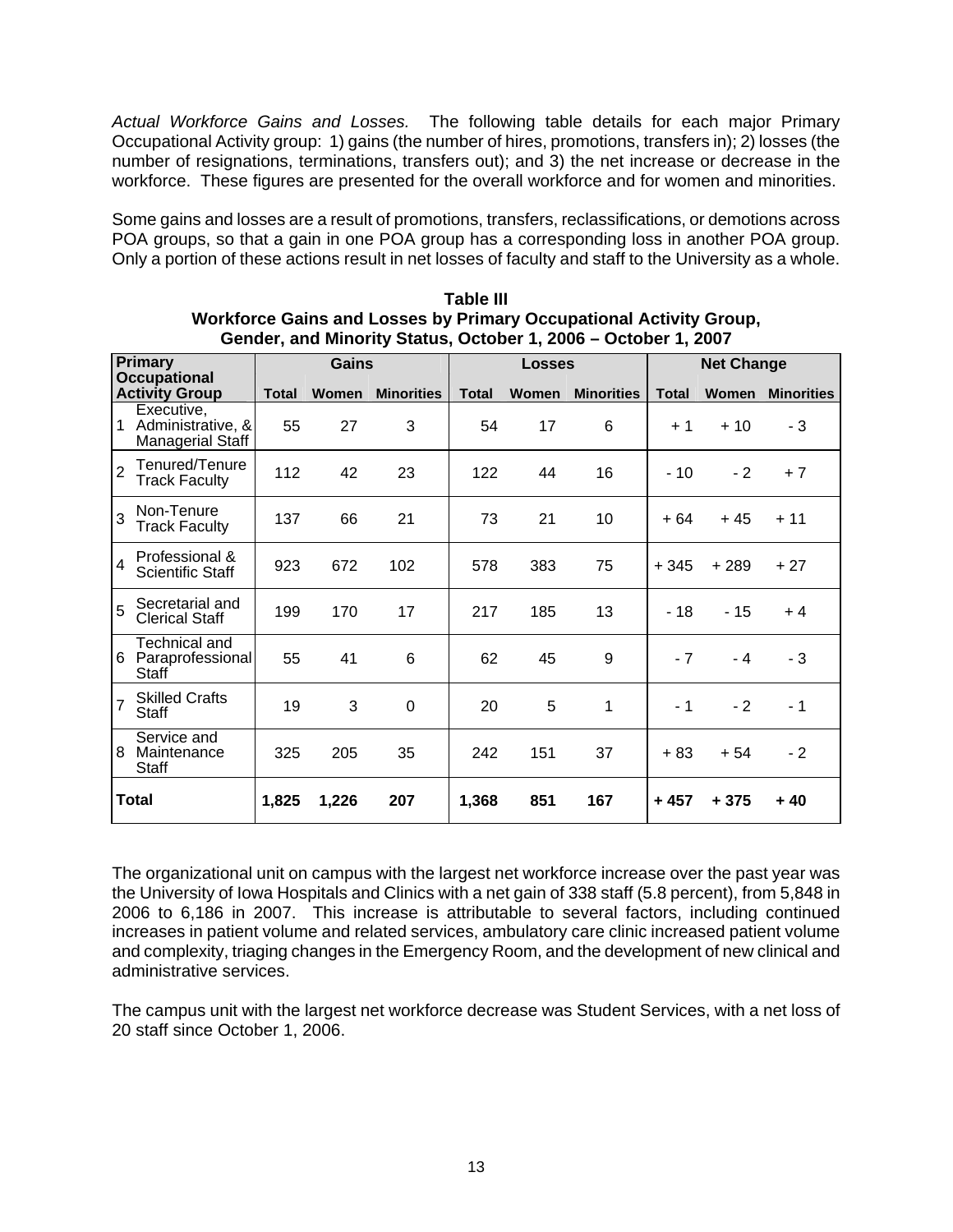### **B. Faculty and Staff by Disability and Veteran Status, 2006 – 2007**

Employees self-report disability and veteran status to the University at the time of appointment, and may update or correct this information at any time. The number of faculty and staff who reported having a disability decreased by 5 individuals (5.9 percent) over the past year. The number of faculty and staff who self-identified as Vietnam-era or disabled veterans decreased slightly (by 15 and 2 individuals, respectively), while the number of other eligible veterans increased by 6 individuals.

The following table and chart indicate the number of faculty and staff who self-reported disabilities and veteran status in 2006 and 2007.

|                      | October 1, 2006 - October 1, 2007         |                                                                  |                                    |                                    |                                                    |  |  |  |  |  |  |
|----------------------|-------------------------------------------|------------------------------------------------------------------|------------------------------------|------------------------------------|----------------------------------------------------|--|--|--|--|--|--|
| Year                 | <b>Total</b><br><b>Faculty</b><br>& Staff | <b>Faculty &amp;</b><br><b>Staff with</b><br><b>Disabilities</b> | Vietnam-<br>Era<br><b>Veterans</b> | <b>Disabled</b><br><b>Veterans</b> | <b>Other</b><br><b>Eligible</b><br><b>Veterans</b> |  |  |  |  |  |  |
| 2006                 | 14,536                                    | 85<br>0.6%                                                       | 347<br>$2.4\%$                     | 23<br>$0.2 \%$                     | 321<br>2.2%                                        |  |  |  |  |  |  |
| 2007                 | 14,993                                    | 80<br>0.5%                                                       | 332<br>2.2%                        | 21<br>0.1%                         | 327<br>2.2%                                        |  |  |  |  |  |  |
| <b>Net</b><br>Change | $+457$<br>$+3.1%$                         | - 5<br>$-5.9%$                                                   | - 15<br>$-4.3%$                    | - 2<br>$-8.7%$                     | $+6$<br>$+1.9%$                                    |  |  |  |  |  |  |

**Table IV Faculty and Staff by Disability and Veteran Status**

**Figure 4 Faculty and Staff by Disability and Veteran Status October 1, 2006 – October 1, 2007**

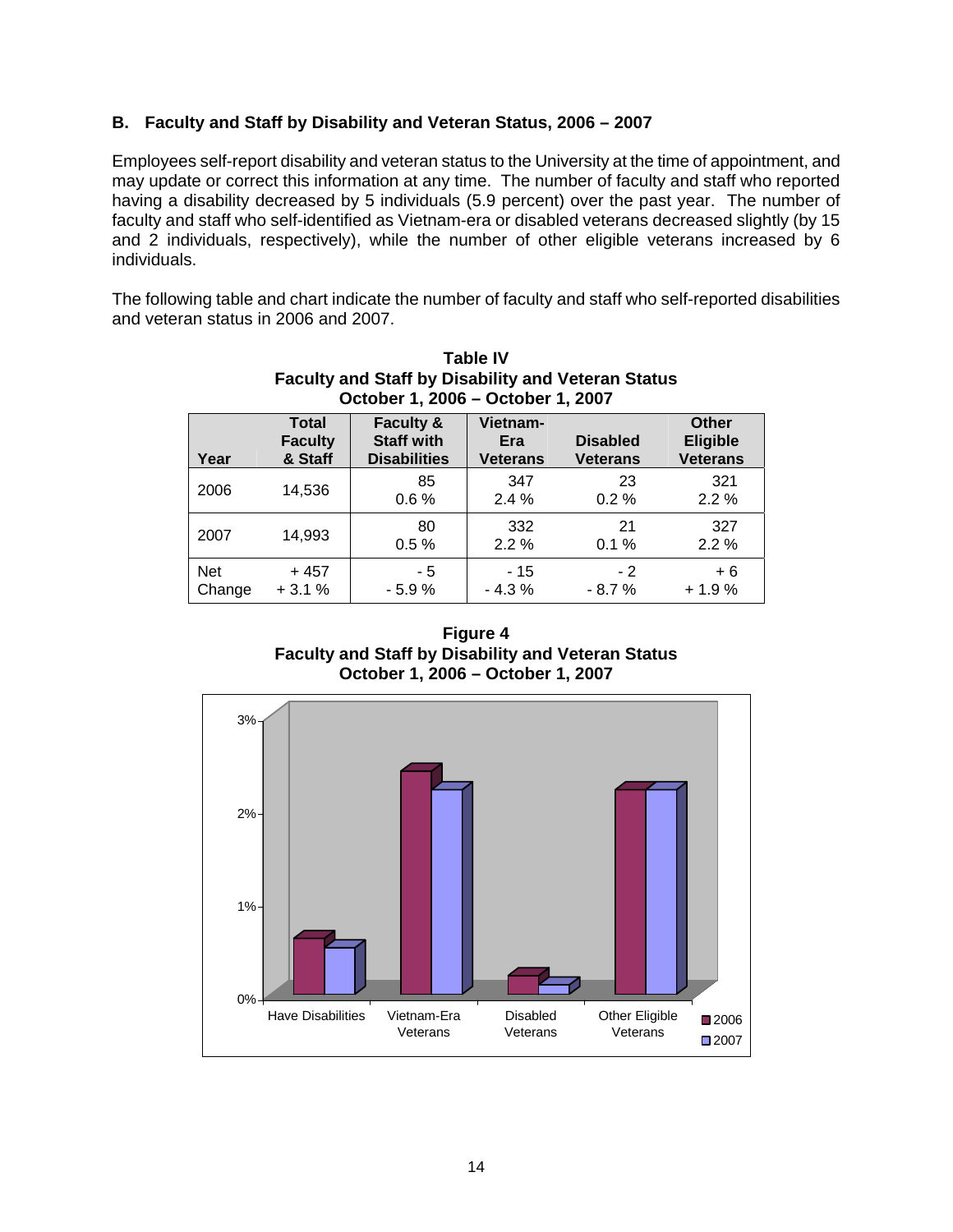### **C. Tenured/Tenure Track Faculty by Gender and Race/Ethnicity, 2006 – 2007**

The number of tenured/tenure track faculty decreased by 10 individuals (0.7 percent) in the last year. The number of female tenured/tenure track faculty decreased by 2 (0.5 percent), while overall minority representation increased by 7 (2.8 percent).

The following table and charts present the gender and race/ethnicity of tenured/tenure track faculty in 2006 and 2007.

**Table V** 

|                      | Tenured/Tenure Track Faculty by Gender and Race/Ethnicity<br>October 1, 2006 - October 1, 2007 |                 |                                   |                                             |                                       |                     |                                  |  |  |  |  |  |
|----------------------|------------------------------------------------------------------------------------------------|-----------------|-----------------------------------|---------------------------------------------|---------------------------------------|---------------------|----------------------------------|--|--|--|--|--|
| Year                 | Tenured/<br><b>Tenure Track</b><br><b>Faculty</b>                                              | Women           | <b>Total</b><br><b>Minorities</b> | Asian/<br><b>Pacific</b><br><b>Islander</b> | African-<br>American/<br><b>Black</b> | Hispanic/<br>Latino | <b>Native</b><br><b>American</b> |  |  |  |  |  |
| 2006                 | 1,495                                                                                          | 434<br>29.0%    | 247<br>16.5 %                     | 160<br>10.7%                                | 33<br>$2.2\%$                         | 48<br>$3.2\%$       | 6<br>0.4%                        |  |  |  |  |  |
| 2007                 | 1,485                                                                                          | 432<br>29.1 %   | 254<br>17.1 %                     | 163<br>11.0%                                | 37<br>2.5%                            | 47<br>$3.2\%$       | 0.5%                             |  |  |  |  |  |
| <b>Net</b><br>Change | $-10$<br>$-0.7%$                                                                               | $-2$<br>$-0.5%$ | $+7$<br>$+2.8%$                   | $+3$<br>$+1.9%$                             | $+4$<br>$+12.1%$                      | - 1<br>$-2.1%$      | $+1$<br>$+16.7%$                 |  |  |  |  |  |



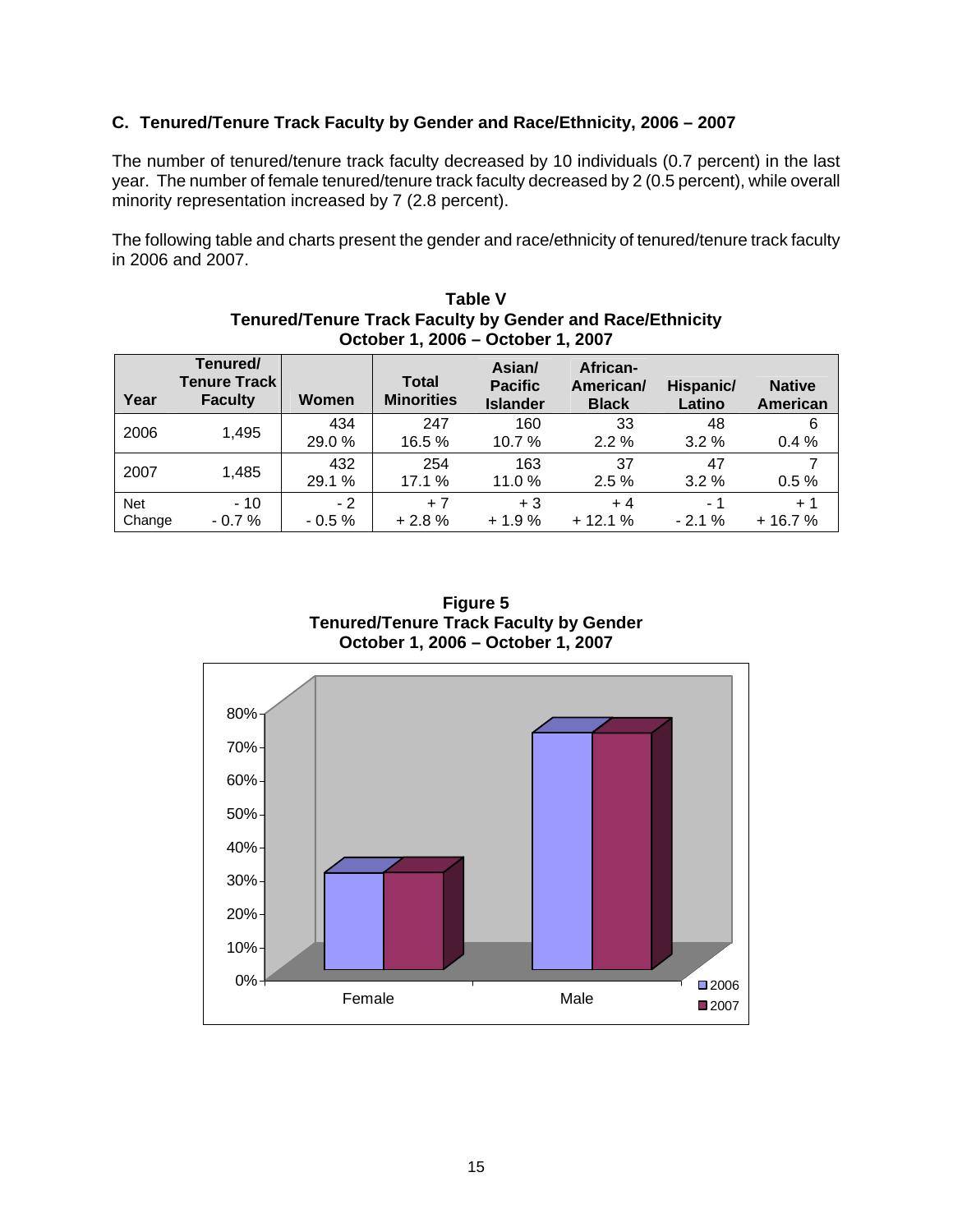

**Figure 6 Tenured/Tenure Track Faculty by Race/Ethnicity** 

### **D. Tenured/Tenure Track Faculty Promotion and Tenure Rates by Gender and Minority Status, Academic Year 2007 – 2008**

A total of 76 tenure track faculty were granted promotions effective Academic Year 2007-08, of whom 29 were women. This rate of promotion (38.2 percent) exceeds the percentage of women on the tenure track faculty, now at 29.1 percent. Minorities received 17 of the 76 promotions (22.4 percent); this rate of promotion exceeds the representation of minorities on the tenure track faculty (17.1 percent).

Fifty-five tenure track faculty members were granted tenure effective Academic Year 2007-08, of whom 25 (45.5 percent) were women. As of October 2007, women represented 36.9 percent of the untenured faculty on the tenure track. Among the 55 tenure track faculty members who received tenure, 15 (27.3 percent) were members of minority groups. As of October 2007, minorities represented 28.3 percent of the untenured faculty on the tenure track.

The rate of promotion and tenure for women and minority faculty in recent years continues to be relatively comparable to their representation on the tenure track. It should be noted, however, that the percentage of women and minorities who are eligible for tenure and/or promotion review varies from year to year, and, in some years, may be lower or higher than their representation among the untenured faculty on the tenure track as a whole.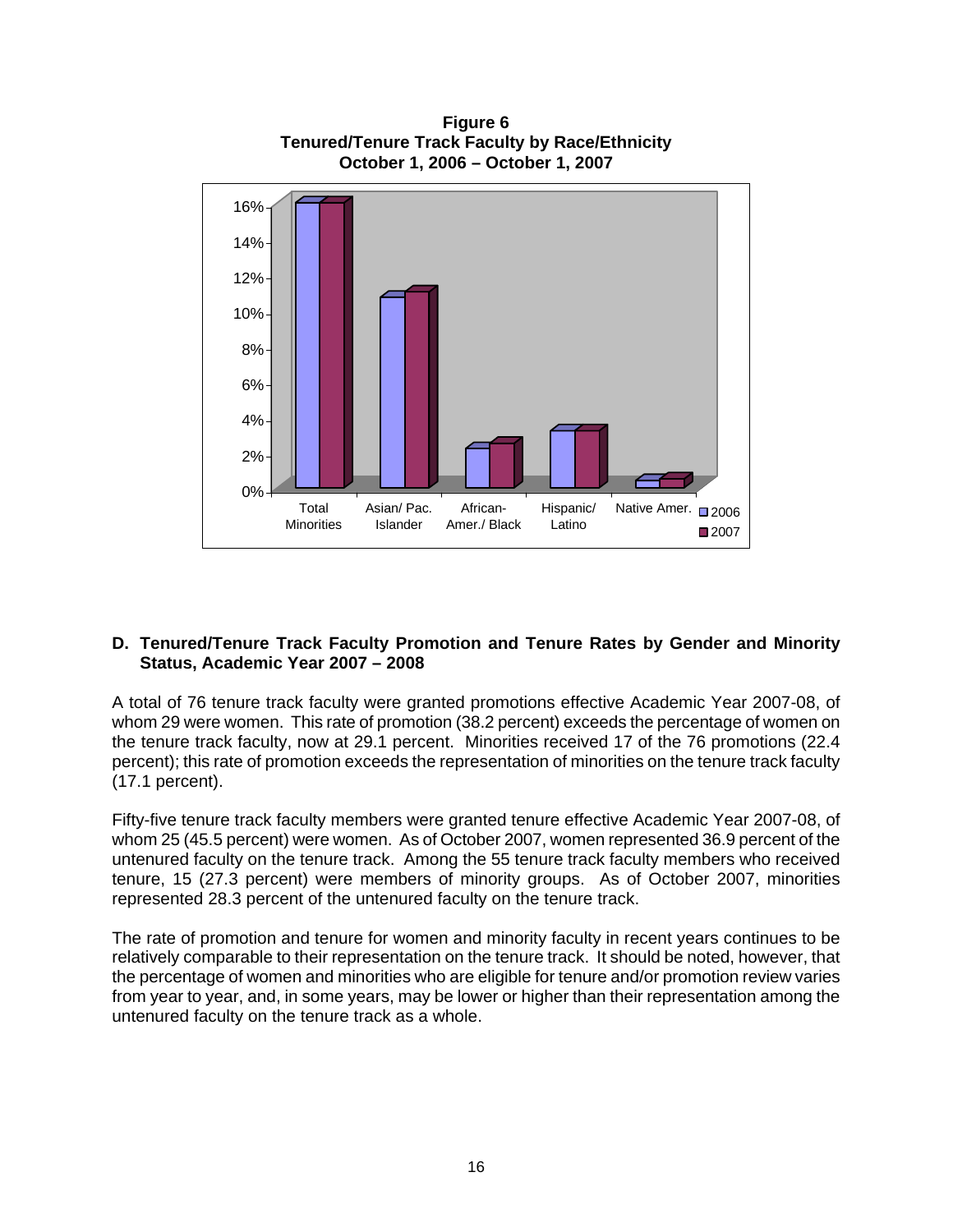The following table illustrates the rates of tenure and promotion for tenure track faculty.

### **Table VI**

### **Tenured/Tenure Track Faculty Promotions & Tenure Rates by Gender and Minority Status Effective 2007-08 Academic Year**

|                                                                               | <b>Total</b> | Women  | <b>Minorities</b> |  |  |  |  |  |  |  |
|-------------------------------------------------------------------------------|--------------|--------|-------------------|--|--|--|--|--|--|--|
| <b>PROMOTIONS</b>                                                             |              |        |                   |  |  |  |  |  |  |  |
| Number on Tenure Track                                                        | 1,485        | 432    | 254               |  |  |  |  |  |  |  |
| Percentage of Total on Tenure Track                                           |              | 29.1 % | 17.1 %            |  |  |  |  |  |  |  |
| <b>Sought Promotions</b>                                                      | 80           | 30     | 18                |  |  |  |  |  |  |  |
| Percentage of All Faculty Who Sought Promotions ( $n = 80$ )                  |              | 37.5 % | 22.5 %            |  |  |  |  |  |  |  |
| Percentage of Subgroup (Total, Women, or Minorities)                          | 5.4%         | 6.9%   | 7.1%              |  |  |  |  |  |  |  |
| <b>Granted Promotions</b>                                                     | 76           | 29     | 17                |  |  |  |  |  |  |  |
| Percentage of All Faculty Who Were Granted Promotions<br>$(n = 76)$           |              | 38.2 % | 22.4 %            |  |  |  |  |  |  |  |
| Percentage of Subgroup (Total, Women, or Minorities)<br>Who Sought Promotions | 95.0%        | 96.7%  | 94.4%             |  |  |  |  |  |  |  |
| <b>TENURE</b>                                                                 |              |        |                   |  |  |  |  |  |  |  |
| Number of Untenured Faculty on Tenure Track                                   | 360          | 133    | 102 <sub>2</sub>  |  |  |  |  |  |  |  |
| Percentage of Total Untenured on Tenure Track                                 |              | 36.9%  | 28.3 %            |  |  |  |  |  |  |  |
| Sought Tenure                                                                 | 59           | 26     | 16                |  |  |  |  |  |  |  |
| Percentage of All Faculty Who Sought Tenure ( $n = 59$ )                      |              | 44.1 % | 27.1%             |  |  |  |  |  |  |  |
| Percentage of Subgroup (Total, Women, or Minorities)                          | 16.4 %       | 19.5 % | 15.7 %            |  |  |  |  |  |  |  |
| <b>Granted Tenure</b>                                                         | 55           | 25     | 15                |  |  |  |  |  |  |  |
| Percentage of All Faculty Who Were Granted Tenure<br>$(n = 55)$               |              | 45.5 % | 27.3 %            |  |  |  |  |  |  |  |
| Percentage of Subgroup (Total, Women, or Minorities)<br>Who Sought Tenure     | 93.2%        | 96.2%  | 93.8%             |  |  |  |  |  |  |  |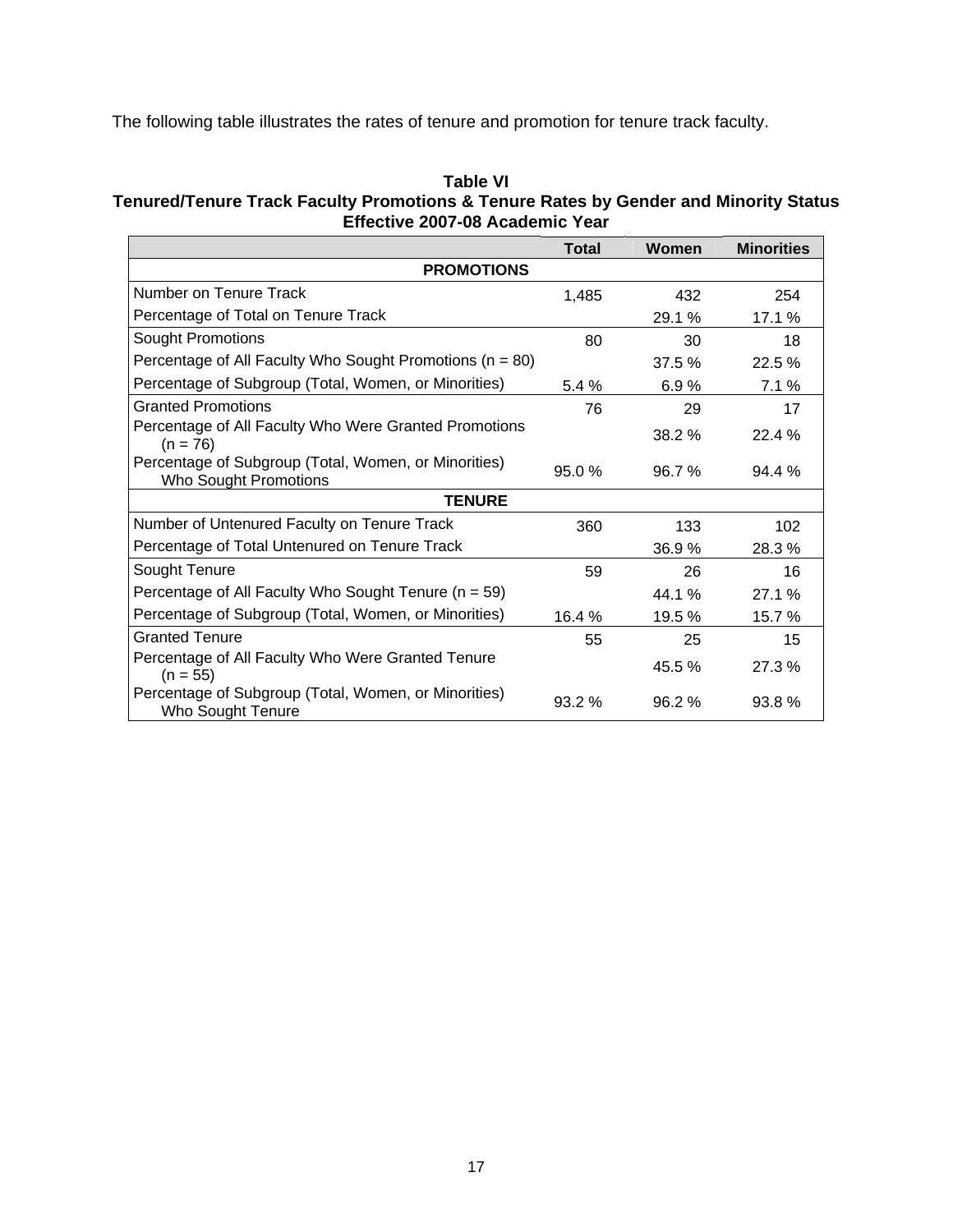### **E. Clinical Track Faculty by Gender and Race/Ethnicity, 2006 – 2007**

The University experienced a net increase of 37 clinical track faculty (9.5 percent) over the past year. Faculty appointed to clinical track positions are included in POA Group 3, Non-Tenure Track Faculty.

The number of women on the clinical track increased by 27 (16.7 percent), and the number of minorities on the clinical track increased by 5 (11.1 percent).

The College of Medicine continues to employ the majority of the clinical track faculty (73 percent), followed by the College of Dentistry (9 percent), the College of Nursing (5 percent), and the College of Liberal Arts and Sciences (4 percent). The remaining 9 percent of the clinical track faculty are employed in the Colleges of Pharmacy, Education, Law, Public Health, or Business.

The following table and charts illustrate the growth of the clinical track over the last year and the representation of women and minorities on the clinical track.

|                      | OCLODGI I, ZUUU – OCLODGI I, ZUUT                 |                   |                                   |                                             |                                       |                     |                           |  |  |  |  |
|----------------------|---------------------------------------------------|-------------------|-----------------------------------|---------------------------------------------|---------------------------------------|---------------------|---------------------------|--|--|--|--|
| Year                 | <b>Clinical</b><br><b>Track</b><br><b>Faculty</b> | <b>Women</b>      | <b>Total</b><br><b>Minorities</b> | Asian/<br><b>Pacific</b><br><b>Islander</b> | African-<br>American/<br><b>Black</b> | Hispanic/<br>Latino | <b>Native</b><br>American |  |  |  |  |
| 2006                 | 390                                               | 162<br>41.5%      | 45<br>11.5 %                      | 25<br>6.4%                                  | 8<br>2.1%                             | 10<br>2.6%          | 2<br>0.5%                 |  |  |  |  |
| 2007                 | 427                                               | 189<br>44.3%      | 50<br>11.7 %                      | 30<br>7.0%                                  | 8<br>1.9%                             | 10<br>2.3%          | 2<br>0.5%                 |  |  |  |  |
| <b>Net</b><br>Change | $+37$<br>$+9.5%$                                  | $+27$<br>$+16.7%$ | $+5$<br>$+11.1%$                  | $+5$<br>$+20.0%$                            | 0                                     | 0                   | 0                         |  |  |  |  |

#### **Table VII Clinical Track Faculty by Gender and Race/Ethnicity October 1, 2006 – October 1, 2007**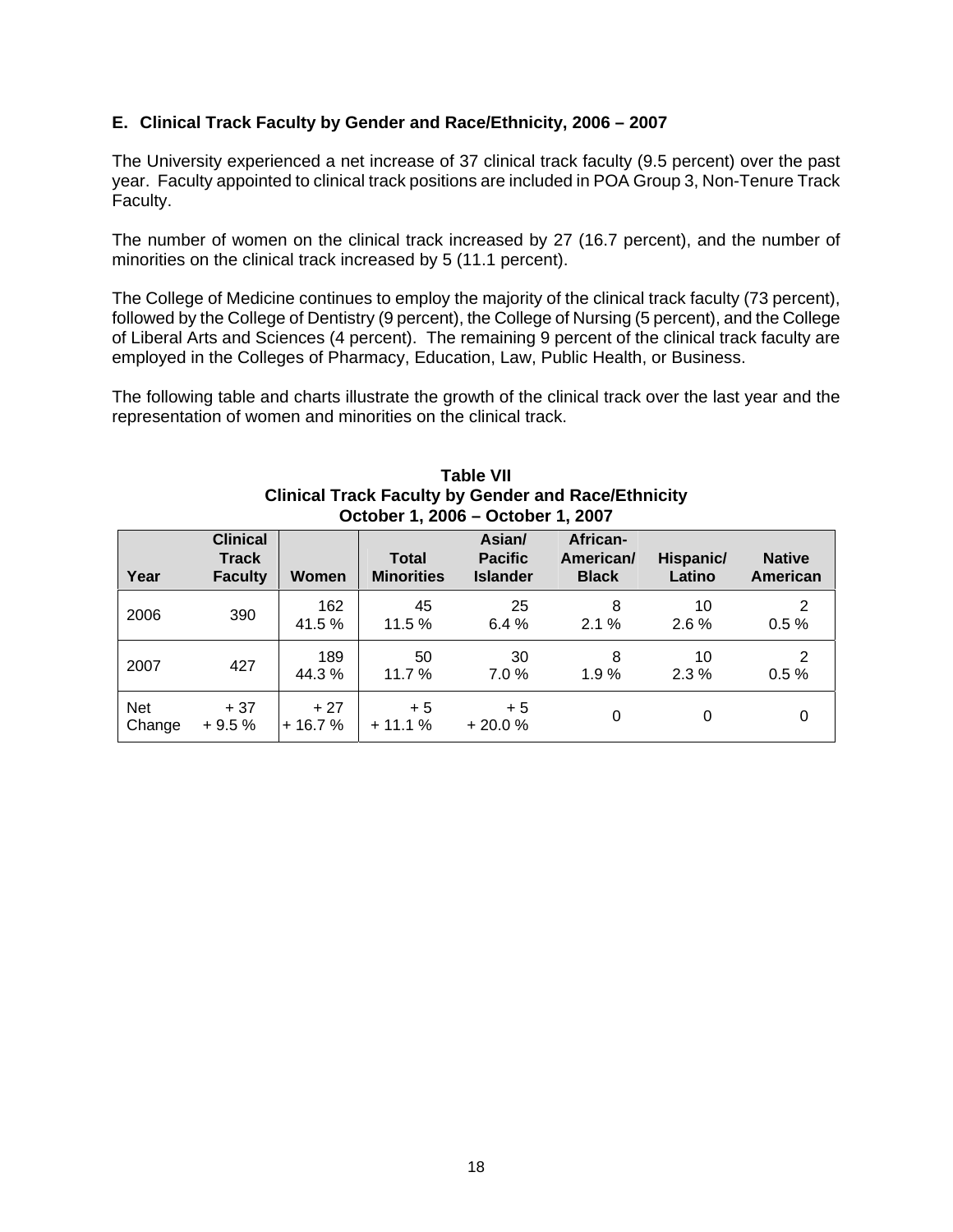**Figure 7 Clinical Track Faculty by Gender October 1, 2006 – October 1, 2007** 



**Figure 8 Clinical Track Faculty by Race/Ethnicity October 1, 2006 – October 1, 2007** 

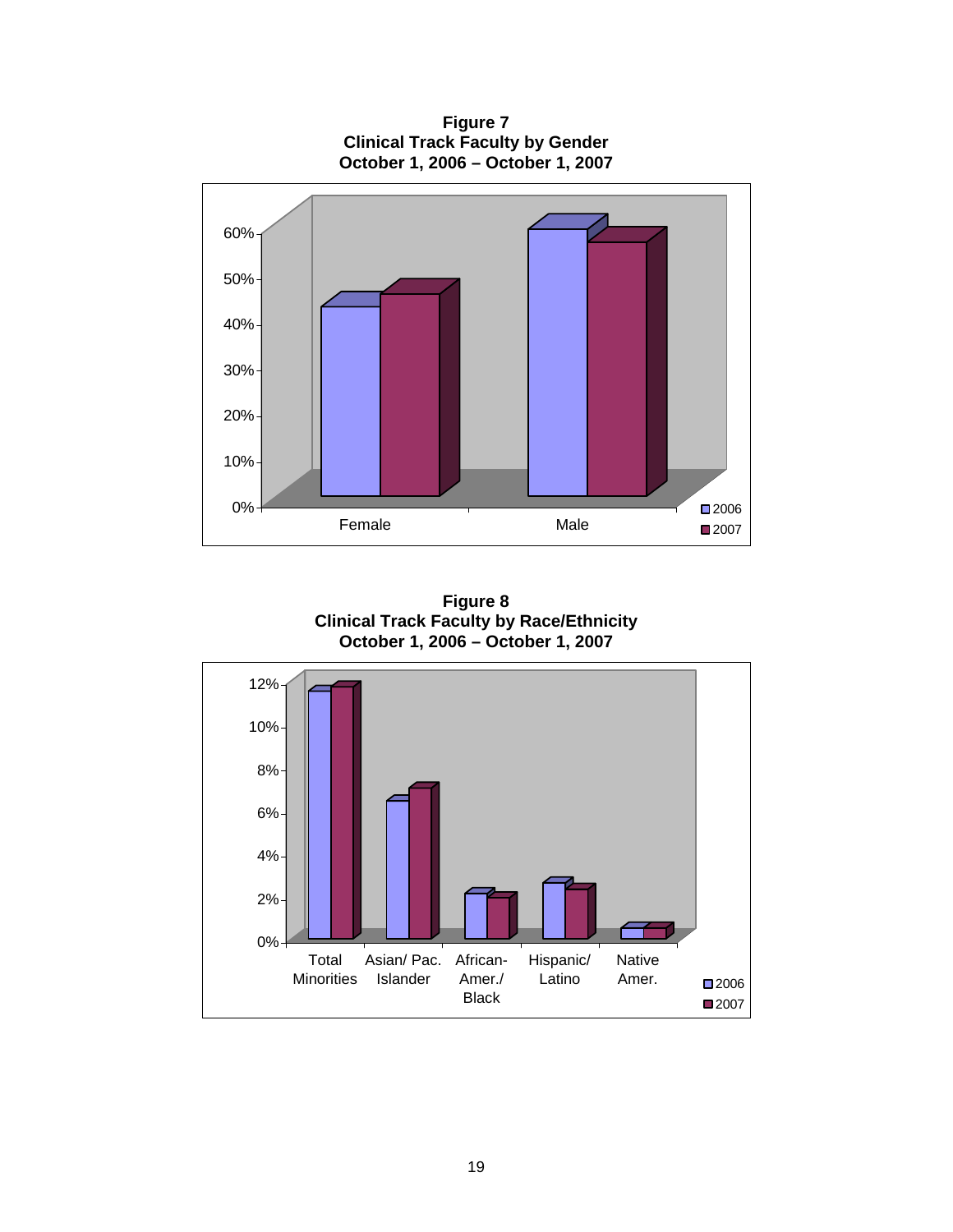# **V. STRATEGIC PLANNING INDICATORS: TARGET EMPLOYMENT CATEGORIES**

In *The Iowa Promise: A Strategic Plan for The University of Iowa 2005 - 2010*, the University has established indicators of progress towards achieving a diverse faculty and staff. These indicators are specific targets for representation of women and racial/ethnic minorities in specific workforce categories over the five-year period. The targeted employment categories include two workforce areas for women and three for racial/ethnic minorities. In Fiscal Year 2008, the University achieved two of the five goals and made gains towards achieving one additional strategic indicator.

The following table and charts detail progress toward achieving the representation targets.

| <b>Table VIII</b>                                                 |
|-------------------------------------------------------------------|
| <b>Progress Towards Strategic Planning Indicators of</b>          |
| <b>Gender and Racial/Ethnic Diversity Among Faculty and Staff</b> |

|                                                | <b>Fiscal Year '07</b>          | <b>Fiscal Year '08</b> |               |                   |  |  |  |  |  |  |  |
|------------------------------------------------|---------------------------------|------------------------|---------------|-------------------|--|--|--|--|--|--|--|
| Category                                       | (as of 10-1-06)                 | (as of 10-1-07)        | <b>Target</b> | <b>Target Met</b> |  |  |  |  |  |  |  |
| <b>WOMEN</b>                                   |                                 |                        |               |                   |  |  |  |  |  |  |  |
| Executive, Administrative, and<br>Increased to |                                 |                        |               |                   |  |  |  |  |  |  |  |
| <b>Managerial Staff</b>                        | 34.3%                           | 37.0%                  | 37.0%         | Yes               |  |  |  |  |  |  |  |
|                                                |                                 | Increased to           |               |                   |  |  |  |  |  |  |  |
| <b>Tenured/Tenure Track Faculty</b>            | 29.0 %                          | 29.1%                  | 32.0%         | No.               |  |  |  |  |  |  |  |
|                                                | <b>RACIAL/ETHNIC MINORITIES</b> |                        |               |                   |  |  |  |  |  |  |  |
| Executive, Administrative, and                 |                                 | Decreased to           |               |                   |  |  |  |  |  |  |  |
| <b>Managerial Staff</b>                        | $8.0\%$                         | 7.1%                   | $8.0\%$       | No.               |  |  |  |  |  |  |  |
|                                                |                                 | Increased to           |               |                   |  |  |  |  |  |  |  |
| <b>Tenured/Tenure Track Faculty</b>            | 16.5 %                          | 17.1%                  | 16.0%         | Yes               |  |  |  |  |  |  |  |
|                                                |                                 | Maintained at          |               |                   |  |  |  |  |  |  |  |
| Professional & Scientific Staff                | 6.6%                            | 6.6%                   | 7.5%          | No                |  |  |  |  |  |  |  |

**Figure 9 Female Executive, Administrative, and Managerial Staff Strategic Indicators, 2005 – 2010** 

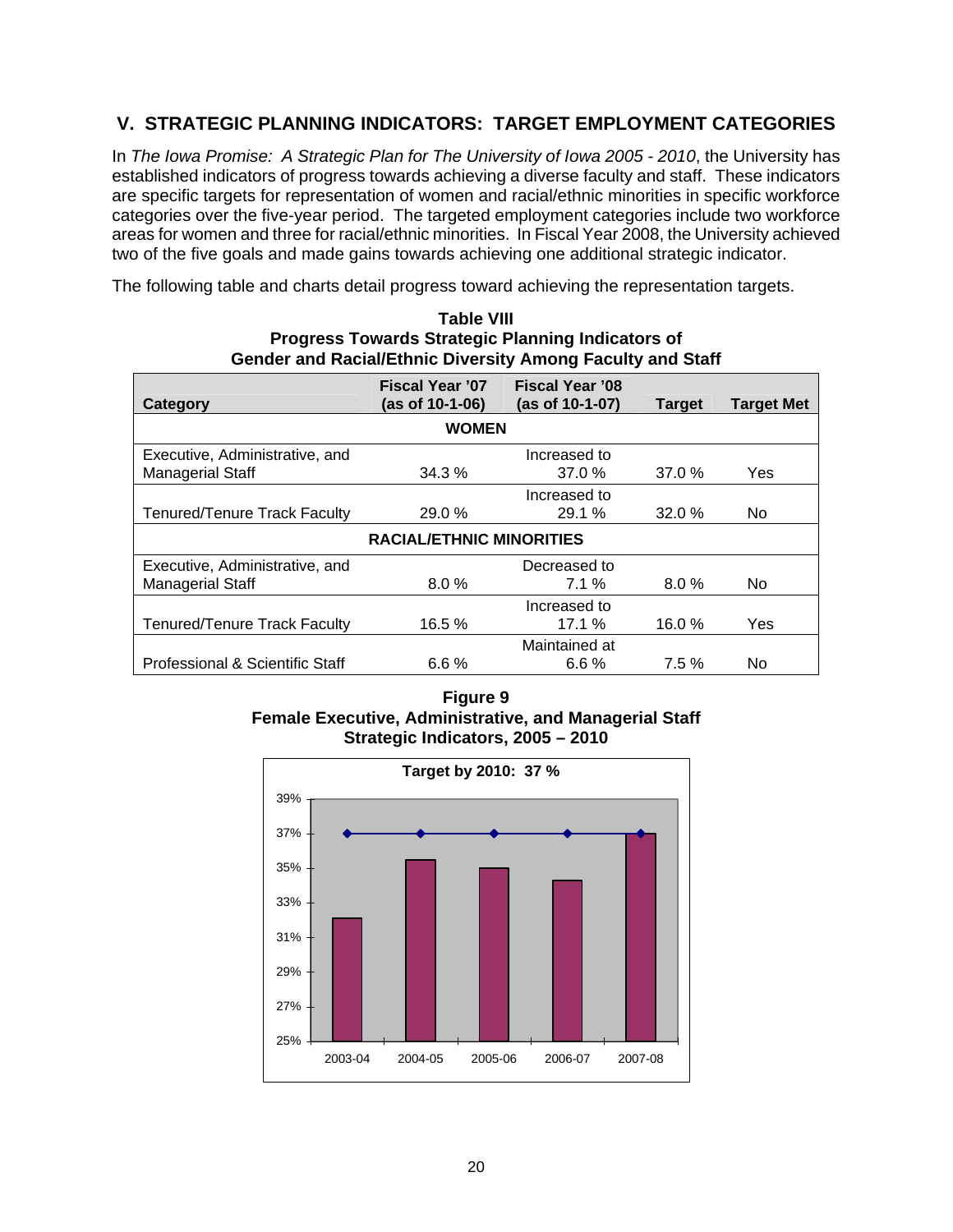

**Figure 10 Female Tenured/Tenure Track Faculty Strategic Indicators, 2005 – 2010** 

**Figure 11 Racial/Ethnic Minority Executive, Administrative, and Managerial Staff Strategic Indicators, 2005 – 2010** 

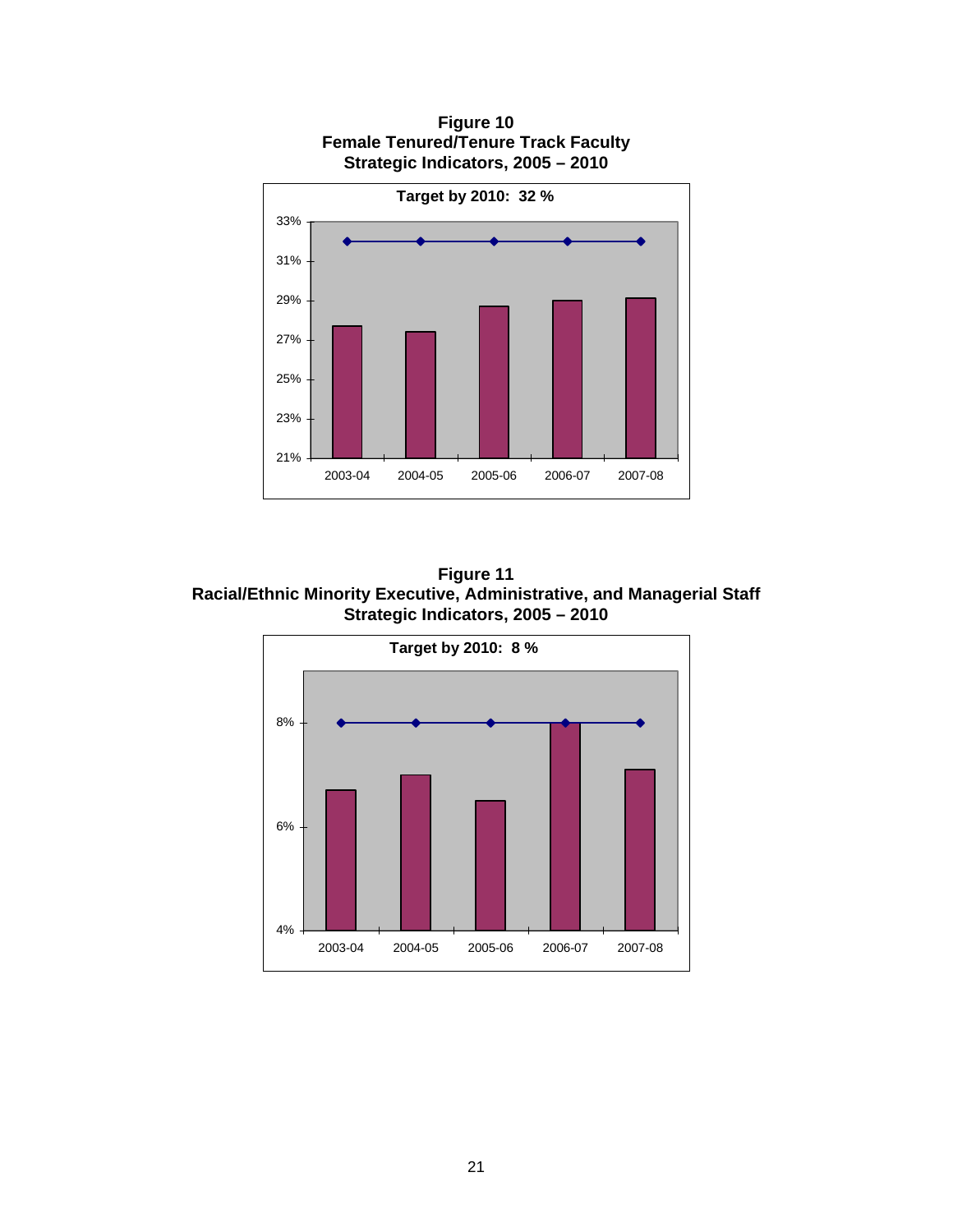

**Figure 12 Racial/Ethnic Minority Tenured/Tenure Track Faculty Strategic Indicators, 2005 – 2010** 



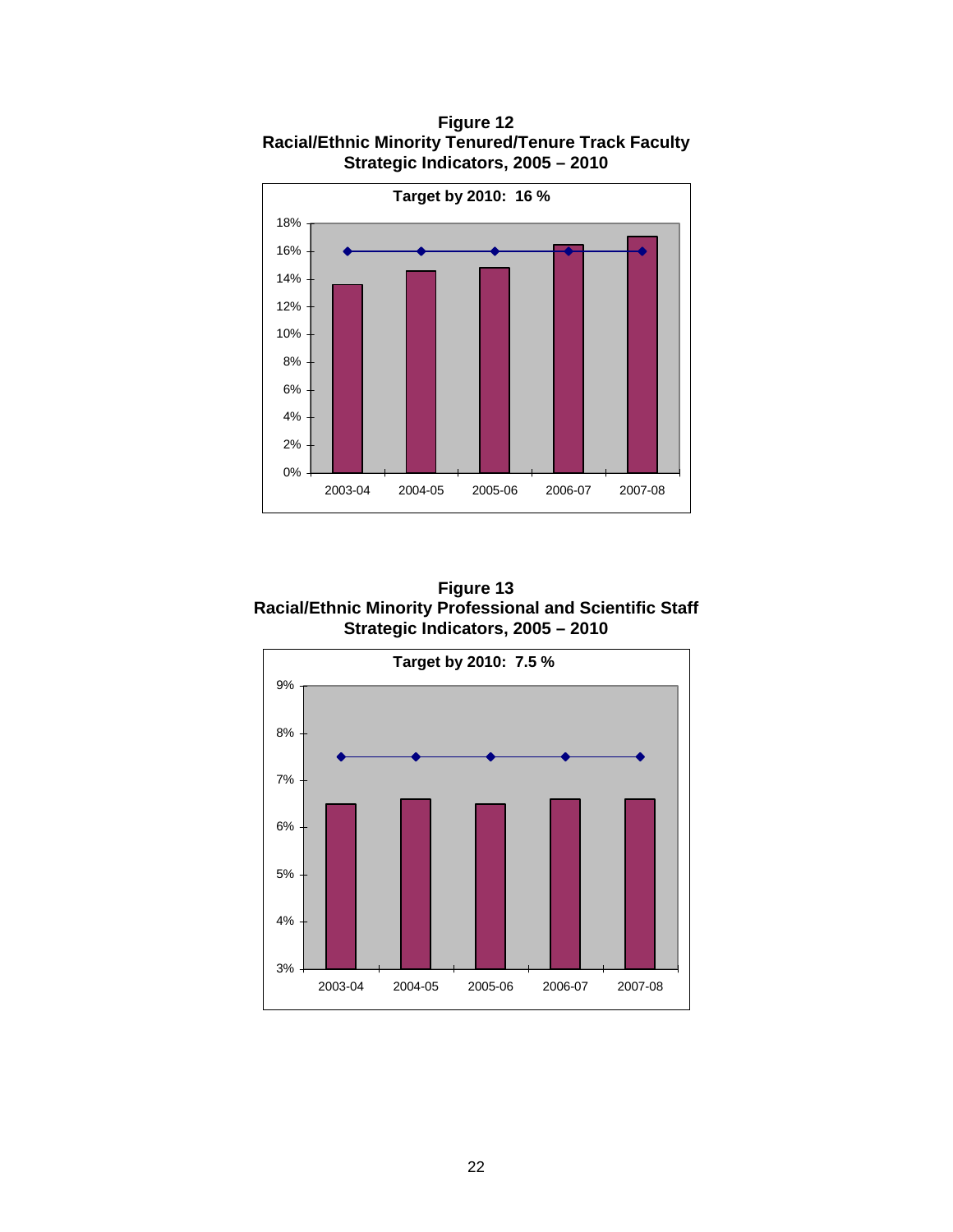# **VI. ANNUAL HIRING GOALS: 2006-07 AND 2007-08**

# **A. How Hiring Goals are Determined**

In accordance with requirements of the Office of Federal Contract Compliance Programs, the Office of Equal Opportunity and Diversity annually conducts formal availability analyses, identifies areas where underrepresentation of women and/or racial/ethnic minorities exists, and establishes hiring goals for the coming year for those underrepresented areas. The availability analyses result in estimates of the percentage and number of qualified women and racial/ethnic minorities available for employment in each academic field and job group (staff job titles similar in content, pay rates, and opportunities) at The University of Iowa. These availability estimates are compared to the actual rates of employment by the University to identify faculty departments and staff job groups where underrepresentation exists.<sup>1</sup> In other words, a faculty department or staff job group is said to be underrepresented for women or minorities when fewer women or minorities are employed than would reasonably be expected based on estimated availability. Underrepresentation may be affected by several factors including new hires, promotions and transfers; loss of personnel; a change in the availability of women and minorities in the relevant job market; and/or a combination of factors.

The University of Iowa sets annual hiring goals when underrepresentation of women or minorities is identified within a department or job group. Hiring goals are calculated as the total number of hires by the estimated availability percentage of the underrepresented group, rounded to the nearest whole number as goals are established in terms of individuals. Therefore, some underrepresented areas may not have goals established if the level of hiring activity by the estimated availability is insufficient to yield a rounded hiring goal of at least one individual. Goals are initially set at the beginning of the data year based on anticipated hiring activity and are adjusted at the close of the data year to reflect the actual rate of hiring activity.

# **B. Hiring Goals for the 2006-07 Data Year**

 $\overline{a}$ 

After adjusting to reflect the actual rate of hiring, annual hiring goals for the 2006-07 data year totaled 83 women and 29 minorities. The goals were compared to the number of actual hires in each underrepresented department or job group to determine whether the goals were met. While hiring goals were achieved in some departments/job groups, underrepresentation of women and minorities remains in other areas. With all underrepresented departments and job groups aggregated, the University was underrepresented by 314 women (2.1%) and by 90 minorities (0.6%) as of October 1, 2007.

The following tables show departments/job groups in which underrepresentation was identified as of October 1, 2006; the hiring goals in those departments/job groups (as adjusted to reflect the actual rate of hiring) for 2006-07; and whether these goals were met.

 $1$  Statistical analyses are conducted for each faculty department and staff job group; if the difference between the estimated availability and the actual workforce percentage meets or exceeds two standard deviations, the department or job group is identified as underrepresented.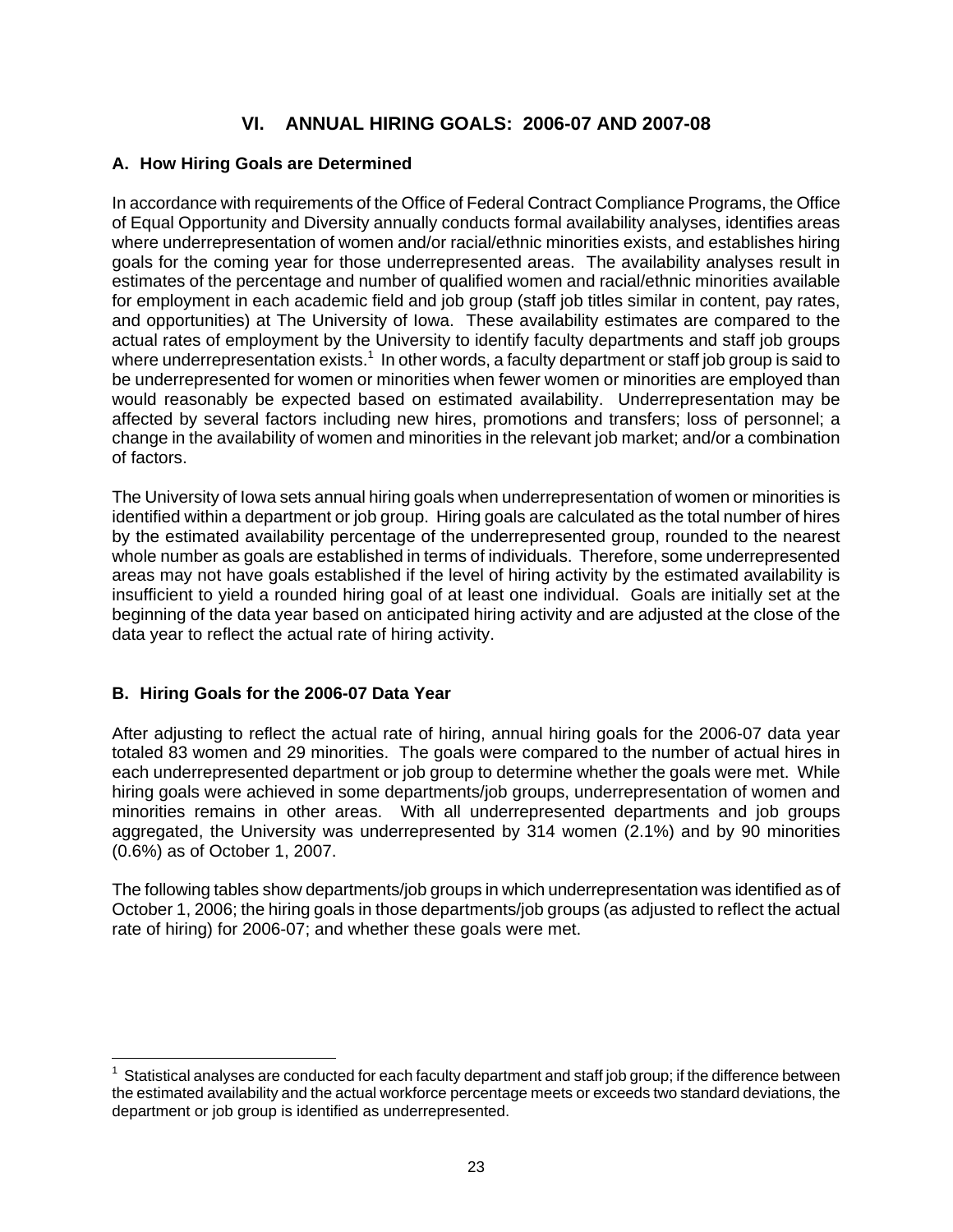| Progress Toward Annual Hiring Goals for Faculty, Data Tear Zubo-07 |                                                |                                         |                 |                                    |                     |                                         |                                         |                                            |                     |  |  |  |
|--------------------------------------------------------------------|------------------------------------------------|-----------------------------------------|-----------------|------------------------------------|---------------------|-----------------------------------------|-----------------------------------------|--------------------------------------------|---------------------|--|--|--|
|                                                                    |                                                |                                         | Women           |                                    |                     |                                         |                                         | <b>Minorities</b>                          |                     |  |  |  |
| <b>College</b>                                                     | <b>Department</b>                              | <b>Number</b><br>of New<br><b>Hires</b> | Hiring<br>Women | Total<br>Goal for Females<br>Hired | Was<br>Goal<br>Met? | <b>Number</b><br>of New<br><b>Hires</b> | Hiring<br>Goal for<br><b>Minorities</b> | Total<br><b>Minorities</b><br><b>Hired</b> | Was<br>Goal<br>Met? |  |  |  |
|                                                                    | POA Group 2: Tenured/Tenure Track Faculty      |                                         |                 |                                    |                     |                                         |                                         |                                            |                     |  |  |  |
| Education                                                          | Psychological<br>& Quantitative<br>Foundations | 1                                       | 1               | 1                                  | Yes                 |                                         |                                         |                                            |                     |  |  |  |
|                                                                    | Teaching &<br>Learning                         | 2                                       | 1               | 1                                  | Yes                 |                                         |                                         |                                            |                     |  |  |  |
| <b>Liberal Arts</b><br>& Sciences                                  | Psychology                                     | 3                                       | $\overline{2}$  | 1                                  | No                  |                                         |                                         |                                            |                     |  |  |  |
|                                                                    | Internal<br>Medicine                           | $\overline{7}$                          | $\overline{2}$  | 5                                  | Yes                 |                                         |                                         |                                            |                     |  |  |  |
|                                                                    | Microbiology                                   | $\overline{2}$                          | 1               | 0                                  | No.                 |                                         |                                         |                                            |                     |  |  |  |
| Medicine                                                           | Pathology                                      | 2                                       | 1               | $\Omega$                           | <b>No</b>           |                                         |                                         |                                            |                     |  |  |  |
|                                                                    | Pediatrics                                     | 5                                       | $\overline{2}$  | 0                                  | No                  |                                         |                                         |                                            |                     |  |  |  |
|                                                                    | Radiology                                      | $\Omega$                                | 0               | 0                                  | $n/a^*$             |                                         |                                         |                                            |                     |  |  |  |
| Public<br>Health                                                   | Occupational &<br>Environmental<br>Health      | $\Omega$                                | 0               | $\mathbf 0$                        | $n/a^*$             | 0                                       | $\Omega$                                | 0                                          | $n/a^*$             |  |  |  |
|                                                                    | POA Group 3: Non-Tenure Track Faculty          |                                         |                 |                                    |                     |                                         |                                         |                                            |                     |  |  |  |
| Liberal Arts<br>& Sciences                                         | Psychology                                     | 5                                       | 3               | 3                                  | Yes                 |                                         |                                         |                                            |                     |  |  |  |

**Table IX Progress Toward Annual Hiring Goals for Faculty, Data Year 2006-07** 

\* n/a: Although underrepresentation was identified within the department, the actual rate of new hires by the estimated availability was not sufficient to yield a hiring goal of at least one individual.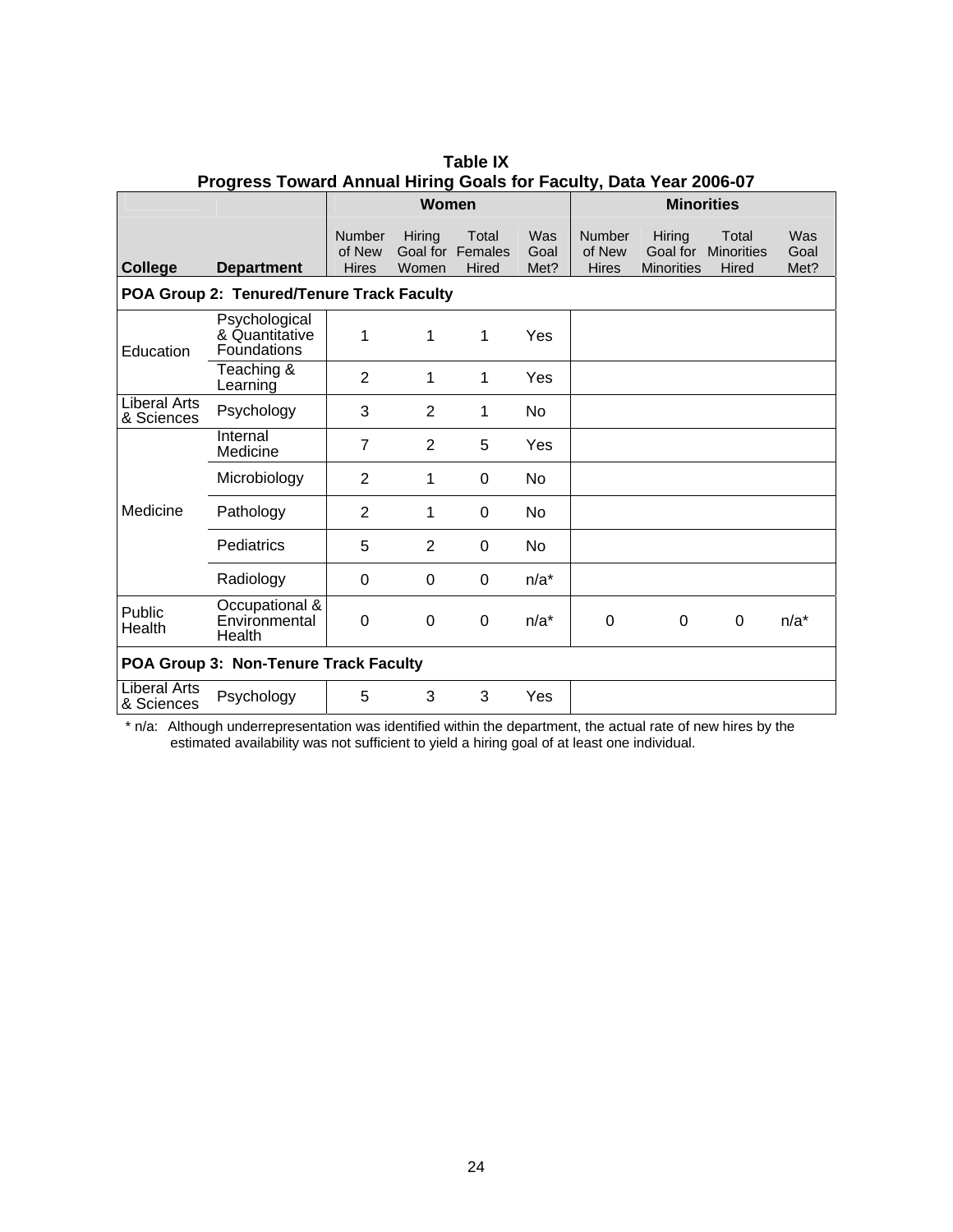|              |                                         |                                                   |                                    |                     | Progress Toward Annual Hiring Goals for Staff, Data Year 2006-07 |                             |                                       |                     |
|--------------|-----------------------------------------|---------------------------------------------------|------------------------------------|---------------------|------------------------------------------------------------------|-----------------------------|---------------------------------------|---------------------|
|              |                                         | Women                                             |                                    |                     |                                                                  | <b>Minorities</b>           |                                       |                     |
| Job<br>Group | <b>Number</b><br>of New<br><b>Hires</b> | Hiring<br>Women                                   | Total<br>Goal for Females<br>Hired | Was<br>Goal<br>Met? | <b>Number</b><br>of New<br><b>Hires</b>                          | Hiring<br><b>Minorities</b> | Total<br>Goal for Minorities<br>Hired | Was<br>Goal<br>Met? |
|              |                                         | POA Group 4: Professional and Scientific Staff    |                                    |                     |                                                                  |                             |                                       |                     |
| 3A           |                                         |                                                   |                                    |                     | 37                                                               | 3                           | 1                                     | <b>No</b>           |
| 3E           | 46                                      | 18                                                | 12                                 | No.                 |                                                                  |                             |                                       |                     |
| 3F           | 41                                      | 22                                                | 9                                  | No.                 |                                                                  |                             |                                       |                     |
| 3G           | 15                                      | 11                                                | 13                                 | Yes                 |                                                                  |                             |                                       |                     |
| 3H           |                                         |                                                   |                                    |                     | 74                                                               | 5                           | $\overline{2}$                        | No                  |
| 3J           |                                         |                                                   |                                    |                     | 38                                                               | $\overline{2}$              | 1                                     | <b>No</b>           |
| 3K           |                                         |                                                   |                                    |                     | 285                                                              | 14                          | 13                                    | <b>No</b>           |
| 3P           | 21                                      | 12                                                | 9                                  | <b>No</b>           |                                                                  |                             |                                       |                     |
| 3R           |                                         |                                                   |                                    |                     | 16                                                               | $\overline{2}$              | 4                                     | Yes                 |
|              |                                         | POA Group 5: Secretarial and Clerical Staff       |                                    |                     |                                                                  |                             |                                       |                     |
| 4B           |                                         |                                                   |                                    |                     | 32                                                               | 1                           | 2                                     | Yes                 |
| 4E           |                                         |                                                   |                                    |                     | 51                                                               | 2                           | 2                                     | Yes                 |
| 4K           | 9                                       | 3                                                 | $\overline{2}$                     | <b>No</b>           |                                                                  |                             |                                       |                     |
|              |                                         | POA Group 6: Technical and Paraprofessional Staff |                                    |                     |                                                                  |                             |                                       |                     |
| 5A           | 4                                       | $\overline{2}$                                    | $\overline{2}$                     | <b>Yes</b>          |                                                                  |                             |                                       |                     |
|              |                                         | POA Group 7: Skilled Crafts Staff                 |                                    |                     |                                                                  |                             |                                       |                     |
| 6C           | 6                                       | 1                                                 | $\Omega$                           | <b>No</b>           |                                                                  |                             |                                       |                     |
|              |                                         | POA Group 8: Service and Maintenance Staff        |                                    |                     |                                                                  |                             |                                       |                     |
| 71           | 3                                       | 1                                                 | 0                                  | No                  | 3                                                                | 0                           | 0                                     | $n/a^*$             |

**Table X Progress Toward Annual Hiring Goals for Staff, Data Year 2006-07** 

\* n/a: Although underrepresentation was identified within the job group, the actual rate of new hires by the estimated availability was not sufficient to yield a hiring goal of at least one individual.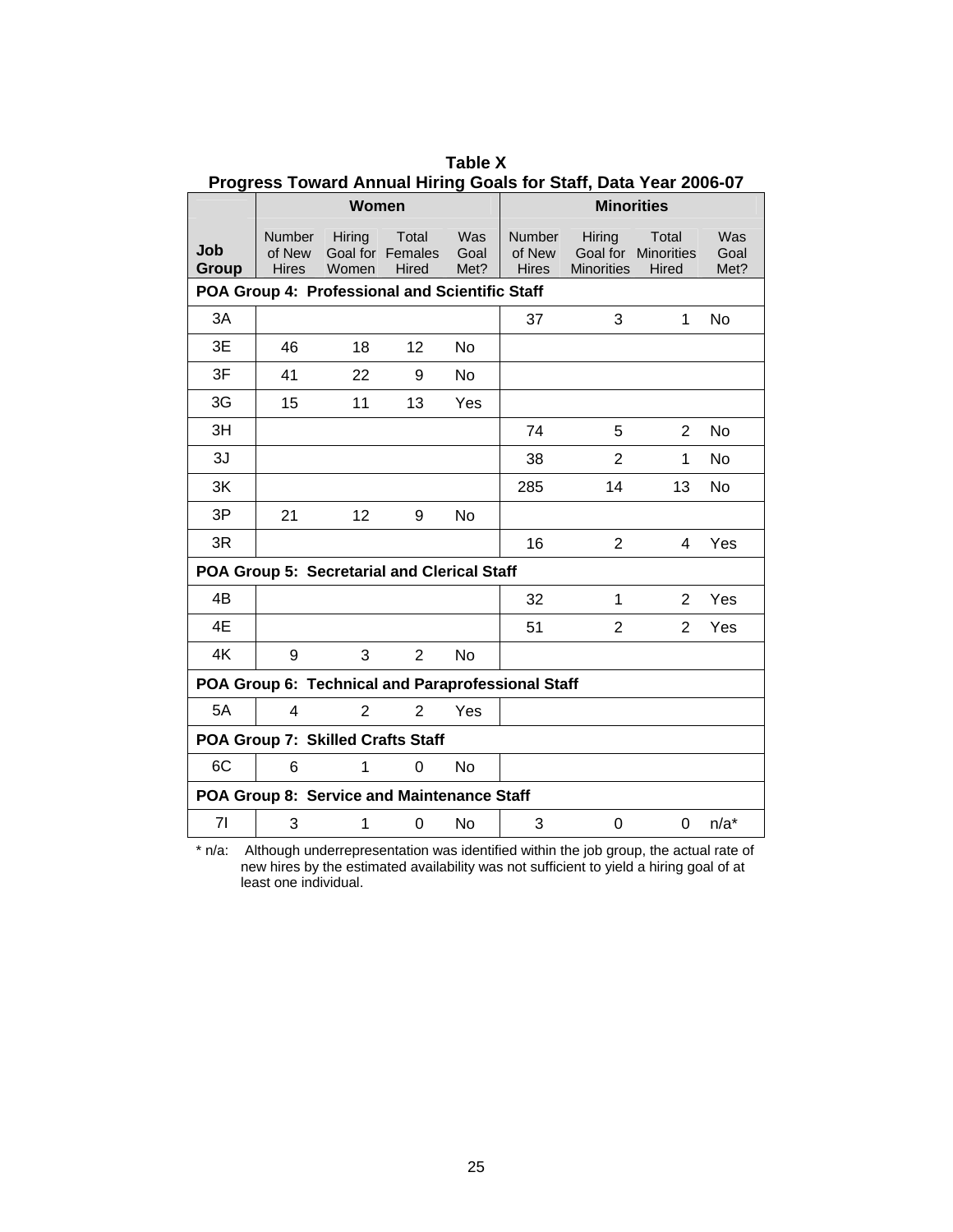## **C. Hiring Goals for the 2007–08 Data Year**

Anticipated hiring goals for women and minorities for 2007-08, aggregated by Primary Occupational Activity Group, are shown in the table below.

|   |                                                | Women                        | <b>Minorities</b>            |
|---|------------------------------------------------|------------------------------|------------------------------|
|   | <b>Primary Occupational Activity</b><br>Group  | <b>Total Hiring</b><br>Goals | <b>Total Hiring</b><br>Goals |
|   | 2 Tenured/Tenure Track Faculty                 | 8                            |                              |
| 4 | Professional & Scientific Staff                | 74                           | 17                           |
|   | 5 Secretarial and Clerical Staff               | 3                            |                              |
| 6 | <b>Technical and Paraprofessional</b><br>Staff | 22                           | 3                            |
| 8 | Service and Maintenance Staff                  | 17                           |                              |
|   | Total                                          | 124                          | 22                           |

**Table XI Annual Hiring Goals for Data Year 2007-08** 

Note: Blank cells indicate that goals were not established, either because no underrepresentation was identified or because the estimated availability by the anticipated rate of hiring was insufficient to yield a rounded hiring goal of at least one individual.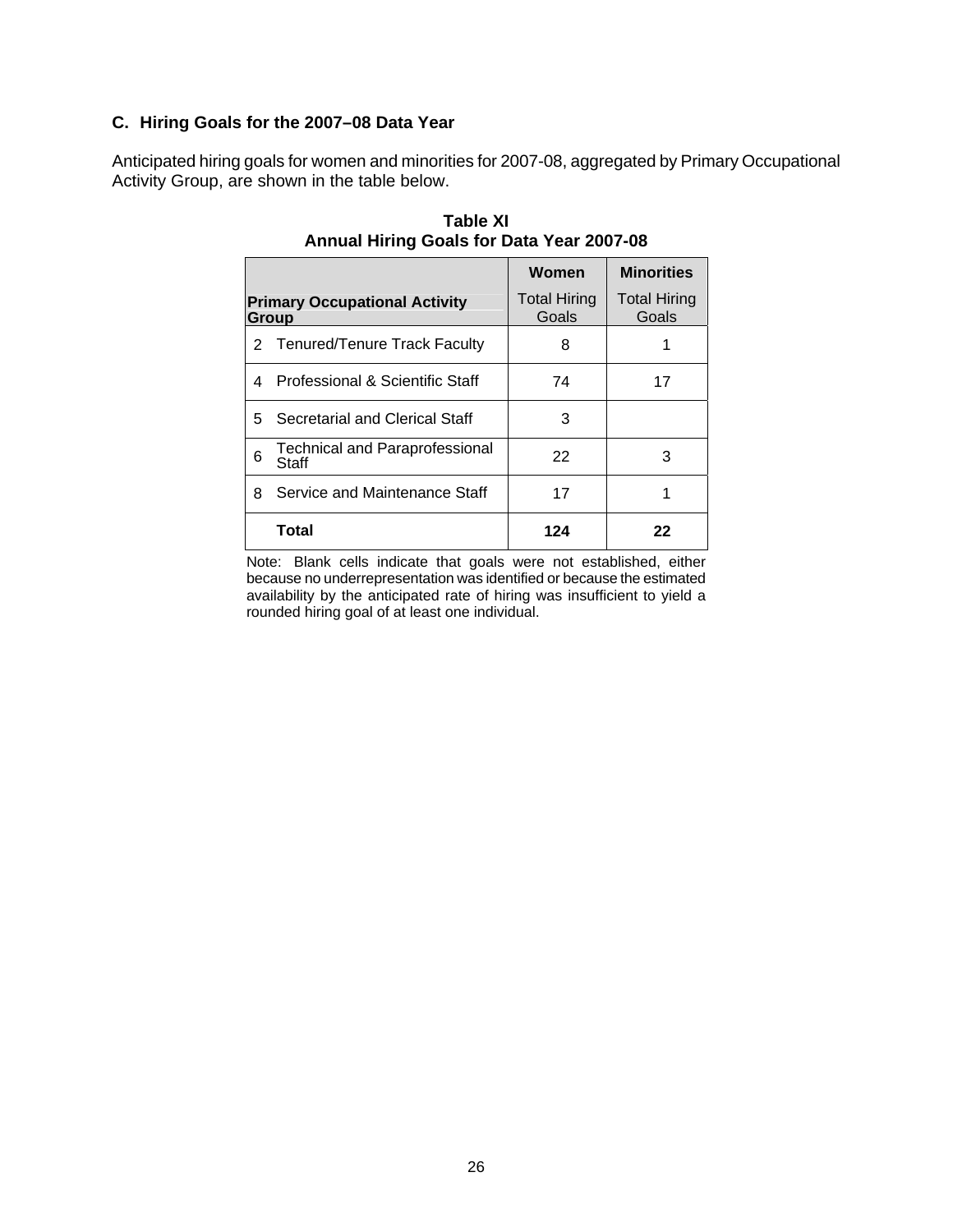# **VII. FIVE-YEAR COMPARISON OF MAJOR WORKFORCE CATEGORIES: 2002 - 2007**

## **A. Faculty and Staff by Primary Occupational Activity Group, Gender, and Race/Ethnicity, 2002 – 2007**

*Overall Changes.* The University of Iowa workforce has increased by 1,287 individuals (9.4 percent) over the last 5 years, from 13,706 in 2002 to 14,993 in 2007. The Primary Occupational Activity (POA) group with the largest proportional increase was Non-Tenure Track Faculty, and the largest net increase was in Professional and Scientific Staff. The largest proportional decrease was among Technical and Paraprofessional Staff, and the largest net decrease was among Secretarial and Clerical Staff.

*Gender.* The number of women in the workforce increased by 12.8 percent in the five-year period, with the largest proportional increase in Non-Tenure Track Faculty and the largest net increase in Professional and Scientific Staff. The largest proportional decrease was among Skilled Crafts Staff, and the largest net decrease was among Secretarial and Clerical Staff.

The following table and chart provide more details of the University's workforce on October 1, 2002 and on October 1, 2007 by POA group and gender.

|                                                              |              | 2002           |              | 2007              | <b>Net Change</b>   |                      |  |
|--------------------------------------------------------------|--------------|----------------|--------------|-------------------|---------------------|----------------------|--|
| <b>Primary Occupational</b><br><b>Activity Group</b>         | <b>Total</b> | Women          | <b>Total</b> | <b>Women</b>      | Total               | Women                |  |
| Executive,<br>1 Administrative, &<br><b>Managerial Staff</b> | 309          | 104<br>33.7 %  | 351          | 130<br>37.0 %     | + 42<br>$+13.6%$    | $+26$<br>$+25.0%$    |  |
| Tenured/Tenure Track<br>Faculty                              | 1,507        | 406<br>26.9%   | 1,485        | 432<br>29.1 %     | $-22$<br>$-1.5 \%$  | $+26$<br>$+6.4%$     |  |
| 3 Non-Tenure Track<br>Faculty                                | 528          | 239<br>45.3%   | 655          | 312<br>47.6%      | $+127$<br>$+24.1%$  | $+73$<br>$+30.5%$    |  |
| 4 Professional &<br>Scientific Staff                         | 6,016        | 4,117<br>68.4% | 7,165        | 5,064<br>70.7%    | + 1,149<br>$+19.1%$ | $+947$<br>$+23.0%$   |  |
| 5 Secretarial and Clerical<br>Staff                          | 2,732        | 2,326<br>85.1% | 2,588        | 2 2 0 7<br>85.3 % | - 144<br>$-5.3%$    | $-119$<br>$-5.1%$    |  |
| Technical and<br>6<br>Paraprofessional Staff                 | 488          | 302<br>61.9%   | 444          | 284<br>64.0%      | $-44$<br>$-9.0%$    | $-18$<br>$-6.0%$     |  |
| 7 Skilled Crafts Staff                                       | 408          | 42<br>10.3%    | 403          | 33<br>8.2%        | $-5$<br>$-1.2%$     | - 9<br>$-21.4%$      |  |
| 8 Service and<br>Maintenance Staff                           | 1,718        | 892<br>51.9%   | 1,902        | 1,046<br>55.0%    | $+184$<br>$+10.7%$  | $+154$<br>$+17.3%$   |  |
| Total                                                        | 13,706       | 8,428<br>61.5% | 14,993       | 9,508<br>63.4 %   | + 1,287<br>$+9.4%$  | $+1,080$<br>$+12.8%$ |  |

**Table XII Faculty and Staff by Primary Occupational Activity Group and Gender October 1, 2002 – October 1, 2007**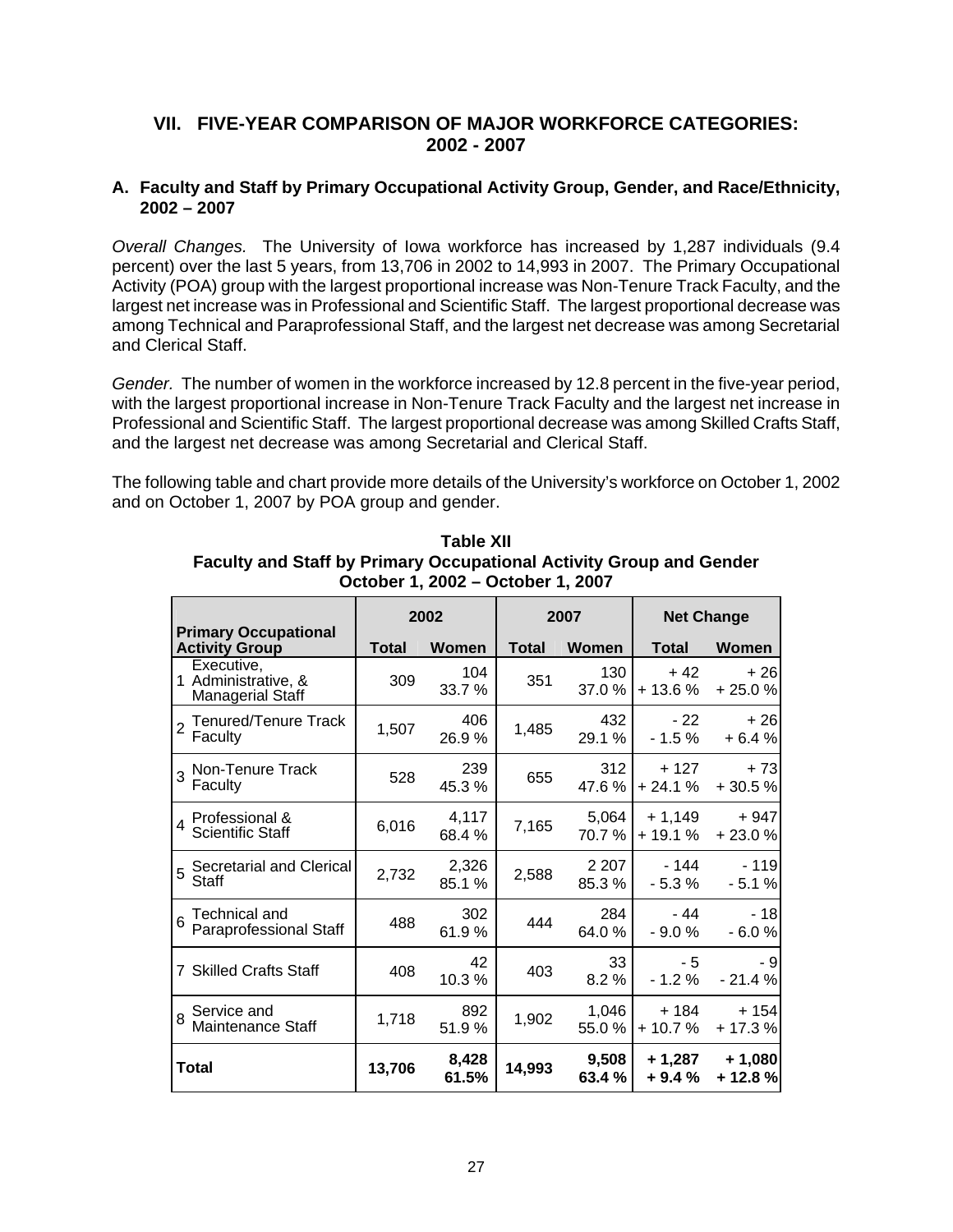

**Figure 14 Female Faculty and Staff by Primary Occupational Activity Group October 1, 2002 – October 1, 2007**

*Race/Ethnicity.* Between October 1, 2002 and October 1, 2007, overall racial/ethnic minority representation increased by 15.6 percent, with notable gains in Tenured/Tenure Track Faculty, Executive, Administrative and Managerial Staff, and Professional and Scientific Staff. The only POA group with a decrease in minority representation was Non-Tenure Track Faculty (4.6 percent). The total numbers of Asians/Pacific Islanders, African-Americans/Blacks, and Hispanics/Latinos on the University's faculty and staff increased, while the number of Native Americans decreased. The following table and charts present changes in the faculty and staff by gender and race/ethnicity from 2002 to 2007.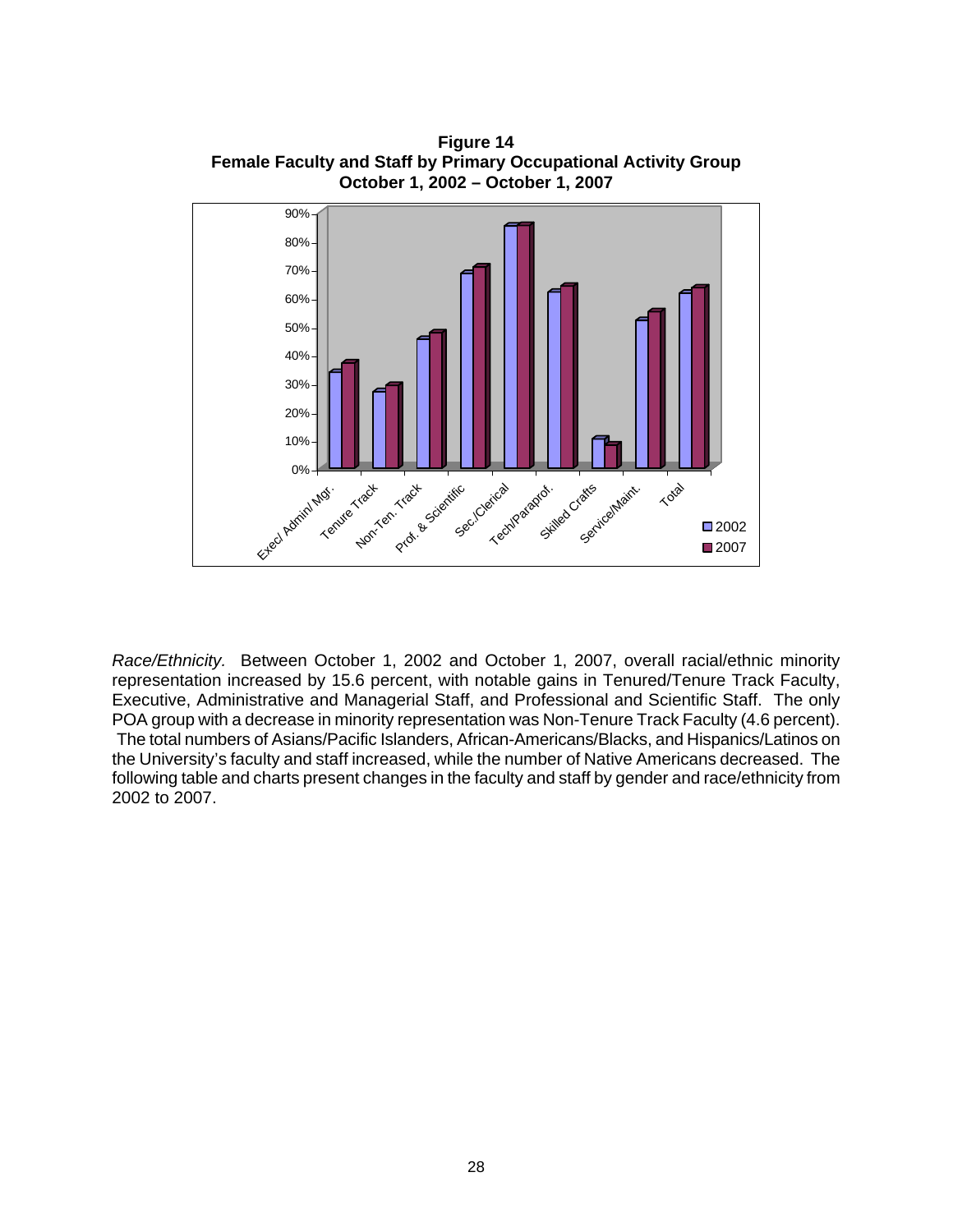**Table XIII Faculty and Staff by Primary Occupational Activity Group and Race/Ethnicity October 1, 2002 – October 1, 2007**

|    |                                                                | 2002   |                         |                               |                                   |                        |                     |        | 2007                    |                            |                                   |                        | <b>Net Change</b>       |                    |                                  |                               |                                              |                            |                    |
|----|----------------------------------------------------------------|--------|-------------------------|-------------------------------|-----------------------------------|------------------------|---------------------|--------|-------------------------|----------------------------|-----------------------------------|------------------------|-------------------------|--------------------|----------------------------------|-------------------------------|----------------------------------------------|----------------------------|--------------------|
|    | <b>Primary</b><br><b>Occupational</b><br><b>Activity Group</b> | Total  | <b>Total Minorities</b> | Pacific<br>Islander<br>Asian/ | Amer./<br>African<br><b>Black</b> | Hispanic/<br>Latino    | American<br>Native  | Total  | <b>Total Minorities</b> | Asian/ Pacific<br>Islander | Amer./<br>African<br><b>Black</b> | Hispanic/<br>Latino    | Native<br>American      | Total              | <b>Total Minorities</b>          | Pacific<br>Islander<br>Asian/ | Amer./<br>African<br>Black                   | Hispanic/<br>Latino        | Native<br>American |
|    | Executive,<br>Administrative, &<br><b>Managerial Staff</b>     | 309    | 20<br>6.5%              | $\overline{7}$<br>2.3%        | 9<br>2.9%                         | $\mathbf{3}$<br>1.0%   | $\mathbf 1$<br>0.3% | 351    | 25<br>7.1%              | 5<br>1.4%                  | 14<br>4.0%                        | 4<br>1.1%              | $\overline{2}$<br>0.6%  | $+42$              | $+5$<br>$+13.6\%$ +25.0%         | $-2$                          | $+5$<br>$-28.6\%$ +55.6% +33.3% +100.0%      | $+1$                       | $+1$               |
| 2  | Tenured/Tenure<br><b>Track Faculty</b>                         | 1,507  | 199<br>13.2%            | 129<br>8.6%                   | 27<br>.8%                         | 39<br>2.6%             | 4<br>0.3%           | 1,485  | 254<br>17.1%            | 163<br>11.0%               | 37<br>2.5%                        | 47<br>3.2%             | $\overline{7}$<br>0.5%  | $-22$<br>$-1.5%$   | $+55$                            | $+34$<br>$+27.6\%$ +26.4%     | $+10$<br>$+37.0%$                            | $+8$<br>$+20.5%$           | $+3$<br>+75.0%     |
| l3 | Non-Tenure<br><b>Track Faculty</b>                             | 528    | 87<br>16.5%             | 52<br>9.8%                    | 13<br>2.5%                        | 16<br>3.0%             | 6<br>1.1%           | 655    | 83<br>12.7%             | 47<br>7.2%                 | 14<br>2.1%                        | 20<br>3.1%             | $\overline{2}$<br>0.3%  | $+127$<br>$+24.1%$ | -4<br>$-4.6%$                    | -5<br>$-9.6%$                 | $+1$<br>$+7.7%$                              | $+4$<br>$+25.0%$           | -4<br>$-66.7%$     |
| 4  | Professional &<br><b>Scientific Staff</b>                      | 6,016  | 381<br>6.3%             | 220<br>3.7%                   | 79<br>1.3%                        | 67<br>1.1%             | 15<br>0.2%          | 7,165  | 476<br>6.6%             | 296<br>4.1%                | 78<br>1.1%                        | 92<br>1.3%             | 10 <sup>1</sup><br>0.1% | $+1,149$           | $+95$<br>$+19.1\%$ +24.9% +34.5% | $+76$                         | $-1$                                         | $+25$<br>$-1.3\% + 37.3\%$ | -5<br>$-33.3%$     |
| 5  | Secretarial &<br><b>Clerical Staff</b>                         | 2,732  | 99<br>3.6%              | 32<br>1.2%                    | 35<br>1.3%                        | 14<br>0.5%             | 18<br>0.7%          | 2,588  | 104<br>4.0%             | 32<br>1.2%                 | 37<br>1.4%                        | 27<br>1.0%             | 8<br>0.3%               | $-144$<br>$-5.3%$  | $+5$<br>$+5.1%$                  | $\Omega$                      | $+2$                                         | $+13$<br>+5.7% +92.9%      | $-10$<br>$-55.6%$  |
| 16 | Technical &<br>Paraprofessional<br><b>Staff</b>                | 488    | 16<br>3.3%              | 6<br>1.2%                     | $5\overline{)}$<br>1.0%           | 5 <sup>5</sup><br>1.0% | $\Omega$            | 444    | 24<br>5.4%              | 9<br>2.0%                  | 6<br>1.4%                         | 8<br>1.8%              | $\mathbf{1}$<br>0.2%    | -44<br>$-9.0%$     | $+8$                             | $+3$                          | $+1$<br>$+50.0\% + 50.0\% + 20.0\% + 60.0\%$ | $+3$                       | $+1$<br>n/a        |
| 17 | <b>Skilled Crafts</b><br><b>Staff</b>                          | 408    | 21<br>5.1%              | $\Omega$                      | 7<br>1.7%                         | 7<br>1.7%              | 7<br>1.7%           | 403    | 21<br>5.2%              | $\Omega$                   | $\overline{7}$<br>1.7%            | $\overline{7}$<br>1.7% | $\overline{7}$<br>1.7%  | $-5$<br>$-1.2%$    | 0                                | 0                             | $\mathbf 0$                                  | 0                          | 0                  |
| 18 | Service &<br>Maintenance<br><b>Staff</b>                       | 1,718  | 240<br>14.0%            | 67<br>3.9%                    | 100<br>5.8%                       | 49<br>2.9%             | 24<br>.4%           | 1,902  | 242<br>12.7%            | 63<br>3.3%                 | 103<br>5.4%                       | 60<br>3.2%             | 16<br>0.8%              | $+184$<br>$+10.7%$ | $+2$<br>$+0.8%$                  | -4<br>$-6.0%$                 | $+3$<br>$+3.0%$                              | $+11$<br>$+22.4%$          | $-8$<br>$-33.3%$   |
|    | <b>Total</b>                                                   | 13,706 | 1,063<br>7.8%           | 513<br>3.7%                   | 275<br>2.0%                       | 200                    | 75<br>1.5% 0.5%     | 14,993 | 1,229<br>8.2%           | 615<br>4.1%                | 296<br>2.0%                       | 265<br>1.8%            | 53<br>0.4%              | $+1,287$           | $+166$<br>+9.4% +15.6% +19.9%    | $+102$                        | $+21$                                        | $+65$<br>$+7.6\%$ +32.5%   | $-22$<br>$-29.3%$  |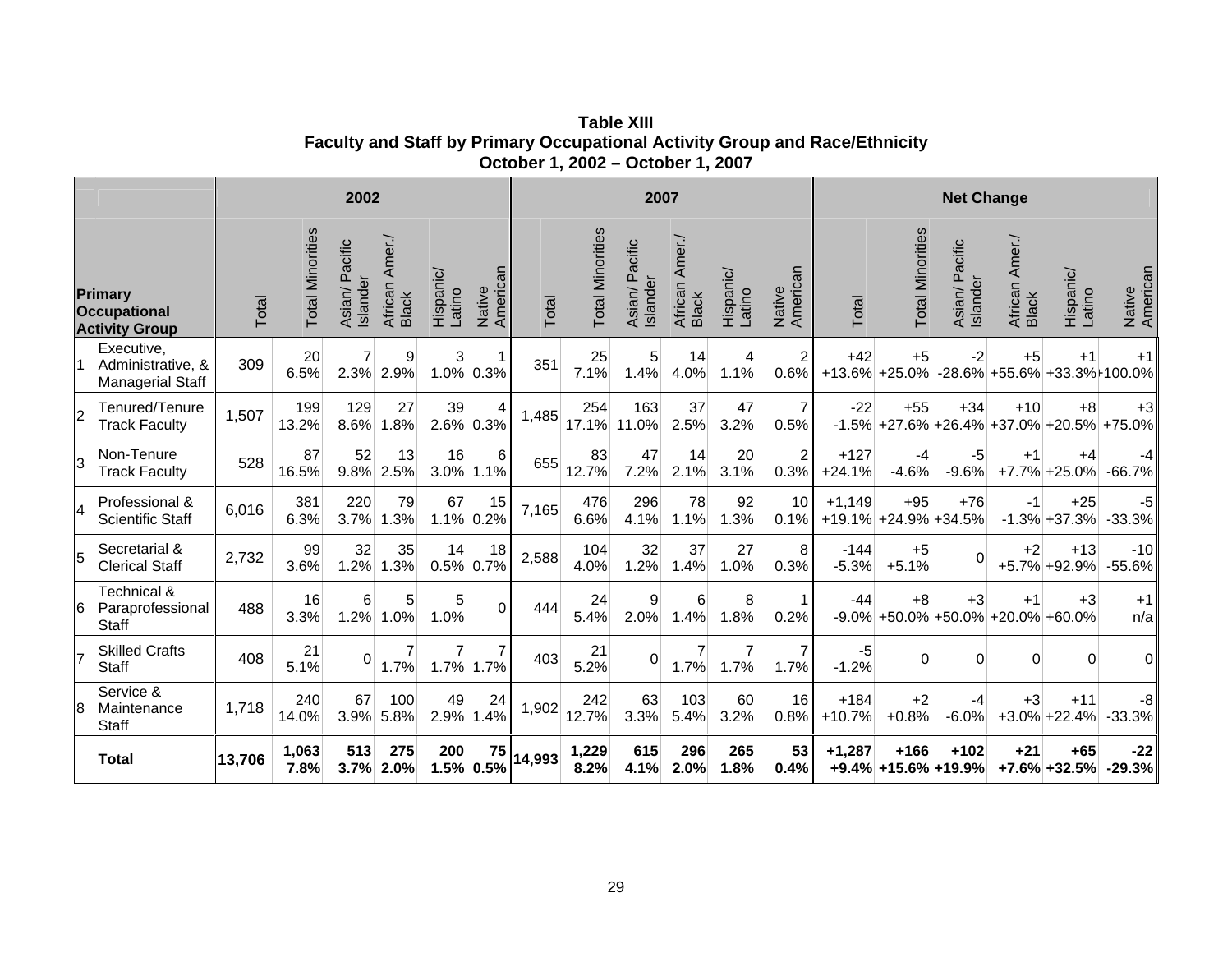**Figure 15 Minority Faculty and Staff by Primary Occupational Activity Group October 1, 2002 – October 1, 2007**



**Figure 16 Total Workforce by Race/Ethnicity October 1, 2002 – October 1, 2007**

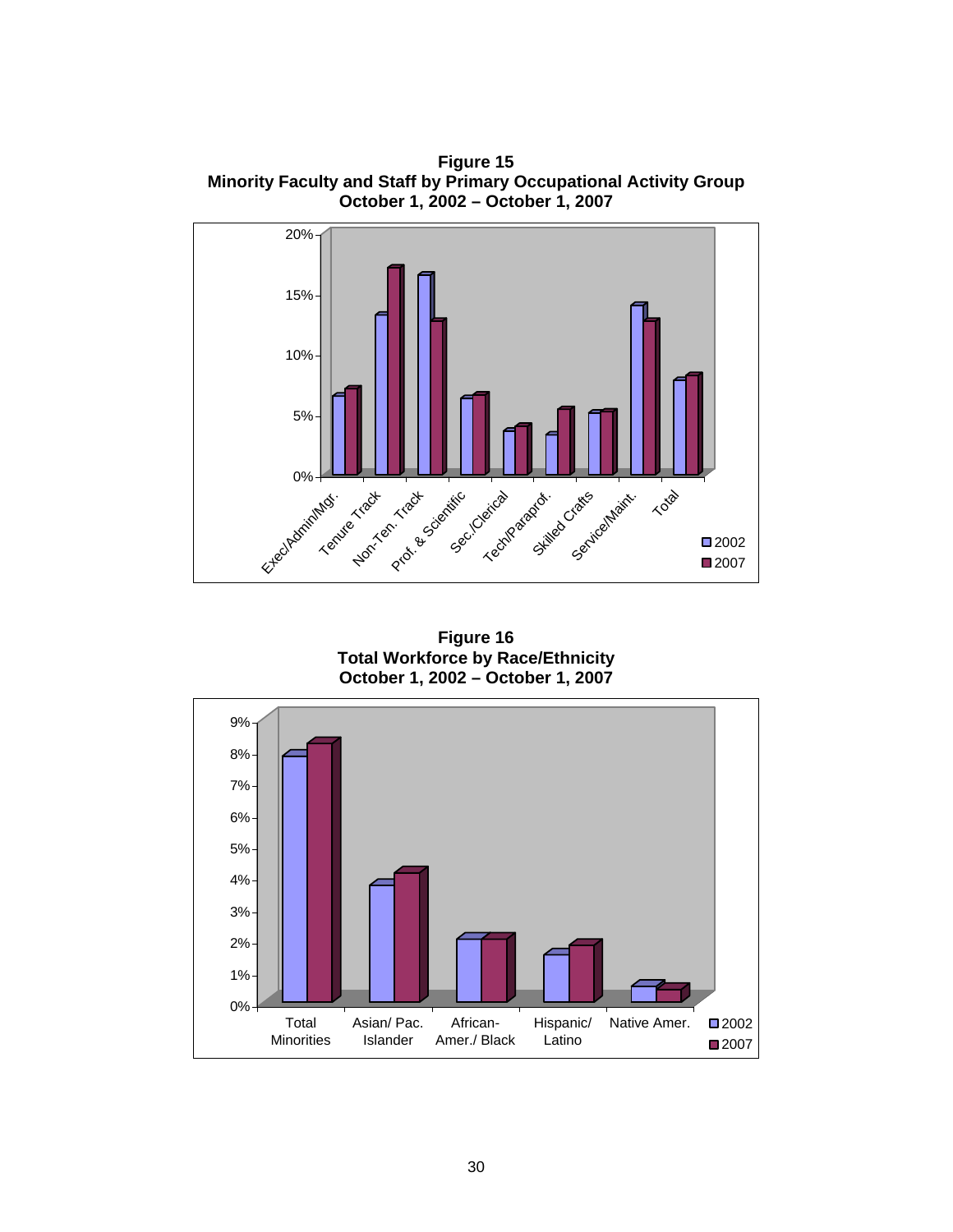## **B. Faculty and Staff by Disability and Veteran Status, 2002 – 2007**

Employees self-report disability and veteran status to the University at the time of appointment, and may update or correct this information at any time. During the five-year period, the number of faculty and staff who reported having disabilities decreased from 103 to 80, a change of 22.3 percent. The number of faculty and staff who self-identified as Vietnam-era veterans decreased by 25 (7.0 percent), the number of disabled veterans decreased by 9 (30.0 percent), and the number of other eligible veterans increased by 21 (6.9 percent).

The following table and chart provide more details about the number of faculty and staff who reported having disabilities and the number of Vietnam-era veterans, disabled veterans, and other eligible veterans in 2002 and in 2007.

|                      | <b>Faculty and Staff by Disability and Veteran Status</b><br>October 1, 2002 - October 1, 2007 |                                                                  |                                    |                                    |                                             |  |  |  |  |  |  |  |  |
|----------------------|------------------------------------------------------------------------------------------------|------------------------------------------------------------------|------------------------------------|------------------------------------|---------------------------------------------|--|--|--|--|--|--|--|--|
| Year                 | <b>Total</b><br><b>Faculty</b><br>& Staff                                                      | <b>Faculty &amp;</b><br><b>Staff with</b><br><b>Disabilities</b> | Vietnam-<br>Era<br><b>Veterans</b> | <b>Disabled</b><br><b>Veterans</b> | Other<br><b>Eligible</b><br><b>Veterans</b> |  |  |  |  |  |  |  |  |
| 2002                 | 13,706                                                                                         | 103<br>0.8%                                                      | 357<br>$2.6\%$                     | 30<br>$0.2 \%$                     | 306<br>2.2%                                 |  |  |  |  |  |  |  |  |
| 2007                 | 14,993                                                                                         | 80<br>0.5%                                                       | 332<br>2.2%                        | 21<br>0.1%                         | 327<br>2.2%                                 |  |  |  |  |  |  |  |  |
| <b>Net</b><br>Change | $+1,287$<br>$+9.4%$                                                                            | $-23$<br>$-22.3%$                                                | - 25<br>$-7.0%$                    | - 9<br>$-30.0%$                    | $+21$<br>+ 6.9 %                            |  |  |  |  |  |  |  |  |

| <b>Table XIV</b>                                          |
|-----------------------------------------------------------|
| <b>Faculty and Staff by Disability and Veteran Status</b> |
| October 1, 2002 – October 1, 2007                         |

| <b>Figure 17</b>                                          |
|-----------------------------------------------------------|
| <b>Faculty and Staff by Disability and Veteran Status</b> |
| October 1, 2002 – October 1, 2007                         |

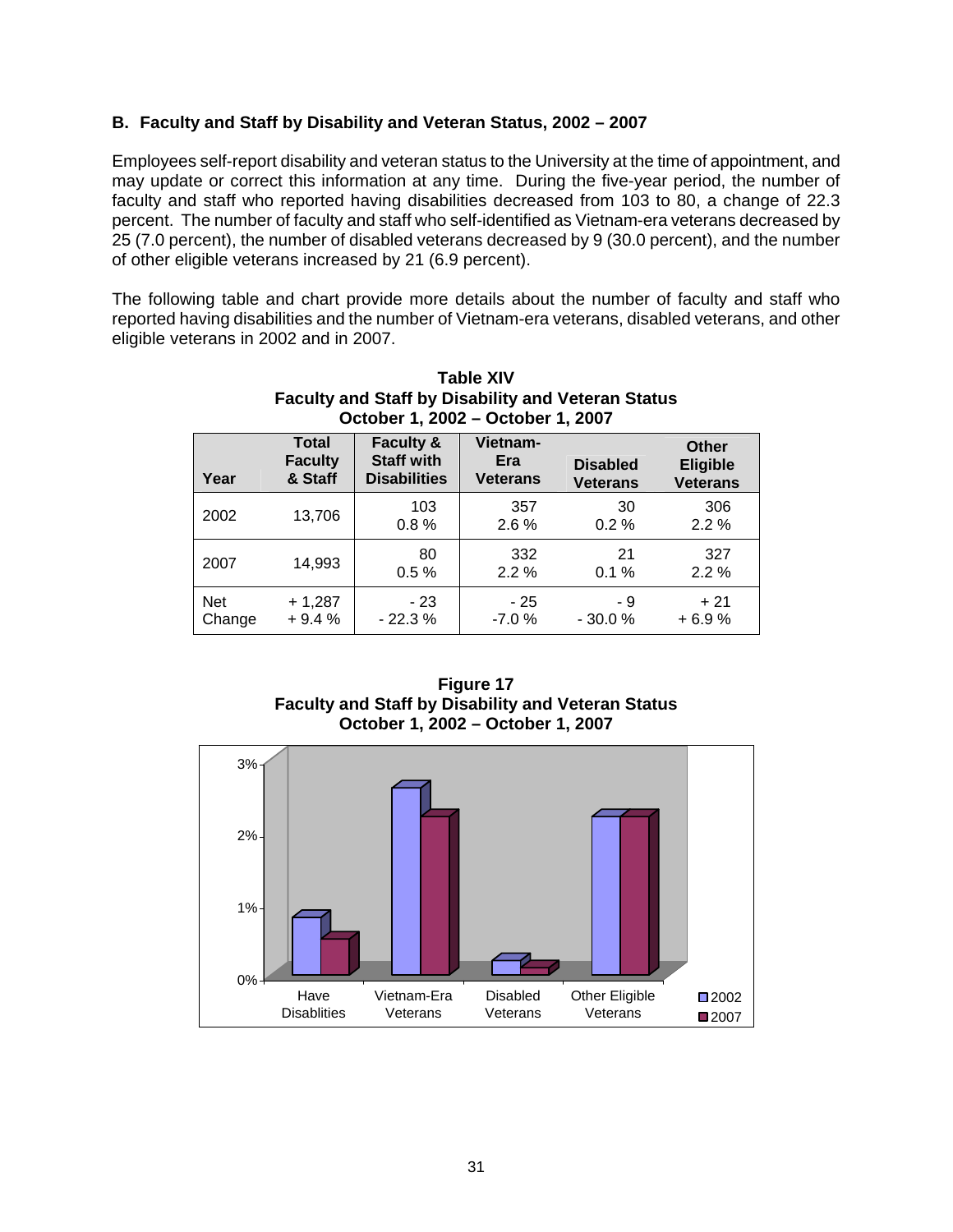## **C. Tenured/Tenure Track Faculty by Gender and Race/Ethnicity, 2002 - 2007**

The University has experienced a net decrease of 22 tenured/tenure track faculty (1.5 percent) since October 1, 2002. During this five-year period, the number of female tenured/tenure track faculty increased by 26 (6.4 percent) and the number of minorities increased by 55 (27.6 percent). The largest net gain in the minority tenure track faculty was among Asian/Pacific Islanders (34 faculty members) and the largest proportional gain was among Native Americans (3 faculty or 75 percent).

The following table and charts indicate the gender and racial/ethnic representation among the tenured/tenure track faculty in October 2002 and in October 2007.

|                      | <b>Tenured/Tenure Track Faculty by Gender and Race/Ethnicity</b><br>October 1, 2002 - October 1, 2007 |                  |                            |                                             |                                       |                     |                           |  |  |  |  |  |
|----------------------|-------------------------------------------------------------------------------------------------------|------------------|----------------------------|---------------------------------------------|---------------------------------------|---------------------|---------------------------|--|--|--|--|--|
| Year                 | Tenured/<br><b>Tenure Track</b><br><b>Faculty</b>                                                     | Women            | Total<br><b>Minorities</b> | Asian/<br><b>Pacific</b><br><b>Islander</b> | African-<br>American/<br><b>Black</b> | Hispanic/<br>Latino | <b>Native</b><br>American |  |  |  |  |  |
| 2002                 | 1,507                                                                                                 | 406<br>26.9%     | 199<br>13.2 %              | 129<br>8.6%                                 | 27<br>$1.8\%$                         | 39<br>$2.6\%$       | 4<br>0.3%                 |  |  |  |  |  |
| 2007                 | 1,485                                                                                                 | 432<br>29.1 %    | 254<br>17.1 %              | 163<br>11.0 %                               | 37<br>2.5%                            | 47<br>$3.2\%$       | 7<br>0.5%                 |  |  |  |  |  |
| <b>Net</b><br>Change | $-22$<br>$-1.5%$                                                                                      | $+26$<br>$+6.4%$ | $+55$<br>$+27.6%$          | $+34$<br>$+26.4%$                           | $+10$<br>$+37.0%$                     | $+8$<br>$+20.5%$    | $+3$<br>$+75.0%$          |  |  |  |  |  |

**Table XV** 

**Figure 18 Tenured/Tenure Track Faculty by Gender October 1, 2002 – October 1, 2007**

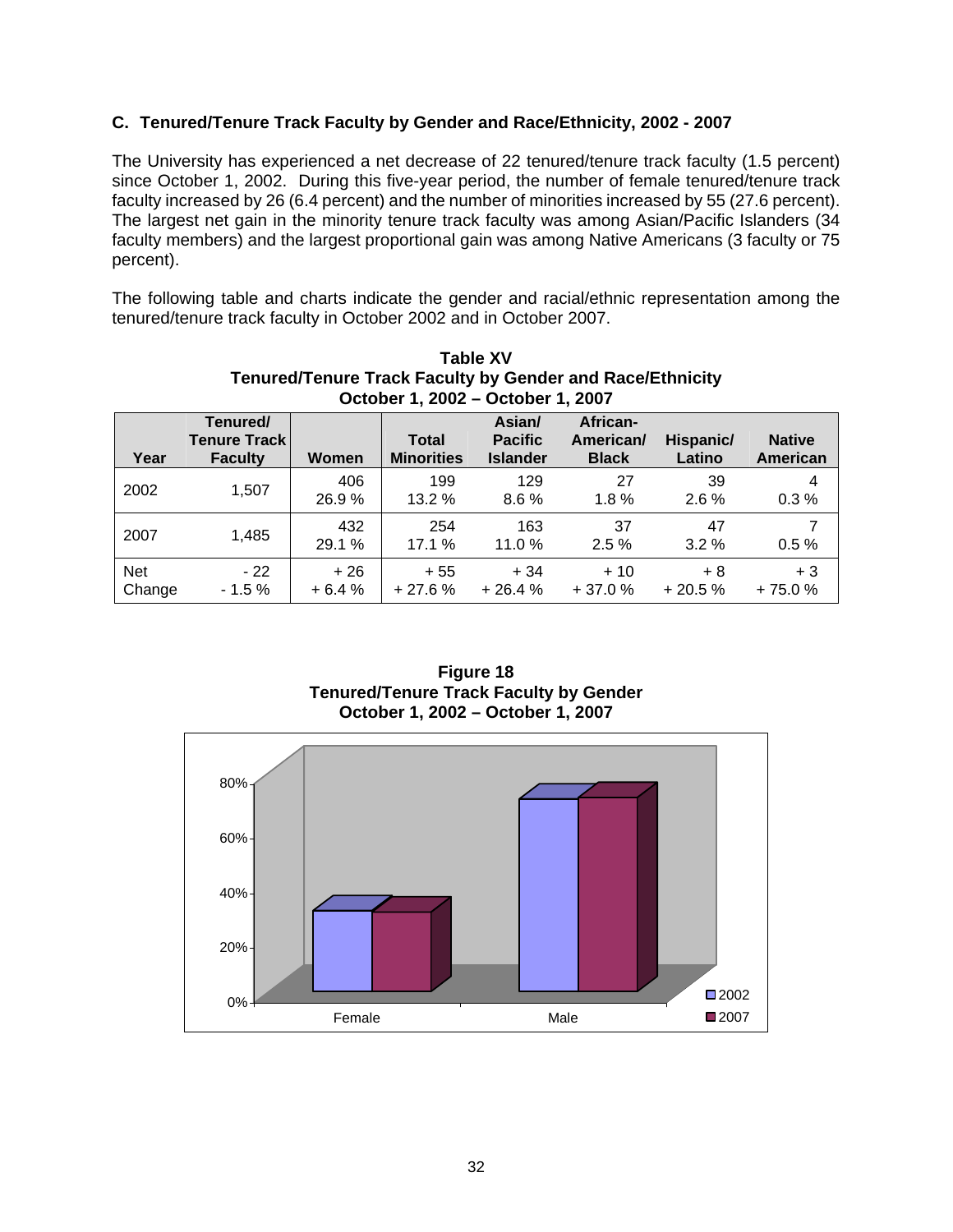

**Figure 19 Tenured/Tenure Track Faculty by Race/Ethnicity** 

# **D. Clinical Track Faculty by Gender and Race/Ethnicity, 2002 - 2007**

There has been significant growth over the last five years in the number of clinical track faculty. Faculty appointed to clinical track positions are included in POA Group 3, Non-Tenure Track Faculty.

The clinical track faculty increased from 334 in 2002 to 427 in 2007, an increase of 27.8 percent over the five-year period. The number of women on the clinical track has increased by 34.0 percent, and the number of minorities has increased by 42.9 percent.

The table and charts on the following pages illustrate the growth of the clinical track over the last five years and the representation of women and minorities on the clinical track.

|            | October 1, 2002 - October 1, 2007                 |                   |                                   |                                             |                                       |                     |                           |  |  |  |  |  |
|------------|---------------------------------------------------|-------------------|-----------------------------------|---------------------------------------------|---------------------------------------|---------------------|---------------------------|--|--|--|--|--|
| Year       | <b>Clinical</b><br><b>Track</b><br><b>Faculty</b> | <b>Women</b>      | <b>Total</b><br><b>Minorities</b> | Asian/<br><b>Pacific</b><br><b>Islander</b> | African-<br>American/<br><b>Black</b> | Hispanic/<br>Latino | <b>Native</b><br>American |  |  |  |  |  |
| 2002       | 334                                               | 141<br>42.2 %     | 35<br>10.5 %                      | 20<br>6.0%                                  | 5<br>1.5%                             | $2.1\%$             | 3<br>0.9%                 |  |  |  |  |  |
| 2007       | 427                                               | 189<br>44.3%      | 50<br>11.7 %                      | 30<br>7.0%                                  | 8<br>1.9%                             | 10<br>$2.3\%$       | 2<br>0.5%                 |  |  |  |  |  |
| <b>Net</b> | $+93$<br>Change + 27.8 %                          | $+48$<br>$+34.0%$ | $+15$<br>$+42.9%$                 | $+10$<br>$+50.0%$                           | $+3$<br>$+60.0%$                      | $+3$<br>$+42.9%$    | - 1<br>$-33.3%$           |  |  |  |  |  |

# **Table XVI Clinical Track Faculty by Gender and Race/Ethnicity**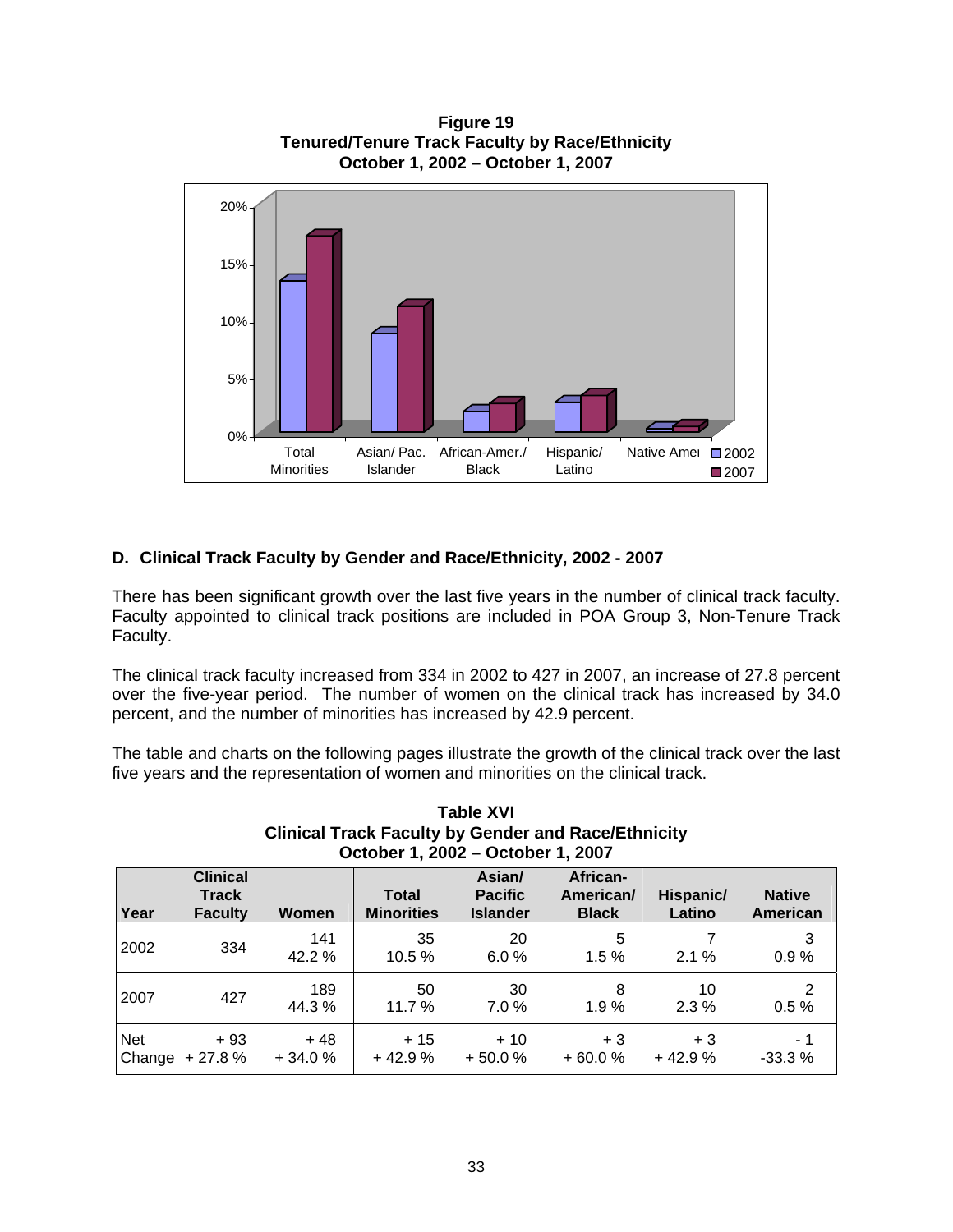**Figure 20 Clinical Track Faculty by Gender October 1, 2002 – October 1, 2007**



**Figure 21 Clinical Track Faculty by Race/Ethnicity October 1, 2002 – October 1, 2007**

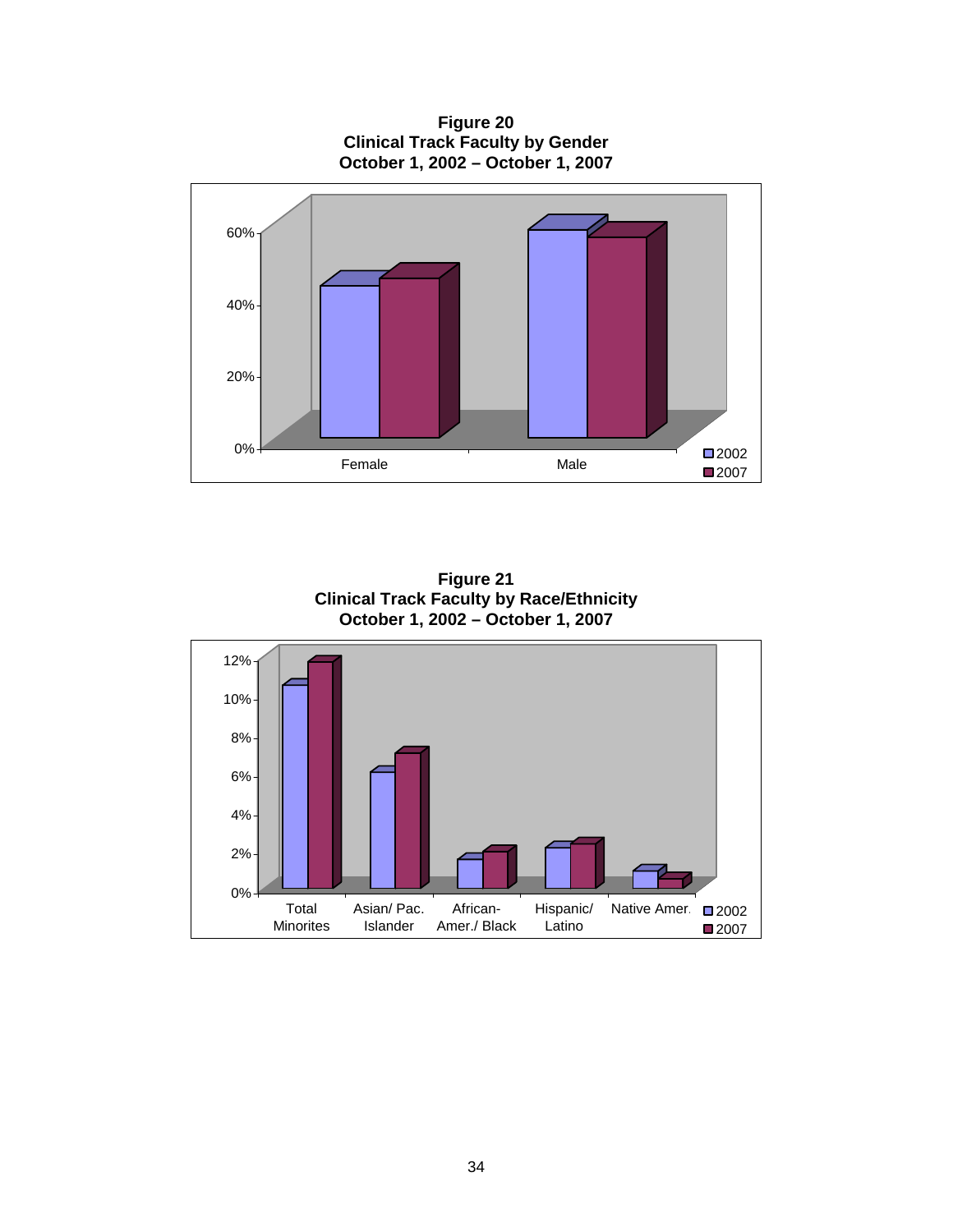# **VIII. TEN-YEAR COMPARISON OF MAJOR WORKFORCE CATEGORIES: 1997 - 2007**

#### **A. Faculty and Staff by Primary Occupational Activity Group, Gender, and Race/Ethnicity, 1997 - 2007**

*Overall Changes.* Over the last ten years, The University of Iowa workforce has increased by 16.6 percent, from 12,855 in 1997 to 14,993 in 2007. The Primary Occupational Activity (POA) group with the largest proportional increase was Non-Tenure Track Faculty, and the largest net increase was among Professional and Scientific Staff. The greatest proportional decrease was in Technical and Paraprofessional Staff, and the greatest net decrease was in Tenured/Tenure Track Faculty.

*Gender.* The number of women in the workforce has increased by 22.1 percent overall, with the largest proportional increase in Non-Tenure Track Faculty the largest net increase in Professional and Scientific Staff. The POA group with the largest proportional decrease was Skilled Crafts Staff and the largest net decrease was among Technical and Paraprofessional Staff.

The following table and chart compare the University's workforce on October 1, 1997 to that on October 1, 2007 by POA group and gender.

|                                                              |              | 1997           |              | 2007           | <b>Net Change</b>    |                      |  |
|--------------------------------------------------------------|--------------|----------------|--------------|----------------|----------------------|----------------------|--|
| <b>Primary Occupational</b><br><b>Activity Group</b>         | <b>Total</b> | <b>Women</b>   | <b>Total</b> | Women          | <b>Total</b>         | Women                |  |
| Executive,<br>1 Administrative, &<br><b>Managerial Staff</b> | 271          | 78<br>28.8%    | 351          | 130<br>37.0%   | $+80$<br>$+29.5%$    | $+52$<br>$+66.7%$    |  |
| Tenured/Tenure Track<br>Faculty                              | 1,583        | 380<br>24.0%   | 1,485        | 432<br>29.1 %  | - 98<br>$-6.2%$      | $+52$<br>$+13.7%$    |  |
| 3 Non-Tenure Track<br>Faculty                                | 421          | 175<br>41.6%   | 655          | 312<br>47.6%   |                      | $+137$<br>$+78.3%$   |  |
| 4 Professional &<br><b>Scientific Staff</b>                  | 5,219        | 3,564<br>68.3% | 7,165        | 5,064<br>70.7% | + 1,946<br>$+37.3%$  | $+1,500$<br>$+42.1%$ |  |
| 5 Secretarial and<br>Clerical Staff                          | 2,626        | 2,233<br>85.0% | 2,588        | 2,207<br>85.3% | - 38<br>$-1.4%$      | $-26$<br>$-1.2%$     |  |
| Technical and<br>Paraprofessional Staff                      | 513          | 321<br>62.6%   | 444          | 284<br>64.0%   | - 69<br>$-13.5%$     | $-37$<br>$-11.5%$    |  |
| 7 Skilled Crafts Staff                                       | 439          | 39<br>8.9%     | 403          | 33<br>8.2%     | - 36<br>$-8.2%$      | - 6<br>$-15.4%$      |  |
| 8 Service and<br>Maintenance Staff                           | 1,783        | 997<br>55.9%   | 1,902        | 1,046<br>55.0% | $+119$<br>$+6.7%$    | $+49$<br>$+4.9%$     |  |
| Total                                                        | 12,855       | 7,787<br>60.6% | 14,993       | 9,508<br>63.4% | $+2,138$<br>$+16.6%$ | $+1,721$<br>$+22.1%$ |  |

**Table XVII Faculty and Staff by POA Group and Gender October 1, 1997 – October 1, 2007**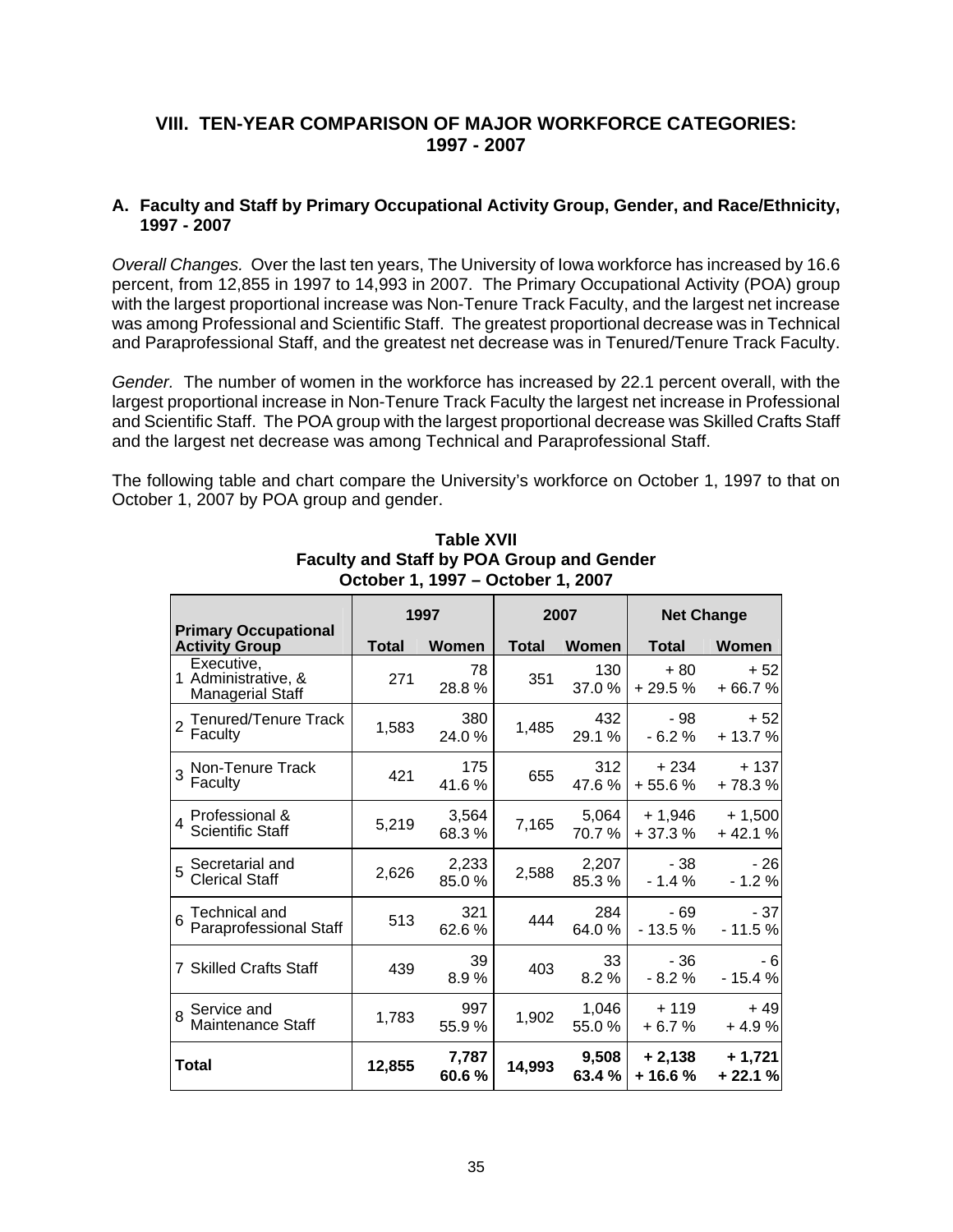

*Race/Ethnicity.* Since 1997, racial/ethnic minority representation in the workforce has increased by 49.3 percent overall, with increases in the numbers of Asians/Pacific Islanders, Hispanics/Latinos, and African Americans/Blacks. The POA groups with the largest proportional increases among minorities were Professional and Scientific Staff (83.8 percent) and Secretarial and Clerical Staff (57.6 percent). The only POA group in which minority representation decreased was Non-Tenure Track Faculty.

The following table and charts provide more detail about the number of minority faculty and staff by race/ethnicity and POA group on October 1, 1997 and October 1, 2007.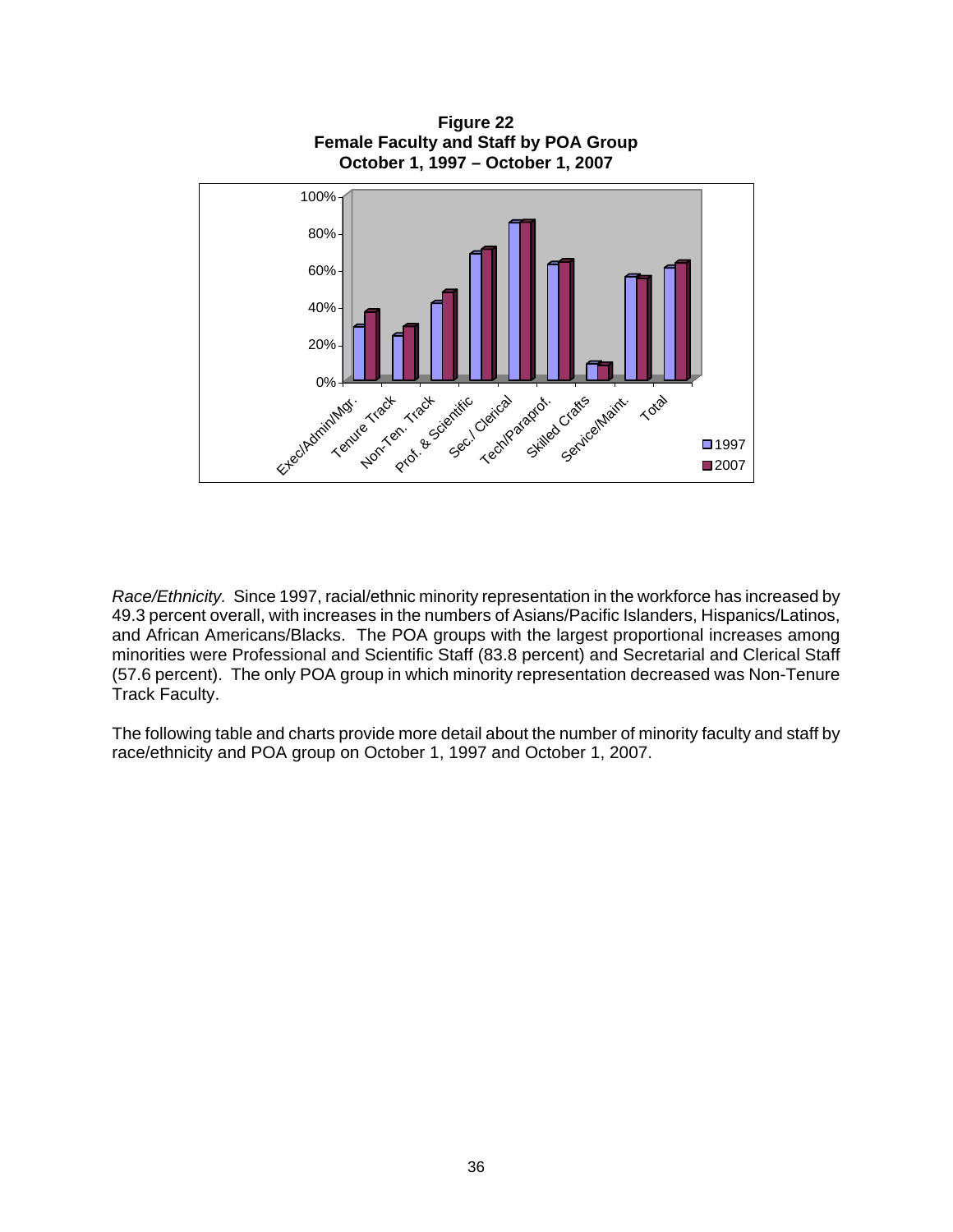**Table XVIII Faculty and Staff by Primary Occupational Activity Group and Race/Ethnicity October 1, 1997 – October 1, 2007**

|   |                                                            |        |                         | 1997                          |                                   |                     |                             | 2007   |                         |                               |                            | <b>Net Change</b>   |                        |                   |                            |                                 |                            |                     |                    |
|---|------------------------------------------------------------|--------|-------------------------|-------------------------------|-----------------------------------|---------------------|-----------------------------|--------|-------------------------|-------------------------------|----------------------------|---------------------|------------------------|-------------------|----------------------------|---------------------------------|----------------------------|---------------------|--------------------|
|   | Primary<br><b>Occupational</b><br><b>Activity Group</b>    | Total  | <b>Total Minorities</b> | Pacific<br>Islander<br>Asian/ | Amer./<br>African<br><b>Black</b> | Hispanic/<br>Latino | Native<br>American          | Total  | <b>Total Minorities</b> | Pacific<br>Islander<br>Asian/ | Amer./<br>African<br>Black | Hispanic/<br>Latino | Native<br>American     | Total             | <b>Total Minorities</b>    | Pacific<br>Islander<br>Asian/   | Amer./<br>African<br>Black | Hispanic/<br>Latino | Native<br>American |
|   | Executive,<br>Administrative, &<br><b>Managerial Staff</b> | 271    | 23<br>8.5%              | 6<br>2.2%                     | 11<br>4.1%                        | 5                   | $\mathbf 1$<br>1.8% 0.4%    | 351    | 25<br>7.1%              | 5<br>1.4%                     | 14<br>4.0%                 | 1.1%                | $\overline{2}$<br>0.6% | $+80$<br>$+29.5%$ | $+2$<br>$+8.7%$            | $-1$<br>$-16.7%$                | $+3$<br>$+27.3%$           | -1<br>$-20.0%$      | $+1$<br>$+100%$    |
|   | Tenured/Tenure<br><b>Track Faculty</b>                     | 1,583  | 180<br>11.4%            | 118<br>7.5%                   | 27<br>1.7%                        | 32                  | 3<br>2.0% 0.2%              | 1,485  | 254<br>17.1%            | 163<br>11.0%                  | 37<br>2.5%                 | 47<br>3.2%          | $\overline{7}$<br>0.5% | $-98$<br>$-6.2%$  | $+74$<br>$+41.1%$          | $+45$<br>$+38.1%$               | $+10$<br>$+37.0%$          | $+15$<br>+46.9%     | $+4$<br>+133.3%    |
| 3 | Non-Tenure<br><b>Track Faculty</b>                         | 421    | 99<br>23.5%             | 72<br>17.1% 2.1%              | 9                                 | 16                  | $\overline{c}$<br>3.8% 0.5% | 655    | 83<br>12.7%             | 47<br>7.2%                    | 14<br>2.1%                 | 20<br>3.1%          | $\overline{2}$<br>0.3% | $+234$<br>+55.6%  | $-16$<br>$-16.2%$          | $-25$<br>$-34.7%$               | $+5$<br>+55.6%             | $+4$<br>$+25.0%$    | $\Omega$           |
| 4 | Professional &<br><b>Scientific Staff</b>                  | 5,219  | 259<br>5.0%             | 141<br>2.7%                   | 53<br>1.0%                        | 49                  | 16<br>$0.9\%$ 0.3%          | 7,165  | 476<br>6.6%             | 296<br>4.1%                   | 78<br>1.1%                 | 92<br>1.3%          | 10<br>0.1%             | $+1,946$          | $+217$                     | $+155$<br>+37.3% +83.8% +109.9% | $+25$<br>$+47.2%$          | $+43$<br>$+87.8%$   | -6<br>$-37.5%$     |
|   | Secretarial &<br><b>Clerical Staff</b>                     | 2,626  | 66<br>2.5%              | 18<br>0.7%                    | 30<br>1.1%                        | 9                   | 9<br>$0.3\%$ 0.3%           | 2,588  | 104<br>4.0%             | 32<br>1.2%                    | 37<br>1.4%                 | 27<br>1.0%          | 8<br>0.3%              | $-38$<br>$-1.4%$  | $+38$<br>+57.6%            | $+14$<br>$+77.8%$               | $+7$<br>$+23.3%$           | $+18$<br>+200.0%    | $-1$<br>$-11.1%$   |
| 6 | Technical &<br>Paraprofessional<br><b>Staff</b>            | 513    | 21<br>4.1%              | 12<br>2.3%                    | 3<br>0.6%                         | $\overline{c}$      | 4<br>$0.4\%$ 0.8%           | 444    | 24<br>5.4%              | $\boldsymbol{9}$<br>2.0%      | 6<br>1.4%                  | 8<br>1.8%           | $\mathbf{1}$<br>0.2%   | $-69$             | $+3$<br>$-13.5\% + 14.3\%$ | -3                              | $+3$<br>$-25.0\%$ +100.0%  | $+6$<br>+300.0%     | $-3$<br>$-75.0%$   |
|   | <b>Skilled Crafts</b><br><b>Staff</b>                      | 439    | 15<br>3.4%              | $\Omega$                      | 1.6%                              | 6                   | $\overline{c}$<br>1.4% 0.5% | 403    | 21<br>5.2%              | $\mathbf 0$                   | $\overline{7}$<br>1.7%     | 1.7%                | $\overline{7}$<br>1.7% | $-36$             | $+6$<br>$-8.2\% + 40.0\%$  | 0                               |                            | $+1$<br>$+16.7%$    | $+5$<br>+250.0%    |
|   | Service &<br>Maintenance<br><b>Staff</b>                   | 1,783  | 160<br>9.0%             | 56<br>3.1%                    | 52<br>2.9%                        | 32<br>1.8%          | 20<br>1.1%                  | 1,902  | 242<br>12.7%            | 63<br>3.3%                    | 103<br>5.4%                | 60<br>3.2%          | 16<br>0.8%             | $+119$            | $+82$<br>$+6.7\%$ +51.3%   | $+7$<br>$+12.5%$                | $+51$<br>$+98.1%$          | $+28$<br>$+87.5%$   | -4<br>$-20.0%$     |
|   | <b>Total</b>                                               | 12,855 | 823<br>6.4%             | 423<br>3.3%                   | 192<br>1.5%                       | 151                 | 57<br>$1.2\%$ 0.4%          | 14,993 | 1,229<br>8.2%           | 615<br>4.1%                   | 296<br>2.0%                | 265<br>1.8%         | 53<br>0.4%             | $+2,138$          | $+406$<br>$+16.6\%$ +49.3% | $+192$<br>$+45.4%$              | $+104$<br>$+54.2%$         | $+114$<br>+75.5%    | -4<br>$-7.0%$      |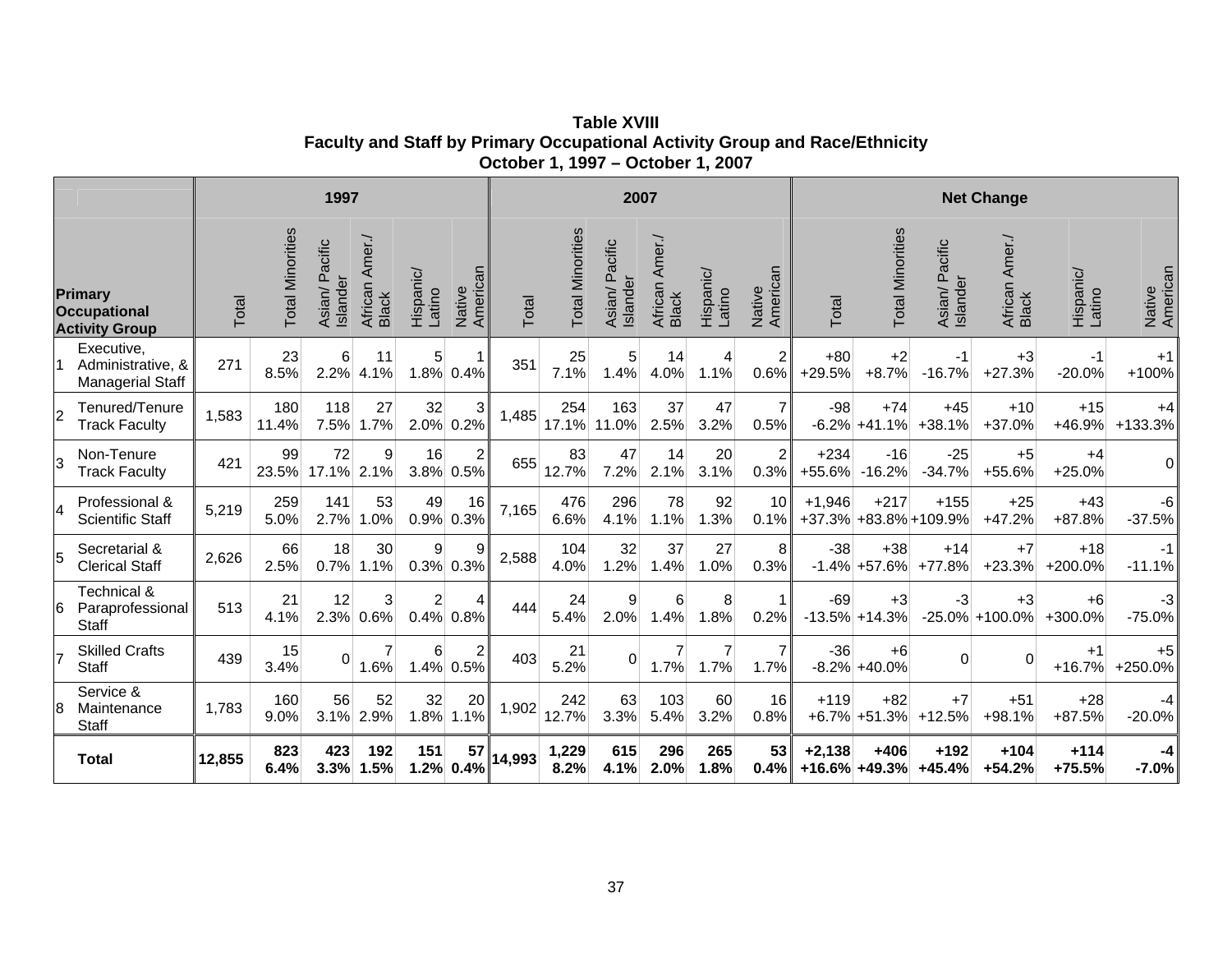

**Figure 24 Total Workforce by Race/Ethnicity October 1, 1997 – October 1, 2007**

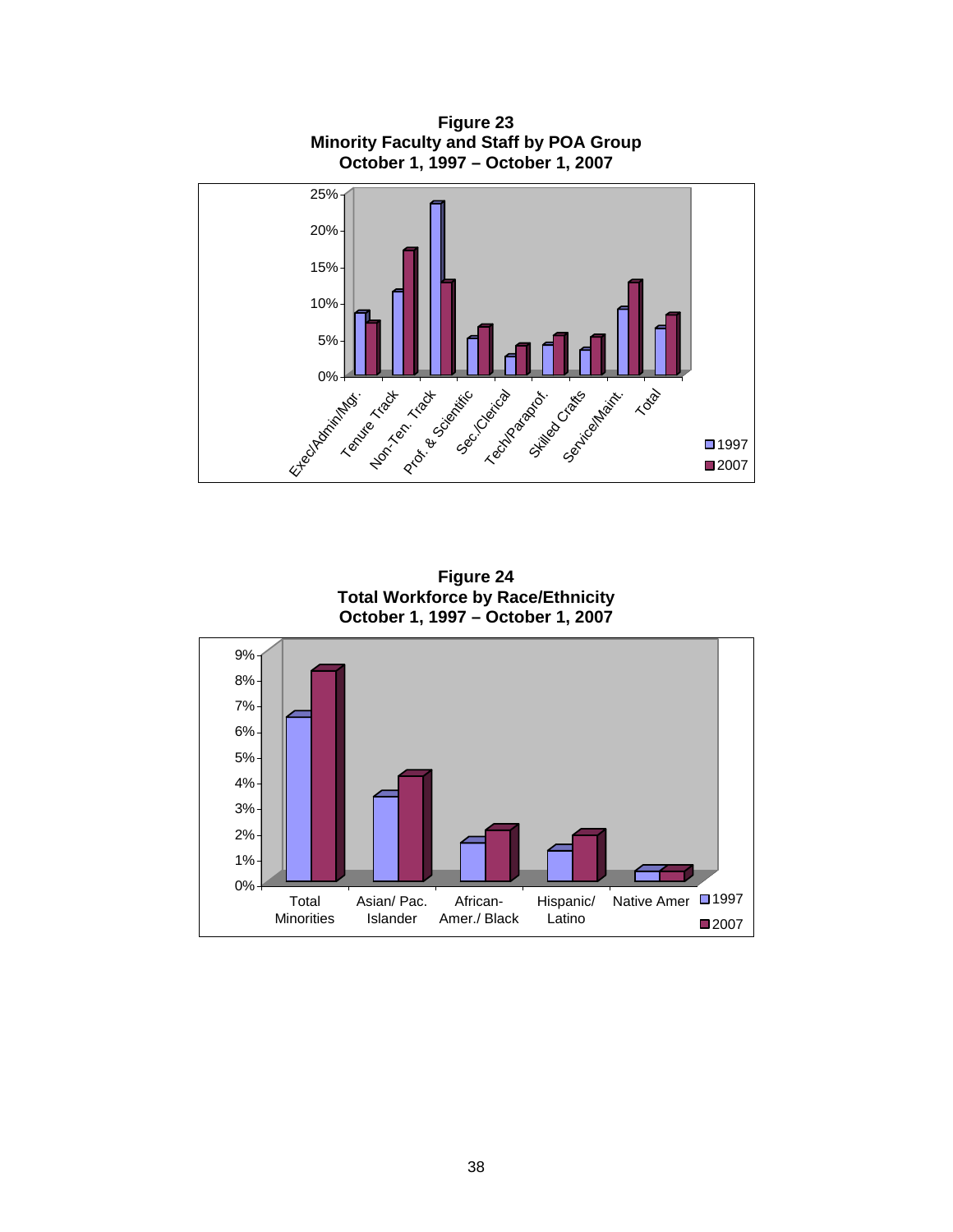#### **B. Faculty and Staff by Disability and Veteran Status, 1997 – 2007**

Employees self-report disability and veteran status to the University at the time of appointment, and may update or correct this information at any time. Since 1997, the number of faculty and staff who reported having a disability has decreased by 32.2 percent (38 individuals). The number of faculty and staff who self-identified as Vietnam-era veterans increased by 83.4 percent (151 individuals), and the number of disabled veterans increased by 40.0 percent (6 individuals).

The following table and chart indicate the number of faculty and staff who reported having disabilities and the number of Vietnam-era veterans, disabled veterans, and other eligible veterans in October 1997 and in October 2007.

| <b>Faculty and Staff by Disability and Veteran Status</b><br>October 1, 1997 - October 1, 2007 |                                           |                                                                  |                                    |                                    |                                                    |  |  |  |  |  |
|------------------------------------------------------------------------------------------------|-------------------------------------------|------------------------------------------------------------------|------------------------------------|------------------------------------|----------------------------------------------------|--|--|--|--|--|
| Year                                                                                           | <b>Total</b><br><b>Faculty</b><br>& Staff | <b>Faculty &amp;</b><br><b>Staff with</b><br><b>Disabilities</b> | Vietnam-<br>Era<br><b>Veterans</b> | <b>Disabled</b><br><b>Veterans</b> | <b>Other</b><br><b>Eligible</b><br><b>Veterans</b> |  |  |  |  |  |
| 1997                                                                                           | 12,855                                    | 118<br>0.9%                                                      | 181<br>1.4%                        | 15<br>0.1%                         | (not<br>collected)                                 |  |  |  |  |  |
| 2007                                                                                           | 14,993                                    | 80<br>0.5%                                                       | 332<br>$2.2\%$                     | 21<br>0.1%                         | 327<br>2.2%                                        |  |  |  |  |  |
| Net<br>Change                                                                                  | $+2,138$<br>$+16.6%$                      | - 38<br>$-32.2%$                                                 | + 151<br>$+83.4%$                  | $+6$<br>$+40.0%$                   | n/a                                                |  |  |  |  |  |

# **Table XIX**



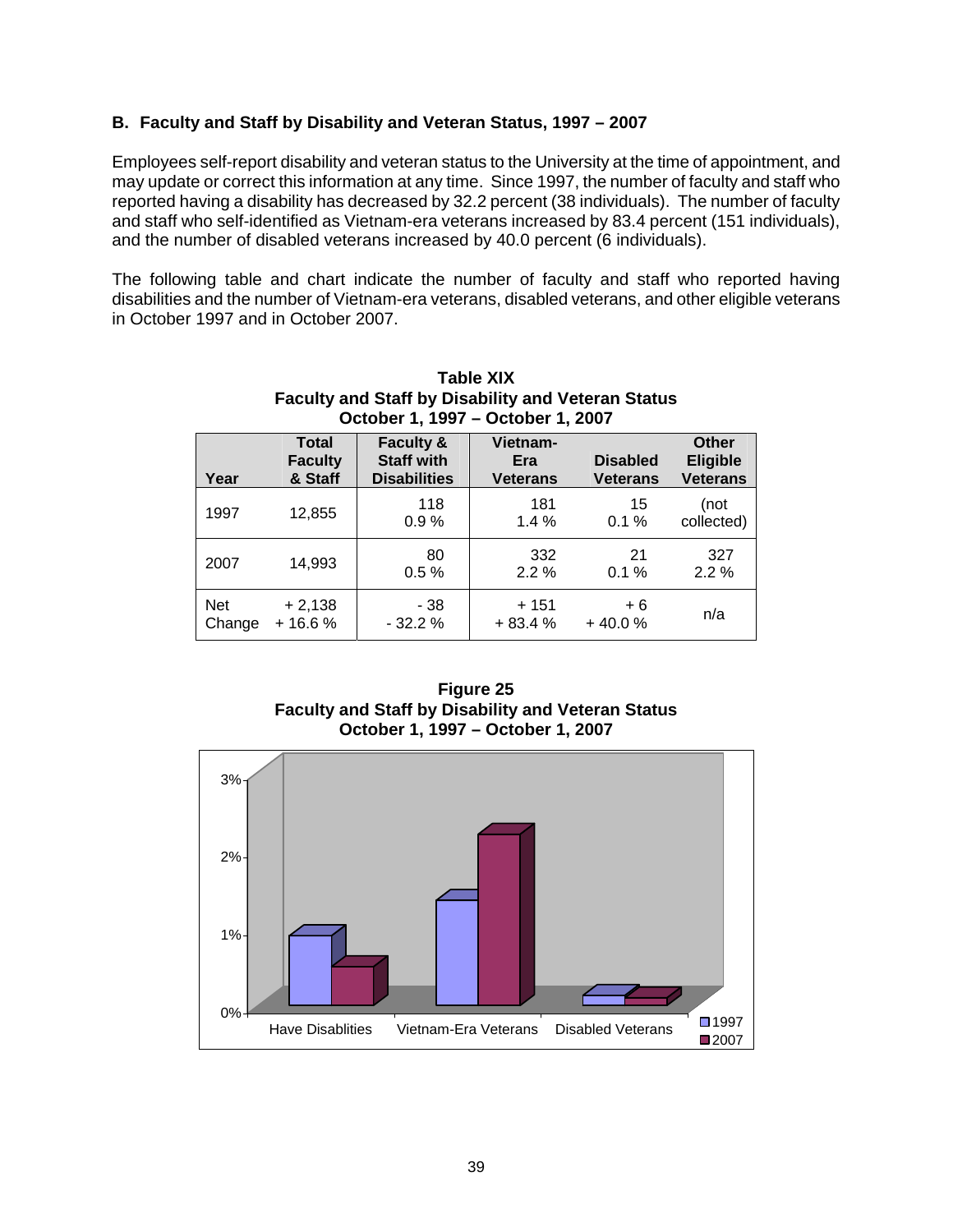# **C. Tenured/Tenure Track Faculty by Gender and Race/Ethnicity, 1997 – 2007**

The number of tenured/tenure track faculty decreased by 98 individuals (6.2 percent) over the tenyear period, from 1,583 in 1997 to 1,485 in 2007. However, the numbers of female and racial/ethnic minority tenured/tenure track faculty increased over this time period, women by 13.7 percent and minorities by 41.1 percent. The largest increases in minority tenured/tenure track faculty occurred among Asians/Pacific Islanders (45 individuals or 38.1 percent) and Hispanics/Latinos (15 individuals or 46.9 percent). There were also increases in the numbers of African Americans/Blacks (10 individuals or 37.0 percent) and Native Americans (4 individuals, more than doubling the representation) on the tenure track faculty.

The following table and charts indicate the gender and racial/ethnic representation among the tenured/tenure track faculty in October 1997 and in October 2007.

| Year                 | Tenured/<br><b>Tenure</b><br><b>Track</b><br><b>Faculty</b> | Women             | <b>Total</b><br><b>Minorities</b> | Asian/<br><b>Pacific</b><br><b>Islander</b> | African-<br>American/<br><b>Black</b> | Hispanic/<br>Latino | <b>Native</b><br>American |
|----------------------|-------------------------------------------------------------|-------------------|-----------------------------------|---------------------------------------------|---------------------------------------|---------------------|---------------------------|
| 1997                 | 1,583                                                       | 380<br>24.0 %     | 180<br>11.4%                      | 118<br>7.5%                                 | 27<br>1.7%                            | 32<br>2.0%          | 3<br>0.2%                 |
| 2007                 | 1,485                                                       | 432<br>29.1 %     | 254<br>17.1 %                     | 163<br>11.0%                                | 37<br>2.5%                            | 47<br>3.2%          | 0.5%                      |
| <b>Net</b><br>Change | - 98<br>$-6.2%$                                             | $+52$<br>$+13.7%$ | $+74$<br>$+41.1%$                 | + 45<br>$+38.1%$                            | $+10$<br>$+37.0%$                     | $+15$<br>$+46.9%$   | $+4$<br>$+133.3%$         |

#### **Table XX Tenured/Tenure Track Faculty by Gender and Race/Ethnicity October 1, 1997 – October 1, 2007**

**Figure 26 Tenured/Tenure Track Faculty by Gender October 1, 1997 – October 1, 2007**

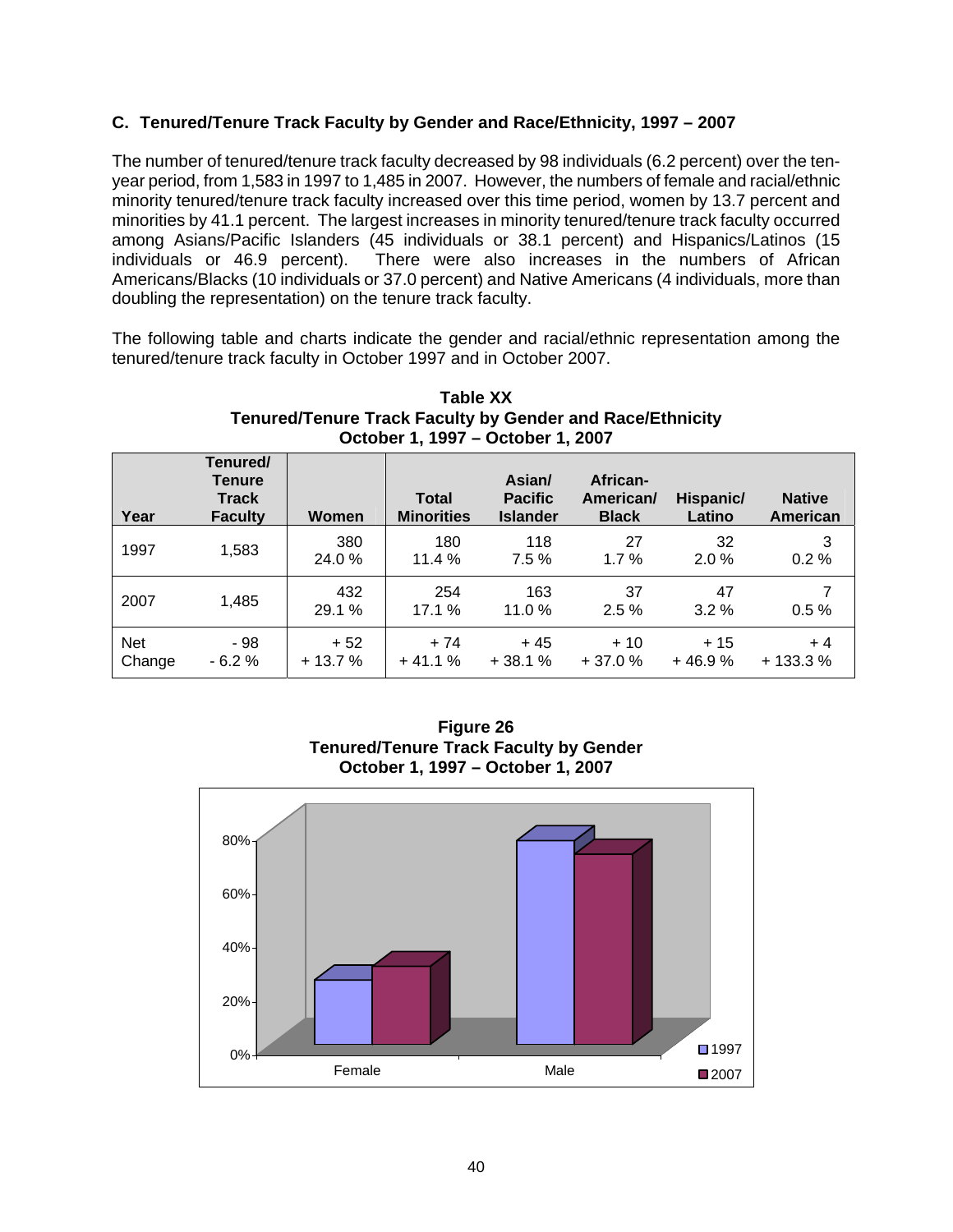

**Figure 27 Tenured/Tenure Track Faculty by Race/Ethnicity** 

# **D. Clinical Track Faculty by Gender and Race/Ethnicity, 1997 – 2007**

The clinical track faculty has more than tripled in size in the last ten years, from 136 faculty in 1997 to 427 in 2007. Faculty appointed to clinical track positions are counted among the Non-Tenure Track Faculty POA group. The growth in the number of non-tenure track faculty is directly related to the increased number of clinical track appointments.

The number of women on the clinical track increased from 49 (36.0 percent) in 1997 to 189 (44.3 percent) in 2007. Over the ten-year period, the number of minorities on the clinical track increased from 17 individuals (12.5 percent) to 50 individuals (11.7 percent).

The table and charts on the following pages illustrate the growth of the clinical track over the last ten years and the representation of women and minorities on the clinical track.

| October 1, 1997 - October 1, 2007 |                                                   |                     |                                   |                                             |                                       |                     |                           |  |  |
|-----------------------------------|---------------------------------------------------|---------------------|-----------------------------------|---------------------------------------------|---------------------------------------|---------------------|---------------------------|--|--|
| Year                              | <b>Clinical</b><br><b>Track</b><br><b>Faculty</b> | Women               | <b>Total</b><br><b>Minorities</b> | Asian/<br><b>Pacific</b><br><b>Islander</b> | African-<br>American/<br><b>Black</b> | Hispanic/<br>Latino | <b>Native</b><br>American |  |  |
| 1997                              | 136                                               | 49<br>36.0%         | 17<br>12.5 %                      | 8<br>5.9%                                   | 2<br>1.5%                             | 5<br>3.7%           | 2<br>1.5%                 |  |  |
| 2007                              | 427                                               | 189<br>44.3 %       | 50<br>11.7 %                      | 30<br>$7.0 \%$                              | 8<br>1.9%                             | 10<br>2.3%          | $\overline{2}$<br>0.5%    |  |  |
| <b>Net</b><br>Change              | $+291$<br>$+214.0%$                               | $+140$<br>$+285.7%$ | $+33$<br>$+194.1%$                | $+22$<br>$+275.0%$                          | $+6$<br>$+300.0%$                     | $+5$<br>$+100.0%$   | 0                         |  |  |

# **Table XXI Clinical Track Faculty by Gender and Race/Ethnicity**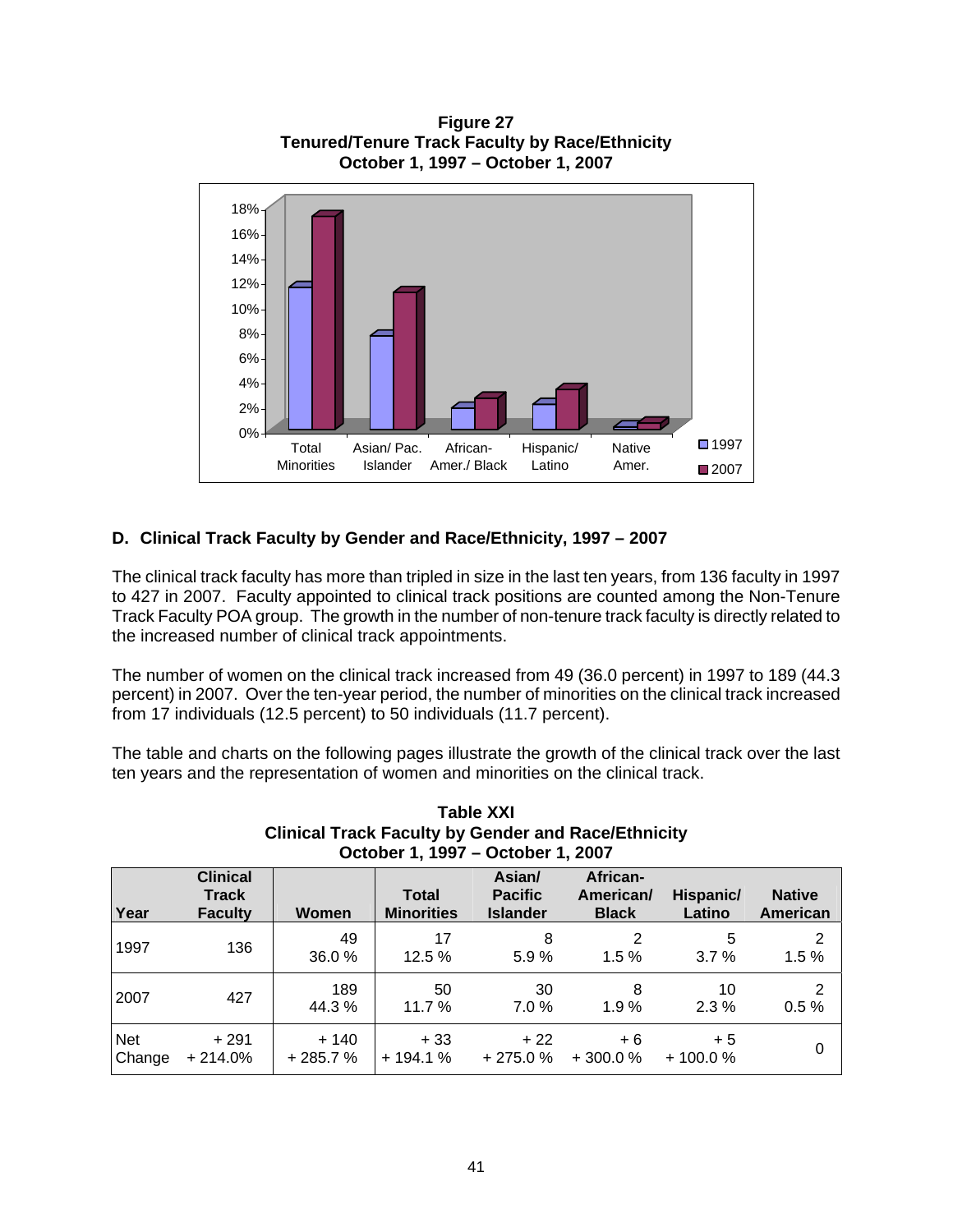**Figure 28 Clinical Track Faculty by Gender October 1, 1997 – October 1, 2007**



**Figure 29 Clinical Track Faculty by Race/Ethnicity October 1, 1997 – October 1, 2007**

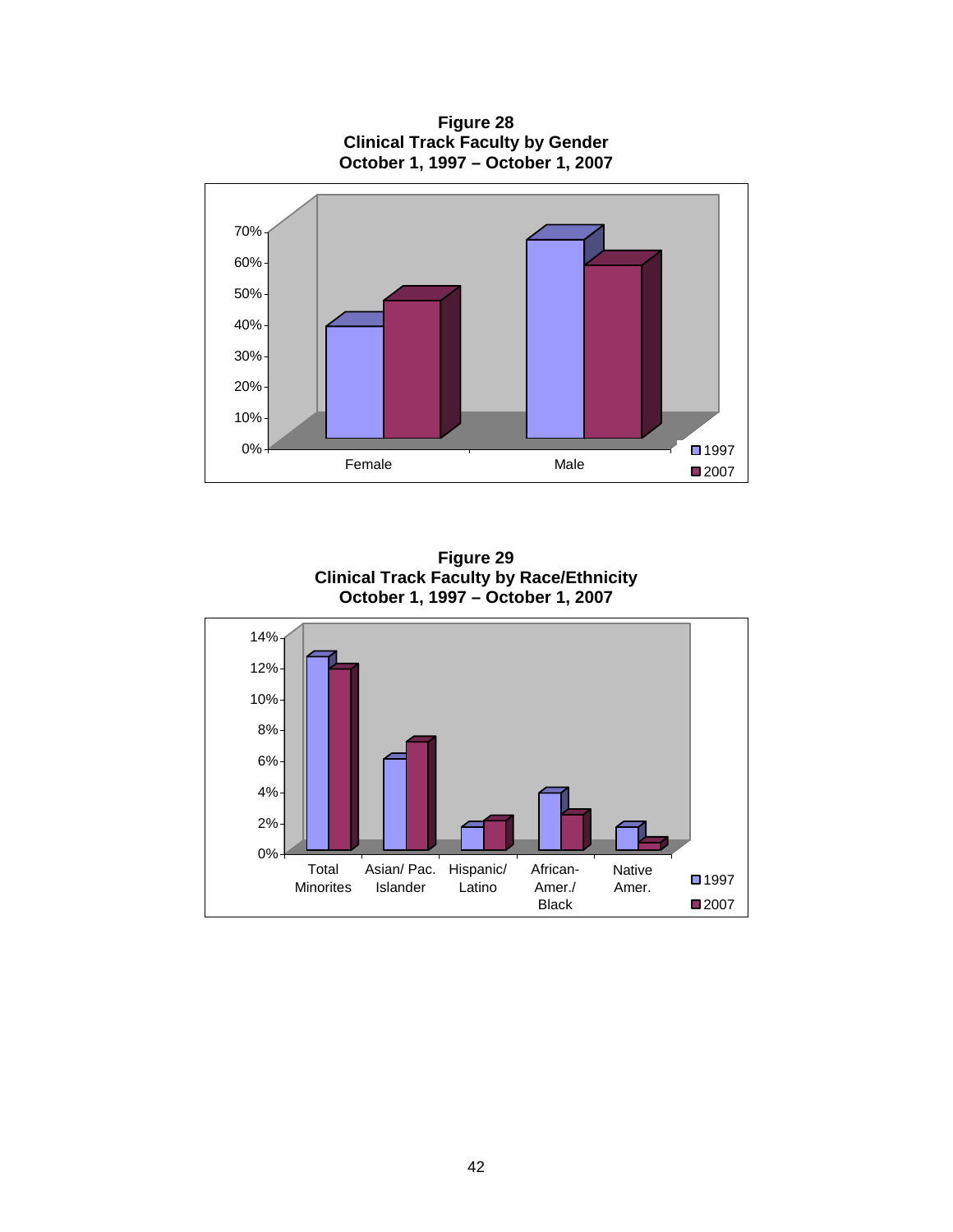# **IX. FIVE-YEAR AND TEN-YEAR COMPARISON SUMMARY**

**Table XXII The University of Iowa Workforce by Primary Occupational Activity Group, Gender, and Minority Status in 1997, 2002, and 2007** 

| <b>September 30, 1997</b>                                        |                                |       |                        |                   |                 | <b>September 30, 2002</b>      |       |                        | September 30, 2007 |                        |                                |       |                        |            |                 |
|------------------------------------------------------------------|--------------------------------|-------|------------------------|-------------------|-----------------|--------------------------------|-------|------------------------|--------------------|------------------------|--------------------------------|-------|------------------------|------------|-----------------|
| Primary<br><b>Occupational</b><br><b>Activity (POA)</b><br>Group | <b>Total</b><br>Work-<br>force | Women | $%$ of<br><b>Total</b> | <b>Minorities</b> | $%$ of<br>Total | <b>Total</b><br>Work-<br>force | Women | $%$ of<br><b>Total</b> | <b>Minorities</b>  | $%$ of<br><b>Total</b> | <b>Total</b><br>Work-<br>force | Women | $%$ of<br><b>Total</b> | Minorities | $%$ of<br>Total |
| Executive,<br>Administrative, and<br><b>Managerial Staff</b>     | 271                            | 78    | 28.8%                  | 23                | 8.5%            | 309                            | 104   | 33.7%                  | 20                 | 6.5%                   | 351                            | 130   | 37.0%                  | 25         | 7.1%            |
| Tenured/Tenure<br><b>Track Faculty</b>                           | 1,583                          | 380   | 24.0%                  | 180               | 11.4%           | 1,507                          | 406   | 26.9%                  | 199                | 13.2%                  | 1,485                          | 432   | 29.1%                  | 254        | 17.1%           |
| Non-Tenure Track<br>Faculty                                      | 421                            | 175   | 41.6%                  | 99                | 23.5%           | 528                            | 239   | 45.3%                  | 87                 | 16.5%                  | 655                            | 312   | 47.6%                  | 83         | 12.7%           |
| Professional and<br><b>Scientific Staff</b>                      | 5,219                          | 3,564 | 68.3%                  | 259               | 5.0%            | 6,016                          | 4,117 | 68.4%                  | 381                | 6.3%                   | 7,165                          | 5,064 | 70.7%                  | 476        | 6.6%            |
| Secretarial and<br><b>Clerical Staff</b>                         | 2,626                          | 2,233 | 85.0%                  | 66                | 2.5%            | 2,732                          | 2,326 | 85.1%                  | 99                 | 3.6%                   | 2,588                          | 2,207 | 85.3%                  | 104        | 4.0%            |
| <b>Technical and</b><br>Paraprofessional<br><b>Staff</b>         | 513                            | 321   | 62.6%                  | 21                | 4.1%            | 488                            | 302   | 61.9%                  | 16                 | 3.3%                   | 444                            | 284   | 64.0%                  | 24         | 5.4%            |
| <b>Skilled Crafts Staff</b>                                      | 439                            | 39    | 8.9%                   | 15                | 3.4%            | 408                            | 42    | 10.3%                  | 21                 | 5.1%                   | 403                            | 33    | 8.2%                   | 21         | 5.2%            |
| Service and<br><b>Maintenance Staff</b>                          | 1,783                          | 997   | 55.9%                  | 160               | 9.0%            | 1,718                          | 892   | 51.9%                  | 240                | 14.0%                  | 1,902                          | 1,046 | 55.0%                  | 242        | 12.7%           |
| <b>Total</b>                                                     | 12,855                         | 7,787 | 60.6%                  | 823               | 6.4%            | 13,706                         | 8,428 | 61.5%                  | 1,063              | 7.8%                   | 14,993                         | 9,508 | 63.4%                  | 1,229      | 8.2%            |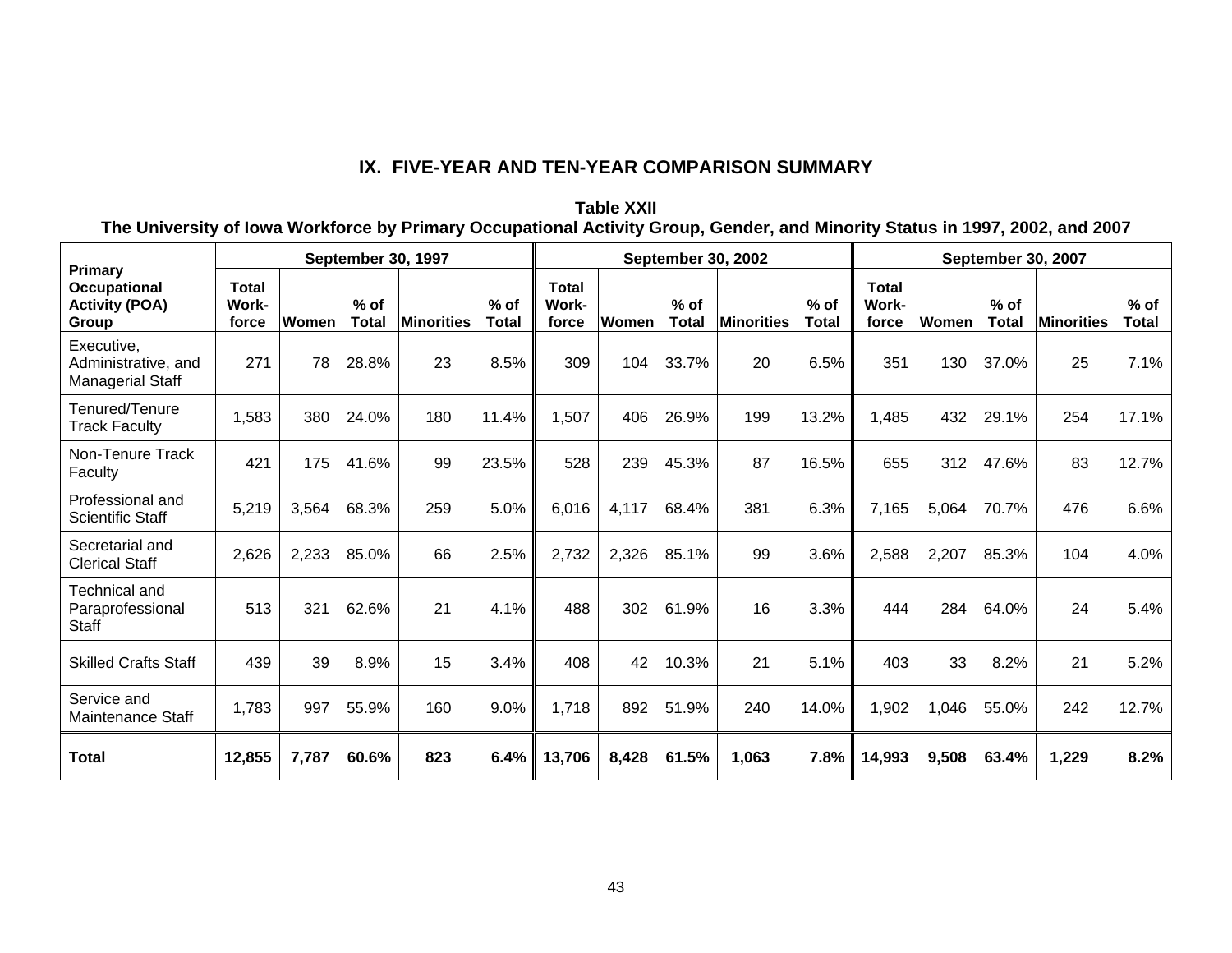# **IOWA STATE UNIVERSITY** OF SCIENCE AND TECHNOLOGY

# **REPORT TO THE BOARD OF REGENTS STATE OF IOWA**

Annual Affirmative Action Progress And Diversity Report November 2007

Submitted by: Carla R. Espinoza Associate Vice President of Human Resource Services and Director of Equal Opportunity & Diversity Equal Opportunity and Diversity 3210 Beardshear Hall Ames, Iowa 50011-2024 (515) 294-7612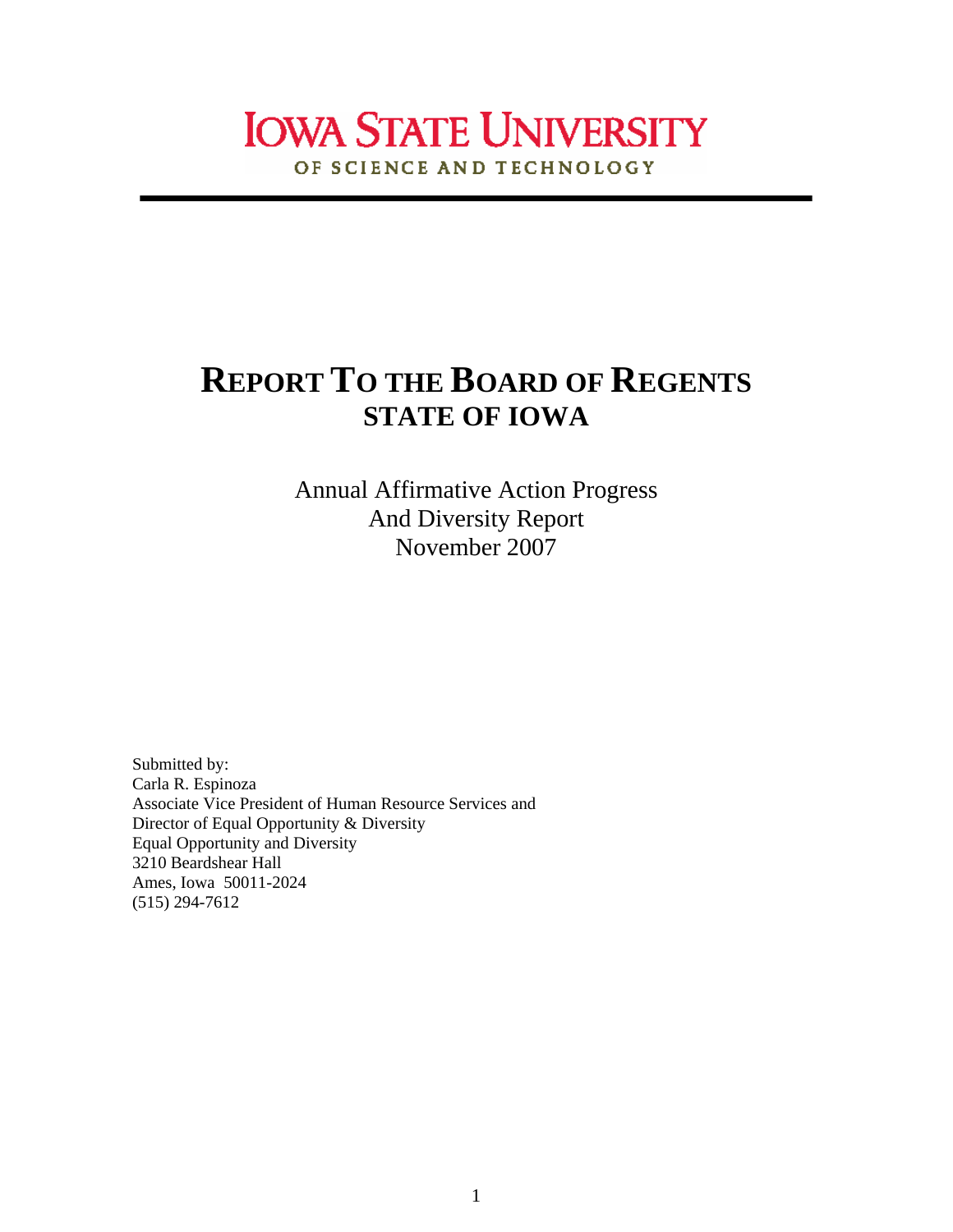# TABLE OF CONTENTS

| MEASUREMENT OF GOALS FROM 2006-2007 AFFIRMATIVE ACTION PROGRESS REPORT |  |
|------------------------------------------------------------------------|--|
|                                                                        |  |
|                                                                        |  |
|                                                                        |  |
|                                                                        |  |
|                                                                        |  |
|                                                                        |  |
|                                                                        |  |
|                                                                        |  |
|                                                                        |  |
|                                                                        |  |
|                                                                        |  |
|                                                                        |  |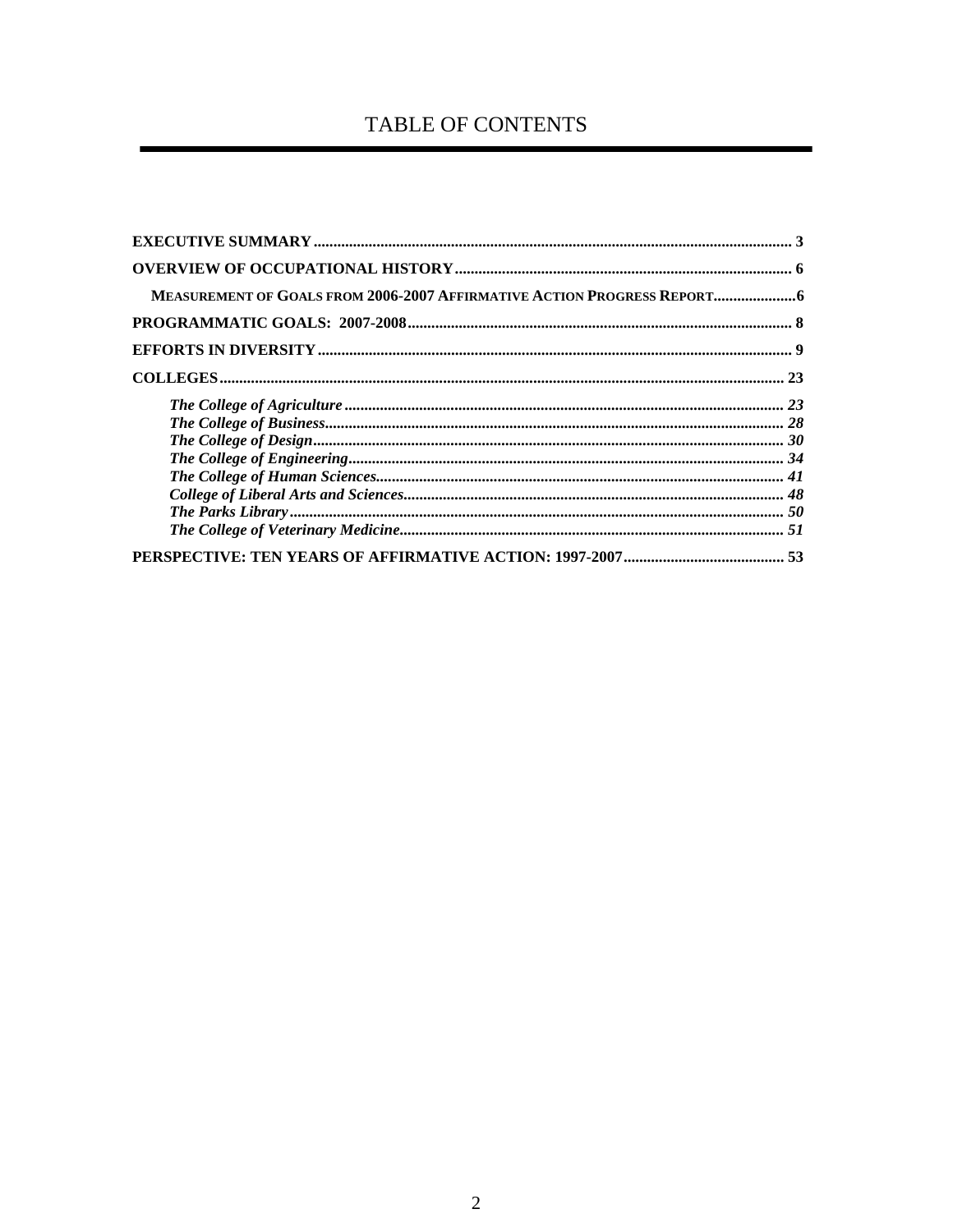# **EXECUTIVE SUMMARY**

*"Affirmative Action may be about numbers, but the environment supported by diversityis what makes affirmative action work, and diversity is about people. It's about every person whose unique knowledge, skills and life experiences contribute to enrich an environment and enhance the excellence that flows from that environment."* 

**Carla R. Espinoza**, Associate Vice President, Human Resources Services,

Director, Equal Opportunity & Diversity

July 2007

Iowa State University has prepared this Affirmative Action Progress Report to describe the progress made this past year in the areas of affirmative action and diversity. This Executive Summary explains the role diversity plays at Iowa State University and gives an overview of the change in underrepresented groups throughout the faculty and staff. Additionally, this report summarizes programmatic efforts to promote diversity among faculty, staff, and students. The statistical data used in the Affirmative Action Progress Report has been gathered from October 1, 2006 to September 30, 2007.

Iowa State University continues to explore avenues to increase diversity within the community and across campus.

Iowa State University continues to take an active role in recruiting for diversity with in the community. The Equal Opportunity & Diversity Office and the Human Resources Department have traveled through out Iowa attending job fairs and speaking to diverse groups regarding employment. They have continued to partner with the Ames Iowa Workforce Development office to help applicants find jobs at Iowa State University.

The Equal Opportunity & Diversity Department continues to update the "Diversity @ ISU" webpage. This webpage has information for faculty, staff, & students regarding the different committees, resources, and events highlighting diversity on campus. This website was designed to act as a one stop resource for Iowa State University and the importance we put on information regarding diversity. http://www.hrs.iastate.edu/diversity/ . A link to this website was added to the Iowa State University homepage to ensure site users see that diversity is an important issue to us.

Iowa State University has continued holding sessions for faculty and staff regarding the Discrimination and Harassment policy. The participants learn discrimination and harassment, how to prevent, and what the reporting procedures are. Having a solid policy and educating people on that policy will help in the event discrimination does occur.

The Principles of Community were developed by a commission from the Government of the Student Body. These Principles were developed to set a standard of expectation for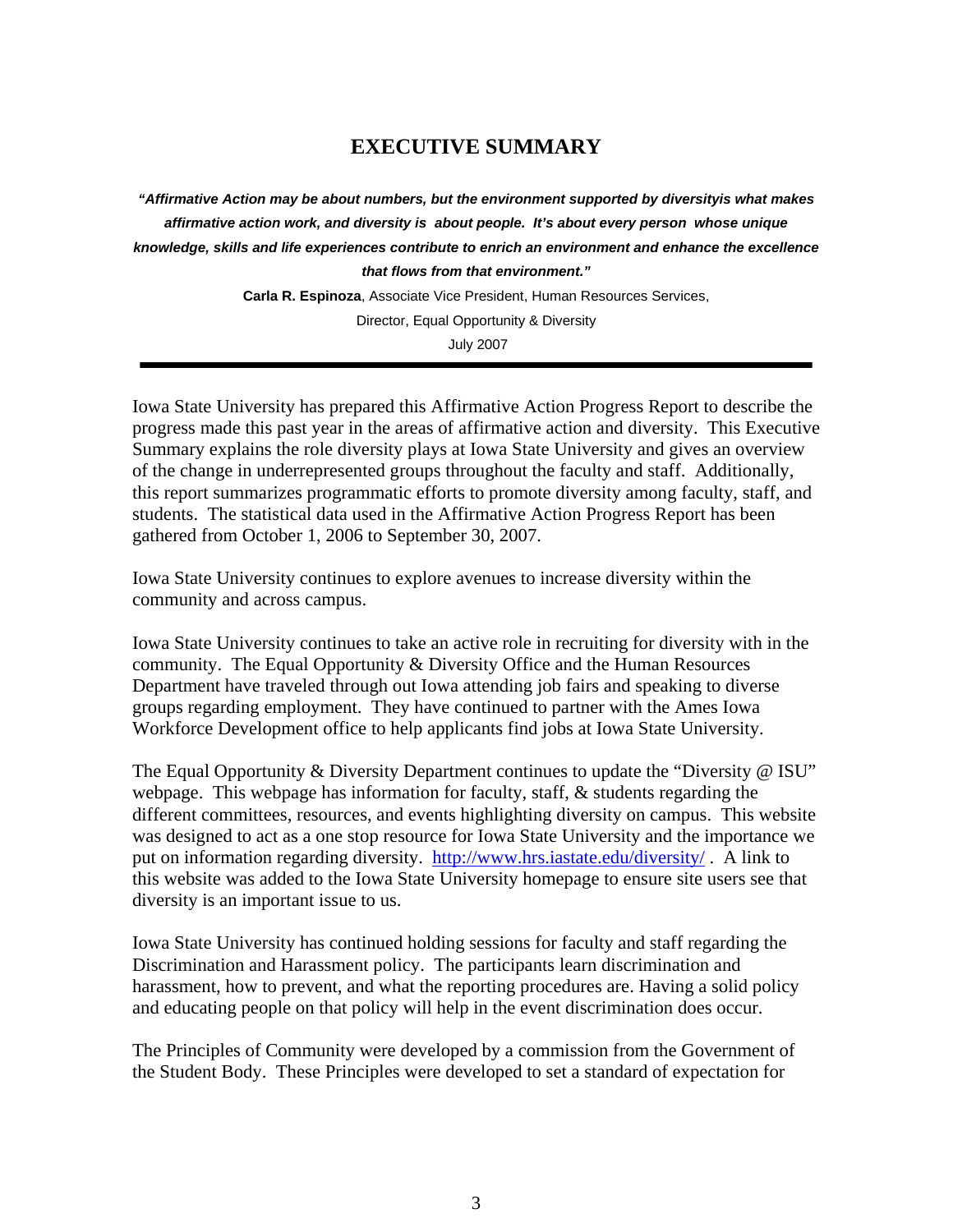anyone attending, working, or visiting Iowa State University. The Principles of Community were adopted and approved by President Geoffrey in January 2007.

Communication regarding diversity was a key goal for Iowa State University. The Diversity Blueprint is a document that was created to amplify the Principles of Community and incorporate the Campus Climate Implementation Plan. This design of merging the two concepts was to communicate the commitment to a welcoming atmosphere. You can link directly to the Blueprint by clicking on

http://www.hrs.iastate.edu/diversity/doc/div\_blueprint\_2.pdf

Iowa State University and the Office of Equal Opportunity and Diversity acted as host for the 2nd Annual Regional Diversity Summit on April 17, 2007. Drs. Emily Moore and J. Herman Blake were the keynote speakers and spoke on the topic of recruiting and retaining diverse faculty and staff. More than150 participants from four states were in attendance. In addition to the Regional Summit, a Diversity Career Fair was held and many diverse students from the Ames/Des Moines area participated in the job fair. A panel consisting of career services professionals also provided a discussion to students on the subject of succeeding in the diverse workplace.

The Office of Equal Opportunity and Diversity also participated in October as speakers at the 2007 Diversity Conference and Institute. The topic they presented was "Cross-Cultural Mis-Communication and the Risk of Racial, Ethnic and Sexual Harassment". This conference was host to companies and organizations from across the state of Iowa.

Each college and department has made a greater effort to ensure diversity is being included. Great strides have been made to pay closer attention to programming, advertising and recruiting for job openings, and student recruitment and retention.

The efforts made by Iowa State University can be measured by the proportion of underrepresented faculty and staff as compared to the proportion of the state of Iowa's underrepresented population. The table below gives this overall proportion:

| Underrepresented<br>group | Percentage of underrepresented faculty<br>and staff at Iowa State University | Percentage of underrepresented<br>population in the State of Iowa <sup>1</sup> |
|---------------------------|------------------------------------------------------------------------------|--------------------------------------------------------------------------------|
| Women                     | 50.0                                                                         | 50.9                                                                           |
| <b>Minorities</b>         | 10.5                                                                         | 6. 1                                                                           |

Iowa State University experienced an increase in women in the

Executive/Administrative/Managerial, Non Tenure Track Faculty, Professional and Scientific, Technical/Paraprofessional, Secretarial /Clerical, Service Maintenance, and Skilled Crafts.

There was a decrease in the Faculty Tenured/Tenure Track by 2.

There was an increase in minorities in the Executive/Administrative Managerial, Faculty Tenured/Tenure Track, Faculty Non-Tenure Track, Professional and Scientific, and

<u>.</u>

<sup>&</sup>lt;sup>1</sup> Information provided by the 2000 United States Census Bureau.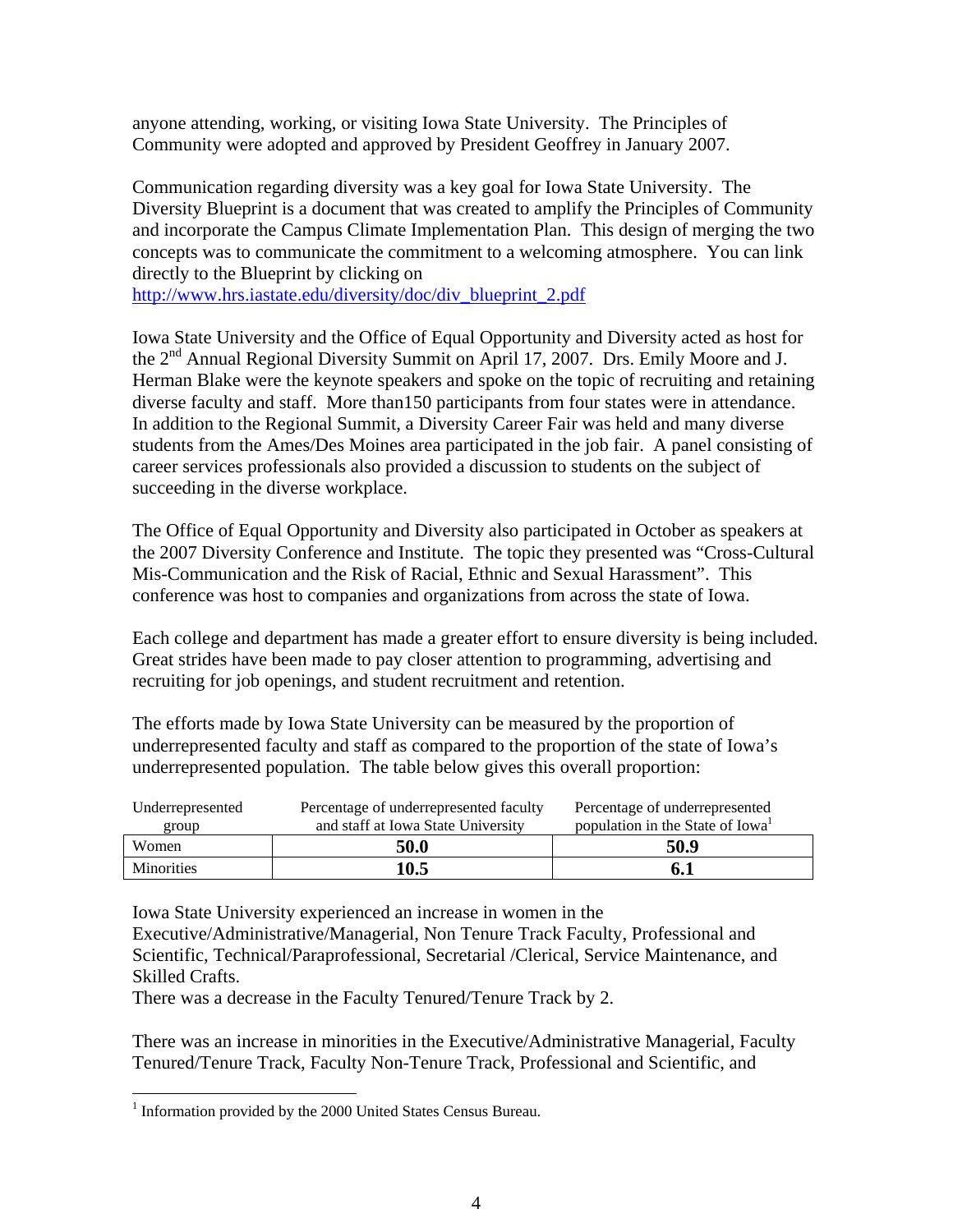Service/Maintenance. The minority totals in the Secretarial/Clerical, Technical/Paraprofessional, and Skilled Crafts groups remained constant.

Overall, Iowa State University experienced a net increase of 143 employees.

The continued focus on diversity has helped Iowa State University utilize and develop talented employees in every segment of the population and enhance the diverse education of students.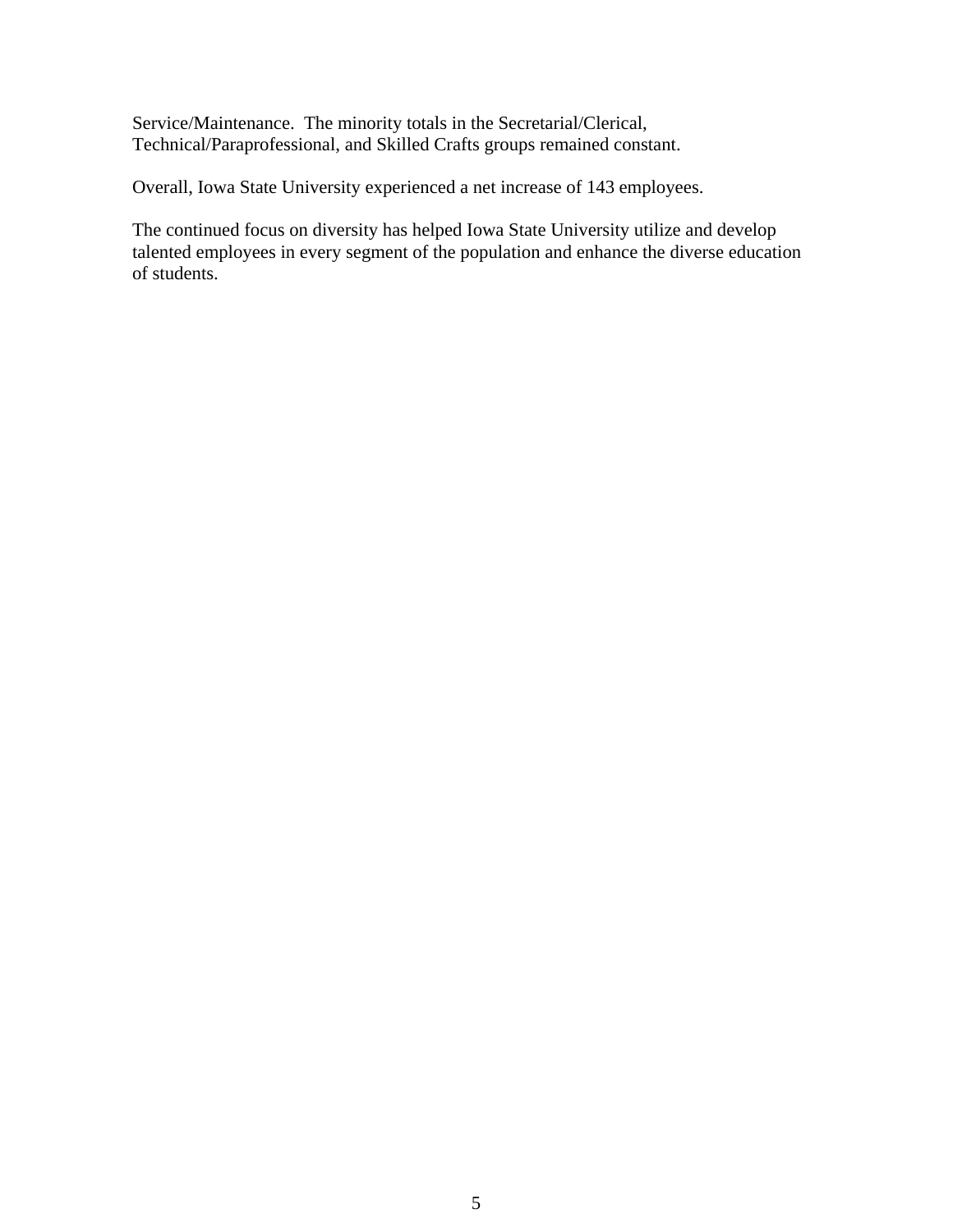# **OVERVIEW OF OCCUPATIONAL HISTORY**

# **Measurement of Goals from 2006-2007 Affirmative Action Progress Report**

Iowa State University set forth goals in the 2005-2006 Affirmative Action Progress Report. It is important to measure progress and evaluate the past year's performance. Iowa State University's focus is to become the Nation's premier land grant university by diversifying its workforce.

- Increase visibility, promotion, and importance of diversity issues
	- o Status: Ongoing
		- The Diversity Blueprint was created to help focus on the Principles of Community and University goals to increase diversity. This was published and distributed to all departments university wide.
		- **The Advisory Committee for Diversity Program Planning**  $\&$ Coordination was formed to assess the effectiveness of diversity efforts on campus, identify gaps in university diversity policies and efforts, develop new policies and initiatives as necessary, and ensure that units across the university are meeting diversity objectives. This committee is chaired by the Provost office
		- ISU actively participated in the planning and implementation of the community program FACEs.
- Create a Dialogues on Diversity- Part 2 (or develop new courses -consider other proposals for such courses from the community) that has its focus on "diversity in action"
	- o Status: On going
		- Each College was asked to report on any new curriculum that was developed in their area, these courses are outlined in the college reports below.
- Develop diversity training programs for Chairs, Promotion and Tenure Committees, and Deans
	- o Status: Complete
		- Diversity training was initiated and completed for all Chairs and Deans by the Office of Equal Opportunity and Diversity. All Faculty members participating on search committees are all strongly encouraged to complete the on line training titled "Invite Diversity" in order to understand the importance of diversity in applicant pools.
- Develop/Improve policies and resources that present Ames and Iowa State University as an attractive location for new and diverse faculty and staff
	- o Status: Ongoing
		- A document titled "Employment at Iowa State University" was created highlighting the University, Ames, and the State of Iowa as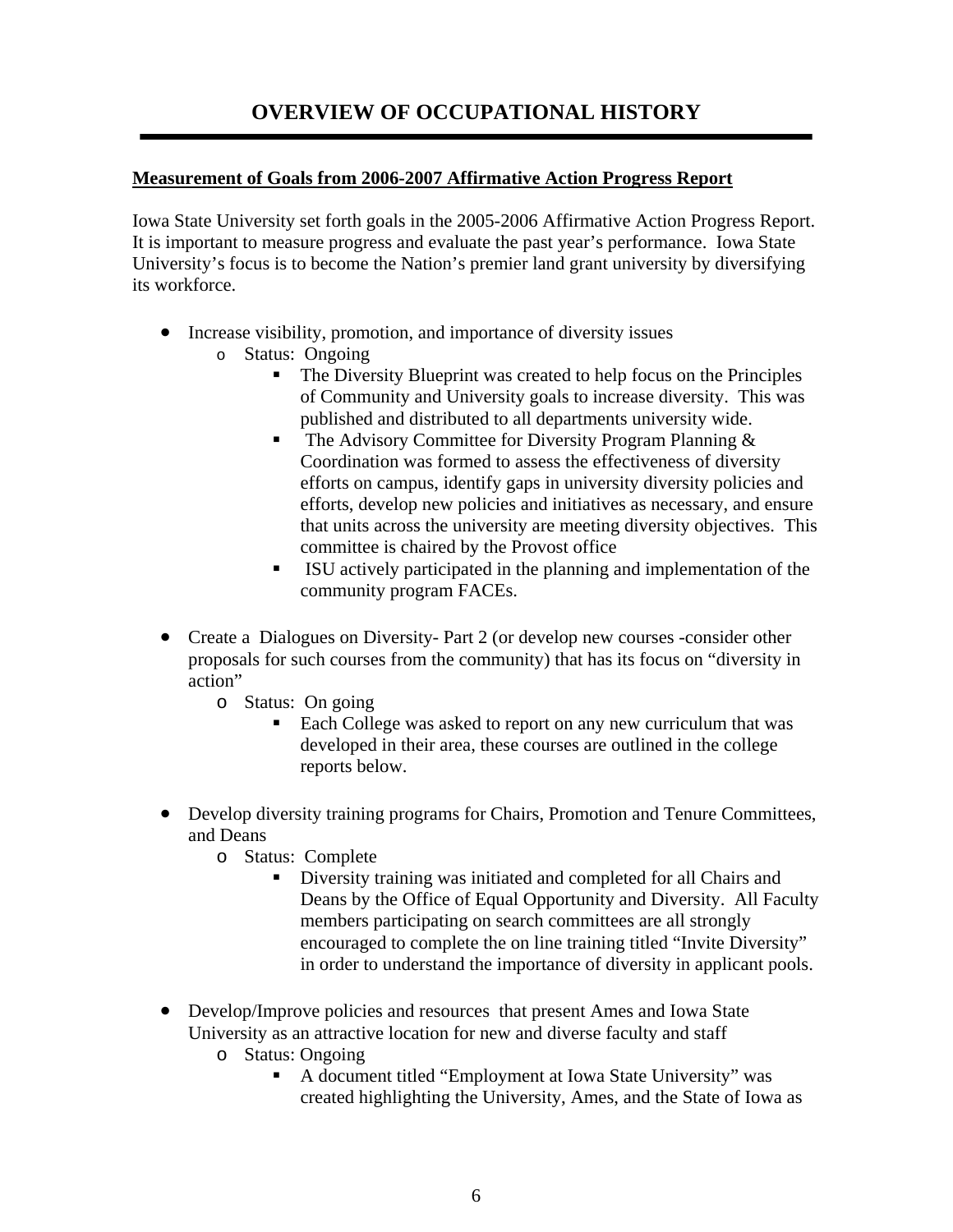an inclusive, welcoming community.

- Enhance institutional resources and develop creative approach to recruiting and hiring underrepresented faculty at senior level and in clusters.
	- o Status: On going
		- The College of Engineering concluded the first cluster hiring. With the successful hire of several diverse faculty they have posted a new cluster hire vacancy for the 2007-2008 recruiting period.
		- The Provost office has issued a new requirement for faculty search committees. Search committees must provide a statement about its efforts to recruit a strong and diverse pool of candidates before a hire will be approved.
- Include every interested segment of the campus and community in the open discussion of differences and their impact on the learning environment and the students and citizen of our community.
	- o Status: On going
		- The University works year round to provide a diverse lecture series. Please see Lecture programs later in this report.
- Collaborate with other institution of higher education in Iowa to discuss the opportunities and challenges of diversity in education.
	- o Status: Ongoing
		- The Office of Equal Opportunity & Diversity hosted the  $2<sup>nd</sup>$  Annual Regional Diversity Summit hosting Universities and Colleges across Iowa, Minnesota, Nebraska and other surrounding states. This was a very successful event which focused on the recruitment of diverse faculty and staff. The Office of Equal Opportunity and Diversity continues to be involved in the planning of the  $3<sup>rd</sup>$  annual Regional Diversity Summit which will be hosted by a different University in 2008.
- The Director of Equal Opportunity and Diversity and the University Vice Presidents will continue to work on diversity efforts across campus and access progress in meeting University goals to make ISU a more diverse and inclusive campus for Everyone.
	- o Status: On going
		- The Director of Equal Opportunity and Diversity partnered with the Office of Student Affairs to provide workshops and trainings for minority students on cross cultural miscommunication.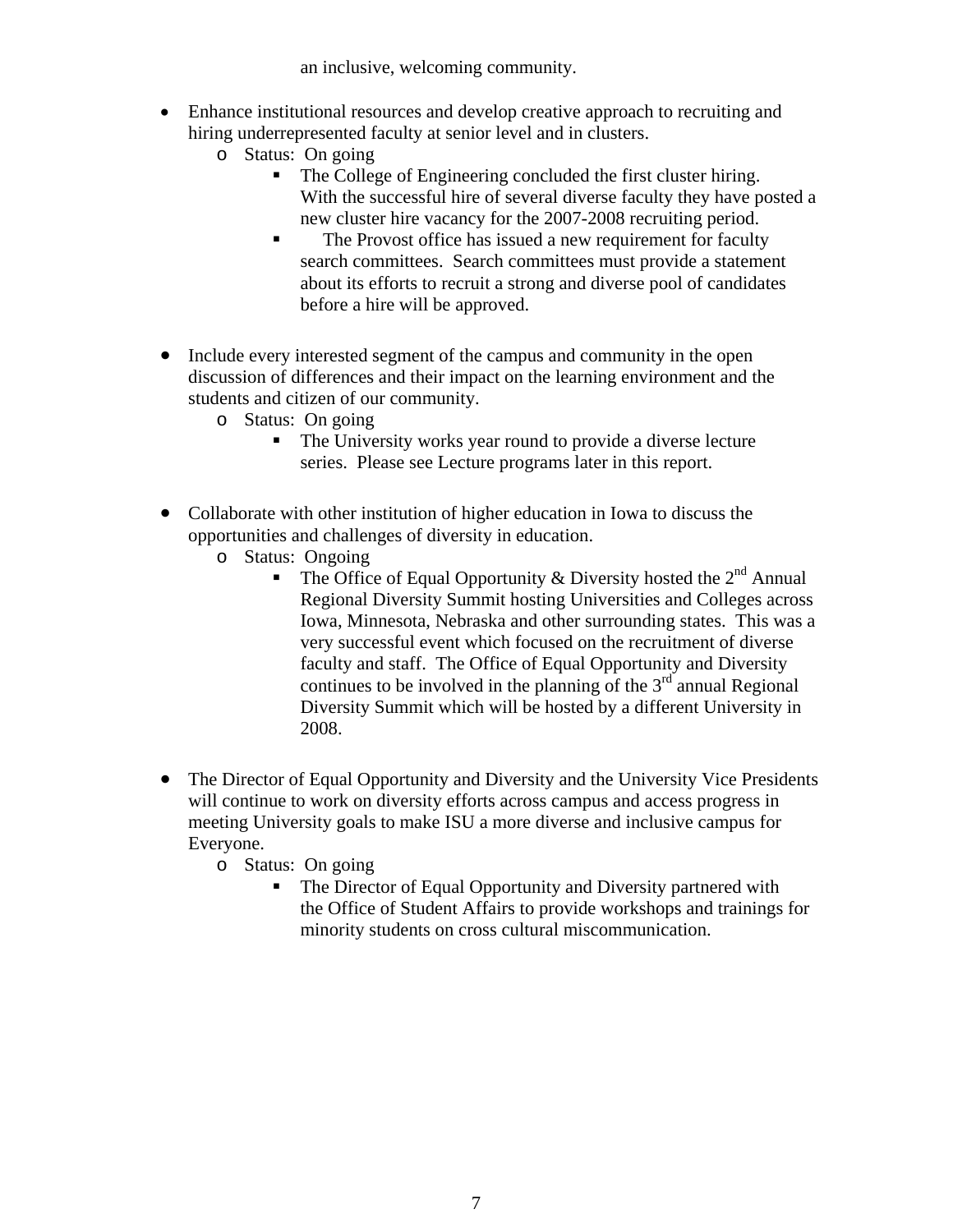Iowa State University will continue to work towards the Key Result Area of Diversity from the Board of Regents Strategic Plan. Iowa State University will continue to establish policies to encourage improvement of the climate of diversity. In addition, Iowa State University will work to meet the following goals, which are part of Iowa State University's goals to enhance students' understanding of global, cultural, ethical, and diversity issues and to expand the diversity of people, ideas, and cultures, and nurture an environment in which diversity can thrive by diversifying its workforce.

- The State of Iowa, the Provost Office, and the Office of Equal Opportunity and Diversity will support the Women in Science, Technology, Engineering, and Mathematics (STEM) project that will bring to campus prominent women leaders in Science and Technology.
- The Office of Equal Opportunity and Diversity will work with departments and offices to provide training to improve the environment of inclusion at Iowa State University.
- The Office of Equal Opportunity and Diversity will collaborate with the Provost office to provide policy training to new faculty.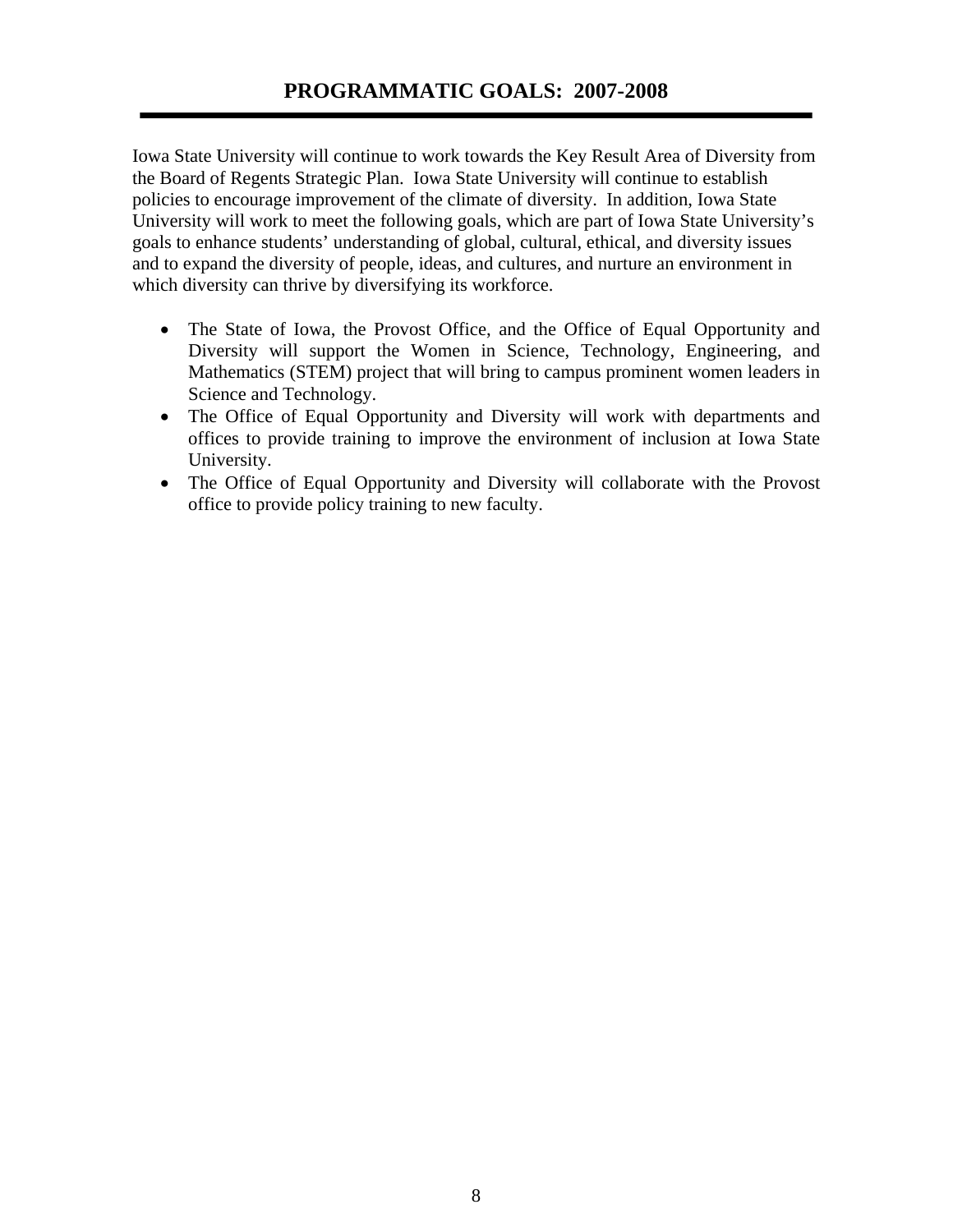Some programs that ISU is currently implementing or developing include the following:

# **Breaking Down the Barriers**

ISU continues to Tri-Chair the Breaking Down the Barriers committee in an effort to make Ames a more welcoming environment for women and minorities. The committee and its ISU representatives have discussed ways to overcome harassment issues that have occurred on campuses throughout the country and debated ways to improve the climate for equity on campus and in the community. This committee has created a Bias Incident report form that helps persons who believe they have been a victim of any act of discrimination or harassment reports such actions in a confidential way. This incident report is available by pamphlet or on the City of Ames website and on ISU Diversity website and the Equal Opportunity and Diversity website. The committee meets once a month and reviews reports and recommends any necessary changes.

# **The Office of Equal Opportunity and Diversity's ISU Diversity Webpage**

The Office of Equal Opportunity and Diversity website is continually being updated to aid academic departments in reaching target audiences and advancing Iowa State University's commitment to diversity. Specifically, the webpage provides links to information for the recruitment and retention of qualified minorities and women. http://www.hrs.iastate.edu/AAO/eod/homepage.shtml

The University Diversity @ Iowa State website is continues to improve its resources to be a more visible resource for disability and LGBT faculty, staff, and students. This website also includes a Diversity calendar, interfaith calendar and announcements for upcoming diversity programs. (http://www.hrs.iastate.edu/diversity/)

# **The ISU Child Care Administration, a unit of Human Resource Services**

The ISU Child Care Administration supports Iowa State University families by linking them with programs and services that can help them with their child care needs. The University child care coordinator is responsible for developing, implementing, and promoting programs and services responsive to the child care needs of ISU students, faculty and staff. The child care coordinator is available to provide assistance to ISU students and employees seeking child care information and services on the campus and in the community.

The Center for Child Care Resources (CCR) is one agency in a statewide system of child care resource and referral agencies dedicated to enhancing child care and family services. This non-profit agency, serving Boone, Hardin, and Story counties helps parents locate professional child care providers through a personalized referral process *free of charge* to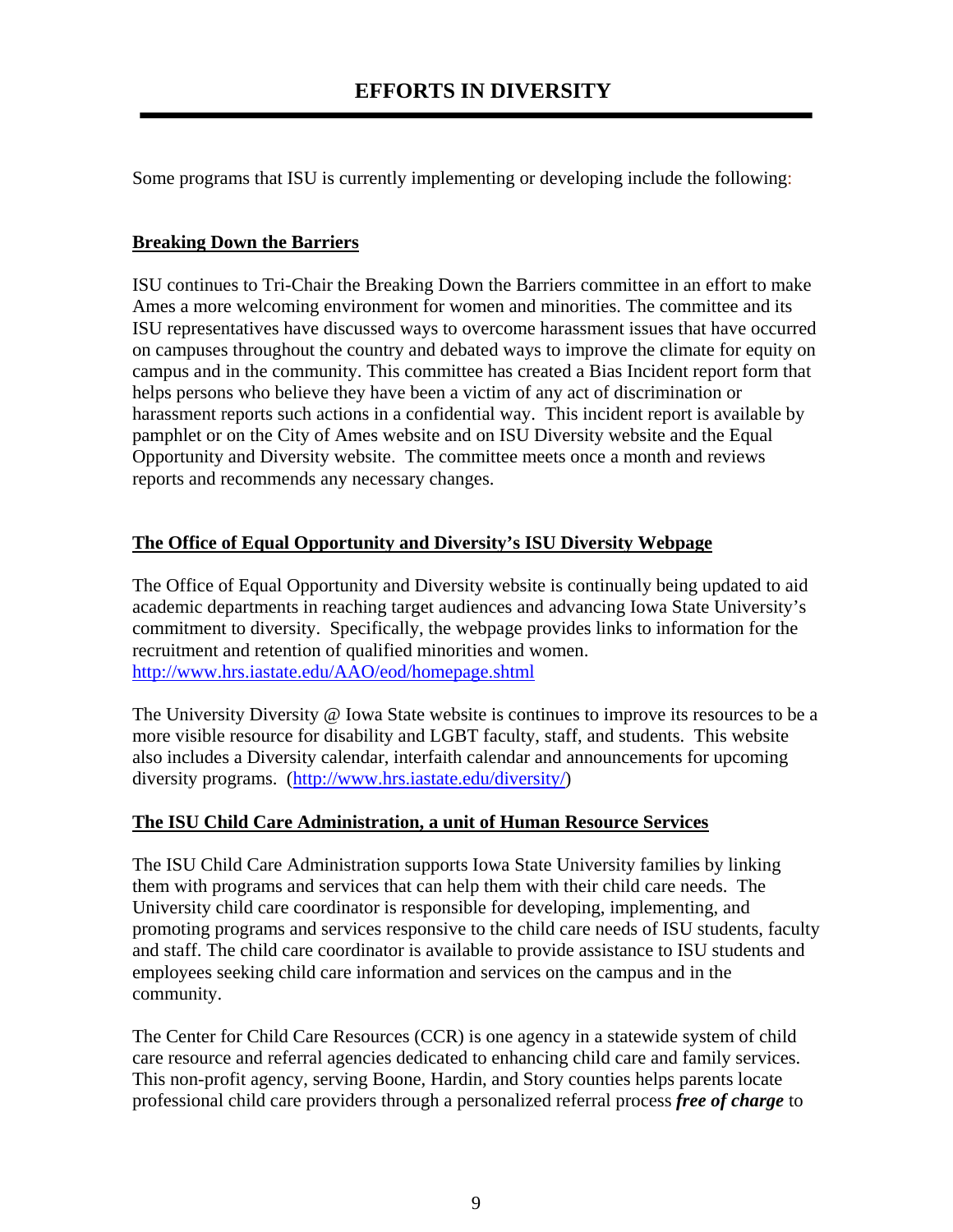the ISU students, faculty and staff. Parents will receive information on how to evaluate child care options. The university supports three child care centers located on campus (Iowa State University Child Care Center at Veterinary Medicine, University Community Childcare, and the Comfort Zone) The Comfort Zone program that provides care for children suffering from routine childhood illnesses. An on-site nurse and child care professional provide care for children six months through twelve years of age. Sliding fee scales are based on family income and available to those affiliated (student, faculty, staff) with Iowa State University as well as residents of Story County.

# **Office of Multicultural Student Affairs**

The Office of Multicultural Student Affairs (MSA) exists to help cultivate a diverse campus climate and culture – one that provides the best services, education, and life experiences for African American, Latino/a American, Asian American/Pacific Islander, American Indian/Alaskan Native, and Bi/Multiracial students of color at Iowa State University.

As new students of color enter ISU each year, they share similar questions, concerns, and anxieties about attending a predominately White institution, including cultural understanding, racism, and culture shock.

MSA understands that stresses like culture shock and racism can impact a student's academic progress and social integration. Moreover, the university recognizes that issues that spring from culture shock and racism and face many students of color at ISU today are not only detrimental to a student's academic progress, but can create negative experiences with peers, staff, faculty, and family members, and ultimately influence a student's decision to stay at the university.

MSA's mission is to provide and share leadership in the holistic development of African American, Latino/a American, Asian American/Pacific Islander, American Indian/Alaskan Native, and Bi/Multiracial students at Iowa State University – helping students become a community of scholar-leaders who serve humankind through their demonstration of intellectual, spiritual, cultural and family values.

In support of ISU's spirit and commitment to a high quality of life for every student and its dedication to improving the persistence, retention, and graduation of students of color, MSA aspires to establish partnerships with Iowa State University departments, offices, and related organizations in an effort to promote continuous improvement and diversity education for ISU and Ames community members and in the delivery of programs and services that respond to the ever-changing needs of students of color.

MSA programs and services focus six areas of improvement or student development. Each initiative is designed to specifically promote and address students' 1) acclimation to Iowa State University, 2) academic success, 3) identity development, 4) community development, 5) leadership development, and 6) career development.

Through its learning communities, academic enrichment programs, leadership opportunities, and community activities, MSA distinctively connects students of color to university and community resources that ultimately lead to their persistence at and graduation from Iowa State University.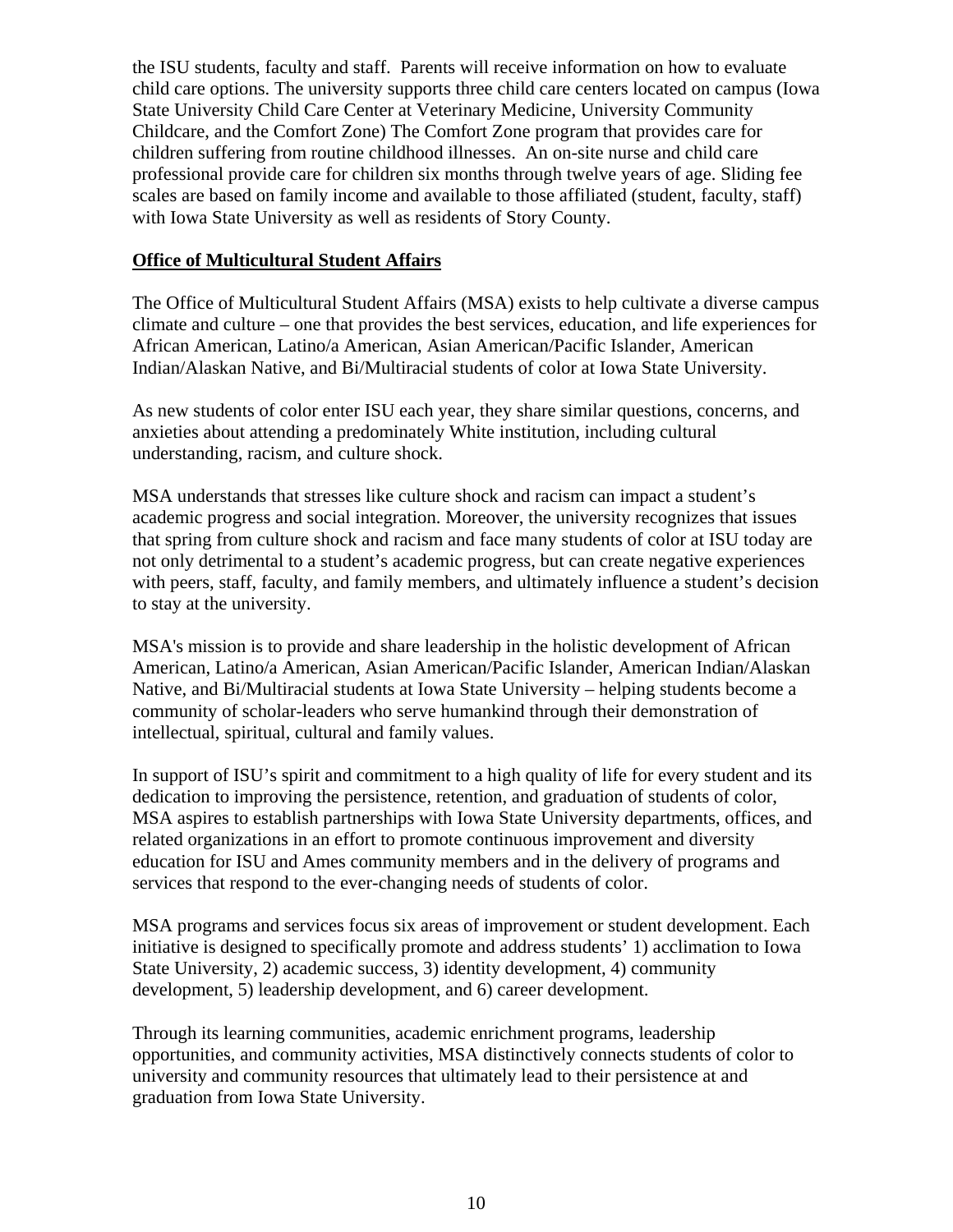# **MSA Learning Communities and Programs**

The MSA Learning Communities focus on the retention of student of color at Iowa State University and promotes diversity education for the ISU community. Participants come from various cultures and backgrounds across the U.S.

# **Academic Program for Excellence (serves approx. 50 participants in summer)**

- An eight-week academic summer program helping students of color in an early transition and adjustment to university life.
- Students learn about the Iowa and Iowa State culture and get connected through a residential community, and take coursework in English, Math, and study skills.
- Students gain early access to fall registration, and financial aid resources.

# **Carver Academy (serves approx. 400 students each year)**

- A merit-based scholarship program and learning community offering guidance and enrichment to its participants.
- Scholars connect through University Studies courses and participate in identity development, community, civic leadership, and career activities.

# **Multicultural Learning Community (serves approx. 35 students each year)**

- An academic yearlong learning community bringing together students from a variety of backgrounds to explore issues surrounding race and ethnicity.
- Students connect through a residential community, LAS courses and experiential learning activities including field trips, cultural events, common reading, professional workshops, and service leadership and learning projects.

# **Multicultural Vision Program (serves approx. 400 students each year)**

- A need-based scholarship program and learning community created to assist students of color, who are admitted directly from Iowa high schools, in their transition to ISU.
- One hundred (100) new MVP scholars enter the program each year.
- Scholars connect through University Studies courses and participate in community, leadership, and career activities.

# **NCORE-ISCORE Project (serves approx. 16 students each year)**

- A yearlong initiative offering participants opportunities in personal growth, diversity education, and a better understanding of issues regarding race and ethnicity in higher education.
- Project involves faculty, staff, and students who attend and participate in two conferences together: the National Conference on Race and Ethnicity (NCORE) and the Iowa State Conference on Race and Ethnicity (ISCORE).
- Students attend a University Studies course in fall and prepare to lead presentations at ISCORE workshops in the spring.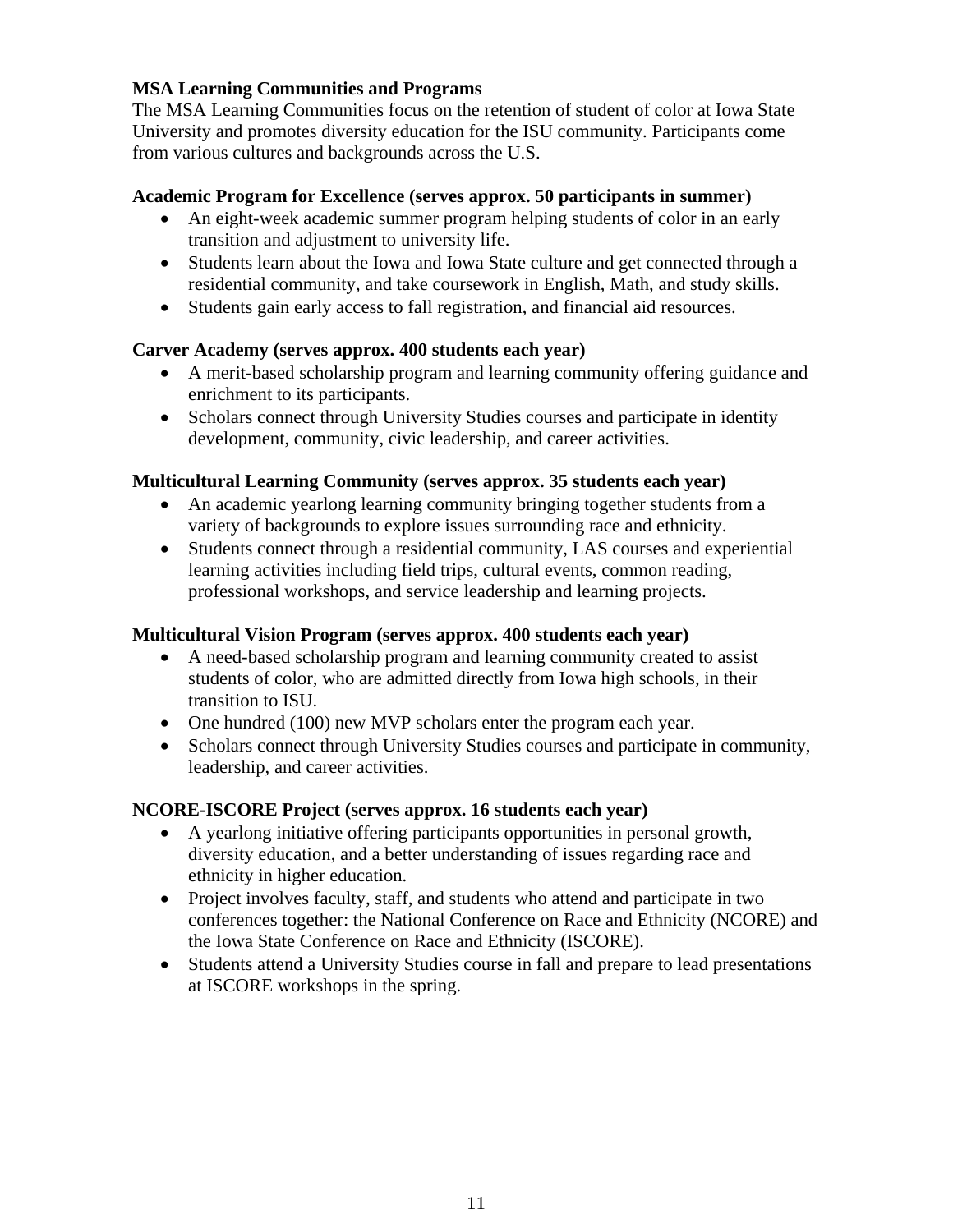# **MSA Initiatives**

To encourage students to embrace the total university experience and raise their level of diversity awareness, community involvement and commitment, MSA offers academic enrichment programs and community and leadership development opportunities.

# **African American Alumni Mentoring Program (serves approx. 25 students)**

- Offers opportunities for Alumni mentors to share insights with ISU students.
- Provides a meaningful way to connect ISU Alumni and ISU students.
- Enhances students understanding of global, cultural, workplace, and diversity issues.
- Increases retention of African American students at ISU.

# **Celebrations! Annual Awards Ceremony (attracts approx. 200 ISU students each year**)

- Held each year in April.
- Recognizes students of color for their academic achievement, campus leadership, and contributions to the ISU community.
- Planned, organized and presented by students.

# **Convocation: Welcome and Transition (attracts approx. 250 students each year)**

- Officially welcomes the new class of African American, Latino American, Asian American, American Indian and Bi/Multiracial students to the ISU campus and Ames community.
- Offers perspectives from top ISU administrators and a resource fair for students of color to make early connections to resources and services that are designed to help them succeed at ISU
- A collaborative effort of the Multicultural Student Services Coordinating Team (MSSCT).

# **Multicultural Student Programming Advisory Council (10 student-member university committee)**

- Serves as an advising committee for MSA and its programs.
- Serves as a funding source for registered student organizations implementing projects and events to promote collaboration across cultures and diversity awareness and education on the ISU campus.
- Encourages an environment of cooperation and respect for cultural diversity and multicultural education.
- Meets weekly to review funding requests for the academic year.
- Members apply through MSA and hold their positions for one academic year.

# **Multicultural Family Reception (attracts approx. 350 attendees each year)**

- During fall move-in: An opportunity to meet the students and their families at the beginning of the semester
- Students and family members hear from staff, faculty, and peers on acclimation to college life, and the importance of using resources for academic success.

# **Two NEW Initiatives**

• ISU Black Cultural Center Student Programming Board (developing stages)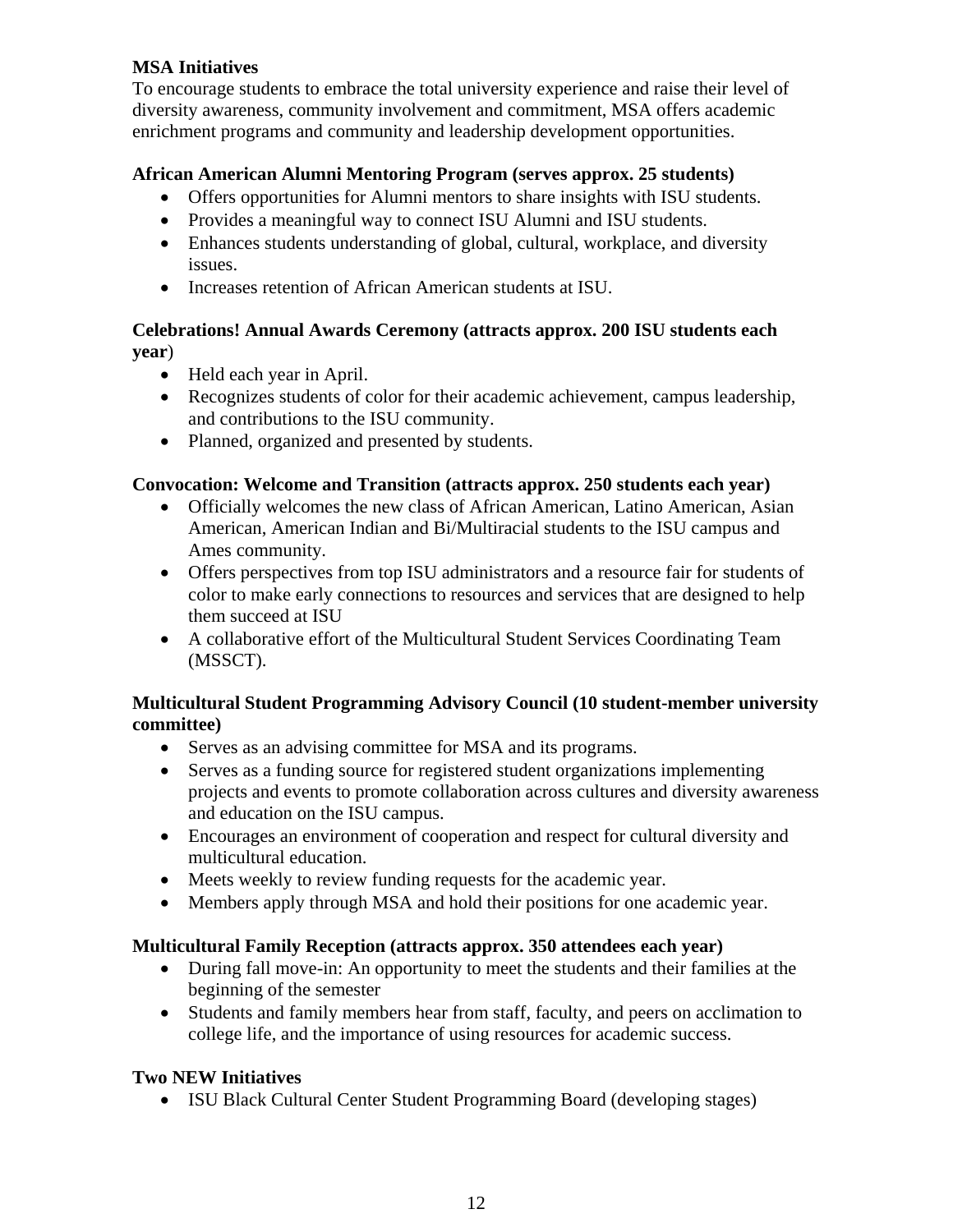• ISU Multicultural Center Student Programming Board (developing stages)

## **Discrimination and Harassment Policy Training**

Iowa State University is continuing its commitment to train students, faculty and staff about these very important policies. Iowa State University wants all ISU employees and students to live and work in a diverse and inclusive environment. ISU does not and will not tolerate unlawful discrimination or harassment.

Training of the Discrimination and Harassment policy, which educates faculty and staff regarding the complaint/reporting process, was very successful. An on-line training course continues to be available for use in training of the policy. Over 3500 employees and students have utilized this resource to be familiar with the policy. New employees are also trained in the orientation/acclimation session every other month. From May 1, 2006 to October 31, 2007, more than 6100 faculty, staff and students have been trained on the Discrimination and Harassment Policy.

## **University Committee on Disabilities**

The University Committee on Disabilities recently held Disability Awareness month on campus. Some of the activities included performances by Stigma Busters as well as discussions on Autism, Asperger's Syndrome and ADHD/ADD. The month will end with Human Resources information & discussion sessions for employees with disabilities and will include an assistive technology demonstration. This committee is responsible for sharing knowledge concerning disabilities with the University community, for fostering awareness of the needs of persons with disabilities, and for advocating ways to meet these needs. The committee meets twice a semester to do program reviews and needs assessments.

## **Office of Disability Resources**

The Office of Disability Resources (DR) has been busy providing assistance to nearly 700 students with disabilities and their Professors/ Instructors related to academic accommodations, ISU courses, programs, and activities. SDR leads discussion and/or participation in many endeavors to promote awareness, diversity, and inclusion of persons with disabilities, including:

- Participants in discussions with other state post-secondary institutions to develop improved processes related to transition of students with disabilities from high school to college
- Attendance of the national conference for professionals in higher education (AHEAD) and Career Options for Students with Disabilities (COSD)
- Continue to organize, develop, and present training and discussion for new and returning departmental disability liaisons
- Continue to collaborate with disability resources staff from University of Iowa and the University of Northern Iowa to share experiences, strategies, and information with the intent to improve and/or implement useful approaches to management and working with students with disabilities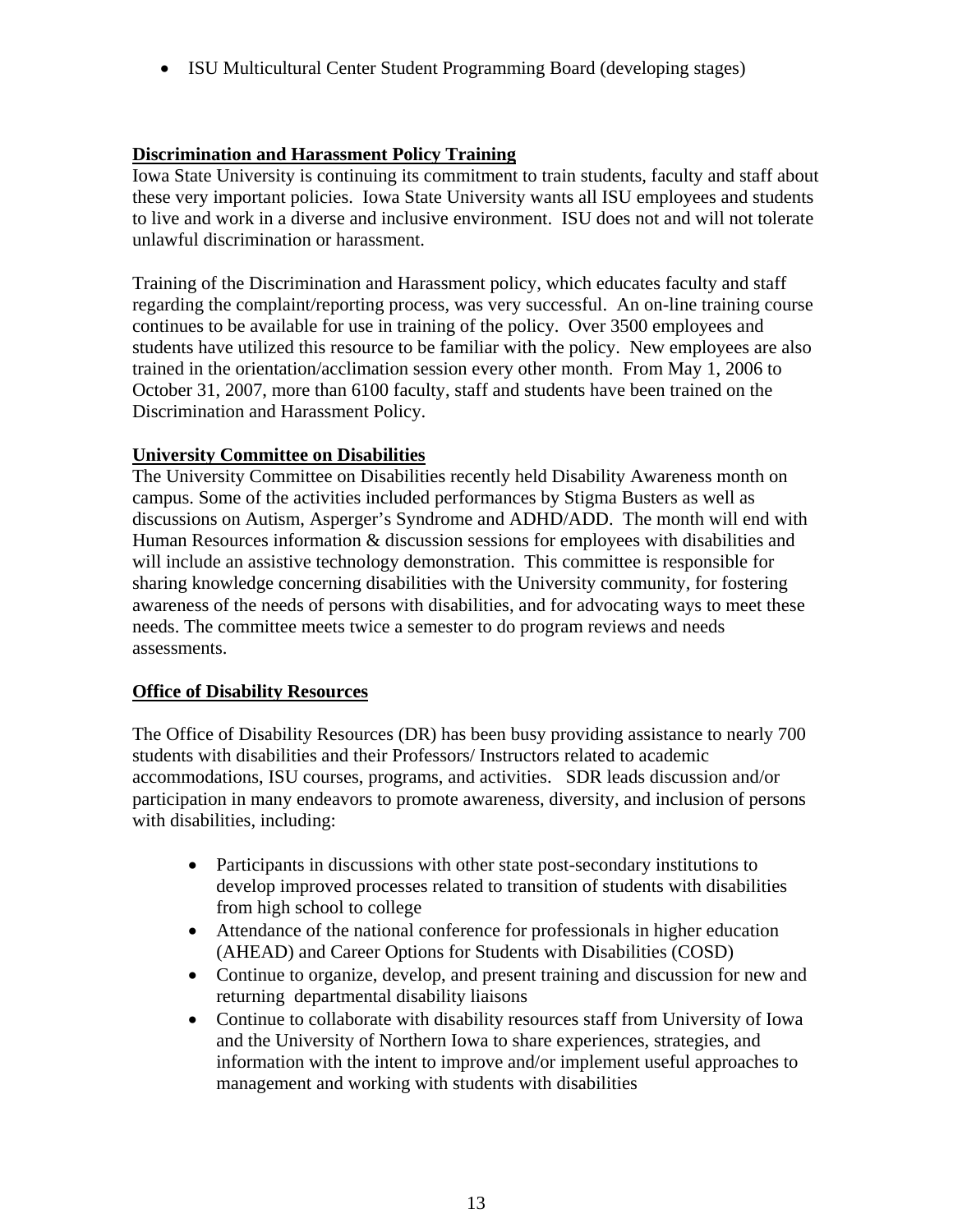- Invited to speak at numerous departmental staff meetings to share information and answer questions regarding Disability Resources, pertinent law and practices, expectations, and related topics
- Assisted/supported Alliance for Disability Awareness (ADA), and organized annual Disability Awareness Month activities on campus during the month of October. Including: "Step in to My World" experiences and an open house in SDR offices
- Continue to collaborated with leadership and providers at Theilen Student Health Center to gain a better understanding of services and processes to assist students with disabilities
- Arranged interviews, seminars, and contact for discussion for students with disabilities with Social Security Administration, The Washington Center, Federal Workplace Recruitment Program, and other potential employers

## **The American Association of Affirmative Action**

Iowa State University continues an active membership in the American Association of Affirmative Action. The Director of Equal Opportunity and Diversity also currently serves as the Region 7 President. This organization has been useful in providing opportunities to network and brainstorm with other Affirmative Action officers and work on joint projects of outreaching to diverse applicant pools.

The AAAA is the association of professionals managing affirmative action, equal opportunity, diversity and other human resource programs. Founded in 1974, the American Association for Affirmative Action (AAAA) is dedicated to the advancement of affirmative action and equal opportunity, and the elimination of discrimination on the basis of race, gender, ethnic background or any other criterion that deprives people of opportunities to live and work. The organization's dedication is realized in many activities designed to help Equal Employment Opportunity/Affirmative Action (EEO/AA) professionals be more successful and productive in careers.

## **The Lectures Program Summary of ISU Diversity Topics/Guest Speakers**

**How Tearing Up City Neighborhoods Hurts America** - Mindy Thompson Fullilove, MD, is a board-certified research psychiatrist at the New York State Psychiatric Institute and a professor of clinical psychiatry and public health at Columbia University and has studied the long-term consequences of urban renewal for African American people.

**Torture and the War on Terror** - Jumana Musa is the Advocacy Director for Domestic Human Rights and International Justice at Amnesty International.

**Outside the Box: Women, Politics and Media** - Lynn Sherr, the Fall 2006 Carrie Chapman Catt Center for Women and Politics Mary Louise Smith Scholar, is an awardwinning investigative reporter for ABC News 20/20.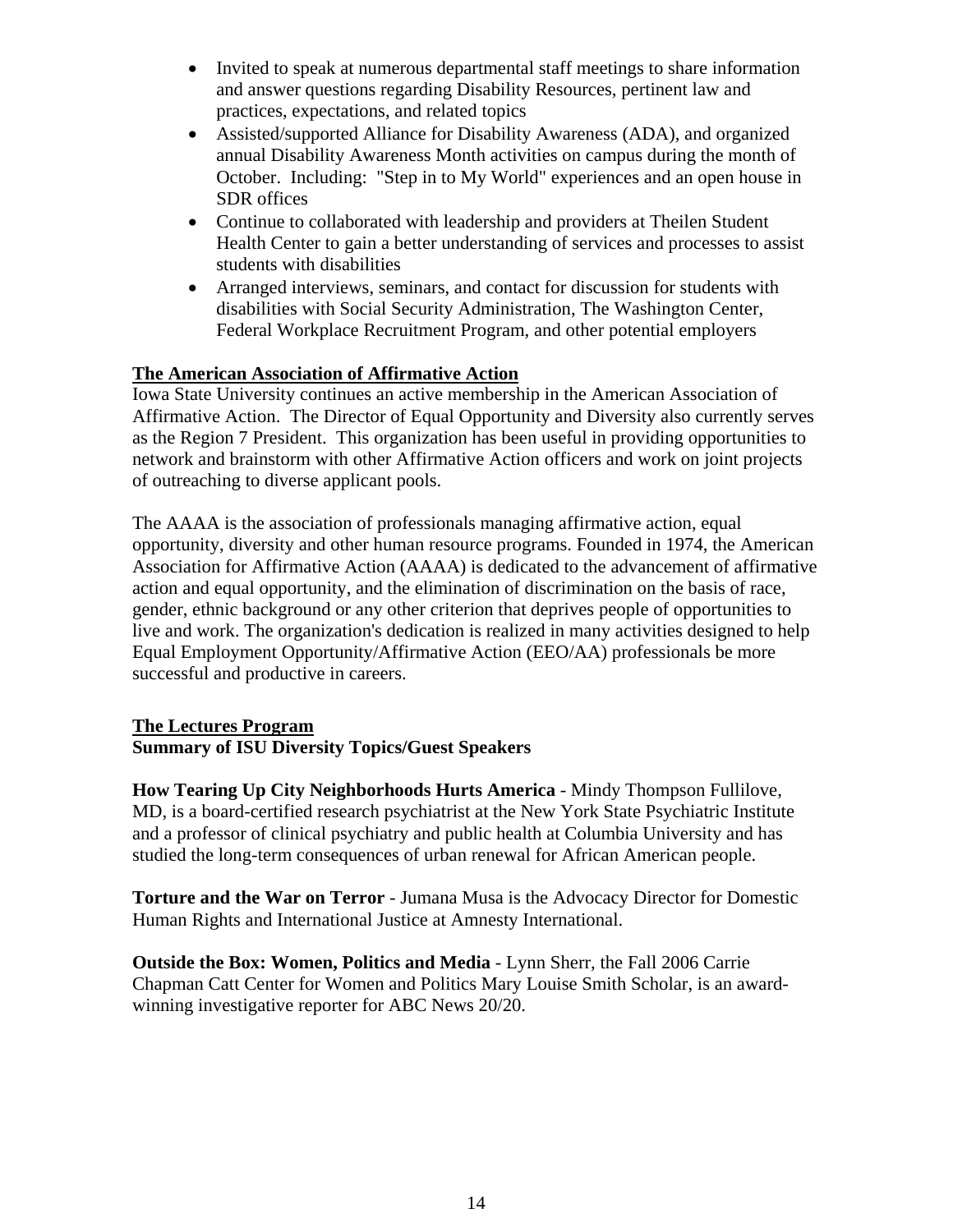**Dr. Martin Luther King, Jr., Holiday Celebration-** Musical groups and speakers celebrate the life and legacy of Dr. King.

**Beyond Bias and Barriers: Fulfilling the Potential of Women in Academic Science and Engineering** - Iowa State University Associate Provost Susan Carlson will lead a discussion of the National Academy of Sciences report "Beyond Bias and Barriers" as part of the ISU Advance Program.

**Back in the BSSR: Power, Protest and Meaning through Belarusian Rock and Popular Culture** - Maria Paula Survilla is an associate professor of music at Wartburg College and president of the North American Association for the Advancement of Belarusan Studies.

**Forty Years of Black Politics** - Mary Sawyer, Iowa State University professor of religious studies and cofounder of the African American Studies program.

**Forty Years in the Wilderness: Martin Luther King and the Misdirection of the Negro**\* - Jonathan Farley is a professor of mathematics at the University of the West Indies (Jamaica) and a former senior fellow at the Stanford University Center for International Security and Cooperation.

**Understanding Islam** - Ingrid Mattson is the first woman elected president of the Islamic Society of North America, the largest Muslim organization in North America.

**How Can Sudan Be Saved?** - **Abdalaziz Adam Alhilu**, a former member of the Sudan People's Liberation Movement (SPLM) Leadership Council, **Anwar Elnor**, president of the Darfur People's Association, and **Rev. Russell Melby**, director of the Iowa chapter of the Church World Service/CROP.

**Black History Month Gospel Choir Extravaganza** - Restoration & Prayze Gospel Choir from Des Moines, the Gospel Soul Innovators, and the New Birth Baptist Church Children's Choir.

**Anti-Semitism in the 21st Century: The Resurgence - Film and Discussion -** Hosted by veteran broadcast journalist Judy Woodruff.

**From Debt to Dollars: Financial Power for Young Women** - Shonna Jacobs is with Citigroup's Office of Financial Education.

**The Bell Project** - Patrick Hazell grew up on the banks of the Mississippi River in Burlington, Iowa, a town of many beautiful church spires.

**The Horizontal World: A Reading** - Debra Marquart, an associate professor of English at Iowa State, is a Pushcart Prize-winning writer and performance poet.

#### **Darkness to Sunlight: The Life-Changing Journey of Zaid Abdul-Aziz**

Zaid Abdul-Aziz, known as Don Smith before his conversion to Islam in 1973, was a threetime All-Big Eight basketball player for Iowa State and a two-time All-American.*.*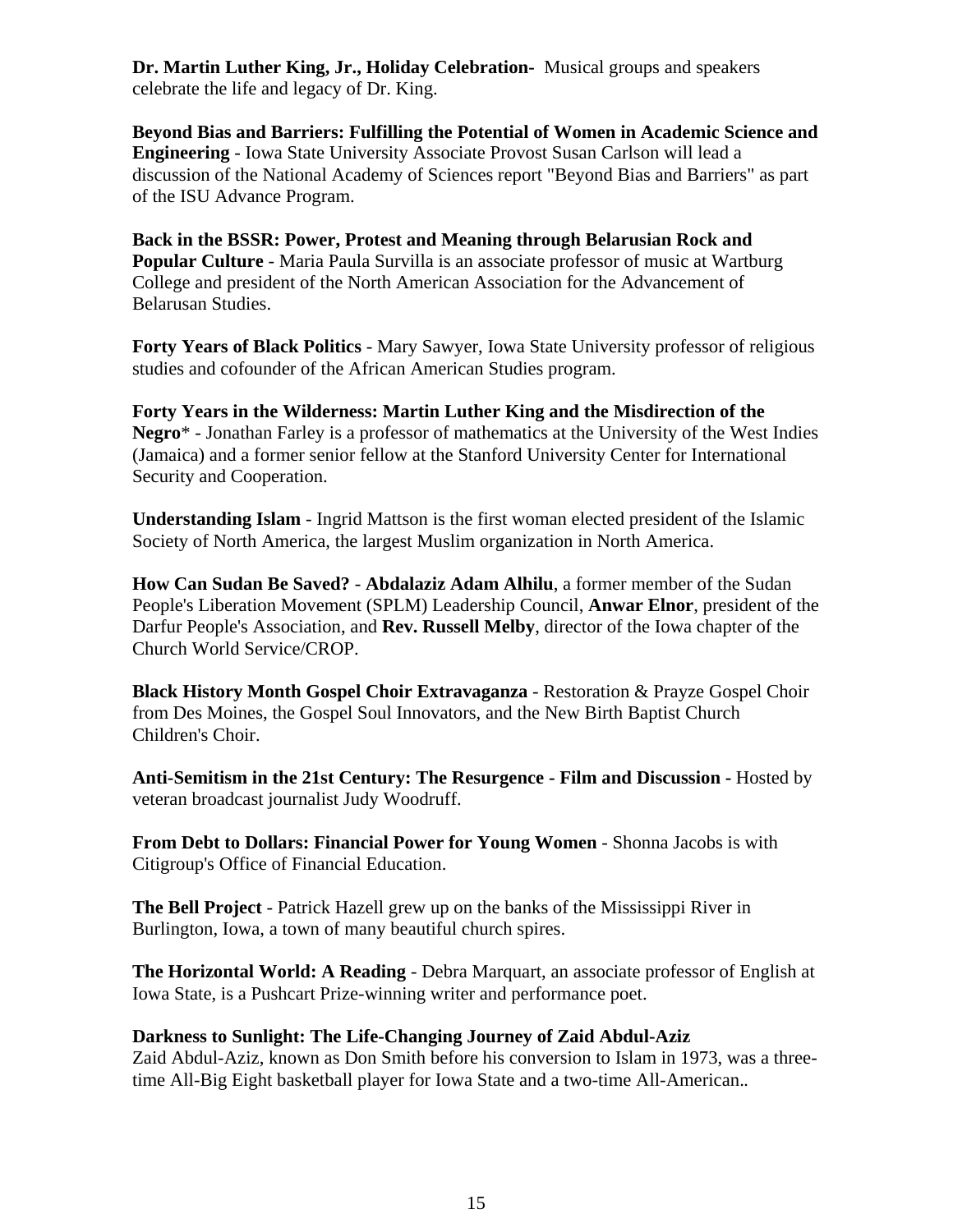**Looking for A Few Good Men** - Leonard Pitts, Jr., is the author of *Becoming Dad: Black Men and the Journey to Fatherhood* and also wrote, produced, and syndicated "Who We Are," an award-winning 1988 radio documentary on the history of Black America.

**Christianity and Climate Change: Understanding the Range of Responses** - Janel Curry is Dean for Research and Scholarship and Professor of Geography at Calvin College

**Climate Change & Agriculture: Learning Lessons & Proposing Solution**s - Cynthia Rosenzweig is a research agronomist at the NASA Goddard Institute for Space Studies in New York City and leader of its Climate Impacts Group.

**Electronic Literature: Playing, Interpreting, Teaching** - N. Katherine Hayles, a professor of English at UCLA, is the author of many books, the most recent being *My Mother Was a Computer: Digital Subjects and Literary Texts.*

**ISCORE Keynote Address on Race and Ethnicity** - Evelyn Hu-DeHart is a professor of history and director of the Center for the Study of Race and Ethnicity in America at Brown University.

**Life in the Savanna** - Jill Pruetz is an assistant professor of anthropology at Iowa State specializing in biological anthropology.

**The Impact of War on Women - Panel Discussion** including Leah Keino, assistant professor, Deptartment of Apparel, Educational Studies, and Hospitality Management; Maggie LaWare, associate professor, Department of English/Program in Speech Communication; and other participants.

**Women in the Labor Force** - Heidi Hartmann is the President of the Institute for Women's Policy Research and a research professor at George Washington University*.*

#### **Invisible Children: Rough Cut - Film and Panel Discussion**

The film will be followed by a panel discussion and update on the organization's work in Uganda, presented by Claire Singleton, Alicia Fore, Chris Loper, and Josh Gilman, a team of activists from Invisible Children**.**

**Different but Equal: Professionalizing Family Child Care**- Thelma Harms is the director of curriculum development at the Frank Porter Graham Child Development Institute and a research professor in the School of Education at the University of North Carolina-Chapel Hill.

**Penelope's Tools: Clay as a Memory Vessel** - Lia Bagrationi is a ceramicist and will be speaking about her ceramic sculpture and on the Republic of Georgia where she lives and works.

**Gender and Science Where Science is on the Margins** - Ann Koblitz, Professor of Women & Gender Studies at Arizona State University, will explore some of the factors that influence women's participation in the sciences in less-studied parts of the world.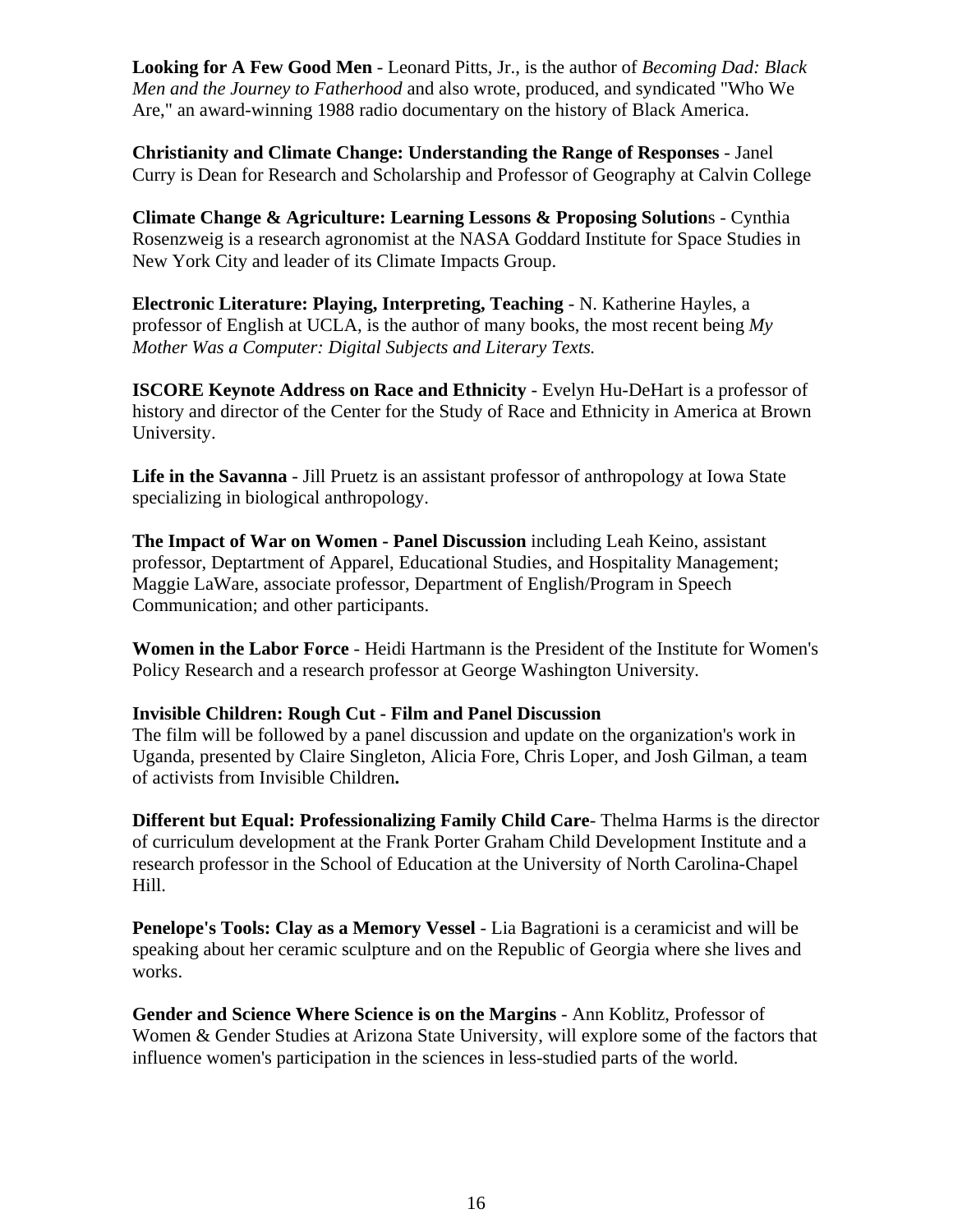**Feminism and Social Justice** - Nancy A. Naples is a professor of sociology and women's studies at the University of Connecticut, where she teaches courses on the sociology of gender; gender, politics, and the state; women's activism and globalization; and feminist theory.

**The Importance of Agricultural Production in the Southern Cone of South America: Meat, Grains, and Biofuels** - Miguel Carriquiry, a native of Uruguay, received his PhD from Iowa State in agricultural economics in August 2004.

**Turning on the Mind: French Philosophers on Television - Tamara Matheson is an** assistant professor of modern European history at the University of Illinois at Urbana-Champaign.

**The Preservation and Laundering of Native Languages** - Albert White Hat is a Traditional Chief of the Sicangu Lakota Nation and director of the Lakota Language Program at Sinte Gleska University, located on the Rosebud Reservation in Mission, South Dakota.

**An Evening with Terry Gross** - Terry Gross is the host of *Fresh Air*, National Public Radio's weekday magazine of contemporary arts and issues, where her interviews are heard by more than 4.7 million people on more than 450 public radio stations.

**From Iowa to Hollywood: Comedy Writing, Performing and Promotion - A Panel Discussion with Carrie Seim and the Deviants** - Carrie Seim will discuss her path from "Grandma Mojo's Moonshine Revival" on the stage of the Maintenance Shop at Iowa State to Hollywood and her comedy career.

**Africa and the Curse of Foreign Aid** - Andrew Mujuni Mwenda is currently a Knight Fellow at Stanford University. Since 2004, he has been political editor for the *Daily Monitor* newspaper, Uganda's leading independent daily.

**Catholic-Muslim Relations: A View from Jordan** - Fr. Nabil Haddad is a Melkite Catholic priest who is a member of the Jordanian Royal Commission for Human Rights.

**The First Amendment and the White House** - Helen Thomas, a Hearst Newspapers columnist, served for fifty-seven years as a correspondent for United Press International. As White House bureau chief.

#### **VEISHEA Opening Ceremony with Ann Bryant Borders**

Ann Bryant Borders, a 1994 VEISHEA General Co chair, will deliver this year's opening remarks.

**Intergroup Perceptions, Multiculturalism, and Cultural Orientation among Latinos and Non-Latinos in the U.S**. - Carey Ryan is a professor in the Department of Psychology at the University of Nebraska at Omaha.

**Latino Children and Youth's Ethnic Identity** - Stephen Quintana is a professor in the Department of Educational Psychology at the University of Wisconsin-Madison.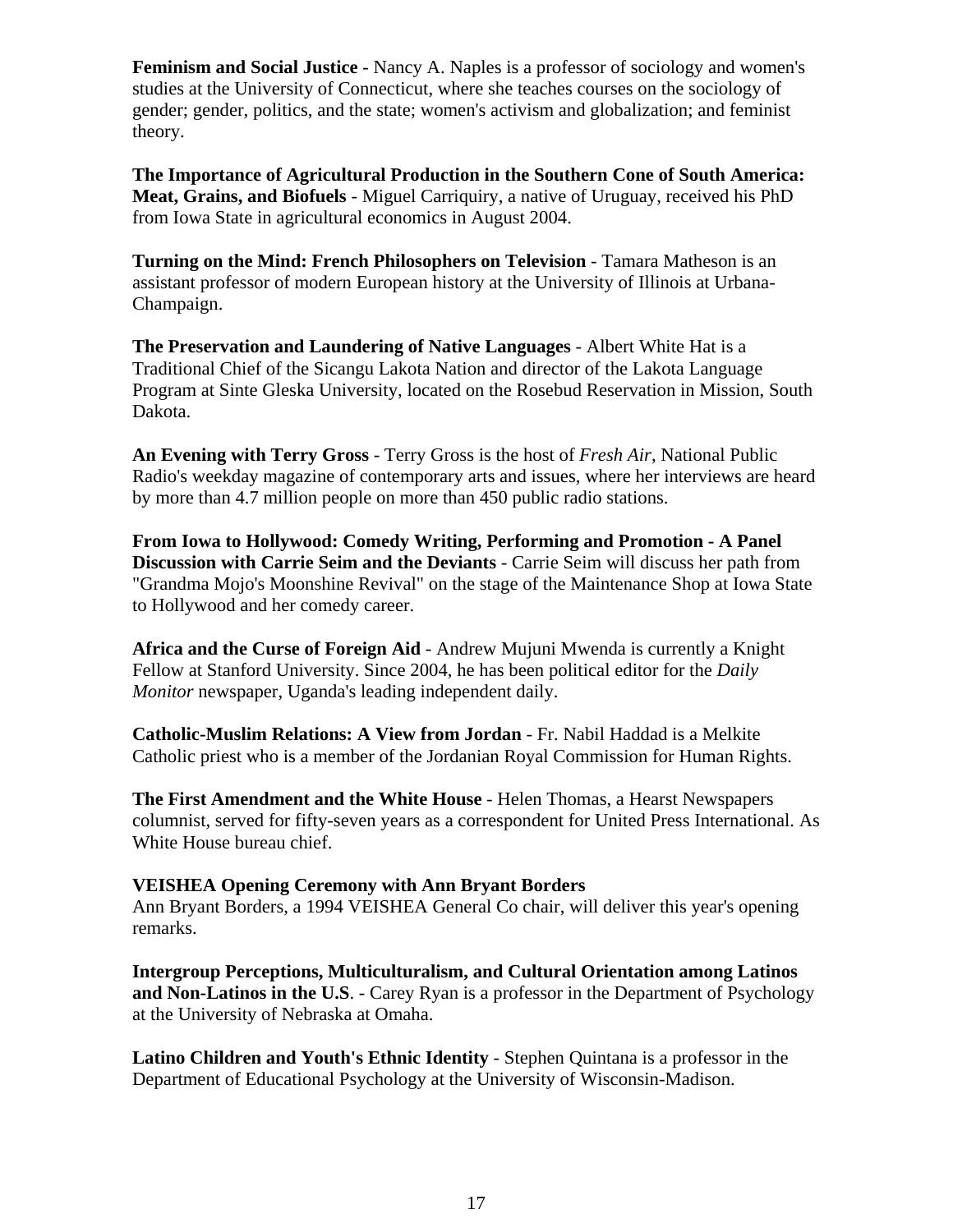**Everyday Negotiation: Creating the Conditions for Leadership Success** - Deborah Kolb is the Deloitte Ellen Gabriel Professor for Women and Leadership at the Center for Gender in Organizations, Simmons School of Management.**.**

## **Restoring America's Standing in the World** - Madeleine Albright

#### **Political Action Week - Foreign Affairs**

- Natalie Sugira from the ONE Campaign and James McCormick, professor and chair of Political Science, kick off Political Action Week with a discussion on foreign affairs.

#### **Political Action Week: Social Issues, Agriculture and the Environment**

Topics will focus on current social issues, including separation of church and state, gay rights, racial equity and affirmative action, and women's rights. Agricultural and environmental issues, such as sustainable agriculture, global warming, and energy policy, will be discussed as well.

**The Rise of the Creative Class** - Richard Florida is one of the world's leading public intellectuals on economic competitiveness, demographic trends, and cultural and technological innovation.

**American Chica: Two Worlds, One Childhood** - Marie Arana, editor of *Washington Post Book World,* was born in Peru of a Peruvian father and an American mother. She is the author of *American Chica: Two Worlds, One Childhood,* which was a finalist for the PEN-Memoir Award and the National Book Award.

**Latin Music Celebration** with Everardo Y Su Flota

## **The Yellow Rose of Suffrage - A One-Woman Play performed by Jane Cox**

#### **Forging New Ties: Shaping a New U.S. Policy Toward Latin America**

Joy Olson, executive director of Washington Office on Latin America, and Vicki Gass, the organization's senior associate for rights and development, will discuss the WOLA's initiative to help shape the foreign-policy debate in the upcoming presidential campaign and lay the foundation for Latin American policy in the next administration.

**Life, Liberty, and Justice** - Dr. Alveda C. King, the niece of Dr. Martin Luther King, Jr., is director of African American Outreach for Gospel of Life, an ecumenical ministry that defends the sanctity of life and rights of the preborn.

**A Conversation on Reproductive Rights** - Karen Mulhauser, senior policy advisor to the Obama campaign, will speak on Senator Obama's stance on the issue of reproductive rights and take questions**.**

**The Comedy of "The Daily Show**" - Aasif Mandvi is the Baghdad Bureau Chief for *The Daily Show with Jon Stewart.* His political reporting antics have been a highlight of the Emmy Award-winning show.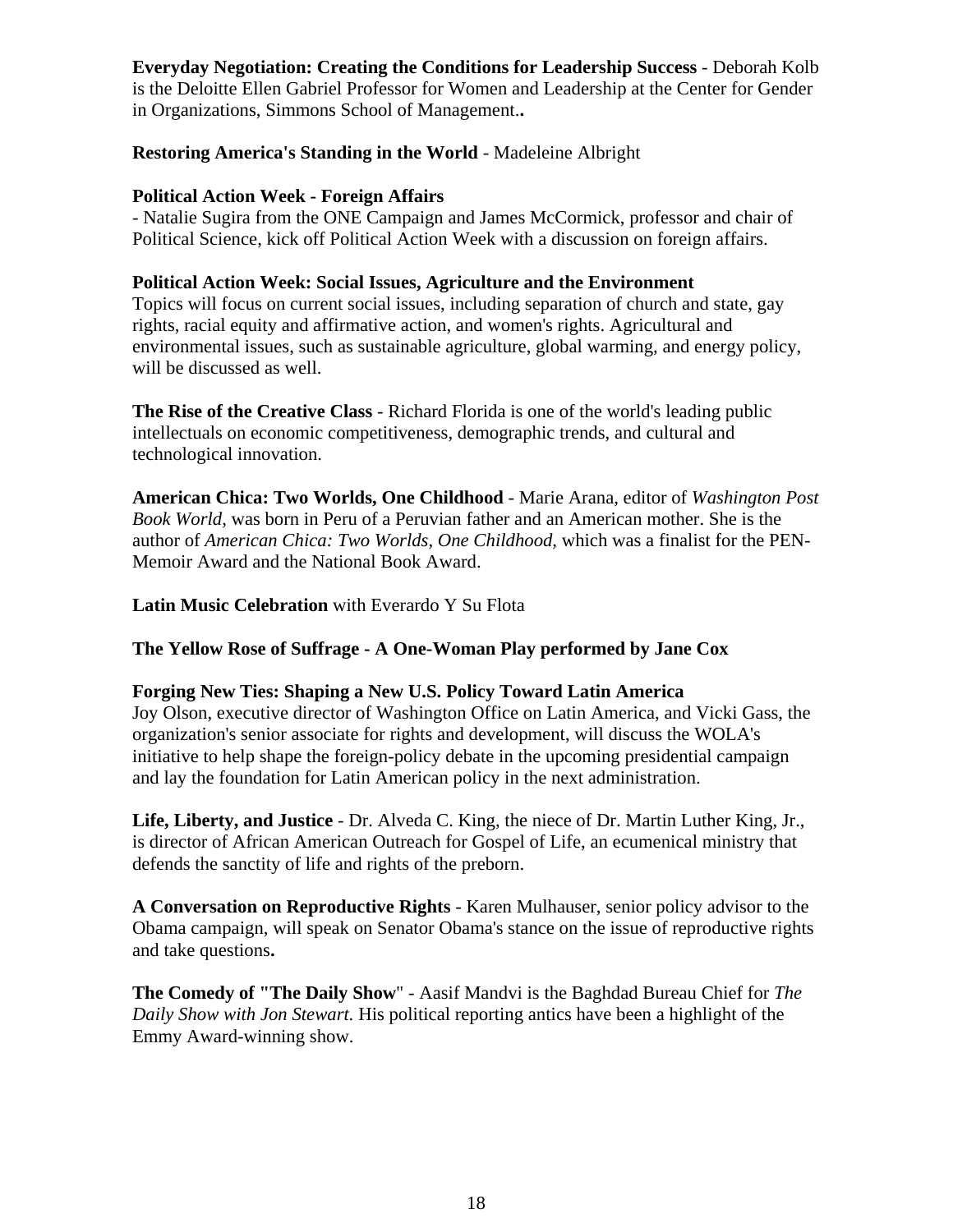**A Discussion on the 2008 Election** - Cate Edwards, daughter of Elizabeth Edwards and presidential candidate John Edwards, will be joined by *Desperate Housewives'* James Denton.

**Covering '08** - **Sandy Johnson**, Washington Bureau Chief for the Associated Press and **Chuck Raasch** is political editor for Gannett News Service, will speak on defending the mainstream

**Clones, Chimeras, and Other Creatures of the Biotechnological Revolution: Toward a Genomic Mythology** - Priscilla Wald is a professor of English and Women's Studies at Duke University.

**The Place of Gays and Lesbians in the Church** - Sister Jeannine Gramick, a Roman Catholic nun, cofounded along with Fr. Robert Nugent the New Ways Ministry, a national, Catholic social justice center working for the reconciliation of lesbian/gay people and the church.

## **In Good Conscience - A Film**

*In Good Conscience* chronicles the true story of Sister Jeannine Gramick, who is defying a Vatican edict that she shut down her compassionate ministry to gay and lesbian Catholics and silence herself permanently on the subject of homosexuality.

**Making Peace Between Heaven and Earth: A Faith-Based Approach to Social and Environmental Transformation** - Susan Drake Emmerich is a nationally known speaker on faith-based environmental stewardship and the founder and CEO of Emmerich Environmental Consulting.

**The Village at the Other End of the Pipeline: Imagining the Future of the Global Energy Economy** - Lisa Margonelli writes about the global culture and economy of energy

**A Longing to Understand - A One-Woman Play** performed by Jane Cox

**Breaking the Creative Barriers between Art and Science: A Panel Discussion** A discussion with artists Dennis Dake, Barbara Walton, Dean Biechler and Ingrid Lilligren, and scientists Tong Wang and Paul Canfield from the exhibit Breaking the Creative Barriers between Art and Science, currently on display in the Pioneer Room

**Learning from the Civil Rights Movement: Current Concerns of African Americans in Iowa** - Charles McDew, one of the principal architects in the founding of the Student Non-Violent Coordinating Committee (SNCC) of 1960, will discuss his experiences during the Civil Rights movement as well as current issues concerning African Americans in Iowa

**Women and Public Leadership** - New York Senator and presidential candidate Hillary Rodham Clinton is the first First Lady of the United States elected to public office and the first woman elected independently statewide in New York State

**Global Environmental Change: Technology and the Future of Planet Earth** - Gene Takle is a professor of atmospheric science and agricultural meteorology at Iowa State University.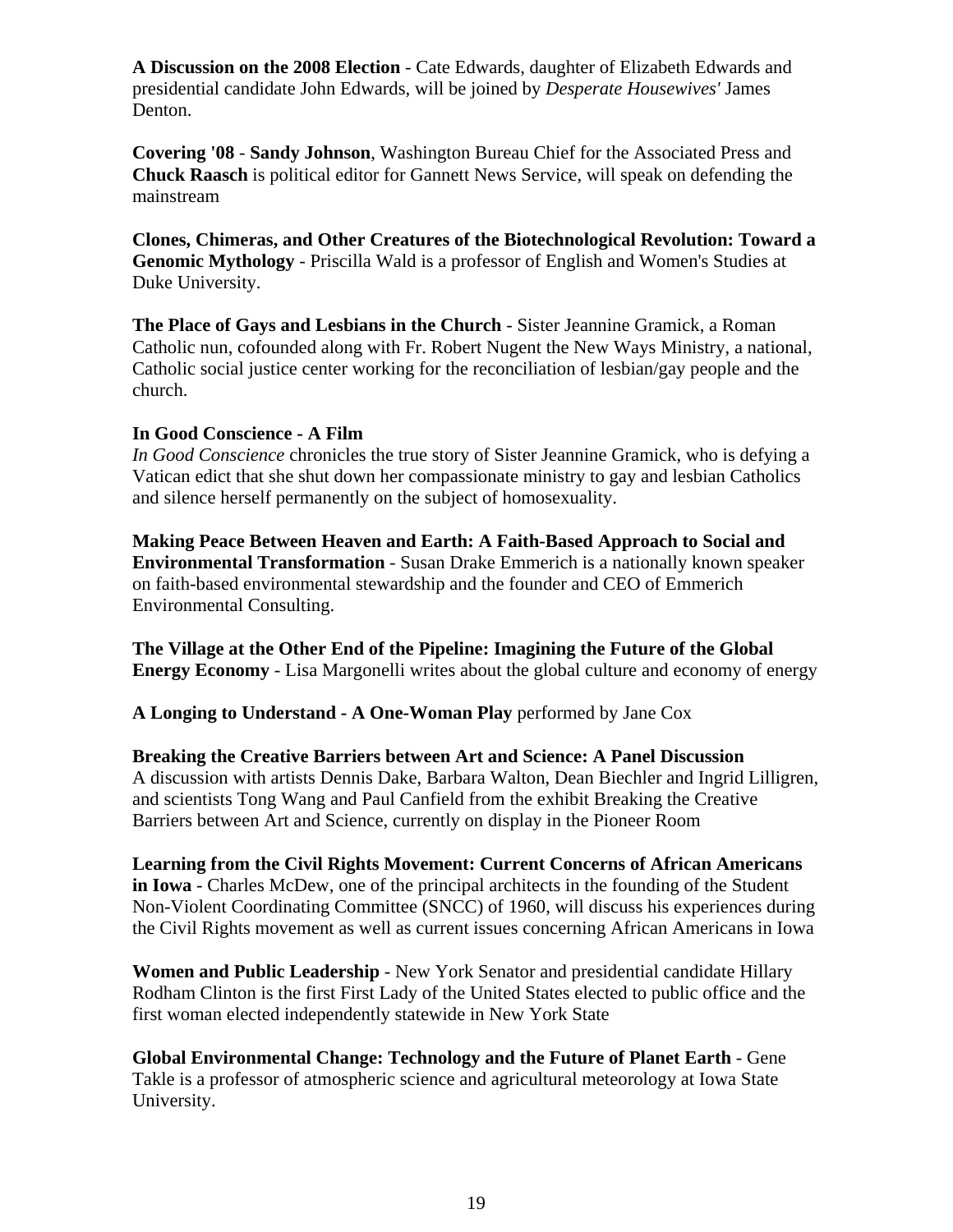**Listening to the Still Small Voice: The Life of George Washington** Carver - Paxton J. Williams portrays George Washington Carver - scientist, educator and humanitarian. He takes the audience on a journey from Civil-war era Missouri, to Carver's laboratory, to the halls of Congress to witness the trials and ultimate triumph of the "Wizard of Tuskegee." Dr. Carver was the first African American student and faculty member at Iowa State University.

**The Jewish Experience: A Template for Muslim Diaspora?** - Sander Gilman is a distinguished professor of the Liberal Arts and Sciences at Emory University, where he is the director of the Program in Psychoanalysis and the university's Health Sciences Humanities Initiative.

**The Supreme Court and Reproductive Rights** - Eve Gartner is a senior staff attorney in the Public Policy Litigation & Law Department of Planned Parenthood Federation of America (PPFA.

**Just Breathe Normally: A Reading - Peggy Shumaker is professor emerita from the** University of Alaska Fairbanks, where she was chair of the English Department and director of the M.F.A. program in creative writing.

**Growing Up Global: Can Education Reduce Gender Inequality and Poverty?** Cynthia B. Lloyd is a senior associate with the Poverty, Gender, and Youth program and chair of the Bixby Fellowship program at the Population Council

**How Religion Poisons Everything** - Christopher Hitchens is among the best-known controversial writers and critics in the media.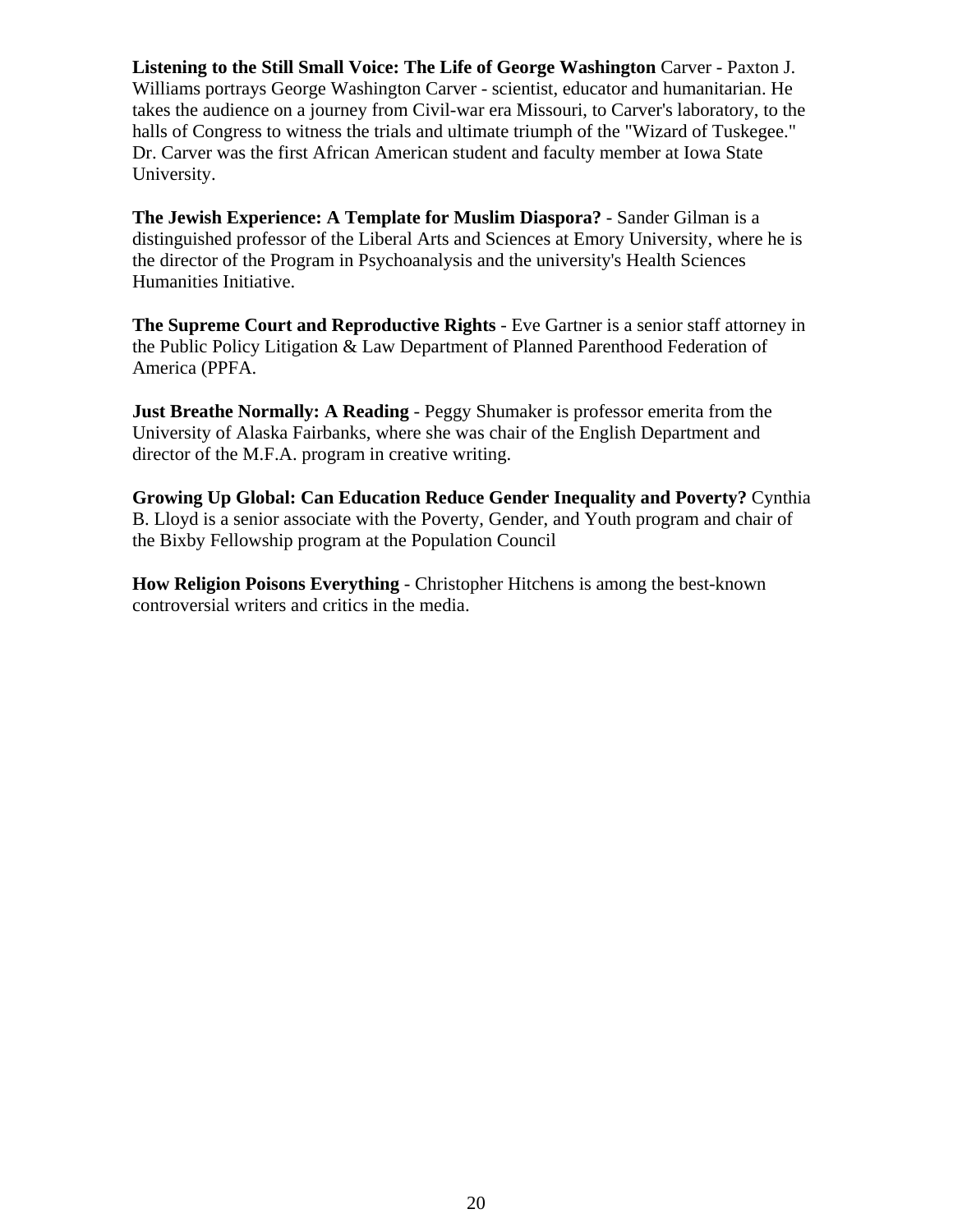# **Ames Laboratory/IPRT**

Ames Laboratory is committed to diversity and as such established long range diversity goals in conjunction with the recent competitive bid with the Department of Energy and Iowa State University. The Laboratory's goals in diversity are to: continue to broaden the base of applicants for job openings; increase minority participation; increase women participation in the scientific and technical fields. The Lab will continue to utilize a seed funding program (funded under the approved Royalty Use Plan) that targets junior faculty members, with the goal being that at least 25% of all projects funded are led by women and minorities.

In the long run, the Laboratory firmly believes that engaging youth in science and engineering at an early age and keeping them engaged through their college degree is the best means to provide the next generation of scientists. The Laboratory is providing internships through the Student Undergraduate Laboratory Internships (SULI) that strongly encourages applications from minority and women students. The 2007 class of twelve included a female and ten males from ten different states. Mentors for the program included 12 chemists, scientists, professors, program directors, graduate assistants and post docs and of those, two mentors were female and two were minorities.

 In addition, the Laboratory and the University support Science Bound, a program to engage ethnic children in science and math in the Des Moines, Iowa Public Schools. The Science Bound program continues to meet it goal which is to increase the number of diverse Iowans who pursue degrees in science, technology, engineering and mathematics. Of the 11 graduates of the 2006 Science Bound program, seven enrolled at Iowa State University in the fall. A total of 41 Science Bound students have graduated from Iowa State University since its inception.

The annual High School Science Bowl Competition for high school students from throughout Iowa tested their science knowledge in the annual Ames Laboratory/Iowa State University Regional Science Bowl in 2007. 240 students and 90+ volunteers participate in the annual science bowl competition. In the fast-paced, quiz-bowl style matches, students answer questions from categories such as astronomy, biology, physics, chemistry, earth science, general science and current events in the scientific and technical community.

The annual Middle School Science Bowl for 6, 7 and 8 graders is comprised of both academic and fuel cell car building competitions. A total of 16 teams participate in both academic and fuel cell car building competitions. The academic competition is a fast-paced question-and-answer contest where students answer questions about earth, physical, life and general sciences, and math.

For the first time Ames Laboratory offered middle school (5th-8th grades) physical science teachers an exciting four-week professional development opportunity to experience science in the making. The overriding theme of the DOE ACTS program at Ames Laboratory is focused on the physical environment and how knowledge of physical and earth sciences can influence its positive evolution. Teachers are trained to effectively impart in the next generation of students the wonders and complexities of scientific discovery, while preparing them for the challenges involved in decision-making as members of a technological society. Teachers who successfully complete the program will convey to their students the vulnerability of the environment to human influence. This program gives teachers the insight and knowledge to understand the complex relationship between humans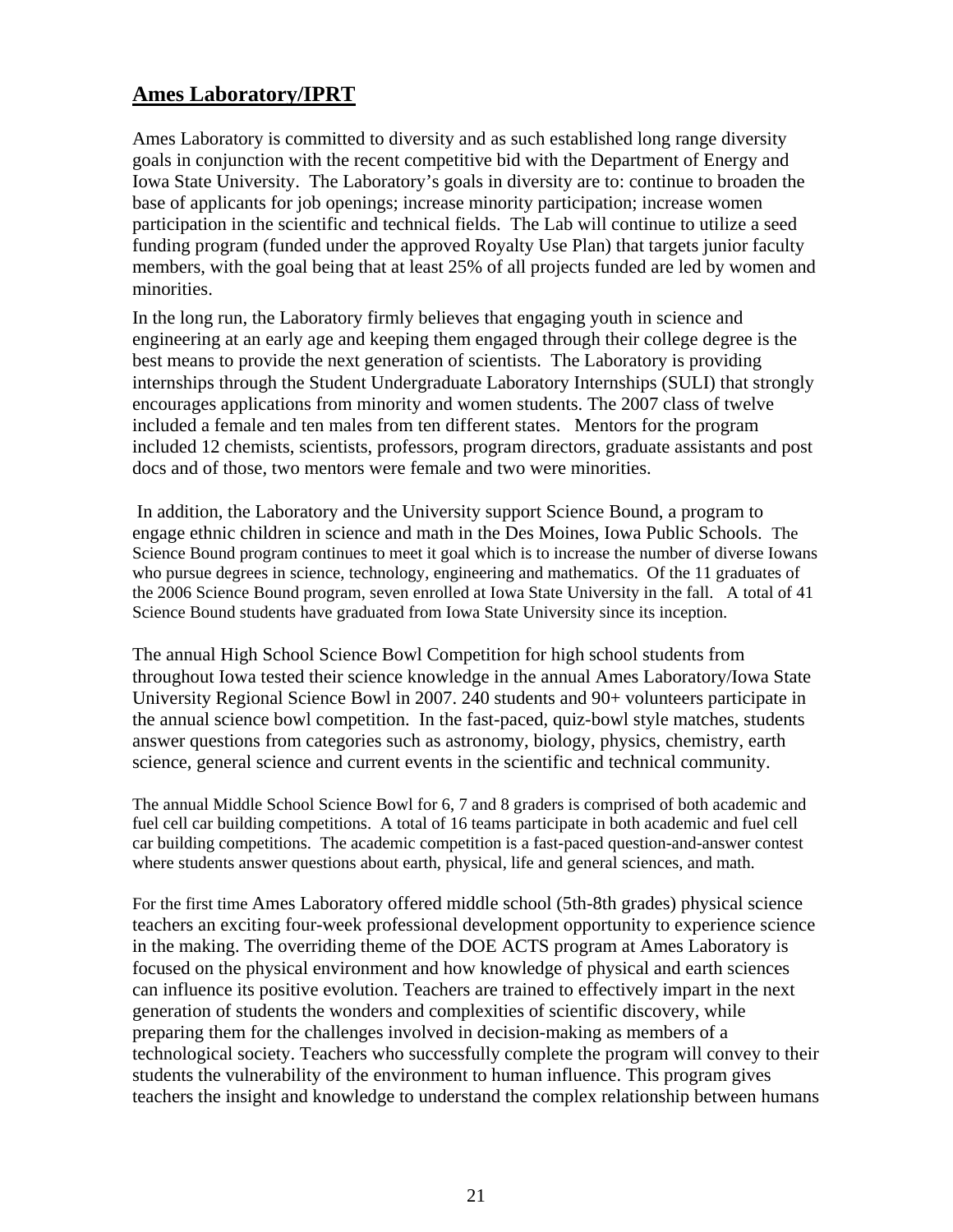and their physical environment. Throughout the summer program National Science Education Standards are addressed for each topic according to grade level. Teachers are encouraged to participate each summer over the course of the three consecutive years.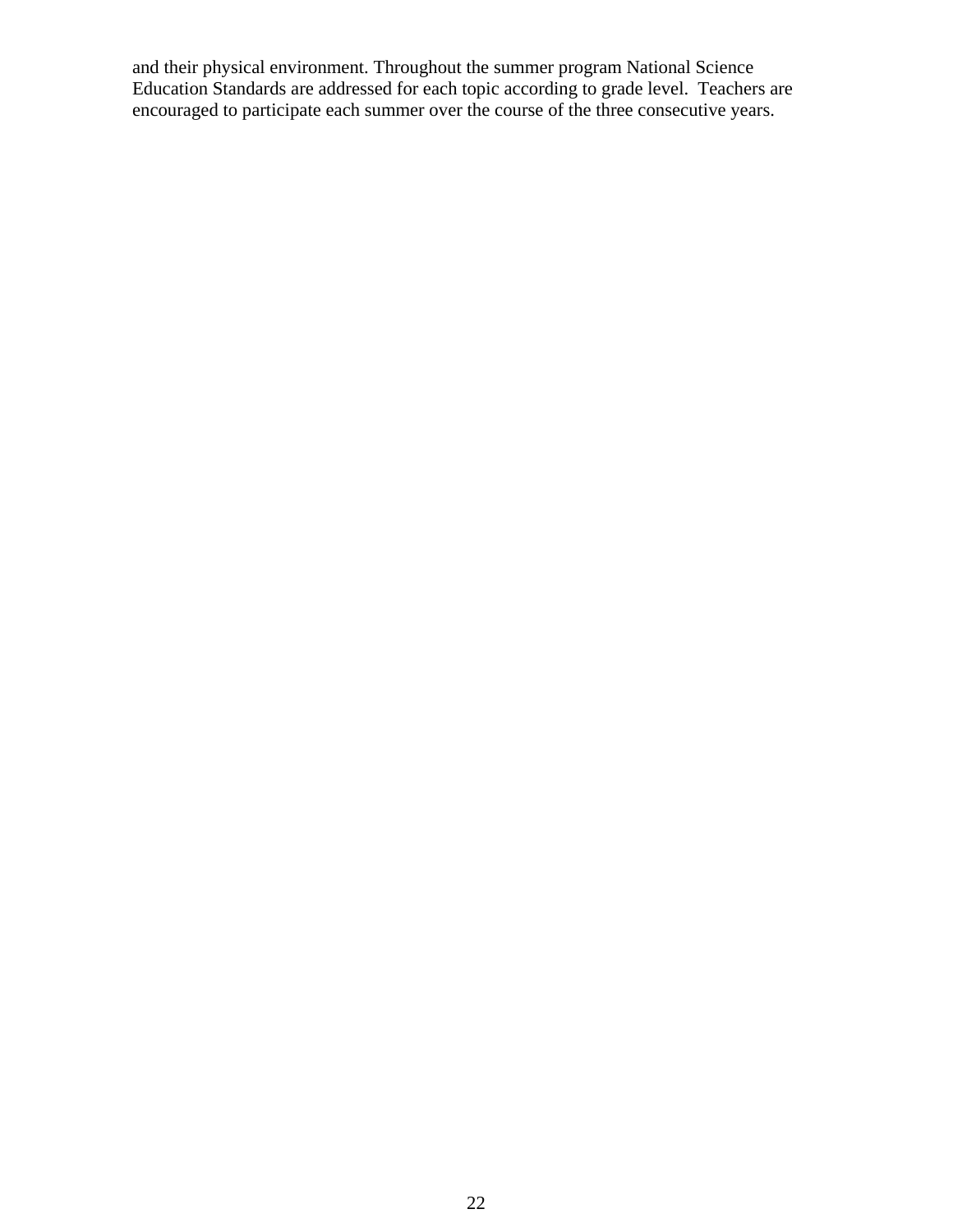# **The College of Agriculture**

The College of Agriculture conducts various diversity programs focused on students, faculty and staff (P&S) through the 1) Diversity Office, 2) Multicultural Programs Office (MLO), 3) College Diversity Committee, and 4) individual faculty, staff, and student activities at the department, college, university, and community levels. The College is committed to diversity across all academic and administrative levels.

We are ramping up our formal planning and activities especially related to faculty and staff recruitment, hiring, retention and advancement. We are building on the success that we have with student recruitment and retention and aiming to leverage the university-wide research and programming activities of ADVANCE to create more success with respect to faculty and staff diversity.

Part of our culture is to value faculty efforts related to diversity. The College recognizes outstanding contributions to diversity through the Annual Diversity Enhancement Award, this year awarded to Dr. Richard Hall, NREM. Former recipients were: Deland Myers, FSHD, William Graves, Horticulture, Diane Birt, FSHN, and Max Rothschild, Animal Science.

Programs focusing on diversity through recruitment, retention, and awareness activities include the George Washington Carver Internship Program, the Graduate Research Assistantship Match, the Faculty Research Exchange Visit, support to MANRRS, student advising on academic, social, and cultural matters and ADVANCE. Grant writers are urged to include diversity and/or collaboration with minority serving institutions in their proposal program of work and budgets. The College's Diversity Coordinator attends cabinet meetings, interacts with faculty and students, and works with administration to further diversity goals.

## **The George Washington Carver Internship Program (GWC)**

GWC is one of the College's recruitment efforts to attract students of underrepresented groups, both undergraduate and graduate, to ISU. Now in its  $15<sup>th</sup>$  year, the GWC Internship program has had an impact with nearly 20% of the interns enrolling at ISU. Here are some of the success stories associated with the GWC internship program this past year.

Students of underrepresented groups have opportunities through the Multicultural Office for additional advising, arrangements for tutoring, emergency financial aid, and other services addressing the educational, cultural, and social needs as a part of the retention efforts of the College. The College conducts interactive programs with Academic Program for Excellence (APEX) and Multicultural Vision Program (MVP) during summer months and the school year among other recruitment and retention efforts.

#### **Graduate Research Assistantship Match (GRAM) and Scholarships**

The College provides graduate assistantships to eligible minority students when matched by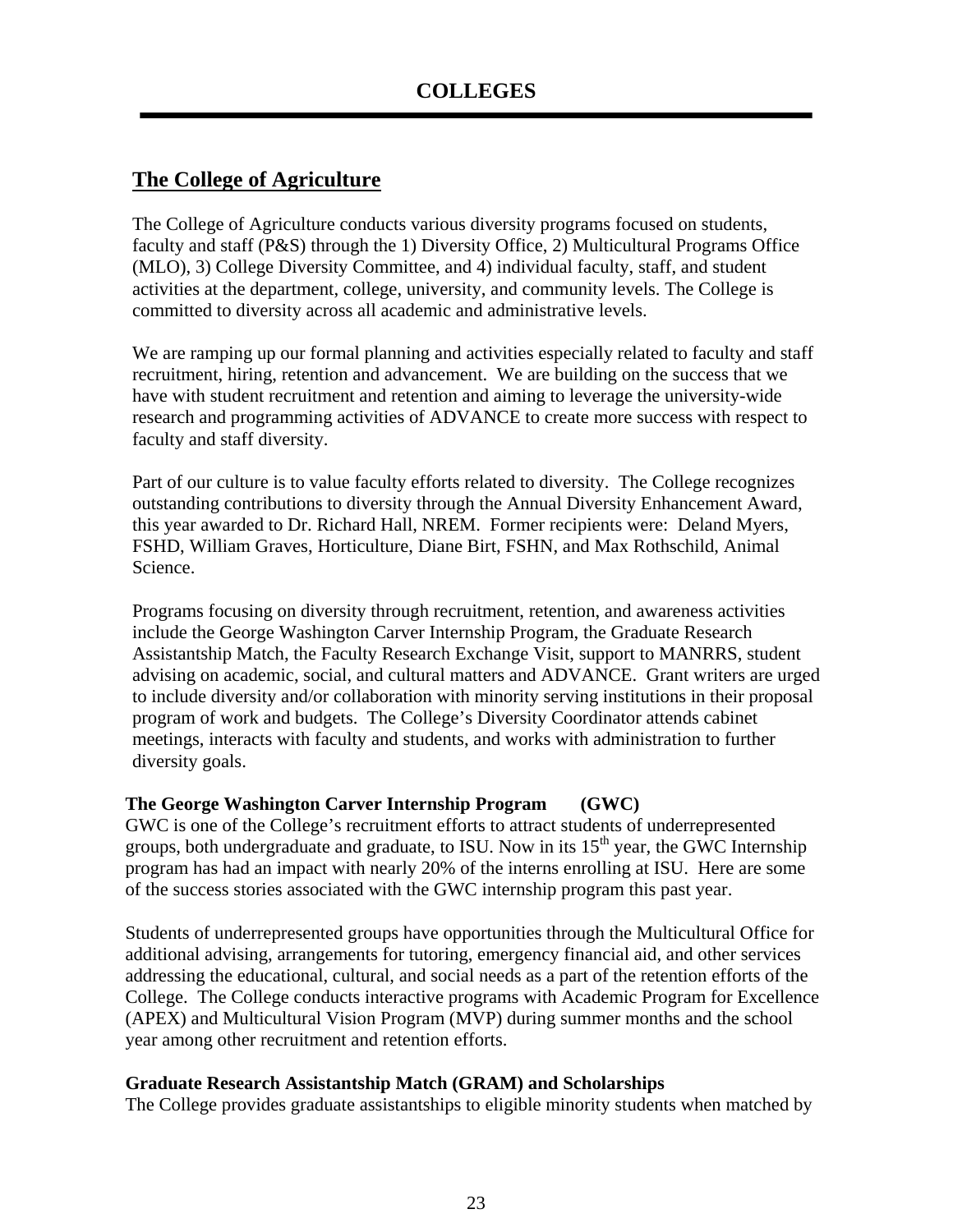department, grant, or GMAP funds. The GRAM program serves not only to attract students, but to provide them with support to complete their graduate studies. Another student retention effort was to increase the number of scholarships for underrepresented students. Present and new scholarships are:

- Kolschowsky Foundation Student Scholarships
- Dean of Agriculture Multicultural Endowed Scholarship
- Dean of Agriculture Multicultural C. R. Musser Scholarship
- Pioneer Hi-Bred, International Latino Network Scholarship

## **Faculty Recruitment**

Our goal is to increase the number (not just the proportion) of female and minority faculty members who are tenure-eligible, tenured and non-tenure eligible. With our engagement with ADVANCE, the college is dedicated to assessing the issues, analyzing the recruitment processes and culture of our departments and reviewing the college-level training and policies that are expected to make a difference. Despite our lack of overall success, this past year we were able to recruit four female, tenure-track faculty members.

Dean Wintersteen has communicated to the department Chairs that she wants to know immediately if there are issues related to faculty retention, especially those involving females and minority faculty. Our Chairs have responded and are informing the Dean when potential retention issues arise with faculty members. This past year the college has had several successful retention activities involving female faculty members. Highlighting our efforts was the successful retention of three tenured female faculty members and one adjunct female faculty member.

## **Faculty Research Exchange Visits**

An important part of retention of faculty is providing them with an environment and opportunities in which they can interact with students and colleagues and advance in their area(s) of scholarship- whether research, teaching/learning or extension. Our college Faculty Research Exchange program provides faculty with an opportunity to engage in joint research and academic activities with colleagues from Minority Serving Institutions. The College provides incentive funds for up to three (3) faculty visits each year, either going to or hosting professionals from Minority Serving Institutions.

The nearly \$4 million USDA IFAFS five-year grant recently concluded by four state universities and four tribal colleges (ISU as lead institution) resulted in part from FREV with tribal colleges in prior years. Many faculty members visited newly recognized landgrant tribal colleges that eventually resulted in a joint proposal and the five year integrated project to address capacity building and community outreach in the area of natural resources education.

## **Profile of Faculty Recruitment**

The College continues to build a more defined and coordinated program for recruitment of female and minority faculty. This past year as part of the ADVANCE program the college solicited applications for the college Equity Advisor. The Dean received three applicants two male and one female. The top candidate selected fall 2006 was Dr. Janette Thompson, Associate Professor, NREM. As Equity Advisor Dr. Thompson will strive to engaged the target departments (GDCB, Animal Science and Plant Path) first then all other departments in a series of activities designed to 1) create a sound understanding of the issues and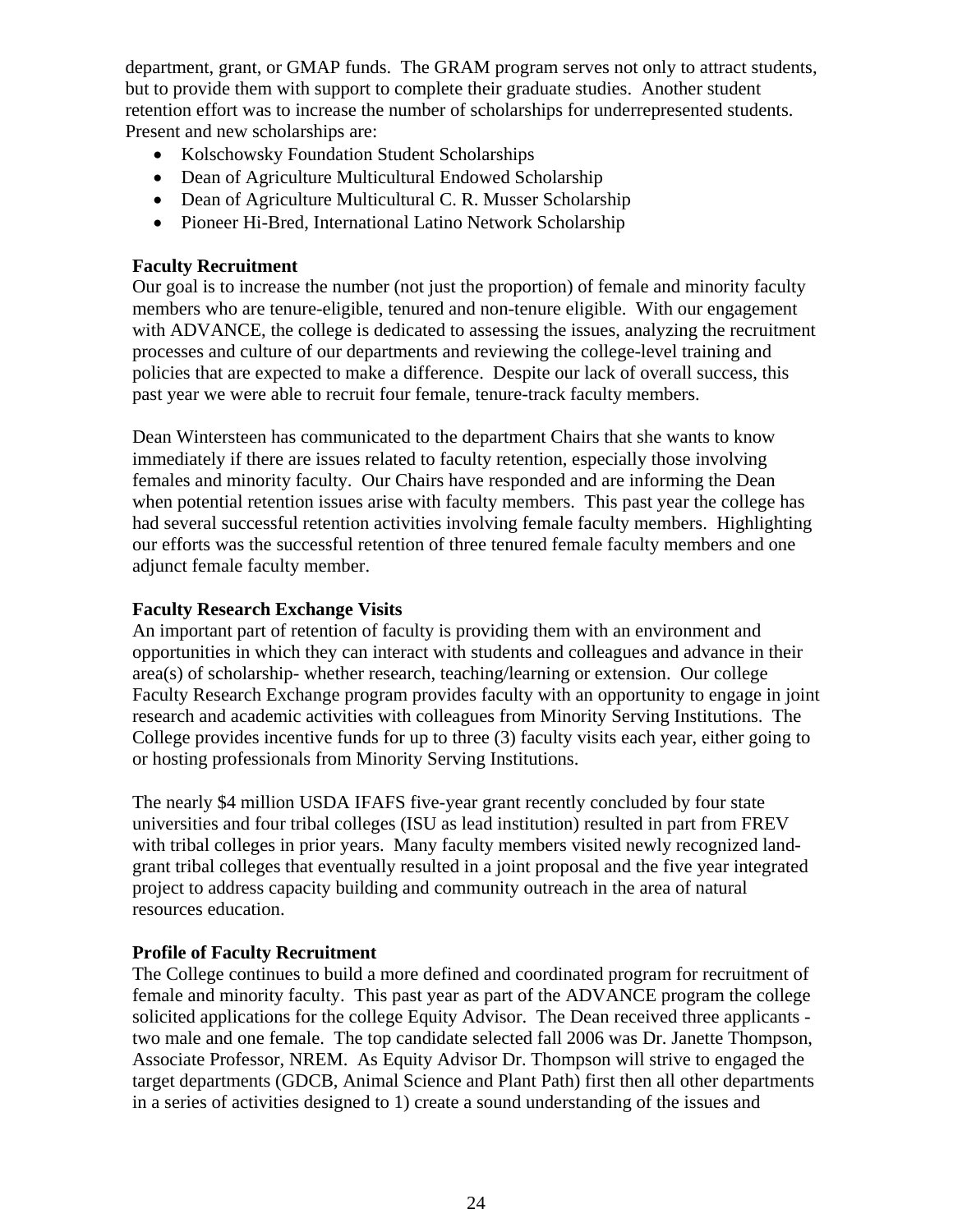problems associated with recruitment (as well as retention and advancement) of female and minority faculty members, and 2) develop college-wide and department-specific activities to facilitate and cause appropriate changes in the culture and actions of each department with respect to recruiting and hiring a more diverse faculty. Dr. Thomspon through her engagement with the ADVANCE Council and the focal departments will be able to bring ISU-specific research-based data and information to the faculty and administrators that will guide the type and nature of the activities used to ensure advances in the recruitment, retention and advancement of female and minority faculty members.

As part of the five-year plan of the ISU ADVANCE program, the college will actively pursue cultural and structural changes in three focal departments - Genetics, Development, and Cell Biology; Animal Science and Plant Pathology. Currently activities are centered on GDCB the first of the focal departments. Dr. Jo Ann Powell-Coffman has been pointed ADVANCE Professor. Her role will be to facilitate cultural and structural changes in her department with the assistance of the entire ISU ADVANCE Council and the college ADVANCE Equity Advisor.

## **Social Justice Committee**

As a follow up of recommendations made from the University Climate Study, a committee met fall semester 2006 and up to March of this spring semester to consider the formation of a Social Justice Institute or Center to advance the study of social justice. Membership on the committee was campus wide, including a representative from the College of Agriculture. The Social Justice Committee submitted the following recommendations to the vice-provost:

- Support to the Educational Leadership and Policy Study program,
- Develop university-wide social justice initiative that includes collaboration with entities such as CATT CAIS, ELPS to develop an undergraduate social justice certificate,
- Provide seed funding for university-wide research and scholarship on social justice,
- Develop an Iowa Conference on Equity and Social Justice, and
- Create a Social Justice Initiatives Advisory Council that would review proposals and coordinate activities.

# **Efforts to Improve Climate for Diversity**

## **Minorities in Agriculture, Natural Resources, and Related Sciences (MANRRS)**

The College provides support to the local Minorities in Agriculture, Natural Resources, and Related Sciences (MANRRS) chapter. MANRRS Chapter activities on campus, regionally, nationally are ongoing and include:

- Community service such as tutoring junior high school students, collecting food for the local food bank, donating Thanksgiving food to MICA.
- Agricultural related careers opportunities with industry, agency, and university presenters at bi-monthly meetings and hosts breakfast for exhibitors at the College of Agriculture Career Fair.
- Collaboration with COA for outreach activities.
- Leadership opportunities and training to officers and members.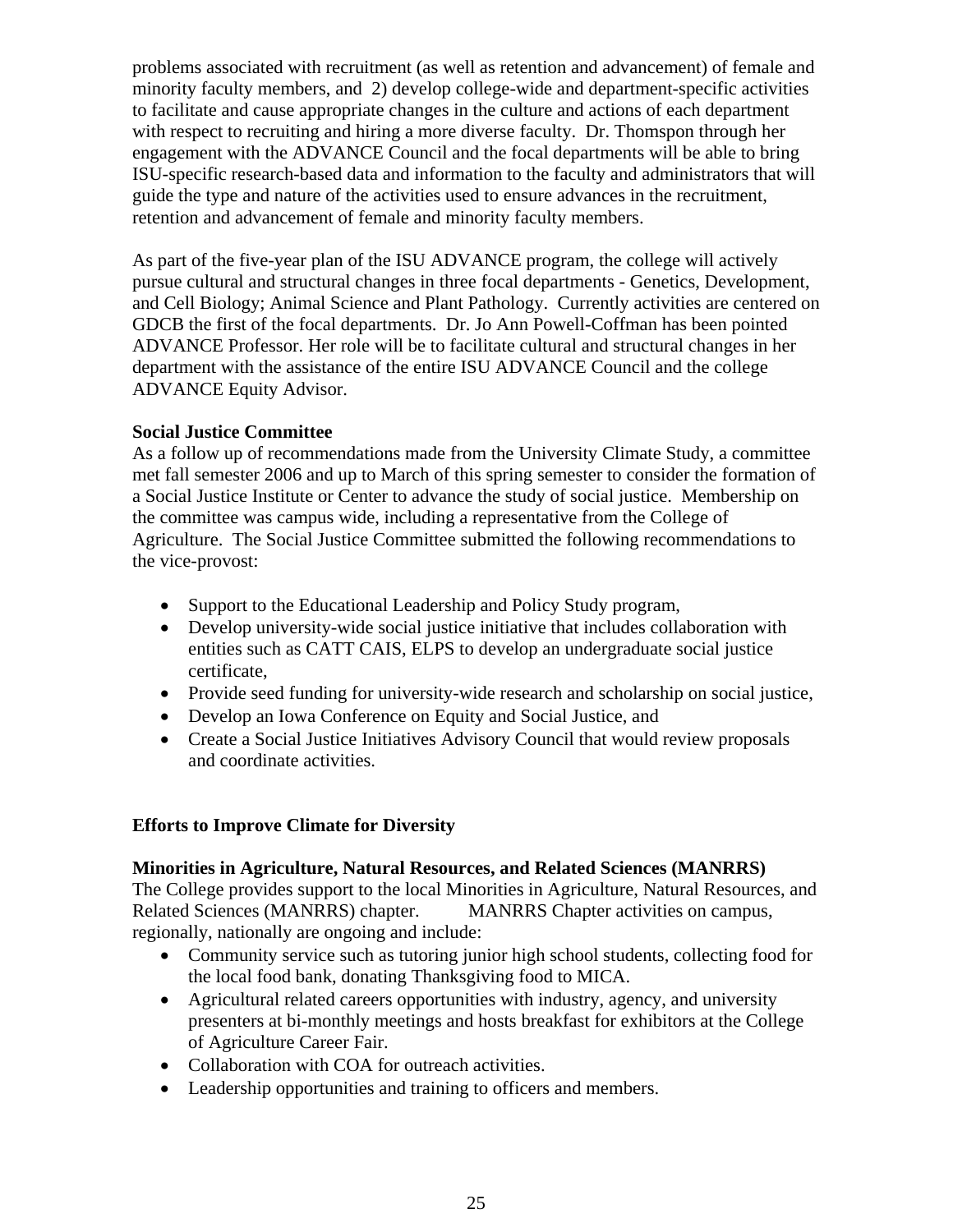• Visibility and awareness to diversity issues at the department, college, and university levels.

In addition, the College exhibits and recruits at the annual career fair of the national MANRRS Conference.

## **Diversity Committee Survey**

The diversity survey was completed by 165 COA faculty members in January, 2007. The purpose of the survey was to heighten awareness of diversity within the college and to determine faculty activities toward enhancing diversity. Below are the Diversity Committee recommendations based on survey results:

- Survey achieved desired goal of increasing awareness of specific strategies to enhance diversity through activities directed to under-represented groups.
- It would help faculty for the COA to have a consistent operational definition of "under-represented groups" or "diversity".
- Department chairs need to be reinforced of the importance of the diversity component in Annual Report of Faculty Activities and follow through on emphasizing this component of the report to faculty.
- There needs to be a clearer picture of the consequences for ignoring diversity issues and the incentives to engage in diversity enhancing activities.
- There is a need to determine why most respondents indicated they have done more to carry out diversity enhancing activities in the past or will do more in the future than they are doing at present.
- COA needs to determine means that allow faculty input into college or department policies relevant to enhancing diversity.
- Follow up is needed at the COA staff level (Mary de Baca; Nina Grant) in making connections with minority-serving institutions and taking advantage of willing mentors.
- Follow up is needed at the COA Diversity Committee level in evaluating department websites for ways to attract and retain students from under-represented groups.
- The College of Agriculture administration should consider increasing financial support to the high school and undergraduate internship programs, such as George Washington Carver (GWC), to build the pool of qualified students for recruitment to ISU.
- An abbreviated version of the survey results and final recommendations should be made available via Ag Online.

## **Criteria for faculty evaluation fosters diversity**

Through the efforts of the College Diversity Committee, "enhancing diversity" was added to the criteria for the annual performance reviews of faculty. In the spring 2007 survey, 62% of the respondents indicated that their diversity activities were included in their Annual Report of Faculty Activities. It is clear that while the general policy to review diversity activities at the performance reviews that not all departments are doing so. We will develop additional communication to our Chairs regarding the importance of diversity as part of the performance review.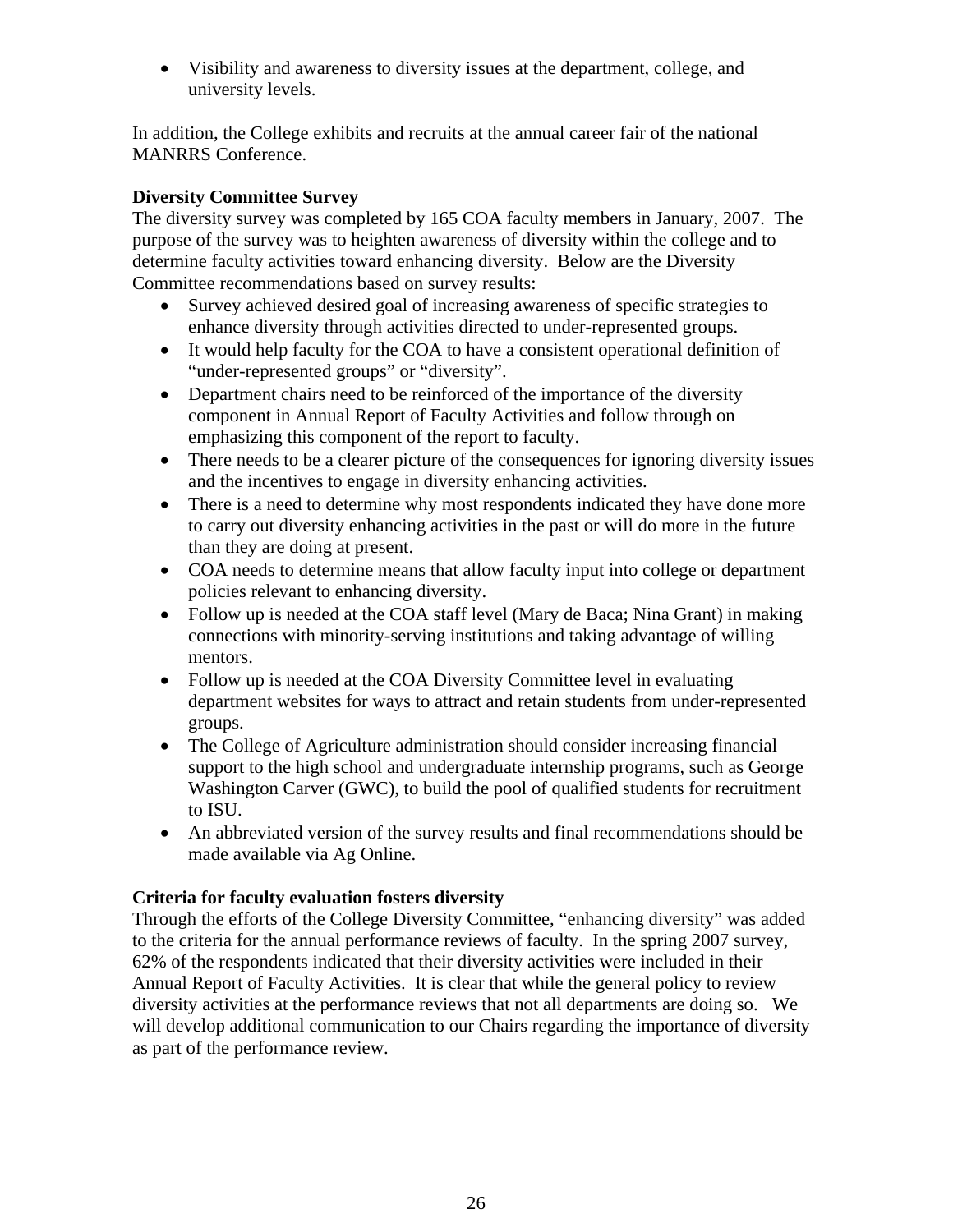## **NCORE, ISCORE participation**

The College of Agriculture supported three faculty/staff persons to attend the National Conversations on Race and Ethnicity held in Chicago in June 2006. These individuals and several faculty and students were involved in preparing for the ISU conference on March 2, 2007 although there was limited attendance due to classes being canceled because of weather conditions.

#### **ISU ADVANCE Program**

The ADVANCE program, which involves the College of Agriculture, College of Liberal Arts and Sciences and College of Engineering, is a five-year effort sponsored by a grant from the National Science Foundation. The grant will support research, development and implementation of programs that enhance the recruitment, retention and promotion of women scientists and engineers at Iowa State.

The College of Agriculture has been represented in all phases of ADVANCE, from proposal writing to the program initiation phases of the project. College Equity Advisor, Dr. Janette Thompson, has met with cabinet members as well as working directly with the College's focal departments of Animal Science, Genetics, Development and Cell Biology, and Plant Pathology. The objective of transforming the culture, practices, and structures to be more inclusive will occur through focus groups, needs assessment and training sessions at the department level. Simultaneously, university-wide focus will be on identification of subtle and overt impediments to equity and on policies which will diminish those barriers. The College Diversity Committee will be collaborating with the ADVANCE program.

## **CULTURAL CELEBRATIONS**

The College was involved in cultural celebrations (Black History Month, Latino Heritage Month, etc.), community events such as sponsoring a table at the NAACP banquet, diversity in the regional diversity in higher education summit, George Washington Carver celebrations, and other such events to heighten awareness and advocate for greater diversity.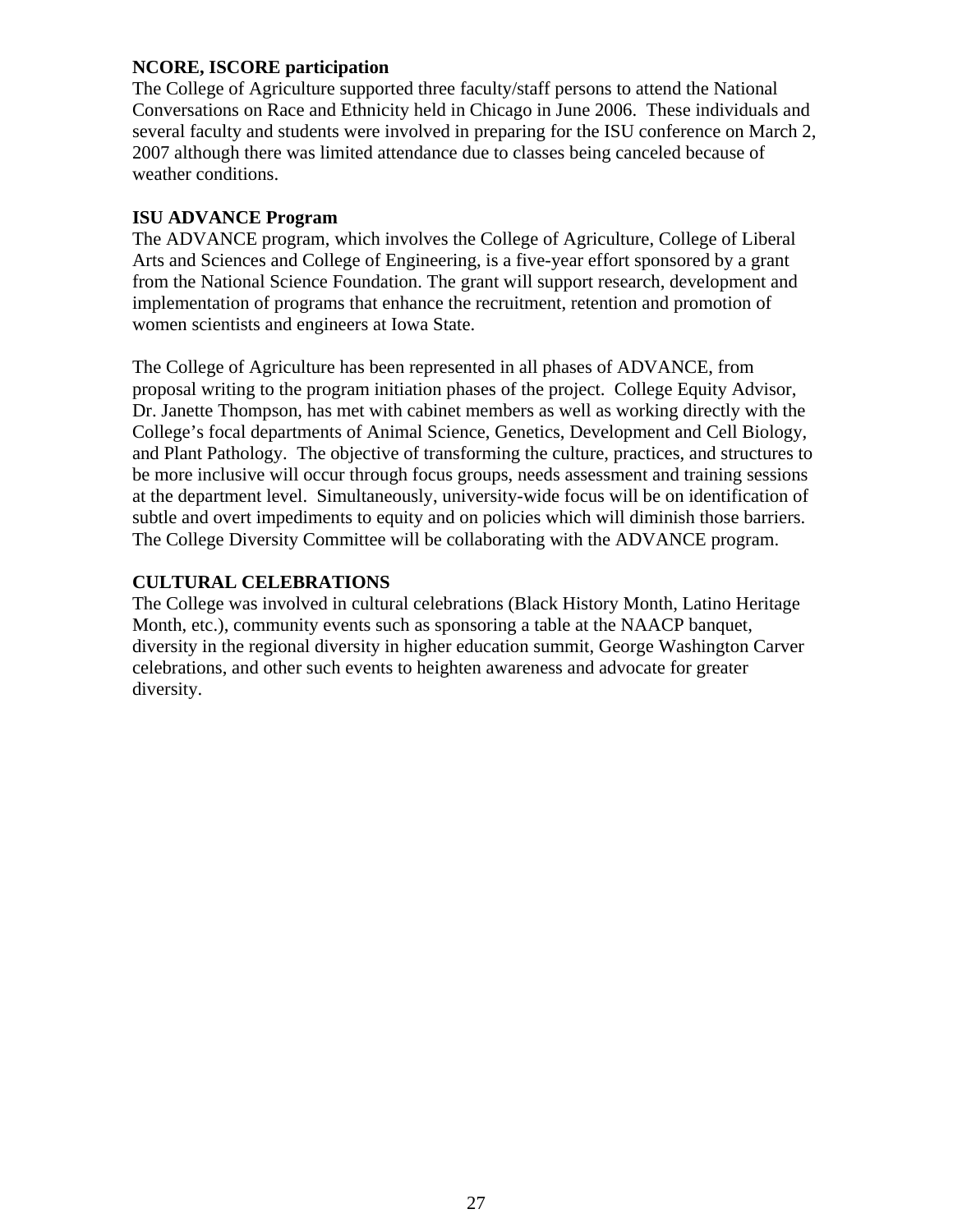# **The College of Business**

## **Faculty**

During the past year, the College of Business had four faculty positions open. Of the four positions filled, three female faculty members were hired. 17.8% tenured faculty members, 35.3% Tenure Track faculty members, and 52.2% Non-Tenured track faculty are women.

## **Staff**

Four P&S positions were available in the past year. Two out of the four positions were filled by female hires.

## **Student Body**

The College of Business continues to increase the number of undergraduate minority students. The table below summarizes minorities and females in the College. This data reflects Fall 2007 enrollment numbers.

|                                    | <b>College of</b><br><b>Business</b> |
|------------------------------------|--------------------------------------|
| Undergraduate<br><b>Students</b>   |                                      |
| Minority                           | 10.6%                                |
| Female                             | 35.5%                                |
| <b>Graduate</b><br><b>Students</b> |                                      |
| Minority                           | 4.7%                                 |
| Female                             | 44.1%                                |
|                                    |                                      |

## **Scholarships**

142 scholarships were awarded. 54.3% to females and 7.6% to minorities. \$6500 in study abroad scholarships was awarded to 13 women/minorities.

## **Programs**

A diversity committee continues to be active, the purpose of which is to address diversity issues in the college, as well as to raise awareness about diversity issues. This committee directly reports to the Dean.

In addition to the diversity committee, College of Business staff participated in a variety of diversity outreach activities in the past year.

We regularly invite minority alums back to campus for speaking engagements. Fall 2006 featured Michael Olujic, who is a Native American, is Controller for a tribe in Wisconsin- he spoke to a group of 200 students, faculty, and recruiters. In Spring 2007, the speaker was Miriam De Dios, Latino, and a financial analyst for John Deere Credit.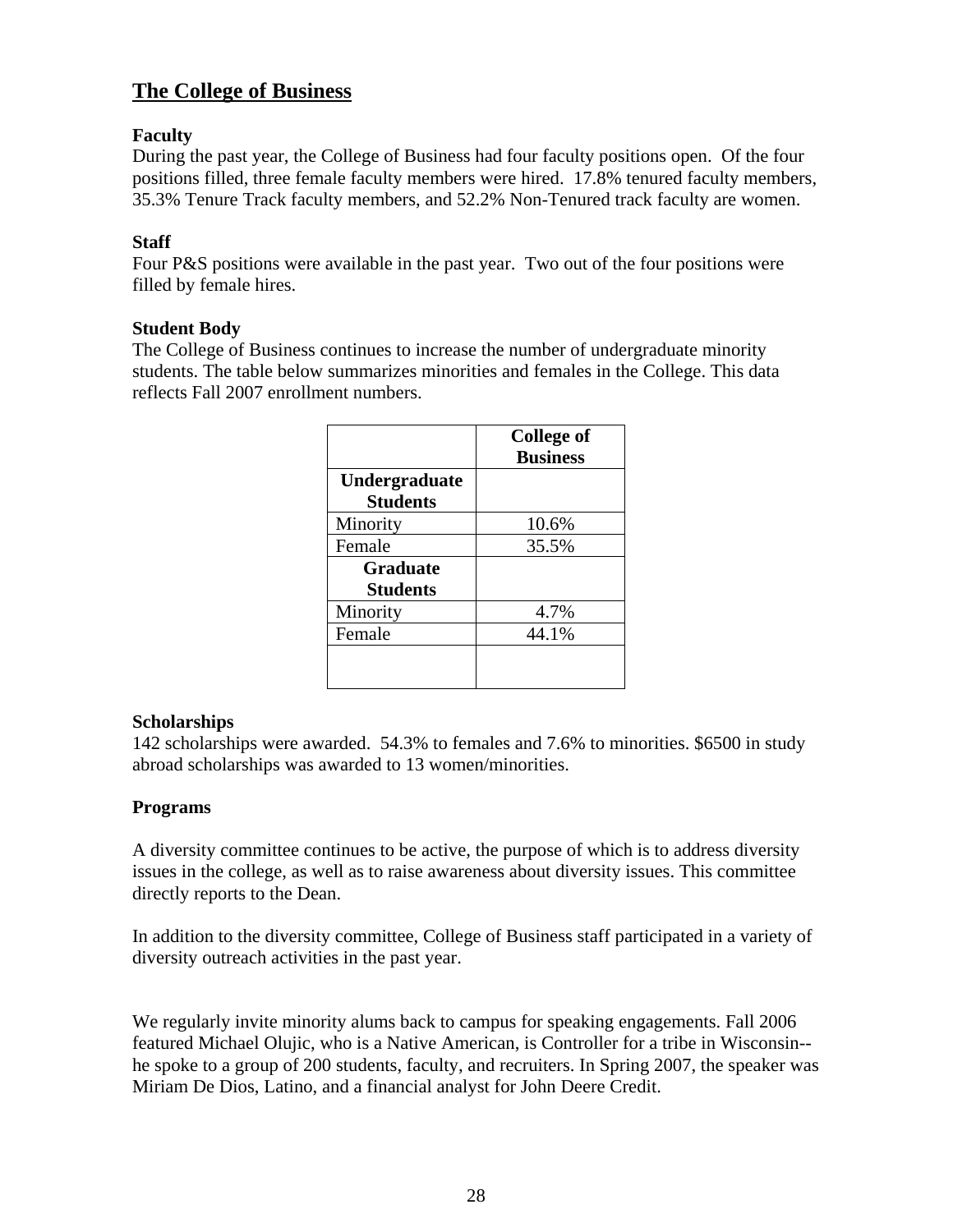Diversity Networking Breakfast—January and September 2007

A diversity networking breakfast was held in January 2007 for the purpose of facilitating networking between students of color and interested recruiters. The breakfast was a success, and repeated in September 2007. These breakfasts have included an alumnus who was a student of color speaking on the topic of their personal career success.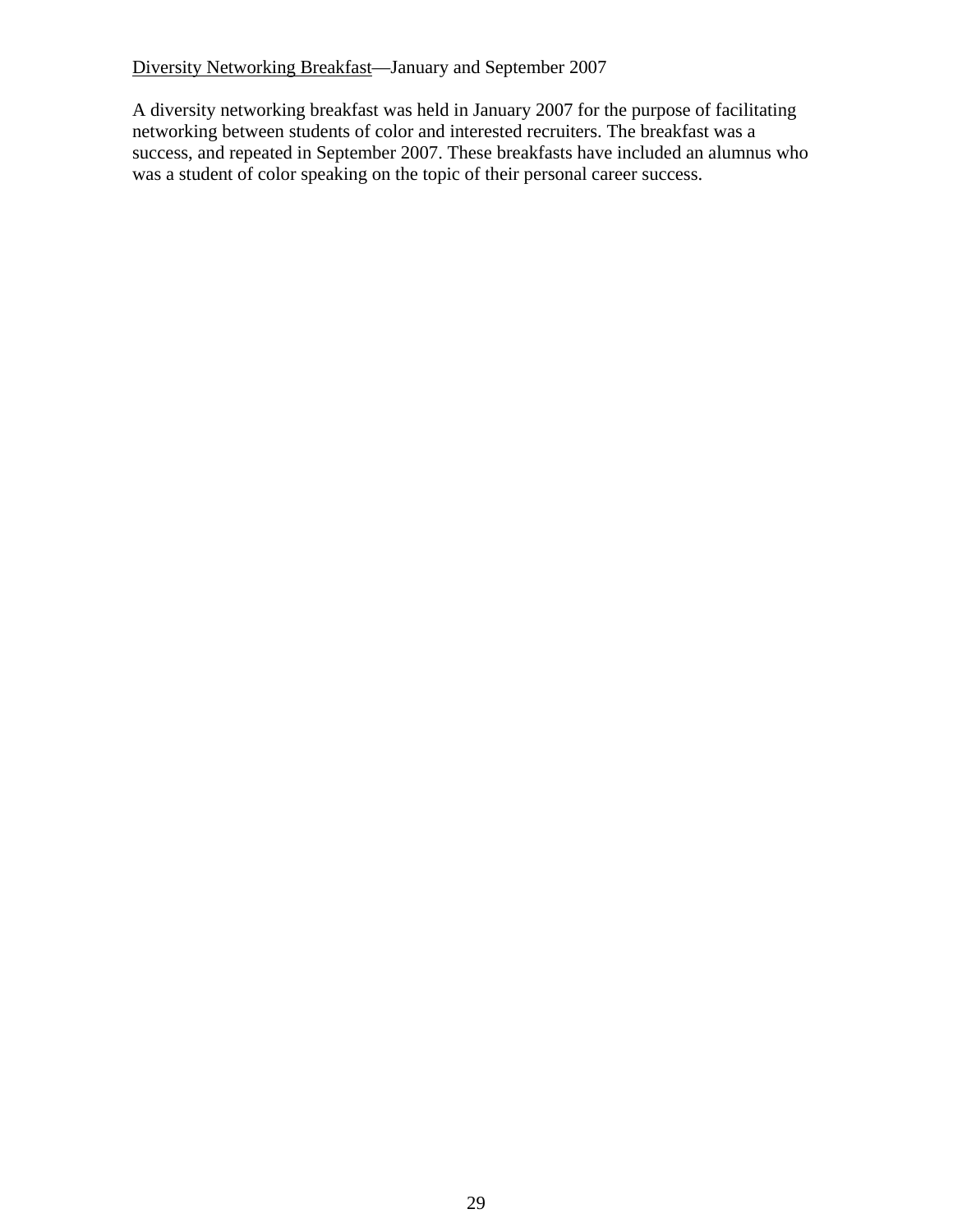## **The College of Design**

During the 2006-2007 academic year, this Diversity Committee continued to identify and address diversity issues within the college. The committee developed and administered a climate survey for the college. The survey was meant to access the perception of the faculty and staff relative to issues of race, ethnicity and gender. At this point the data is being analyzed and will be used to develop initiatives in the college that will improve the "climate" in the college.

The Diversity Committee along with the COD Multicultural Liaison Office provided support for a student organized show entitled "Social (in) Justice through the Arts".

The Diversity Committee provided support for an interdisciplinary (CRP, LA, Arch) group of graduate students plus faculty to present their research on diversity issues in the curriculum and the environment at the Planners Network Conference in New Orleans.

The Design administration provided financial support for the Women's Leadership Summit to be held on campus April  $27<sup>th</sup>$ .

In her position as president of the national American Institute of Architects (AIA), the associate dean has been an invited speaker and has offered workshops nationally and internationally on gender-equity and racial issues in the architectural profession.

During the 2006-2007 academic year, the minority liaison officer (MLO) continued a peermentoring program for first-year students in the Core Design Program. The mentoring program paired students in specific design disciplines with first-year students in an effort to improve their chances of being accepted into the professional program of their choice.

The MLO organized activities that resulted in the interaction of students of color in the College of Design with other ALANA (African, Latino/a, Asian, and Native American) students from across the campus as well as with design faculty members. The MLO also consulted students of color on academic issues and academic success strategies.

## **Faculty and Students**

A number of faculty and students presented programs at, served as moderators for, or attended the ISCORE 2007 conference.

The Pacific Rim Traveling Studio took landscape architecture students to Malaysia, New Zealand and Australia in the summer of 2006. Efforts are ongoing to develop both a faculty and a student exchange with several Pacific Rim educational institutions.

The college has an extensive and long-running study-abroad program in Rome, which enables students from all the design disciplines to live and study in Italy for an entire semester or for the summer. Field trips explore not only Italy, but also France, Switzerland, Germany and Spain. Approximately 150 design students annually take part in the Rome Program.

Several faculty members and students in various College of Design departments worked to promote AIDS awareness and participated in the "Day Without Art."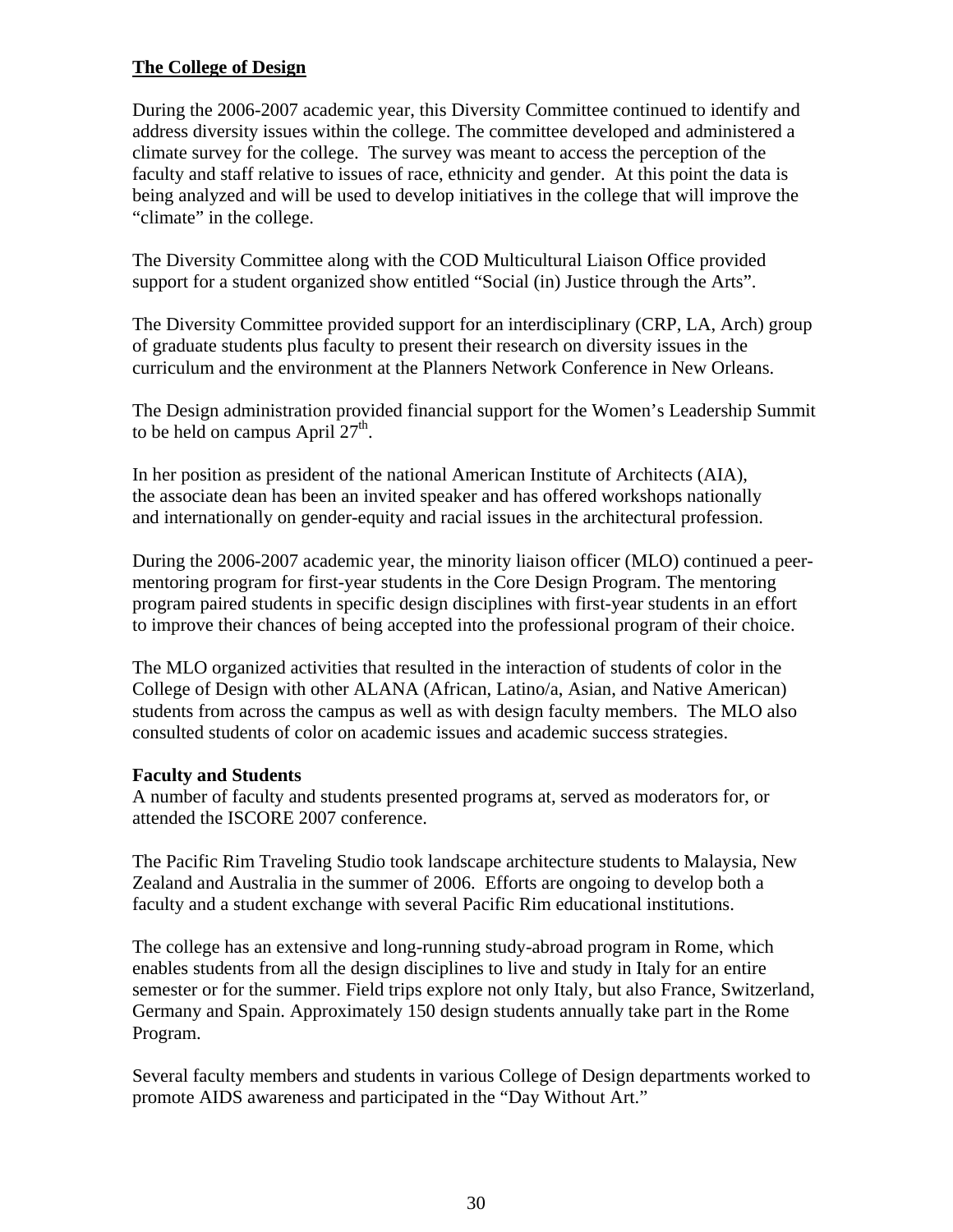A graphic design class participated in the Iowa Latino Heritage Festival identity design competition. This project included research on cultural issues and the meaning of culture itself. The students conducted extensive research on what it means to be Latino and what it means to be Latino in Iowa. The images were judged by the Iowa Latino Heritage Association. Four of the five finalist submissions, including the winning entry, were from this class. The winning design was used to promote the 2007 Iowa Latino Heritage Festival.

A graduate class in Graphic Design did research on and designed educational experiences for children with developmental disabilities. They were asked to research autism, epilepsy and cerebral palsy as part of the project. The project was to design a way to teach sign language to nonverbal children with one of these conditions. The project attempted to increase awareness about how to design for diverse audiences in a way that enhances the lives of those using the design.

Two fifth-year architecture students and their faculty adviser traveled to Nana Keieba in the West African nation of Mali as part of a project to program and design a multi-building complex in that area. This effort involved the nonprofit, nonreligious organization "Medicine for Mali," which provides extensive medical services to the people of the region. To quote the faculty member, "Designing and advising on a project for a completely different culture, climate and site is a chance of a lifetime." The work on the design is nearing completion, though the plan is to continue working with the construction project for the next

several years.

Design that provided accessibility for disabled individuals represents the primary focus of several courses in each of the disciplines in the college.

In an effort to eliminate the "digital divide"—the varied abilities to manipulate digital media that students from different cultural and/or economic backgrounds bring to their design education—the college, through an interdisciplinary approach, has made efforts to introduce digital literacy early in students' program of study.

An interdisciplinary group of faculty and students worked with members of the United Houma Nation (a Native American population in coastal Louisiana devastated by Hurricane Katrina) to plan for the rebuilding of the community.

An interdisciplinary group of faculty and students worked with members of the Coeur d'Alene Nation on several projects relative to economic development and tribal heritage.

An interdisciplinary group of faculty and students participated in a studio involving the analysis of homeless communities living in marginal areas in downtown Des Moines. "The project allowed students to acknowledge in a meaningful way the existence of this marginal population, to interact with it and to devise options to legitimize and empower its existence."

With a "Women Enhancement Mini – Grant" from ISU, an architectural faculty member organized an interdisciplinary lecture series entitled "Women in Sustainable Design".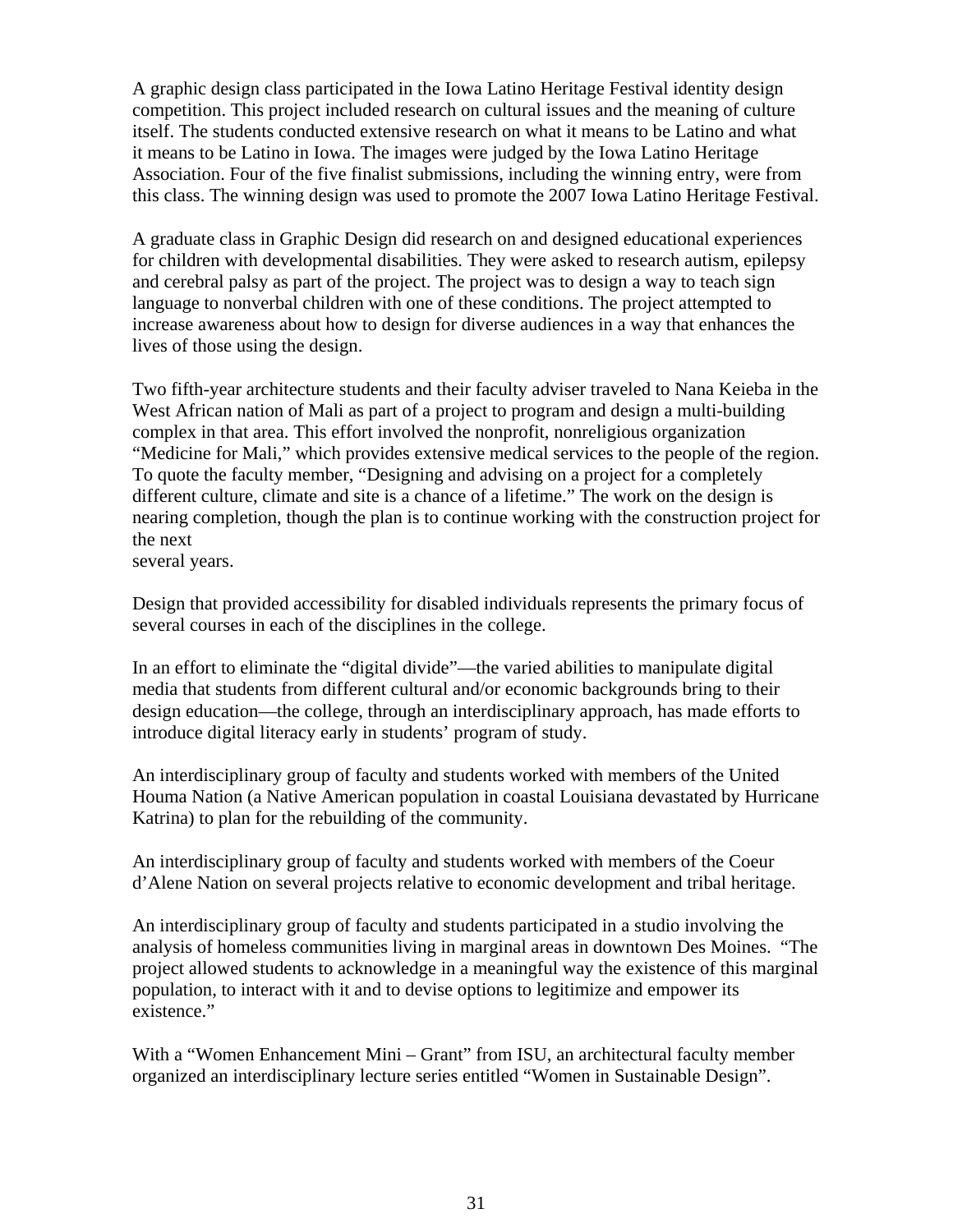A graphic design faculty member developed course projects that involve diversity topics, specifically racial identity and gender identity.

Landscape architecture students in the Mississippi River Studio had the opportunity to visit and to study social conditions and examine disaster areas in the southern US.

Paul Shao, professor of architecture, received the ISU International Service Award, which recognizes a faculty member for outstanding international service in teaching, research or administration, within the United States or abroad.

As a founding member of the Iowa Asian Alliance Foundation and president of the Chinese Cultural Center of America, an architecture faculty oversaw the planning, fund raising and construction of the Asian Gardens in Des Moines, Iowa.

An architectural faculty member was a founding member of the AIA Iowa Diversity Task Force, proposing initiatives and developing research on demographic data in the architectural profession to the 2007 AIA Iowa Convention.

Additional faculty efforts included advising student groups such as the American Indian Rights Organization, the American Indian Science and Engineering Society (AISES) the United Native American Student Association and the Black Graduate Students Association. Faculty members participated in the annual AISES conference and the biannual meetings of the American Indian Council of Architects and Engineers to help recruit students to attend Iowa State and the College of Design.

Design students have assumed leadership roles in a variety of groups with an agenda that encompasses diversity issues. One noteworthy effort is participation in Minorities in Agriculture, Natural Resources and Related Sciences (MANRRS), including presentation at a national meeting by a landscape architecture student. Another design student serves as the facilitator for the ISU Gay/Bi Men's Group and is in charge of campus activities for the National Aids Awareness Day.

## **Gallery/Public Art/Lectures**

The College of Design and/or design faculty members organized or presented the following lectures or shows on campus:

- "The Design Process, Autism and Animals" Temple Grandin, professor of animal science, Colorado State University A prelude to Disability Awareness Week at Iowa State.
- "Changing Realities, Static Theories, and Conceptual Dead Ends: Conceptualizing Changing Livelihood Strategies in African Cities" Francis Owusu, Assistant Professor, Community and Regional Planning, Iowa State University.
- "Activist Architecture" John Cary, executive director, Public Architecture.
- "A Spatial Approach to Assess Student Performance from Rural and Urban Schools in Brazil" Monica Haddad, assistant professor, community and regional planning, and

GIS extension specialist.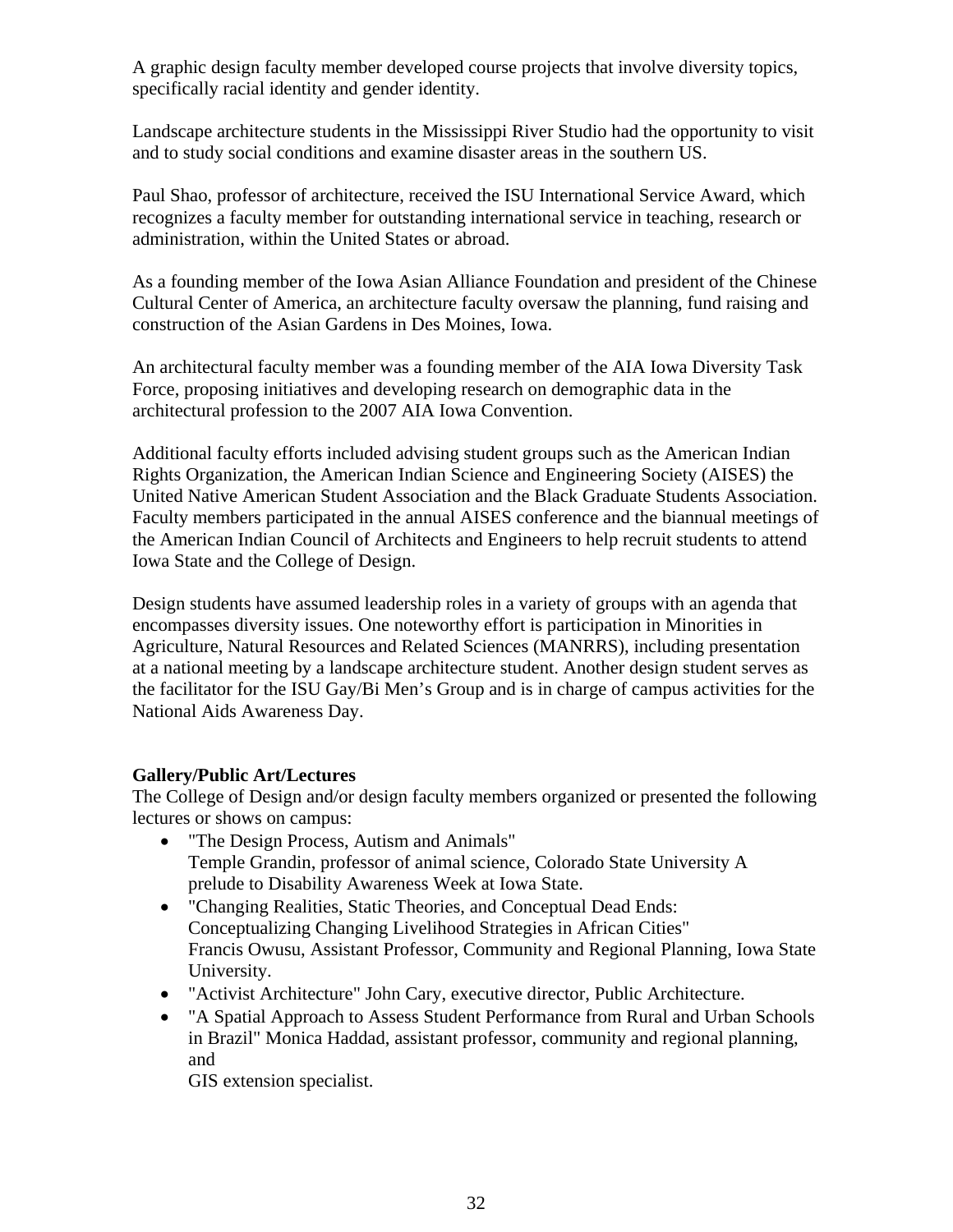- Twelve College of Design faculty members took part in a symposium sponsored by the Center for Excellence in the Arts and Humanities. "Mapping Territories: Dialogues on Places, Peoples, and Spatial Practices".
- "Social (In) Justice through the Arts" Juried art show open to ISU students and recent graduates.
- "Painting with Indigenous Words and Music" Michael Jacobs of the Oklahoma Western Band Cherokee Nation.

Working with a fellow artist who is a native of the island nation of Palau, an art and design faculty member collaborated to produce a project called "50 Self-Portraits." The intent was to address the concerns of race, ethnicity, friendship, competition, and the different experiences and consequences of living in 21st-century America.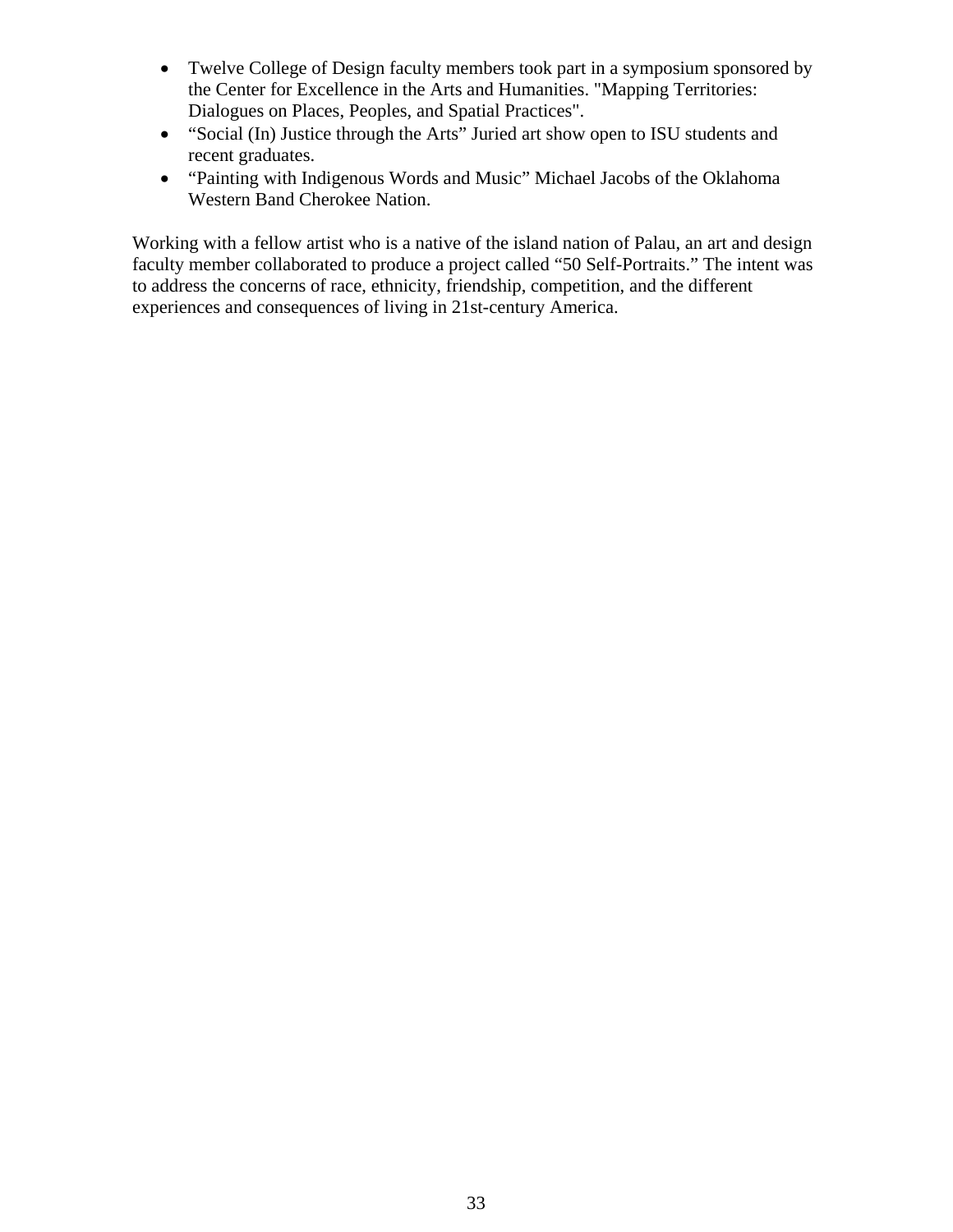# **The College of Engineering**

The *2050 Challenge* entails developing practical and affordable technical solutions that produce sustainable agriculture and manufacturing; provide non-polluting and renewable energy sources, and universal access to information, healthcare and commerce. Meeting the *2050 Challenge* will ultimately require international partnerships beyond that yet experienced and international leadership that overcomes daunting cultural obstacles. In order to meet the *2050 Challenge* the College of Engineering (COE) must implement strategies which create a diversity-rich culture for its students, faculty and staff. The COE Strategic Plan is highly focused on creating this culture. The following report outlines diversity initiatives that support this strategic plan.

## **Success Stories in Student Recruitment and Retention**

*From the Strategic Plan: "Empowering our students and faculty will create an environment that will enhance the intellectual, ethnic, and gender diversity of student body and faculty."* 

*From Strategic Plan: "Academic opportunities involving biology will be provided in all majors and programs, undergraduate and graduate, in recognition of the vital role played by biological science and technology in, for example, health care, the food supply, industrial processing, energy development, and environmental management." From the Strategic Plan: "Becoming a preferred destination for regional, national, and international students will recognize our international impact. We will increase the number and quality of PhD students we supervise, both within engineering and collaboratively with colleagues in other disciplines."* 

The COE reallocated resources to establish Engineering Diversity and Graduate Student Affairs (EDGSA) in 2005. In collaboration with departments and central units in the college, EDGSA conducted the following activities/programs to enhance student recruitment and retention college-wide in 2006-2007:

- In collaboration with the Center for Excellence in Learning and Teaching, and the Program for Women in Science and Engineering, presented the workshop series *Enhancing the Climate in Engineering* to share best practices for improving the climate for students in engineering. The methods, based in part on research conducted at ISU, are intended to increase participation, leadership and sense of community for all students and thereby help retain women in engineering.
- Partnered with Engineering Outreach and Recruitment to host 17 prospective students of color at *Evening with Engineering* in February 2007, an event that provides students and their parents with information about academic and social support available through the Leadership through Engineering Academic Diversity (LEAD) program.
- Supplemented graduate student assistantships (traditionally \$15,000) by providing additional \$5,000 fellowships for women and under-represented minorities.
- With the support of the Alliances for Graduate Education and the Professoriate (AGEP) NSF-funded grant, placed six under-represented undergraduate students in engineering departments to conduct research in the summer of 2006. In addition, there are currently eight graduate student AGEP Fellows in COE departments
- Facilitated Liberal Arts and Science joining the National Consortium for Graduate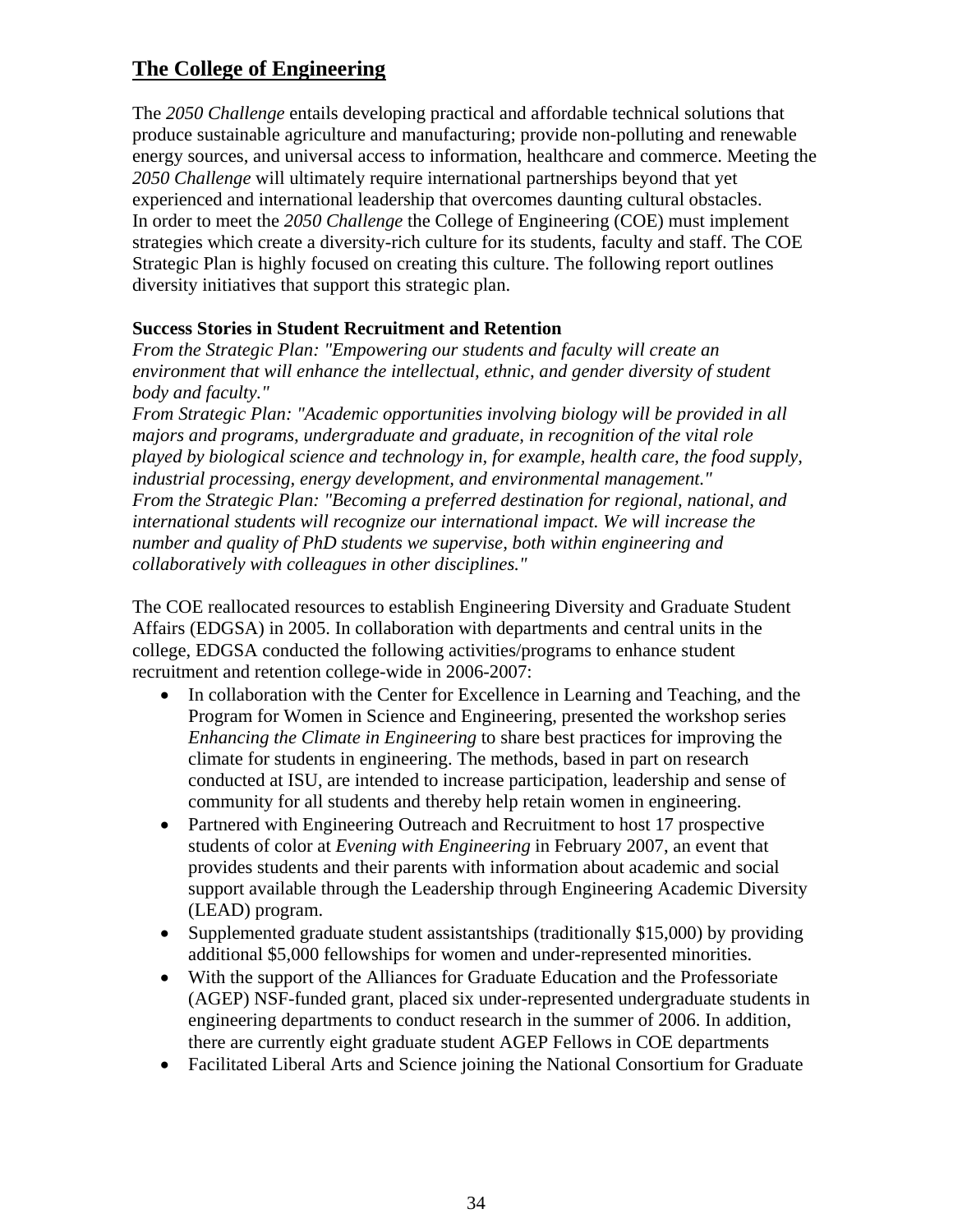Degrees for Minorities in Engineering and Science (GEM) fellowship program for PhD support in STEM related sciences. This will result in a stronger partnership with GEM and more minority students coming to ISU.

- Doubled participation in the LEAD learning community through enhanced marketing efforts.
- Increased the number of professional development offerings to enhance student satisfaction and ultimately retention.
- Opened the *Lockheed Martin Homework Help Center* in the Fall of 2006. Upper class LEAD students who excelled in entry level calculus, chemistry, and physics courses are paid to give homework help and basic tutoring to underclass students. The Center, staffed 25 hours per week, has increased traffic to the LEAD Study Center by 50% and significantly increased informal peer mentoring.
- Allocated funds for tutoring female engineering students (in collaboration with the Program for Women in Science and Engineering).
- In collaboration with the Society of Hispanic Professional Engineers/Mexican American Engineering Society (SHPE/MAES), the annual SHPE/MAES Shadow Day was held to encourage Latino students from the state of Iowa to explore the field of engineering and connect with successful and influential engineering students. Twenty-one SHPE/MAES students participated in 2006.
- Supported departmental outreach activities for graduate student recruiting.
- Provided funding for members of Society of Women Engineers (SWE), National Society of Black Engineers, (NSBE), American Indian Science and Engineering Society (AISES), SHPE and MAES to attend national meetings, as well as participate in regional leadership opportunities. These opportunities involved interacting with leaders and recruiters from corporations and graduate schools. By sending students to these meetings, the college showcases the talents of women and students of color and improves the visibility of the COE. The office of Engineering Outreach and Recruitment's (EOR) mission includes recruiting women, underrepresented minority students and high-ability students. Long standing diversity related programs that EOR conducted in 2006-2007 included:
- Conducting Scholars' Day, a visit program for scholarship recipients and their parents. Of 194 prospective students who attended 169 students enrolled—27 women and 15 under-represented minorities (16% women; 9% URM).
- Conducting seven *Breakfast with the Dean* events. These informal breakfasts are hosted by the Dean of Engineering and currently enrolled engineering students for prospective women, under-represented minorities and high-ability students and their parents. Of the 69 students who attended 39 enrolled—4 women and 3 underrepresented minorities (10% women; 7.6% URM).
- In collaboration with the Society of Women Engineers (SWE), conducted the annual SWE Sleepover in February 2006. The SWE Sleepover is a visitation weekend hosted by SWE students for high school senior women who have been accepted for admission in engineering. Of the 27 women who attended, 24 enrolled (89% success rate).
- In collaboration with the National Society of Black Engineers (NSBE), conducted an event for middle schools students to increase the awareness of engineering, science and math to area middle school students.
- In collaboration with the Program for Women and Science and Engineering (PWSE), hosted approximately 100 female and minority prospective student visits.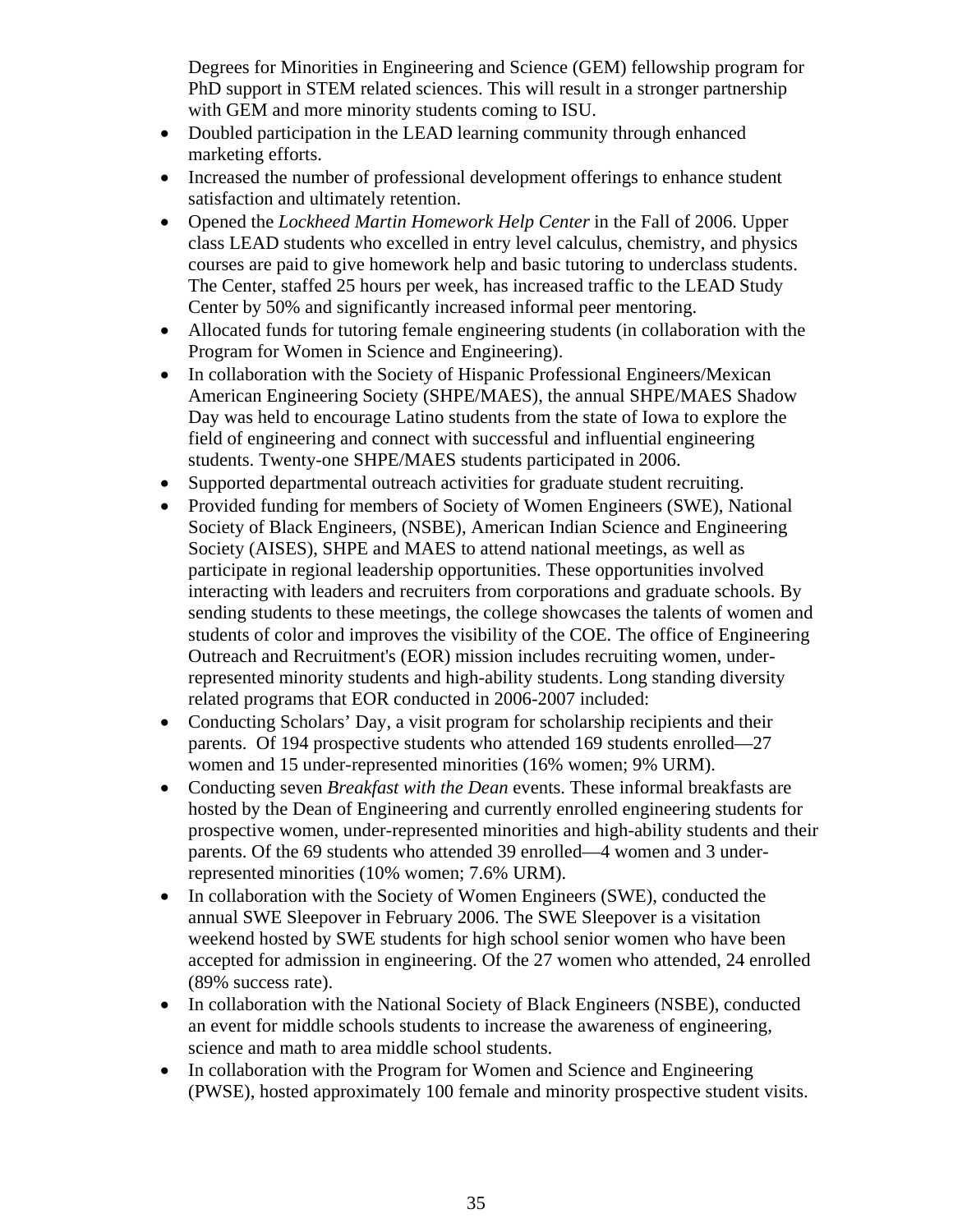VIP lunches for 23 high-ability female and minority students and their families were held during some of the visits. In addition to the activities/programs described above, the COE collaborated with a number of university units in 2006-2007 to ensure the success of programs such as "Road Less Traveled" conference and Science Bound. In an effort to increase the number of women and minorities that choose engineering and stay in engineering, the COE is conducting research on gender equity and multiculturalism:

- American Education Research Association (AERA) National Conference presentation and paper *Triangulating the Findings of Research about Girls' Choice about IT Careers.*
- National Science Foundation (NSF) Research Proposal *How Young Women Come to Know Engineering*, a multi-site study focusing on career exploration experiences of  $10<sup>th</sup>$  grade girls and the engineering profession.
- Research Project: A qualitative case study documenting the experiences of an engineering college female student as she chooses to persist or not persist in engineering curricula. The COE is highly focused on increasing the number of female and students of color in collaboration with K-12 schools. The COE creates new programming as well as leverages current efforts. In 2006-2007, Engineering K-12 and Education outreach events targeted for minority populations in K-12 schools included:
- Providing opportunities for 9-12/K-12 students through the VEX program [an extension of First Lego League (FLL) for grades 4 -8]. FLL First Lego is an international program designed to get children interested in and excited about STEM using LEGO Mindstorm robotics kits.
- Collaborating with Fisher Controls, the SHPE student organization and the Marshalltown Community College to sponsor Hispanic students in the First Lego League (FLL) program. Private gift dollars were obtained to purchase FLL kits of materials, mentor transportation, and team registrations. The COE participates in FLL national and international competitions, promoting engineering to the diverse participant pool.
- Offering programming to districts across Iowa and providing scholarships to children who want to participate in activities such as the Iowa State Engineering Kids Camps, but cannot afford to pay the registration fee. Academic departments continued to strengthen their recruitment and retention diversity efforts in 2006- 2007 through the following activities and programs:
	- o Enhancing diversity-related learning community activities/programs.
	- o Focusing on learning climate for all students (including Disability Liaisons that ensure that the needs of special needs students are met and that special and quiet testing areas are available when appropriate).
	- o Increasing prominence of biology in departmental curricula, resulting in recruiting more women to the field of engineering.
	- o Developing an interdisciplinary undergraduate Bioengineering Minor in recognition of the increasing importance of biological sciences in engineering and to attract more diverse students to the college. The Bioengineering Minor will prepare students for employment and further studies in the agricultural, biorenewable and health sciences. The proposed curriculum will offer options in bioinformatics and systems biology, biomaterials and biomechanics, bio-micro systems, and biosystems and environmental engineering.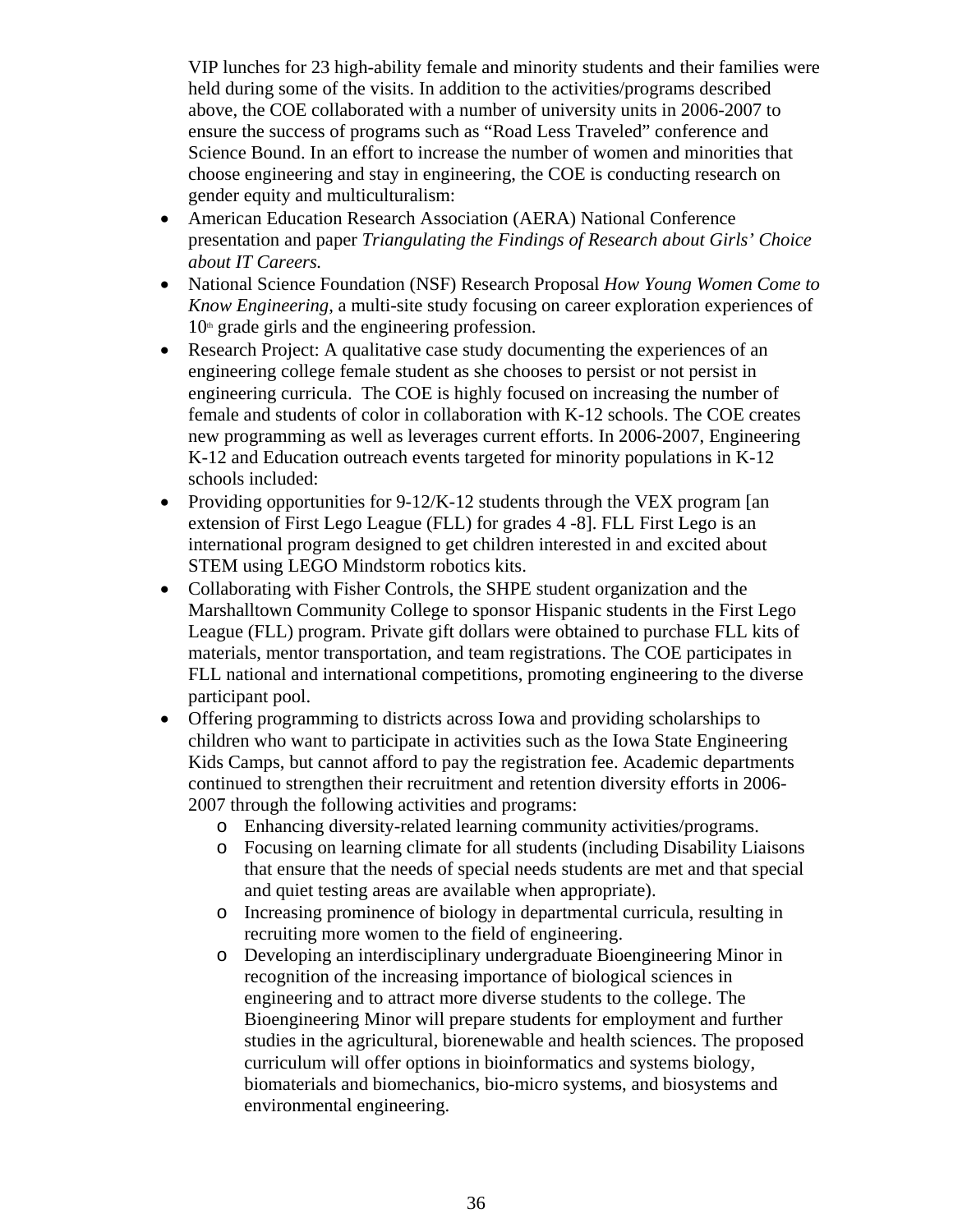- o Developing a graduate Biomedical Engineering Minor that integrates courses in engineering and the life sciences with the goal of attracting and retaining more women graduate students. We are developing this minor as part of an Integrative Graduate Education and Research Traineeship (IGERT) pre-proposal. If the IGERT is funded, the minor will be jointly offered with the University of Nebraska Medical Center (UNMC), thereby providing graduate students with the opportunity to spend some time in a clinical setting and have access to some courses offered at UNMC in the medical school.
- o Establishing a new student chapter of the *National Organization for the Professional Advancement of Black Chemists and Chemical Engineers*, one of only 12 chapters at Midwestern universities.
- o Creating recruiting materials that focus on successful female and underrepresented minority alumni.
- o Asking female and under-represented minority leaders in student organizations to encourage K-12 students to enter STEM related fields through outreach programs such as *Minds of Tomorrow*.
- o Establishing committees to provide departmental guidance on how to create a diversity rich culture.
- o Offering and encouraging participation in University, COE, and department activities, e.g., CCEE's *Girls Night Out* Dinner, The Road Less Traveled, SWE Sleepover, Science Bound.
- o Offering unique curricular experiences attractive to women and underrepresented minorities such as hands-on Kaizen experiences, collaborative projects with international universities and study abroad programs.
- o Assisting COE in its efforts to attract Hispanic students by shadowing the COE website in Spanish..
- o Conducting a number of distinguished lecture series featuring diverse speakers.
- o Providing students with the ability to devise their own academic programs to support curricular diversity.
- o Creating scholarship pools that require recipients to be female or an underrepresented minority.

It is clear that certain engineering disciplines attract women more than others. For instance, the number of women entering Chemical and Biological Engineering is significantly higher than those entering Construction Engineering. It is evident, however, that construction engineering and other traditionally male engineering disciplines are intent on raising the number of women and under-represented minorities in their fields.

## **Innovations/Success Stories in Faculty Recruitment and Retention…AND Profile of Faculty Recruitment**

*From the Strategic Plan: "Supporting an intellectually diverse environment will broadly stimulate excellence and enable all members of our community to pursue their scholarship in the manner they can best serve our mission." From the Strategic Plan: "The importance of systems engineering approaches, particularly involving biological applications, will be emphasized through interdisciplinary research that advances synergistic integration of science and technology across all spatial scales."*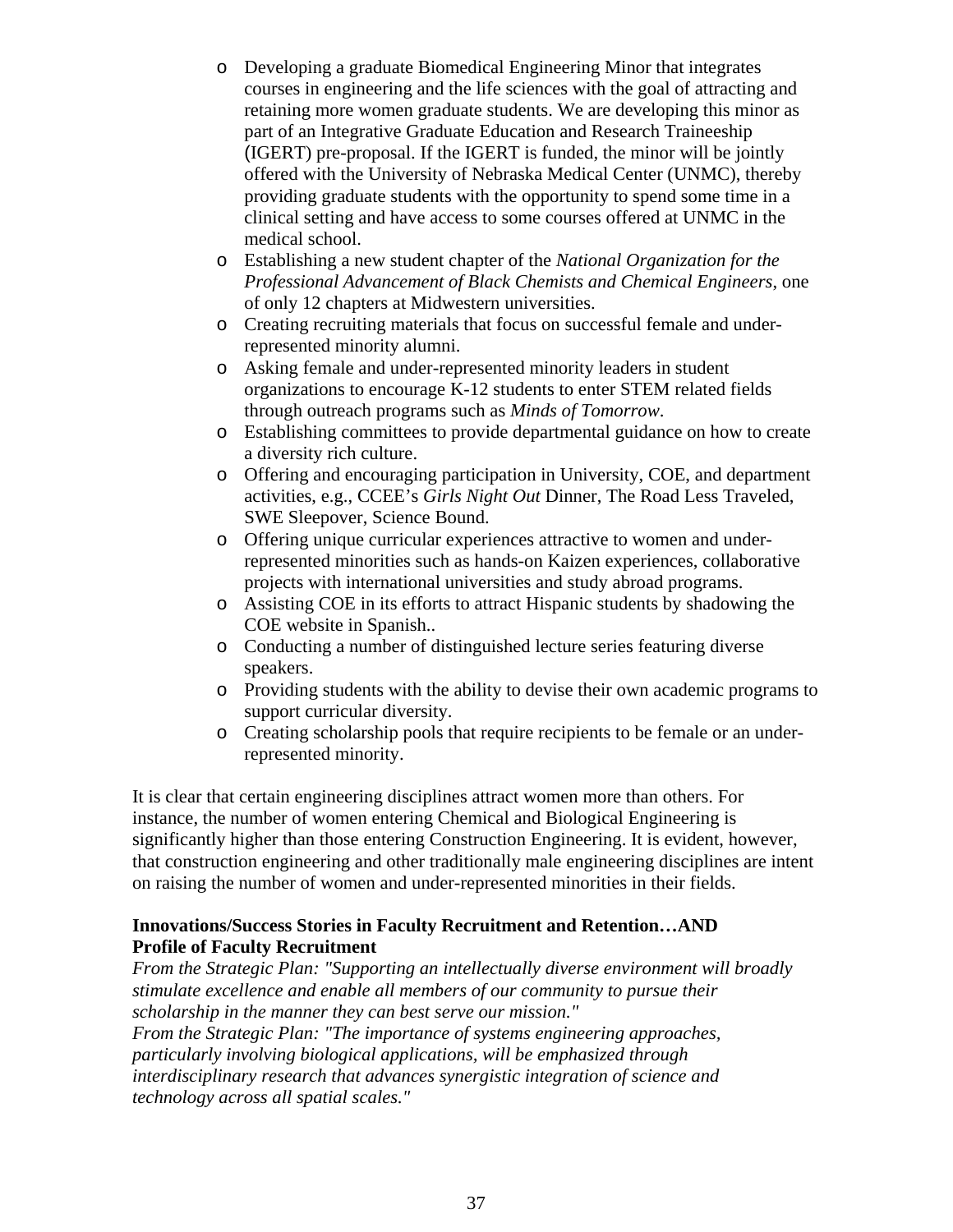With funds made available from the differential tuition, new faculty hiring is being conducted in clusters which address high priority, interdisciplinary research areas. The COE firmly believes that this approach to hiring faculty will significantly enhance its efforts in creating a rich and diverse faculty. The choice of cluster areas was based on:

- Be sustainable, and preferably, flourish over the next decade or more and address critical national and international needs.
- Be broad enough to maximize participation of faculty from more than one department, while being narrow enough not to diffuse the investment.
- Complement and contribute to existing or to-be-developed educational programs.
- Maximize ability to establish national and international collaborations, thus enhancing visibility of the COE.

The following cluster areas have been identified (descriptions can be found at http://www.eng.iastate.edu/clusters/areas.asp):

- Biosciences and Engineering
- Information and Decision Sciences
- Engineering for Sustainability
- Engineering for Extreme Events
- Energy Science and Technology.

The overlapping nature of these clusters is intended to emphasize a systems engineering perspective. These areas compliment the existing presidential research initiatives: 1) Information Infrastructure Institute, 2) Institute for Combinatorial Discovery, 3) Institute for Food Safety and Security, 4) Bioeconomy Initiative, and 5) Human Computer Interaction.

## **New Curricular Contributions to Diversity**

*From the Strategic Plan: "To prepare our graduates to become leaders in a profession dominated by globalization, our students will have increasing opportunities for international experiences."* 

In addition to study abroad experiences, the COE provides opportunities for international experiences through:

- Including "internationalizing" experiences in the education of engineers is as fundamental to the curriculum as is calculus and physics. The COE is focused on elevating the status of international experiences to the same level as internship experiences. The COE Curriculum Committee has been tasked with devising a graduation requirement for an internationalizing experience. This past year, the International Task Team and the Engineering College Advisory Council jointly studied perceived and real barriers to students participating in international programs. Based on this learning, the College has identified and implemented strategies to elevate the status of international experiences.
- Offering ME 484x "Technology Globalization and Culture" enables students to gain an understanding of key issues and debates concerning globalization. Profs. Jim Bernard (Mechanical Engineering) and Mark Rectanus (World Languages and Cultures) provide juniors and seniors an opportunity to examine the present and future impacts of globalization and prepare students for leadership roles in diverse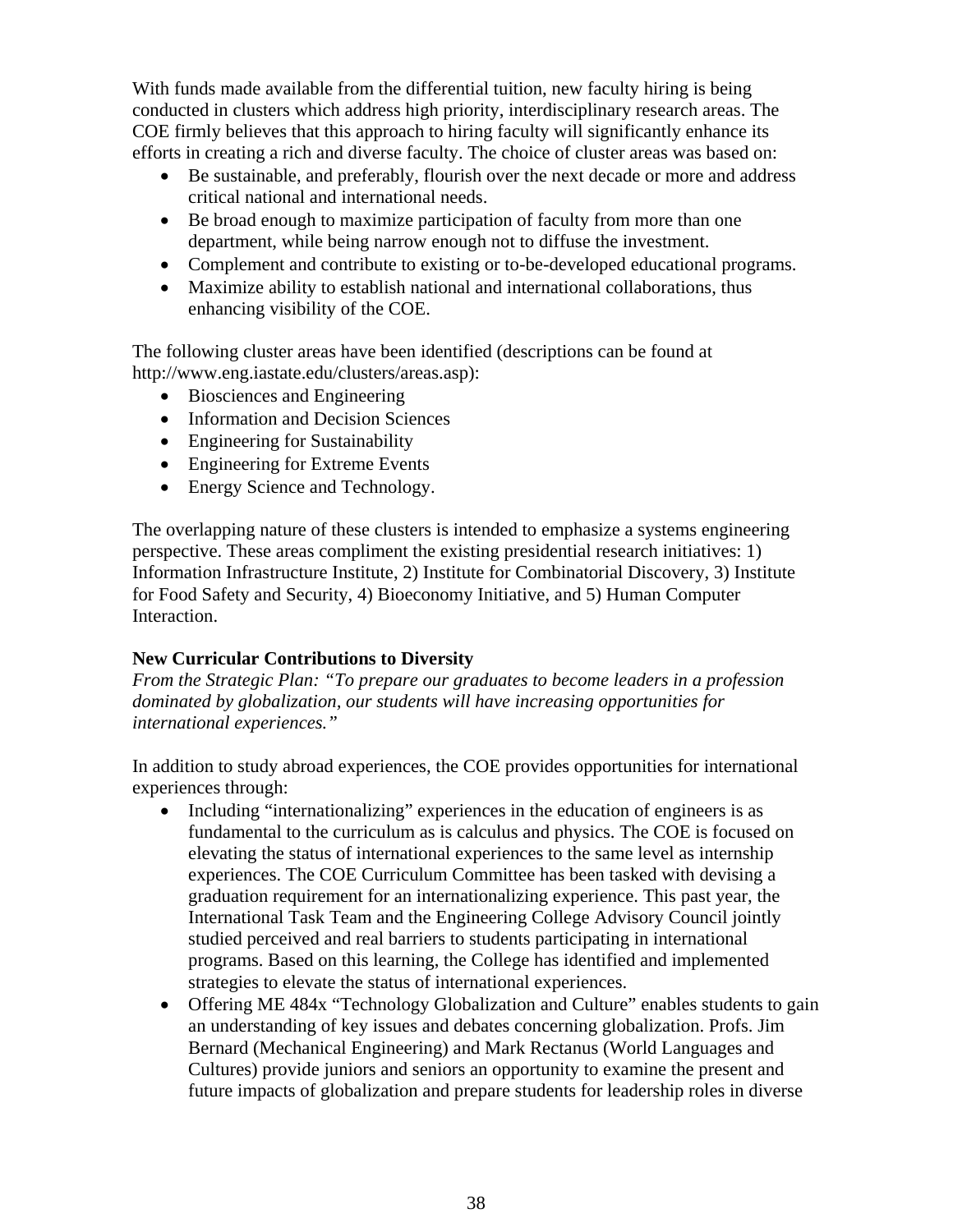professional, social and cultural settings. Guest speakers have included Robert Reich (former Secretary of Labor), Vance Coffman (retired CEO of Lockheed Martin Corp.), Prof. Jim Duderstadt (President emeritus of the University of Michigan), Pietra Rivoli (author of "The Travels of a T-Shirt in the Global Economy") and Newt Gingrich (former speaker of the U.S. House of Representatives).

- Offering ME 486x "Design for Appropriate Technology" to expose students to issues associated with different cultures and cultural issues. Students visited Mali, West Africa to establish relationships and understanding between students and indigenous peoples.
- The COE implemented a new cooperative education model which provides U.S. corporate internships to international students at ISU. Upon graduation, the international student then returns to his/her home country to work in that U.S. corporation overseas.

## **Other Notable Efforts to Improve College, Department and/or Unit Climate for Diversity**

*From the Strategic Plan: "The College of Engineering will provide an excellent education coupled with experiential learning that recognizes the global leveling of the engineering profession and the rapid pace of innovation. This will be accomplished by providing choice, breadth, and accelerated pace in undergraduate and graduate curricula."* 

The COE continues to encourage and support the involvement of faculty in building partnerships with international institutions through Project IMPACT (International Multi-Partner Action). A goal of the COE is to establish a permanent international presence or branch campus. In this regard, the COE recently began discussions with BITS/Dubai to develop a highly integrated program that will offer international delivery of ISU degrees through a branch campus of the COE.

The COE Diversity committee provides an overarching College-level emphasis on diversity tasks and initiatives, as well as playing an advocacy role on behalf of all College constituencies. The Committee is active in four major task areas:

- Campus liaison to other parallel committees such as the University Committee on Women and Diversity
- Support for student-focused COE activities
- Ombudsman assistance on behalf of COE personnel and climate assessment needs.
- Strategy development and prioritization of diversity needs and opportunities working in collaboration with governance committees, academic and service units, and student organizations

The following tasks were completed in FY2006

- The "Resource Guide for Recruiting Excellent and Diverse Faculty" developed through the Provost's Office was reviewed by the committee in its developmental stages prior to distribution in FY2007
- The committee chair is an active participant in the University Committee on Women and Diversity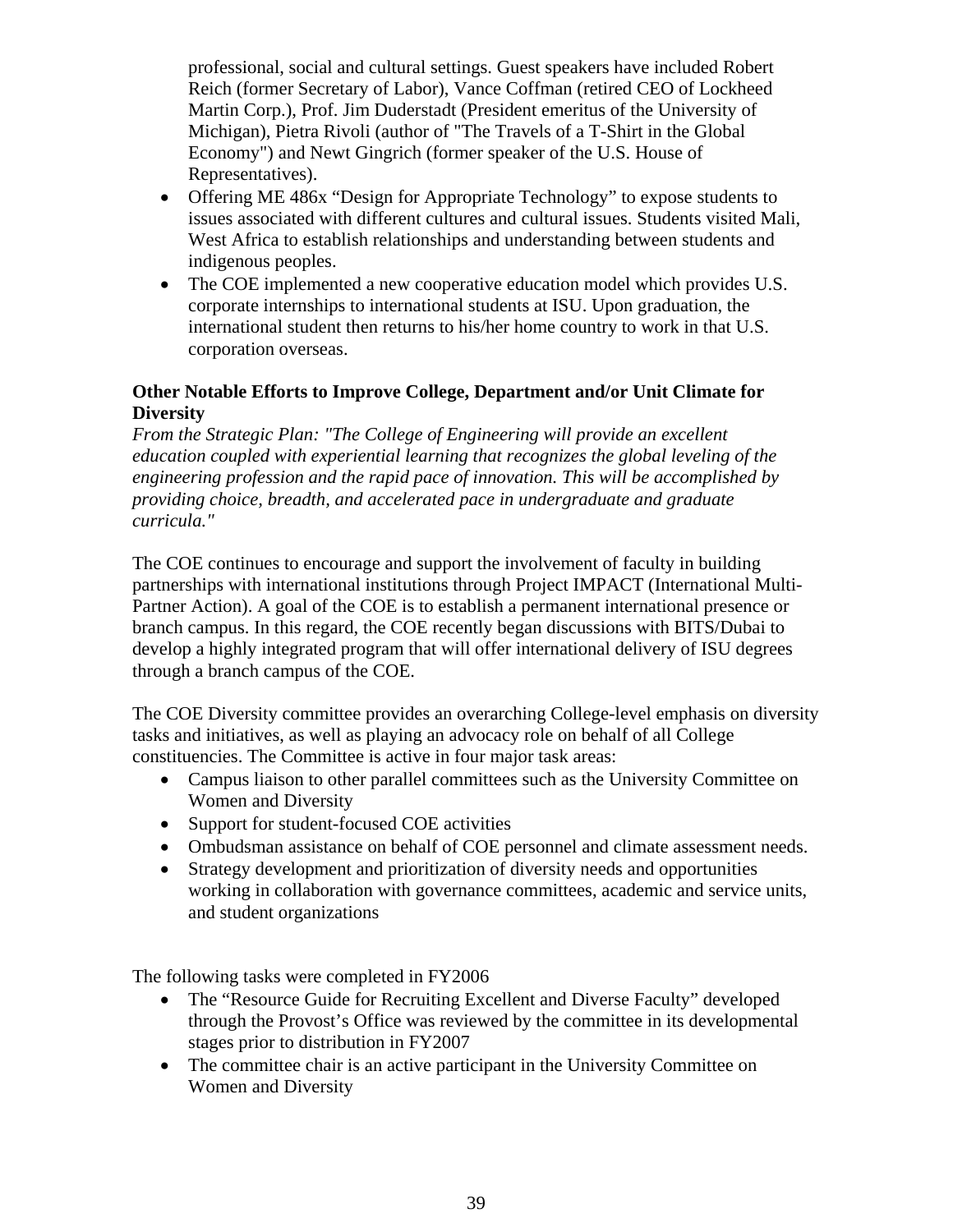- A COE faculty member initiated the *Women's Brown Bag Seminar and Luncheon Series* for female COE faculty and staff. The group currently consists of 31 members.
- The CCEE department created a job-shadowing program for undergraduate female undergraduate students in Construction Engineering.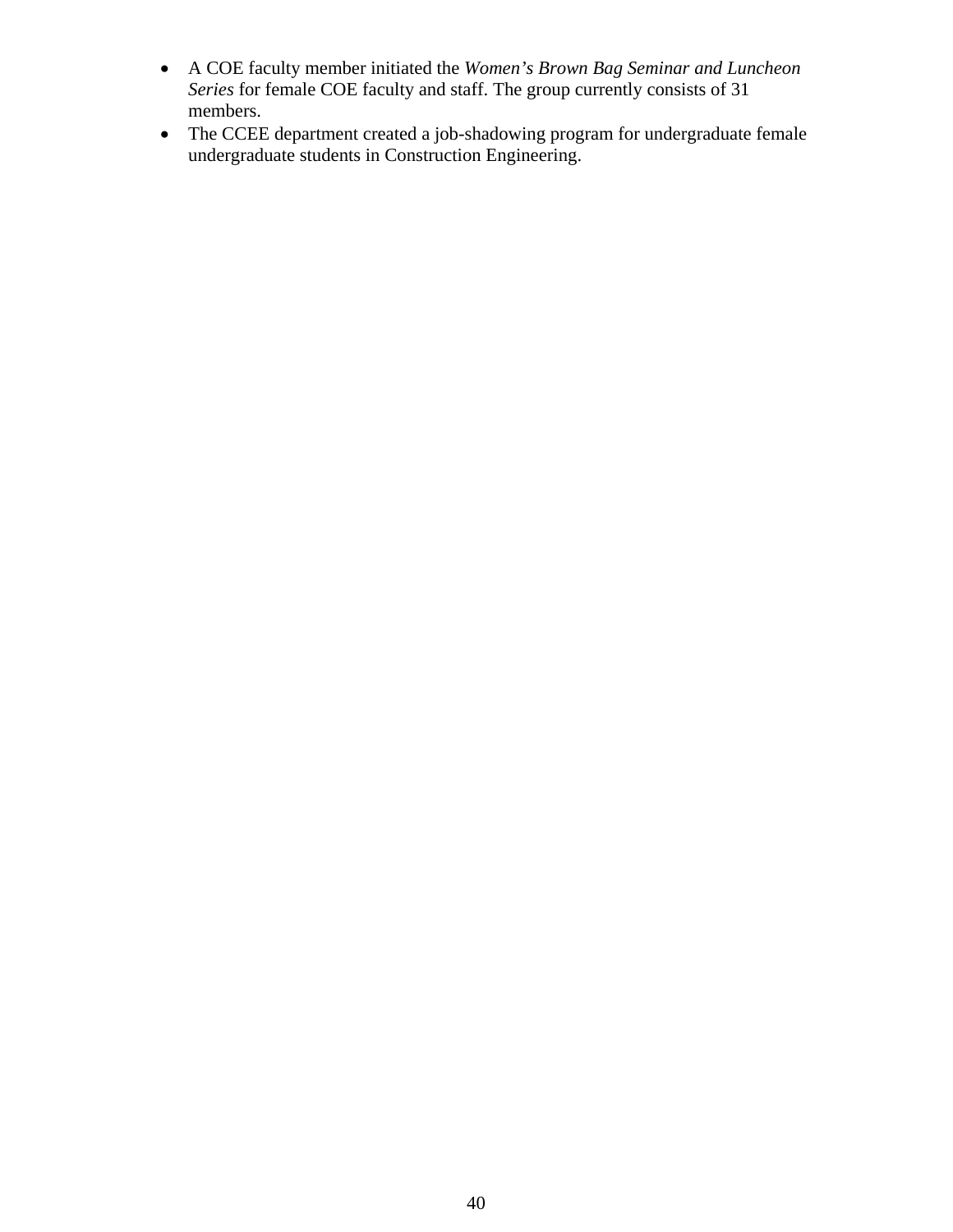# **The College of Human Sciences**

## **Family and Consumer Sciences Education and Studies (FCEdS)**:

Yvonne Gentzler developed a new course, "the Male Journey," focusing on the issues that impact male personal and professional development. This is important for recruiting men to a field that is almost exclusively female. Faculty regularly have invited diverse guest speakers to their classes and offered multi-cultural panel discussions. Most FCEdS classes also offer service learning projects - for example, working with new immigrants. Leah Keino is developing international programming including study abroad opportunities in non-traditional areas of Africa (Rwanda).

## **Textiles and Clothing (TC)**:

Dr. Sara Marcketti and representatives from the Fashion Show travel to Central Campus in Des Moines to promote the show to students from underrepresented groups. Advisor, Chris Wise, has participated in "I'll Make Me a World in Iowa" in the Polk County Convention Center, which specifically targets students of color. Advisor, Chris Wise, has participated in the "Jump Start" program on the DMACC campus. Yanira Pacheco has taken ISU students to the Des Moines Ebony Fashion Show each spring. Yanira Pacheco has hosted a group of DMACC minority students for Behind the Scenes Day associated with the annual Fashion Show. This is an enormously successful recruiting effort for this program. Faculty and staff have worked with FCS teachers from DSM Public schools to bring students of color to Behind the Scenes Day.

## **Curriculum & Instruction (C&I) Department**:

Connie Hargrave currently leads the *Science Bound Program*, which offers enrichment, instruction, and intensive mentoring for high school students of color in the Des Moines Public Schools who may wish to pursue majors and careers in science and math fields.

## **Educational Leadership and Policy Studies (ELPS) Department:**

Eighteen percent and 61% of Educational Leadership and Policy Studies (ELPS) students are students of color and females, respectively. Several of our students of color are funded through the Graduate Minority Assistantship Program (GMAP).

In addition to GMAP, faculty mentor students 1:1 and contact them personally via email, and phone calls. There are also mentor meetings at regional and national conferences which have helped recruit some ELPS students.

## **Health and Human Performance (HHP) Department**:

HHP puts together interactive sessions in the Forker labs for students brought to campus by various multicultural programs (e.g., Early Outreach, College and Upward Bound). For example, this past summer in the Multicultural Recruitment Sessions (13-17 year old students), we had 8 tenure/tenure line faculty, 4 lecturers, and 2 staff participate in programs.

The Department hosted three workshops in conjunction with Women in Science and Engineering's The Road Less Traveled Program in which approximately 50 junior high and high school girls participated. The goals of these hands-on workshops were to inform students about opportunities in kinesiology and pique their interest in issues addressed by faculty in the department.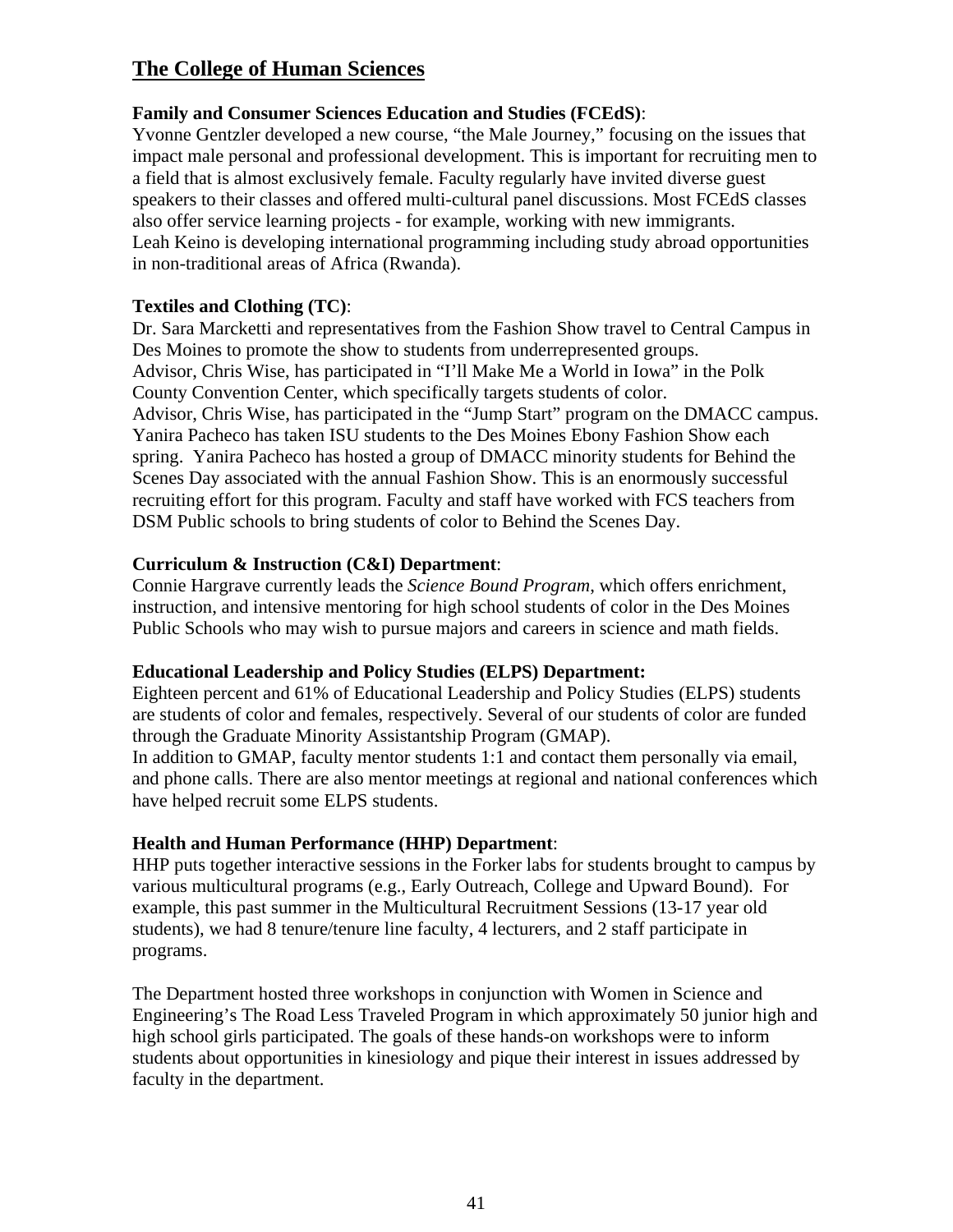HHP has created MOST (the Multicultural Student Outreach Team) which is a group of HHP multicultural students who assist the Department with recruitment and retention activities. MOST calls perspective students and mentors current students. A special information session on graduate school was hosted by two HHP faculty members to encourage undergraduate multicultural students to consider graduate work in HHP.

#### **CHS Minority Liaison Officer**:

The CHS is quite fortunate to have the services of the talented Yanira Pacheco-Ortiz, our Minority Liaison Officer (MLO). She has organized or otherwise served as a catalyst for a wide variety of efforts to recruit and retain students from underrepresented groups. In 2006, she was a CYtation Award winner for creating the Step Forward Learning Community for sophomore students in the College of Agriculture and in the College of Human Sciences. Yanira also established the chapter of the National Society of Minorities in Hospitality at Iowa State University and it is the first in the state of Iowa. This is the premier professional organization for minority hospitality students and addresses diversity and multiculturalism, as well as career development of its student members. A brief survey of some of her initiative-involvement follows:

## Multicultural Recruitment Programs

The College's Multicultural Liaison Officer (MLO), the Recruitment and Retention Coordinator, and Departments in the College assisted the ISU Admissions Office in hosting ten Des Moines minority middle and high school students visiting campus in a program titled "I Have a Dream Program." This was a College Bound sponsored program. Also they assisted in hosting two visits of the "Gear Up" program from Des Moines. At this program there were at least 20 middle school students per visit.

During the spring semester the MLO, an academic advisor from the AMDP Department and the Recruitment and Retention Coordinator participated in "I'll Make Me a World in Iowa." During this event they interacted with at least 200 prospective minority students from the state. Hands-on activities showcased various majors in our college. The Multicultural Programs also hosts minority students throughout the year to participate in departmental days. Among these events during the spring semester Multicultural Programs hosted 13 Science Bound students to participate in the Food Science and Nutrition Day. Through a partnership between DMACC and Multicultural Programs, 55 students from various high schools in Des Moines were invited to participate in Behind the Scenes. This program is designed to provide an in-depth look at the AMDP major for prospective students. The students met with current minority juniors and seniors in our college.

The College's MLO and the Recruitment and Retention Coordinator have made recruitment visits to community college and high school's College Day/College Night Programs in several major Iowa communities where there are substantial minority populations, in an effort to increase recruitment of minority students.

In collaboration with the office of Multicultural Student Affairs, the College sponsored the Academic Program for Excellence (APEX) summer program for in-state and out-of-state students. Five students from the College participated in the 2006 summer program. The program runs for eight weeks during the summer. The students finish with seven course credits and participate in academic workshops.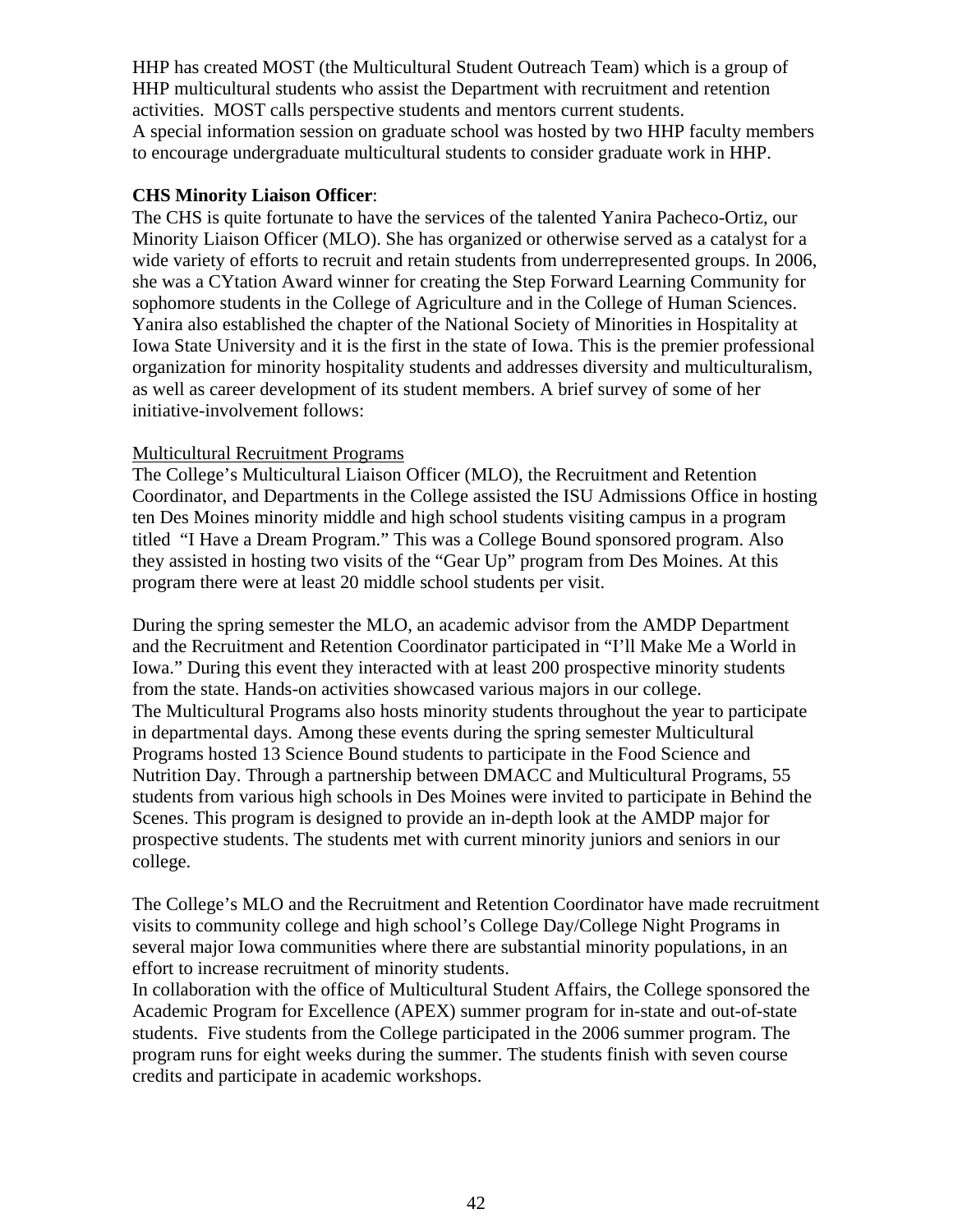Collaboration with the College of Agriculture occurs with the George Washington Carver Summer Internship Program. This collaboration allowed one high school student and three undergraduate students to be mentored by four faculty members in the Departments of Food Science and Human Nutrition, Human Development and Family Studies, and Health and Human Performance during the summer of 2006. The participating students come from the following institutions: Alabama A&T, Interamerican University in Puerto Rico, North Carolina A&T, and Solen High School in South Dakota.

Increased collaboration with the Office of Admissions has resulted in a higher interest of prospective students from Puerto Rico, leading to the development of recruitment materials in Spanish. During this academic year the college has hosted two campus visits by 15 high school counselors from Puerto Rico in each visit.

The College of Human Sciences participates in the Multicultural Vision Program (MVP), which has an emphasis on recruitment. This program recruits Iowa minority students and provides them with a 4-year tuition scholarship. These efforts resulted in 15 new MVP scholarship awardees for 2006- 2007 (out of a total 54 scholarship recipients) coming to the College of Human Sciences.

Recruitment of high achieving minority students has led to six new students from the College receiving George Washington Carver Scholarships for the 2006-2007 year. Currently there are 25 GWC scholarship recipients in the College of Human Sciences.

#### Retention Efforts

During the Fall of 2006 two new learning communities were created to support the retention efforts of minority students. One of them is the Multicultural Learning Community. This LC has been designed for freshman students in all colleges. There are 7 students participating from the College of Human Sciences. The second learning community is the Step Forward Learning Community. This is the first sophomore learning community for students of color in Iowa State University. This was possible through the collaboration between the College of Agriculture and the College of Human Sciences. This LC focuses on the career and professional development of sophomore students. Fifteen students registered to participate in this non-residential LC. It has been funded for the 2007- 2008 academic year.

In an effort to increase the number of minority teachers in the Ames School District, collaboration between the Ames School District, the Ames Committee for Staff Diversification, the UTEP, and Multicultural Programs has been developed. This collaboration has organized an Annual Reception for Future Teachers. The event allows future teachers to meet with administrators, principals, and board members from the Ames School District and discuss about teaching opportunities in Ames.

Throughout the academic year, Multicultural Programs offers opportunities to minority students to develop their leadership potential and career development. Some of these funded opportunities are: 15 participants to the New York, New York Etiquette Dinner; 7 participants to the First Annual Black and Gold Scholarship Program; one table for the NAACP Freedom Fund Banquet; 2 participants for Life 490 Conference; and 12 participants to The Ebony Fashion Fair.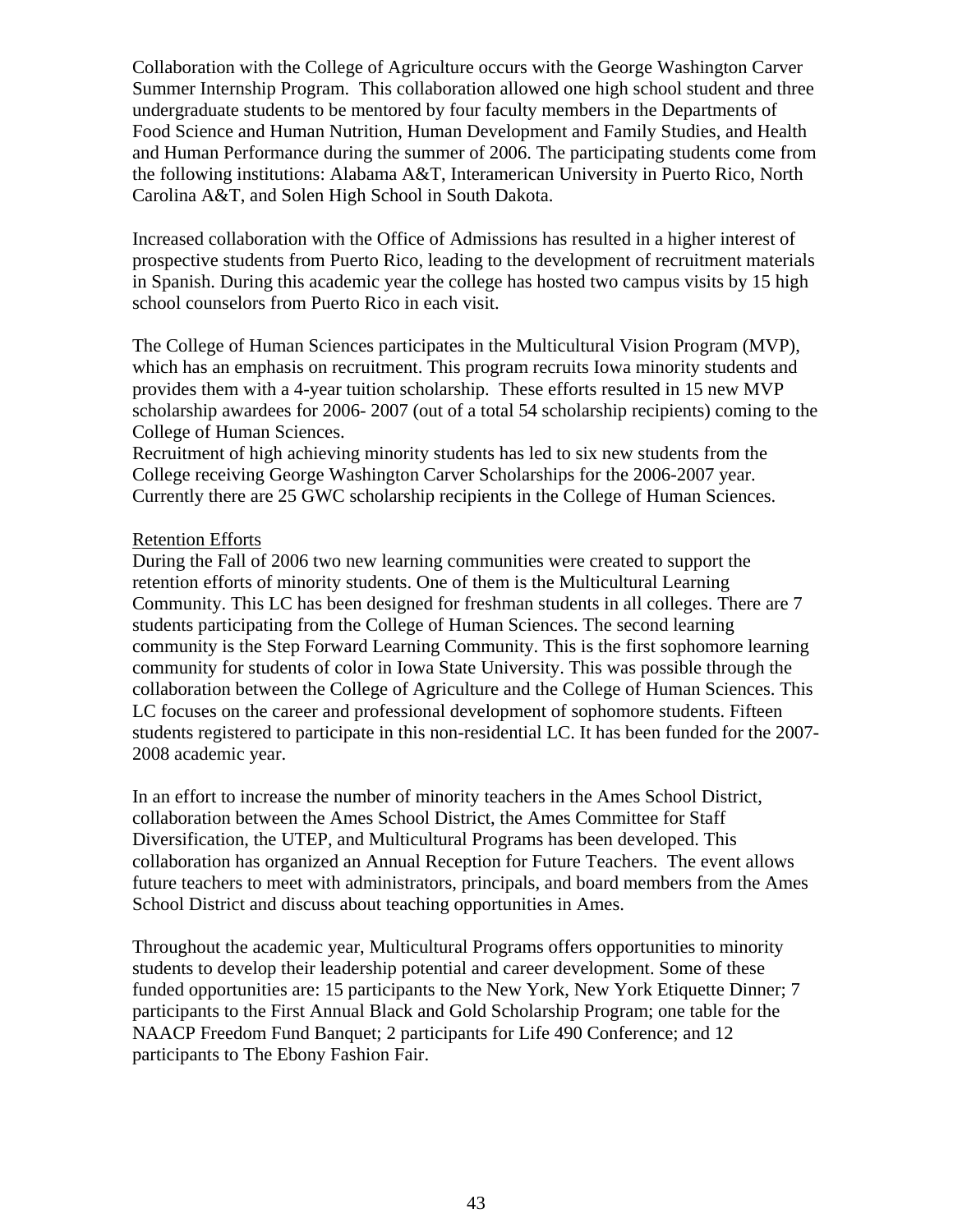#### Class Presentations/Diversity Training

During the 2006-2007 academic year the MLO presented workshops, as a guest speaker, related to the students' majors with an emphasis on diversity awareness. The presentations were in classes in majors such as Health and Human Performance, Early Childhood Education, Apparel Merchandising, Human Development and Family Studies, and Elementary Education. Some of these opportunities include: Common Threads Learning Community, Transport Learning Community; Freshman Orientation class FCEDS 110; ECE Orientation class; CI 215 and 315 sophomore and transfer students' class; and EXSP 255 class.

## Multicultural Events

The College of Human Sciences actively participates in and sponsors the Iowa State Conference of Race and Ethnicity (ISCORE). Some members of our college are active members of the planning committee and various faculty, students, and staff presented at the conference.

The Step Forward Learning Community in collaboration with the IA NAME chapter participated in FACES (Families of Ames Celebrating EthnicitieS) by hosting a booth with multicultural activities for children.

Every semester to celebrate the accomplishments of our students of color Multicultural Programs provides sponsorship for the graduation celebration People of Nia Event organized by the Black Graduate Student Association.

## **ELPS Department**

Both the ISU and College of Human Sciences strategic plans include objectives related to increasing faculty diversity. The ELPS faculty supports this goal and has been proactive in seeking out women and persons of color when hiring opportunities have arisen. Potential applicants are recruited at the conferences of the American Educational Research Association, Association for the Study of Higher Education, and the University Council for Educational Administration (UCEA). Vacancy postings are advertised in the Chronicle of Higher Education, posted on the websites of the UCEA, and the National Council of Professors of Educational Administration, and posted on the list-serves of a variety of administrator and professor organizations. Also, ELPS faculty initiates contact with colleagues around the nation, seeking nominations of qualified candidates who will bring additional diversity to our faculty. In addition, after identifying promising female and minority applicants, the search committee chair mails letters inviting these individuals to apply and/or initiates telephone contacts.

New faculty members are matched with mentors. In addition, new tenure-track faculty members have a reduced teaching load the first semester. They have access to the services of a Graduate Research Assistant, who typically is a PhD student. The ELPS Department also restricts the number of departmental, college, and university committee service responsibilities for untenured faculty. Finally, additional funds are allocated to support untenured professors' travel to professional conferences. The ELPS Department chair holds at least two formal conferences with each faculty member each year, providing feedback on progress in the areas of teaching, scholarship, and service and identifying any areas in which additional support may be needed.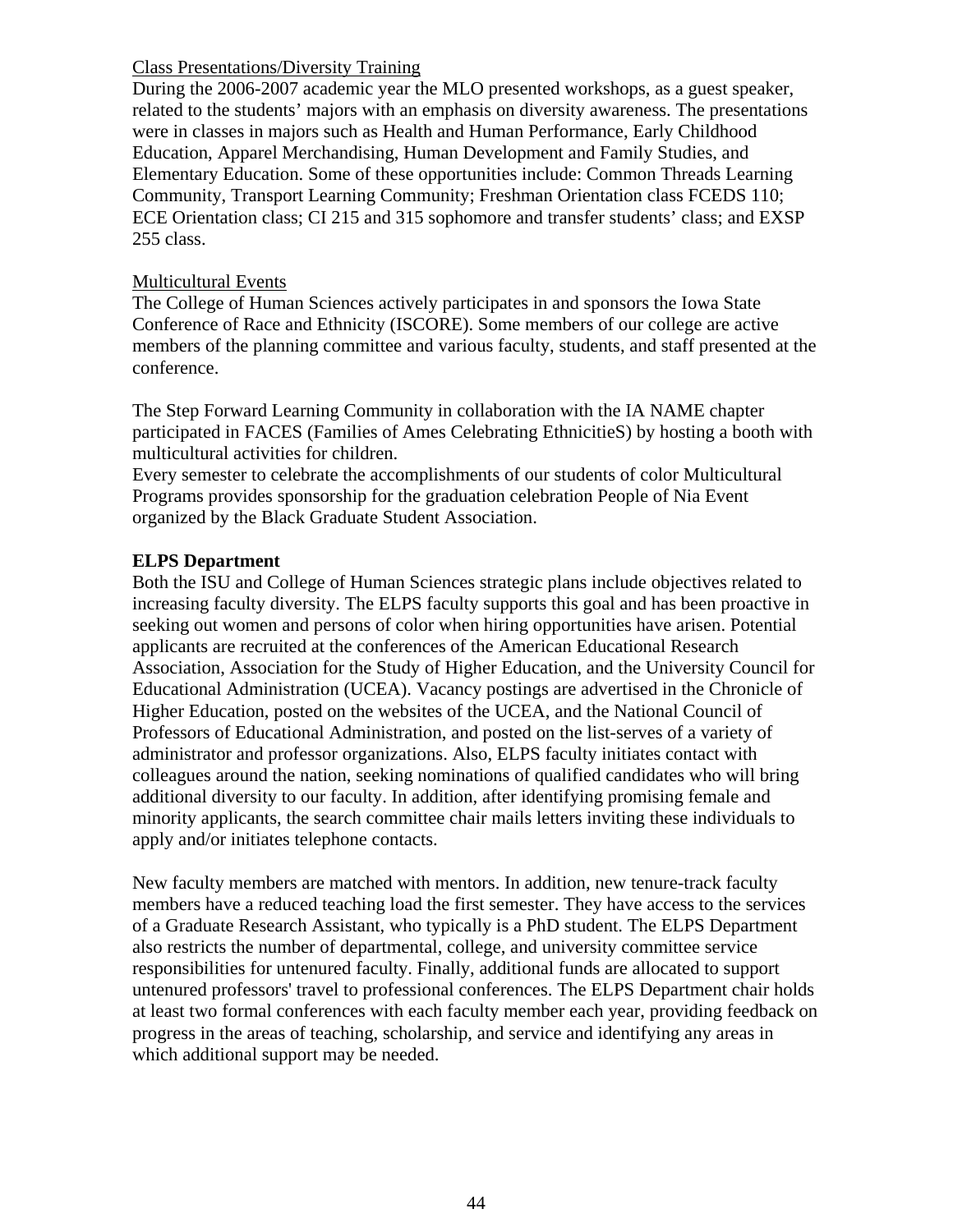Currently, the Department of Educational Leadership and Policy Studies has eleven tenured full-time faculty, seven tenure-eligible full-time faculty, four non-tenure-track full-time and one non-tenure-track part-time faculty. Thirty-nine percent of our core faculty members are persons of color making our program one of the most diverse in the country. Fifty percent of adjunct faculty members who teach in the current Educational Administration program area are female.

Of further note, the ELPS Department successfully worked out a retention package for an Asian/Pacific Islander faculty member this past year.

#### **Administration**

The CHS enjoys gender balance among chairs and deans. Women account for 50% of all chairs, which stands in stark contrast with the rate for the university: 7%. Women also hold half of associate dean positions. And, of course, Cheryl Achterberg is our dean. Women lead many centers and other administrative units as well, including the Center for Designing Food to Improve Nutrition, the Center for Research on Botanical Dietary Supplements, the CHS Student Services, the Center for Technology in Learning and Teaching, and the Center for Visual Learning in Textiles and Clothing. However, persons of color are less well represented among College administrators. There are only two among eleven Chairs and Deans.

#### **Curriculum and Events**

#### Social Justice Concentration

Nancy Evans and Nana Osei-Kofi, in collaboration with other members of the ELPS Departmental and college faculty, have developed a concentration in social justice that will be offered in the Educational Leadership doctoral program officially beginning in Fall, 2007. This concentration will enable students to focus their requirements on social justice topics and take additional courses in social justice related areas both within the department and in other departments across the university. The concentration will have a strong experiential as well theoretical component. Program faculty also are considering offering an undergraduate interdisciplinary social justice minor, which would provide opportunities for our doctoral students to teach and mentor undergraduate students. Initial enrollments in the new concentration will range from 12-18 graduate students.

#### Dialogues on Diversity

The CHS has provided leadership and teaching faculty for the Dialogues on Diversity class, University Studies 15, for many years. Dialogues on Diversity is supported financially by the Provost's office for the entire university community. It serves approximately 120 students in five sections per semester and promotes collegial relationships between people of diverse backgrounds. The format for the program consists of engagement in open-ended discussions about diversity issues, critical thinking, inter-cultural competence, and the development of individuals as change agents to improve campus climate. The Dialogues on Diversity Class seeks to develop deeper understanding of: individuals from diverse cultures, multicultural perspectives, and the roles of race, ethnicity, and socio-economic status in an increasingly diverse Iowa and nation.

#### Cultural Celebration Leadership

The College of Human Sciences was one of the main sponsors for the university-wide celebration of Martin Luther King Jr. Holiday Celebration and Black History Month. The College sponsored various university-wide ethnic celebrations such as Diwali Night. It also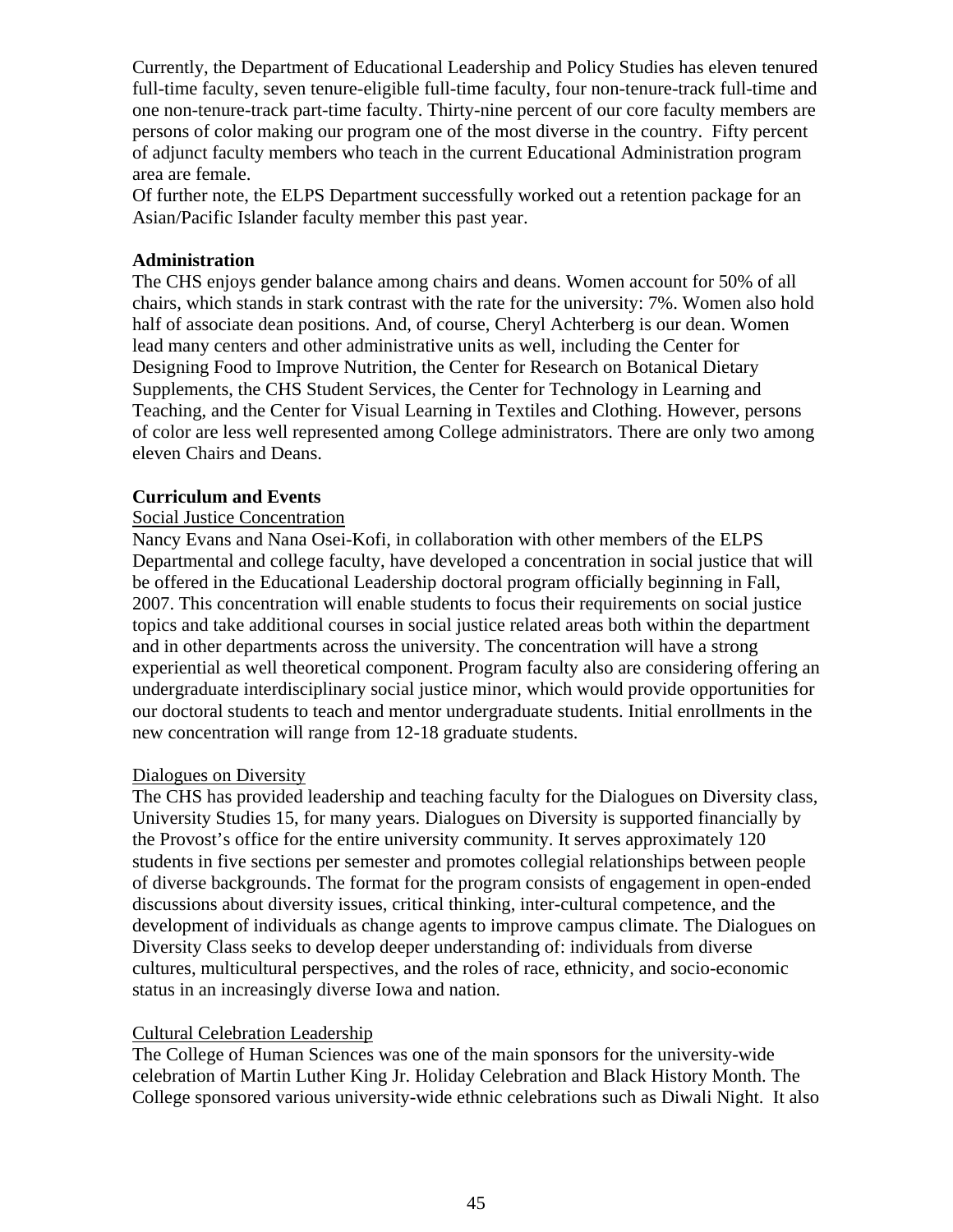was the lead organizer for the university-wide celebration of Latino Heritage Month, in collaboration with the Latino/a Heritage Month Committee. The College assisted the University Lectures Committee in sponsoring renowned speakers such as Maria Arana for the Latino Heritage Month, and Jonathan Farley and Leonard Pitts for Black History Month.

#### Diversity, Equity, and Community Committee

When the College of Human Sciences was formed, it created the CHS Committee on Diversity, Equity, and Community. Over the past year, its goals have been to enlarge the participation in the college and university communities in diversity-related activities; establish a website; explore involvement of college members in diversity-related teaching, research, and service; and examine issues in the recruitment and retention of minority students.

This year the CHS Diversity, Equity, and Community Committee presented two seminars open to the ISU community. These well-attended seminars were organized by members of the committee. Panel presenters were faculty and staff from CHS. The seminars were titled, "Minority Student Recruitment and Retention" and "Creating Classrooms that Embrace Diversity."

#### Enhancing Global Understanding

Since the formation of the CHS, international experiences and collaborations either have been arranged by individual programs (with assistance from centralized university resources) or with the aid of the College's International Programs Coordinator. Individual programs have included travel to Peru to study international nutrition (FSHN), Malaysia and Singapore to study sports in international contexts (HHP), Thailand to explore a thriving portion of the international hospitality industry (AESHM), and Mexico to provide study in educational anthropology (C&I). In addition, the UTEP regularly coordinates several international student teaching placements so that promising students may spend half of their student teaching experience in another country, including sites in: Italy, New Zealand, the Czech Republic, Norway, Australia, and Spain. The Turkish Student Internship Project fosters international collaborations by bringing Turkish teachers to Ames who, in turn, show American teachers and students international perspectives on teaching and learning. Finally, the CHS International Program Coordinator has been instrumental in organizing Dean's Leadership Seminars in Australia (May/June) and Austria (December/January) each year.

International experiences that the CHS currently offers students integrate well with curricular programs and otherwise enhance the overall College environment. However, currently only around 5% of all students in the College participate in any international experience. Because international experiences are greatly valued by the CHS community and only will grow more important with time, and because international experiences must be well-connected with the formal curriculum, the International Experiences office will be re-configured in 2007 to foster growth of possible experiences, an increase in support for students who might wish to study abroad, and enhanced curricular and other support for faculty seeking to establish or maintain international experiences. To accomplish these ends, the program will be headed by a faculty member rather than by a P&S staff person without faculty status.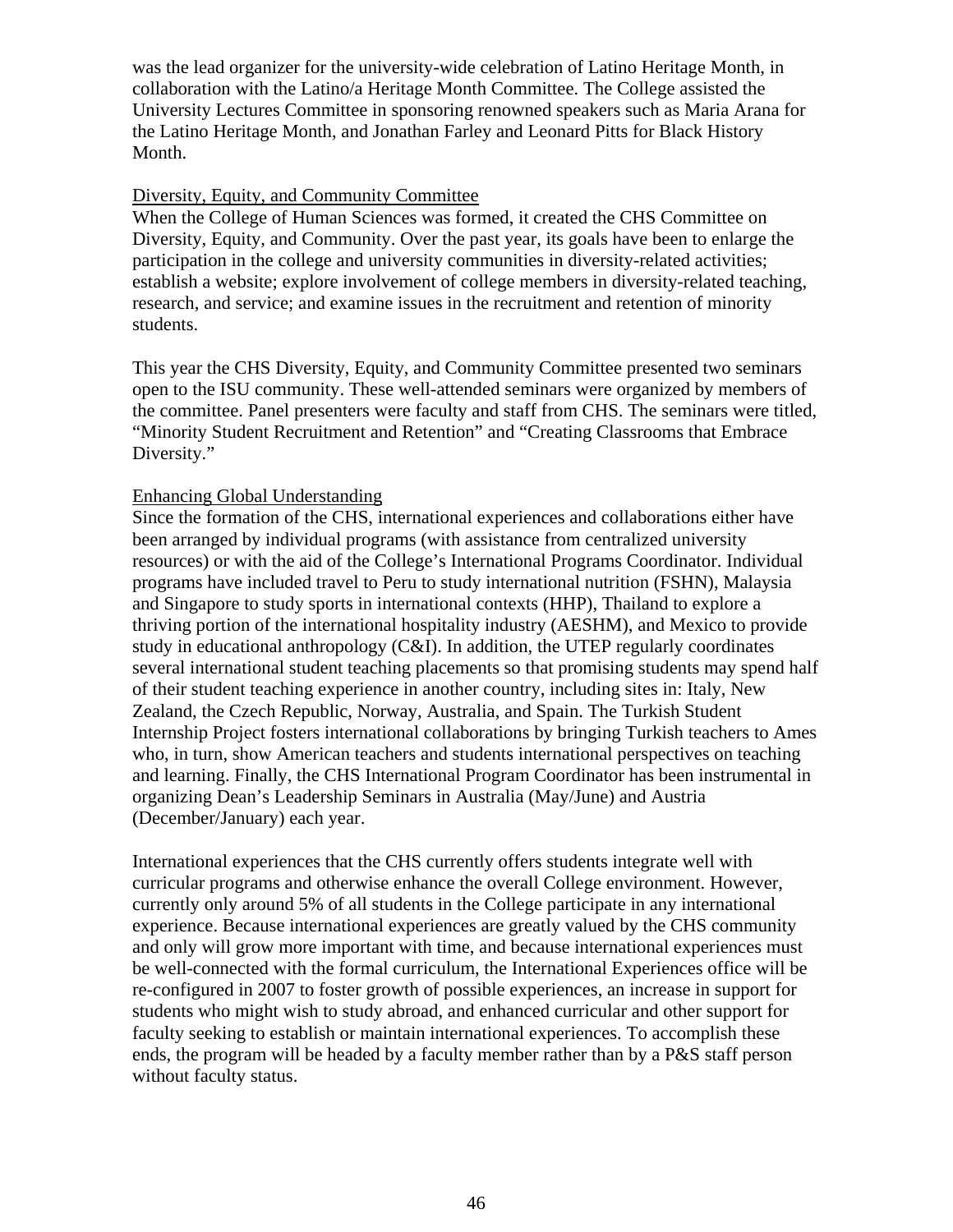## Extension to Families

This program is explicitly working to increase the diversity of its staff. In 2006, this unit recruited and hired one new Latino field staff person in Woodbury County, joining two African American staff members hired the previous year (Waterloo and Des Moines). Extension to Families intends to market and recruit for another Latino field specialist position in Ottumwa this fall. The Expanded Food and Nutrition Education Program continually markets and recruits program assistants to work with Latino and African American audiences. Finally, Extension to Families sustained funding for a Latino program specialist in Perry after grant funding ended.

#### Enhancing Science Instruction for English Language Learners in Iowa Project

This project prepares Area Education Agency Science Consultants from across the state, and teams of teachers from selected Iowa school districts, to effectively implement science instruction that supports English language learners. The project involves summer workshops, ongoing in-school support for teachers, printed and digital support materials, and assistance with family science nights and other family outreach activities. This project is a collaborative effort between the Department of Curriculum and Instruction (faculty members Joanne Olson and Katie Bruna), the Department of English, and the Iowa Department of Education.

#### Social and Educational Equality

Social and Educational Equality (SEE) through Research and Technology is a group of faculty, staff, and graduate students in the Departments of Curriculum & Instruction and Educational Leadership and Policy Studies who met every two weeks during the academic year to explore topics connected with multiculturalism as a lived experience, as a field of activism, and as a subject for research and instruction. These sessions, geared toward mutual enlightenment as well as providing support for work that sometimes can be quite challenging, included topics such as schooling in Cuba, the essence of special education for Black males, Christian privilege, history of LGBT educators, and the history of Japanese community colleges.

## Multicultural & International Curriculum Studies

The C&I Department's Multicultural & International Curriculum Studies (MICS) program area focuses on offering undergraduate and graduate courses that enhance students' understanding of diversity broadly-defined. Program faculty members across the department, but particularly in the MICS area, devote their research to diversity-related topics including anti-racist pedagogy, the history of sexuality and gender in K-12 education, connections between homophobia and sexism, feminist theory, social justice, and multicultural gender fair teacher education.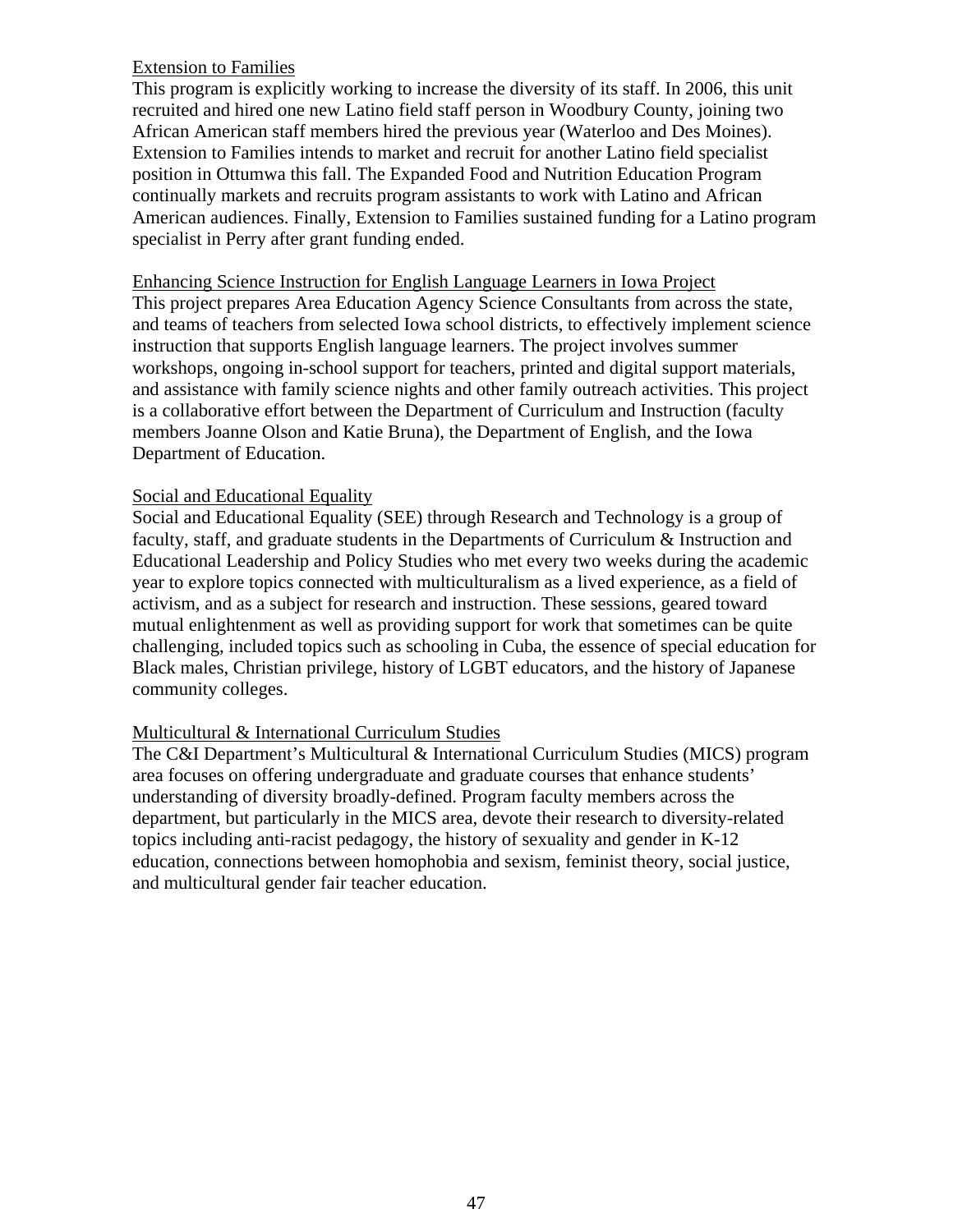#### **College of Liberal Arts and Sciences**

One of our faculty members, Linda Ambrosio (COA, but teaching a course taken by many LAS majors, Gen 411, Molecular Genetics) has made a point of including in her power point lecture photographs of the scientists who made important discoveries pertinent to that day's lecture. Linda includes photos of women, minority, and international scientists at every opportunity. The intent is to demonstrate to the students that major scientific discoveries are made by all kinds of people in addition to Caucasian males, and hopefully to inspire the thought that anyone can succeed in this field regardless of gender, race, and nationality.

Of chemistry's 26.5 FTE tenured and tenure-track faculty, 6 (23%) are women. This may be the best percentage of any chemistry department in the nation.

Twice per semester, we present a "diversity" concert/presentation for all of our music students. This could be anything from steel drums and the music of Trinidad, to the music of Ireland, to music of the Congo, to the music of East India.

In philosophy, we offer courses in "ethical issues in diversity" and feminism, and issues of race, gender, class, and sexual orientation are examined in both our ethics courses and our courses in political philosophy. One member of the philosophy faculty has great interest and expertise in eastern philosophy. She hopes to develop a new course in this area after she has completed her present research project.

This has been an exciting year for Psychology in terms of diversity education, outreach, and recruitment. There are a number of goals that have been achieved within the department and across campus as a result of the department's efforts.

One of the most important accomplishments was the hiring of three new faculty members, all of whom bring diversity to the department. The search committees, faculty, and students worked hard and creatively to recruit these outstanding scholars. In addition to their outstanding academic records, they will each bring a diverse perspective to the department that will continue to create a welcoming environment for future faculty, staff, and students.

Another important achievement within the Department was the creation of the annual Psychology Diversity Conference which will be held this year on April 26. Organized and developed by psychology faculty Stephanie Madon, Susan Cross, and David Vogel, this conference is a joint effort between the Department of Psychology, the Institute for Social and Behavioral Research, and the Multicultural Student Program Advising Council. The goal of this event is to offer a lecture series focused on multicultural scholarship being conducted by national experts. This year Drs. Carey Ryan, a social psychologist, and Stephen Quintana, a counseling psychologist, will be on campus to deliver lectures related to their research on Latino/as experiences in the United States (a growing area of research relevant both locally and nationally). This is an event open to the university community that will help to highlight issues of diversity from a psychological and academic perspective.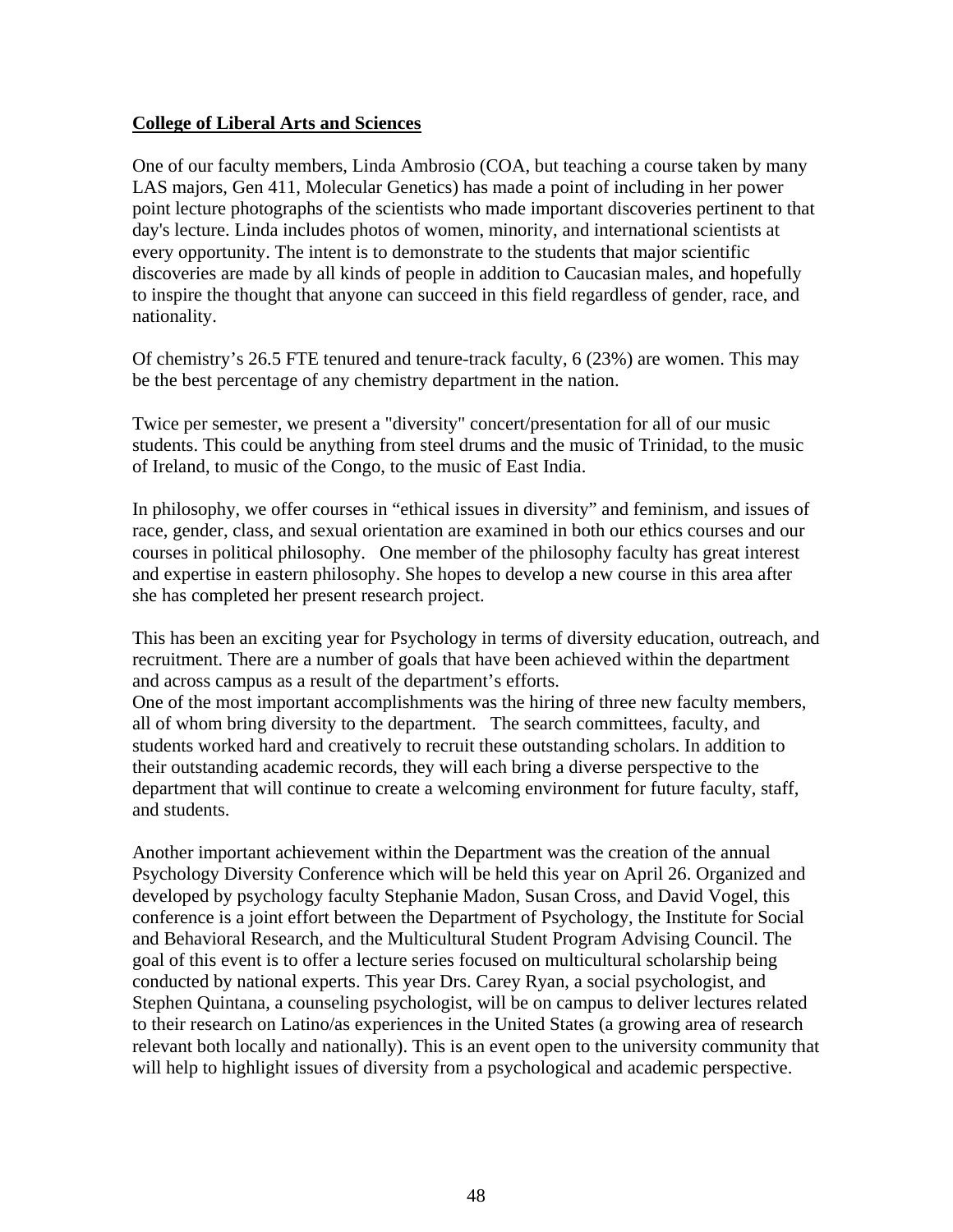This year we saw the development of a student-initiated and faculty supported diversity committee that will address concerns within the department such as multicultural awareness and acceptance among faculty and students, creating mentoring relationships and community support for minority students, and aiding in the recruitment and retention of faculty and students of color.

In addition, the department will be participating in a seminar offered by the Graduate College on increasing diversity among graduate students. This has been a focus for the department for the last several years and we have experienced significant success in recruiting minority students. However, we are interested in learning more about the ways that we can attract and support quality minority students. Finally, psychology professor Lisa Larson has agreed to serve as the LAS Equity Advisor, and in this capacity, she will help our department achieve and maintain best practices with regard to a wide range of diversity issues.

The Department of Statistics contributed to the initiative to bring in prominent female faculty in the mathematical and computational sciences to inspire female students to pursue graduate study in those areas. Our female faculty are heavily involved in this effort.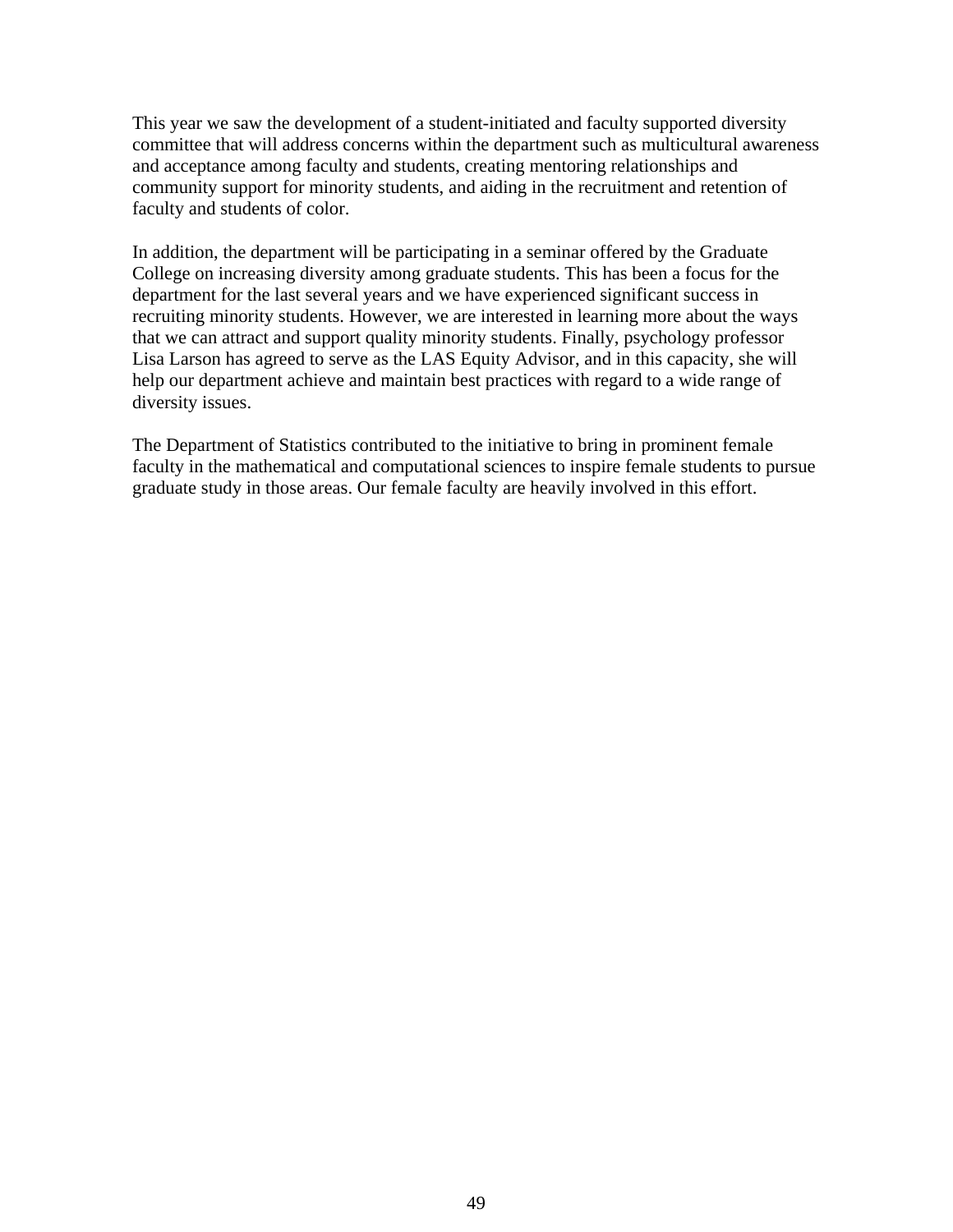# **The Parks Library**

The Library continues to have a Diversity Committee, chaired by Library Human Resources Coordinator and consists of six faculty and staff members. The committee meets monthly with responsibilities for monitoring professional searches and providing diversity awareness training.

- Faculty & P&S Recruitment. Provides each search committee chair with a diversity packet, and informs each committee chair of the obligation to take the online training titled "Invite Diversity." All candidates interviewed have an opportunity to meet with a Diversity Representative about the search process. Throughout the academic year the committee also sends reminders to staff regarding diversity related events on campus. During the faculty recruitment conducted this year, all interviewed candidates expressed strong satisfaction with the search process.
- Diversity Awareness Training: The Library hosted Equal Opportunity and Diversity training on the topic of Discrimination and Harassment in December 2006 and January 2007. As of February 2007, all Library staff have attended either the employee or supervisor training session and are aware of the new combined ISU policy on Discrimination and Harassment. A follow up to this training was sent to all staff to provide a quick resource and reminder of the policy, ways to file a complaint, employee's responsibility and supervisor's responsibility.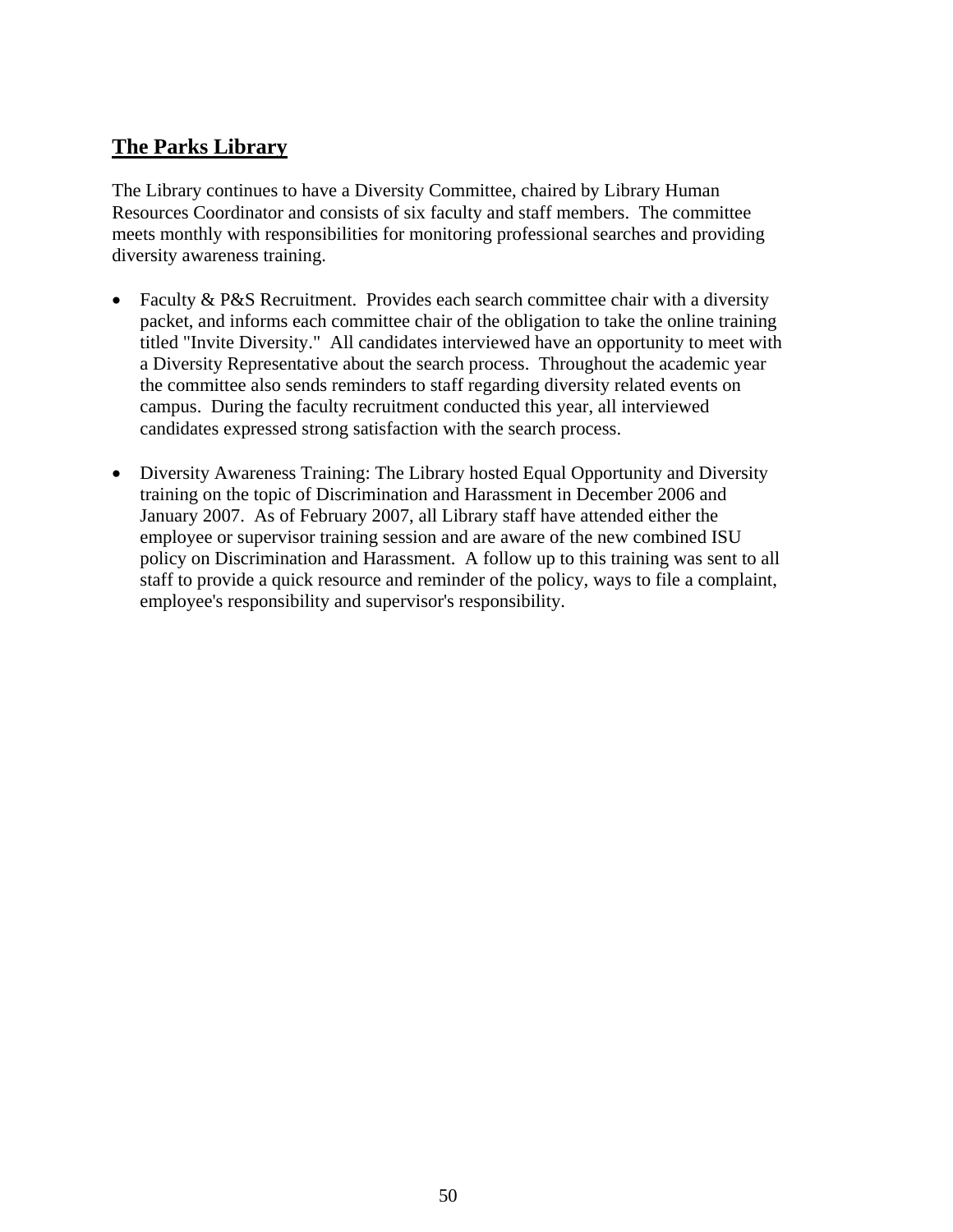# **The College of Veterinary Medicine**

# **Success stories in student recruitment and retention**

The College of Veterinary Medicine received applications from 58 under-represented students in 2007, the highest number in history. They included African Americans, Asians, and Hispanics, Indian, and Native American students. Eight were extended offers of admission to ISU and one was extended an offer to attend the University of Nebraska-Lincoln (UNL) through our new cooperative professional program.

The number of under-represented students who accepted our offer represents a 250% increase over the previous two years. Five of the eight who were offered ISU admission accepted our offer. Four are Hispanic and one is East Indian. Four are non-resident students; four were accepted at several colleges of veterinary medicine; and one is a nonresident George Washington Carver Scholar at ISU. The UNL-admitted student declined the offer.

The college participated in the American Association of Veterinary Medical College career fair in Washington, DC. The event was attended by approximately 150 students, 40% of whom were students of color.

Two staff members serve as disabilities resources liaisons and one is a Minority Student Affairs liaison. The college has fourteen students enrolled in the professional program who had documented disabilities. All students received or continue to receive accommodations while enrolled in the curriculum.

## **Recruiting Success Example**

A College faculty member met an African American student who was doing undergraduate work at Tuskegee. The student was interested in becoming a veterinarian and was invited to ISU for a visit. She maintained interest and was actively recruited by ISU and several other veterinary colleges. Pfizer Animal Health, a business partner of the college, had an active interest in promoting diversity and helped craft a package that included a concurrent DVM/graduate degree program in which the company provided tuition, a modest stipend, a book/fee allowance, and travel opportunities. The package proved to be the turning point and the student is doing exceedingly well in our program.

Other successful recruiting efforts include those of the college's V-SMART, SPIKE and D-PIKE program that focus on engaging potential students in food supply animal veterinary medicine. With declining rural area student populations, these programs expose urban-area students to Iowa's beef, dairy and swine industries and opportunities, and to life in Iowa's rural communities. They are helping support the state's small-town economies and infrastructure, and an \$8 billion state industry.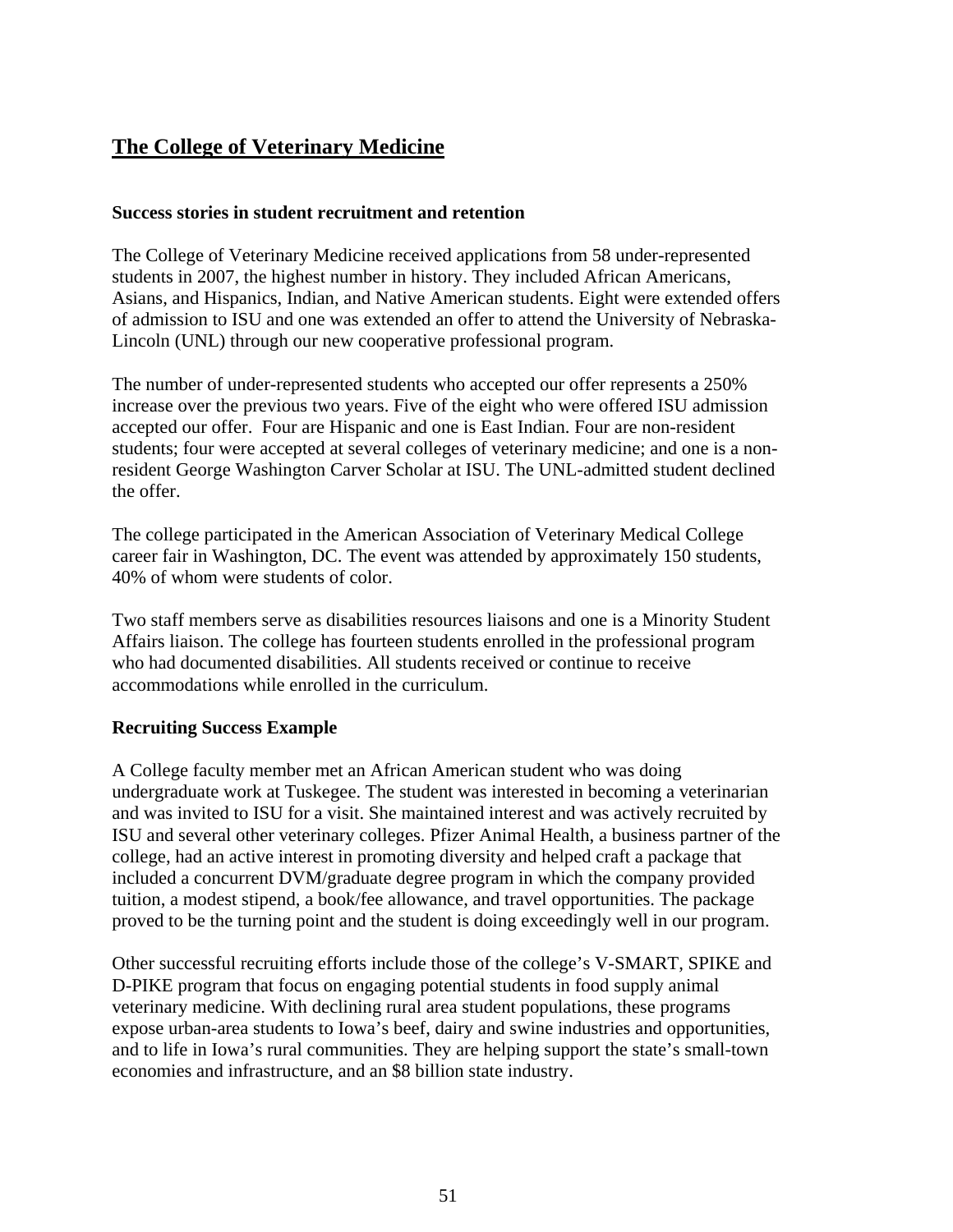### **Innovations/success stories in faculty recruitment and retention**

College and University resources have been utilized to help retain five faculty members during the past year, and build a diverse faculty population. In the Veterinary Clinical Sciences department, a four year trend is continuing in hiring increasing numbers of female faculty members.

| <b>New Faculty</b> | 2004 | 2005 | 12006 |  |
|--------------------|------|------|-------|--|
| <b>Females</b>     |      |      |       |  |
| Males              | 1 Q  | 1 Q  | -111  |  |

*Success Story:* A new associate professor was hired in Veterinary Microbiology and Preventive Medicine who had 10 refereed publications and NIH K22 funding, thereby strengthening the potential for obtaining NIH traineeships. She has a PhD in Molecular Microbiology from the University of Missouri – Columbia School of Medicine, and completed a NIH Post-doctoral fellowship at Harvard Medical School. Since her arrival at Iowa State she has obtained NIH funding.

### **Other notable efforts to improve college for diversity**

All faculty and staff are required to attend the University's discrimination and harassment prevention training. We continually remind faculty and staff that our work environment needs to be collegial and respectful of each other. Department chairs are measured on efforts to support this effort through their PRS statements.

Office of Academic and Student Affairs worked with faculty to develop two international Memoranda of Agreement. Student exchanges have occurred with Italy, Spain, China, Canada, Glasgow, Mexico and the Netherlands.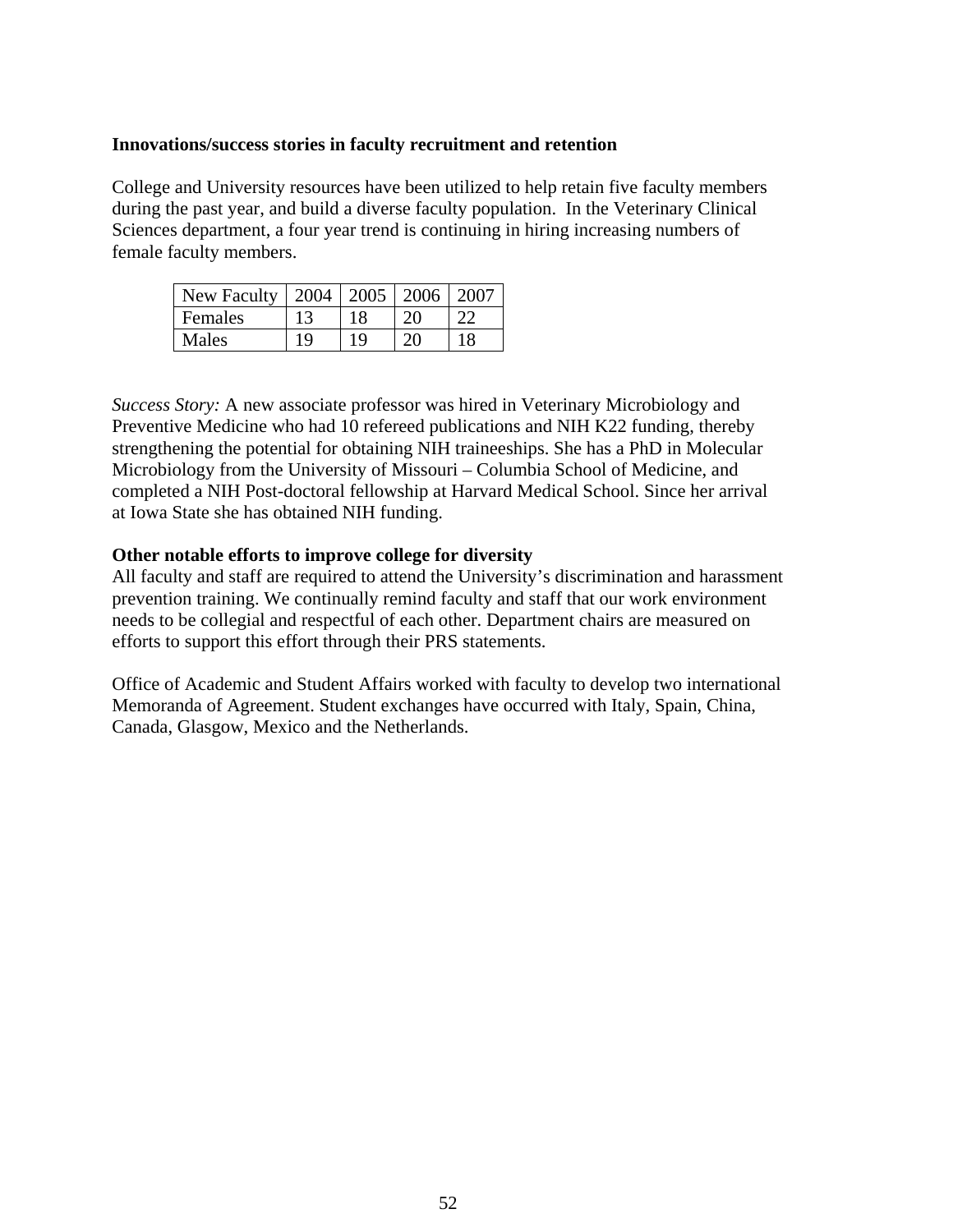# **PERSPECTIVE: TEN YEARS OF AFFIRMATIVE ACTION: 1997-2007**

The total workforce decreased by 264 employees, from 1997 to 2007. An important note is the increases in female employees in all of the POA groups. The largest increase in workforce for females was in the POA group Faculty-Tenure Track and the Professional & Scientific. The number of women in the workforce had an overall increase of 2659 employees in this ten-year period. Women in 2007 are 50.0% of the total workforce compared to 48.0 % in 1997.

The minority workforce has experienced growth in all of the POA groups during this time period. The largest increase in workforce for minorities was also in the POA group Faculty-Tenure Track and the Professional & Scientific. The minority workforce had an overall increase of 483 employees, in this ten-year period. In 1997, minority employees were 8.6% of the total workforce. In 2007, minority employees are 10.5% of the total workforce.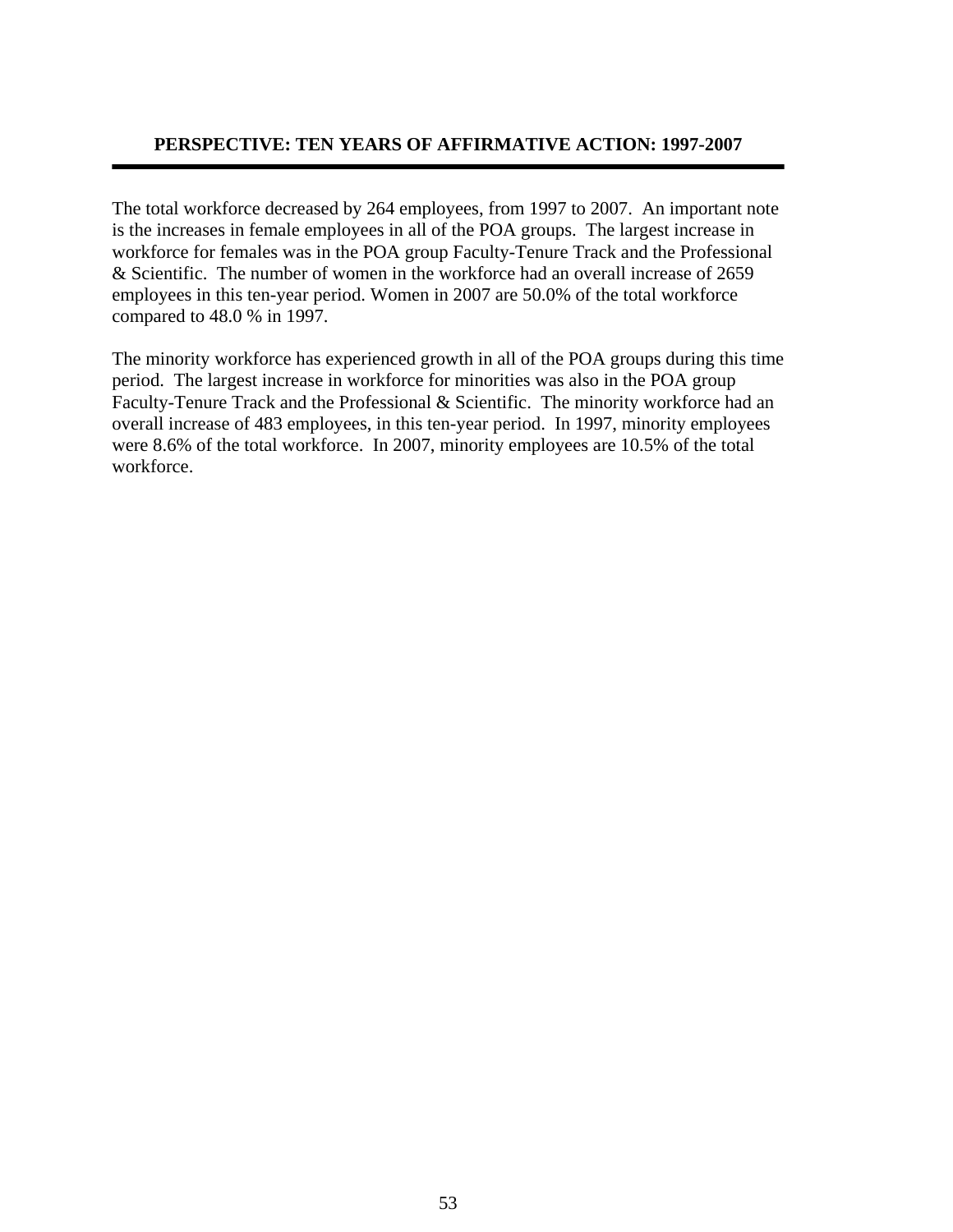

# **University of Northern Iowa**  Office of Compliance and Equity Management

# Annual Report on Affirmative Action To the Board of Regents, State of Iowa

October 2007

Submitted by Leah Gutknecht Assistant to the President for Compliance and Equity Management <http://www.uni.edu/equity> http://www.uni.edu/diversity 441 Library, UNI Cedar Falls, IA 50614-0028 Phone: 319.273.2846 Fax: 319.273.7045 [equity@uni.edu](mailto:equity@uni.edu)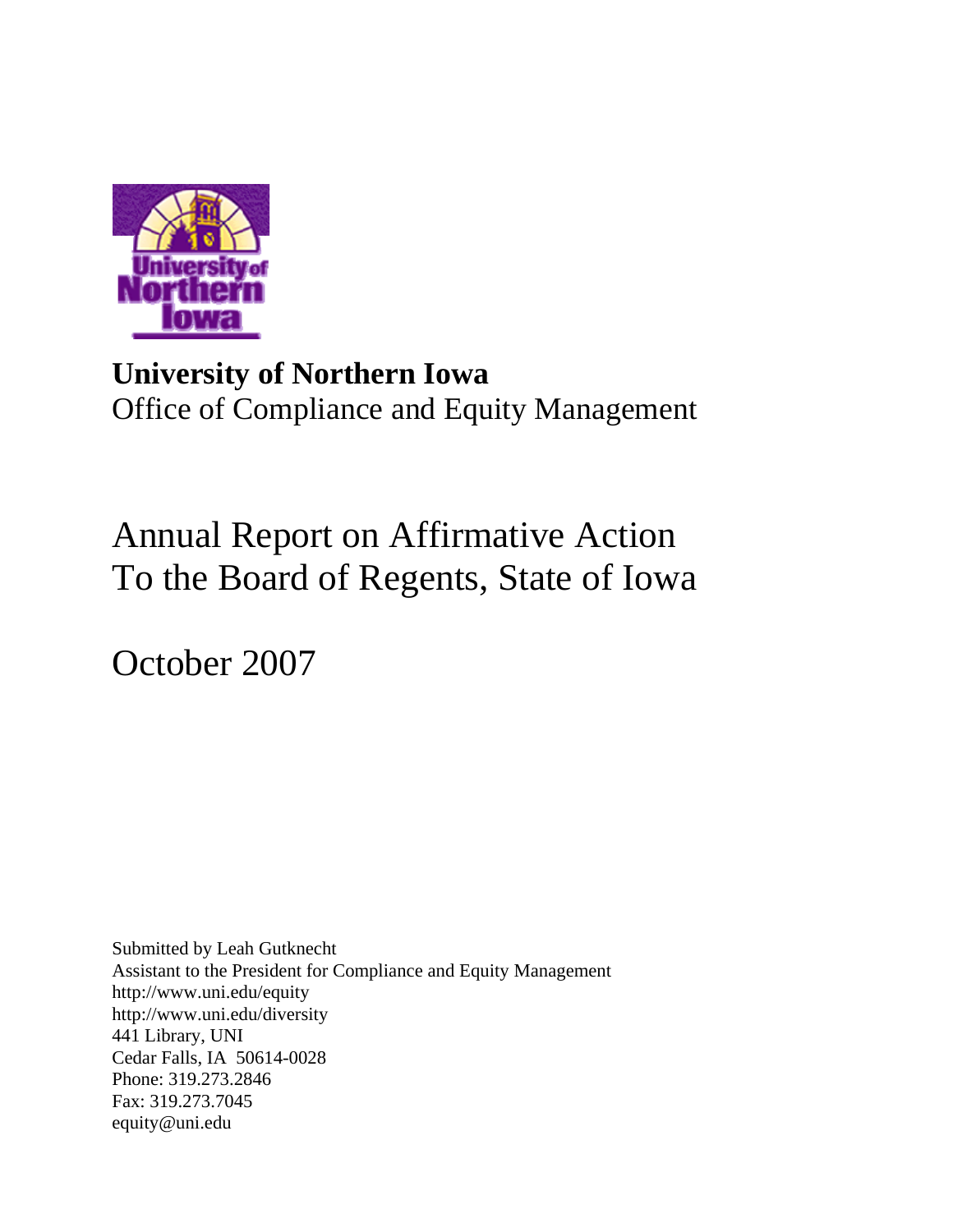# **Annual Report on Affirmative Action To the Board of Regents, State of Iowa University of Northern Iowa (UNI) October 2007**

# **I. INTRODUCTION.**

It is the policy of the University of Northern Iowa that there will be equal employment and educational opportunity without regard to race, color, sex, age, disability, veteran status, religion, national origin, sexual orientation, or any other basis protected by federal and/or state law. This includes the provision of a campus environment that is free from illegal discrimination and harassment, and applies to the recruitment, appointment, and promotion of persons in all employment groups.

This report presents employment activities at UNI. The data in this report are compiled according to Board of Regents guidelines, and include all non-temporary, full-time, and parttime employees working 50 percent time or more as of October 1, 2007. The categories used for the job groupings are determined by federal guidelines. It is important to note that other reports generated for other University purposes will use different data sources, definitions, and groupings of employees. Care should be taken in attempts to compare data from this report with other UNI workforce reports.

# **II. OVERVIEW.**

As of October 1, 2007, the UNI workforce totals 1824 employees. This includes 979 (53.7%) female employees and 164 (9%) minority employees. One year ago, UNI employed 984 (53.8%) female employees and 170 (9.3%) minority employees. This represents a minimal loss in employment of females, and a slight loss on the total employment of minority persons.

The tenured and tenure track employee group employs a total of 534 employees. This represents a net decrease of sixteen (16) employees. Overall, this group saw a loss of one (1) female employee, and a loss of eight (8) minority employees. This equates to 222 (41.6%) female representation and 61 (11.4%) minority representation in the tenured and tenure track group. This compares to 550 tenured and tenure track faculty in 2006, with 223 (40.5%) female faculty and 69 (12.5%) minority faculty.

The five- and ten-year comparisons reflect a consistent and steady gain in females in the tenured and tenure track faculty group although minority numbers have seen a slight decrease. While the overall number of employees in that job group has actually decreased by 17 employees (3%) over the past five years, female representation has grown by 2.2% and minority representation has remained relatively steady.

Five- and ten- year comparisons for the overall workforce show progress in female representation, but a consistent decline in the minority representation. Over the ten-year history,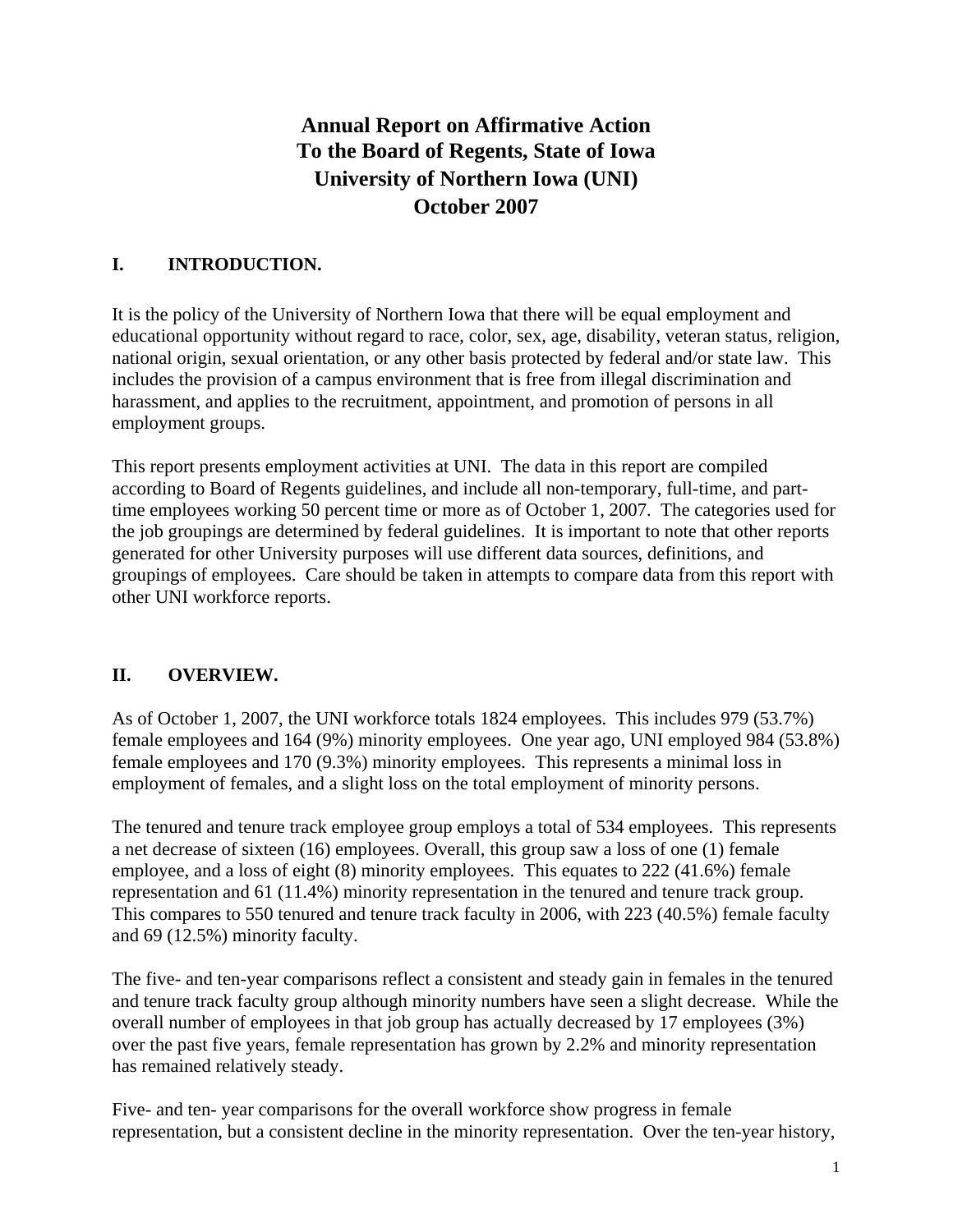total employment numbers varied dramatically in response to budget fluctuations. The overall effect is a gain of 44 female employees at a rate of 2.2% growth in ten years. However, substantial ground was lost in minority employment with a total loss of 32 employees equating to a 1.8% loss compared to 1997 figures.

The following charts show the five- and ten-year comparisons of female and minority tenured and tenure track faculty at UNI for 1997, 2002 and 2007.



The following chart shows the current employment levels in each of the employment groups at UNI.

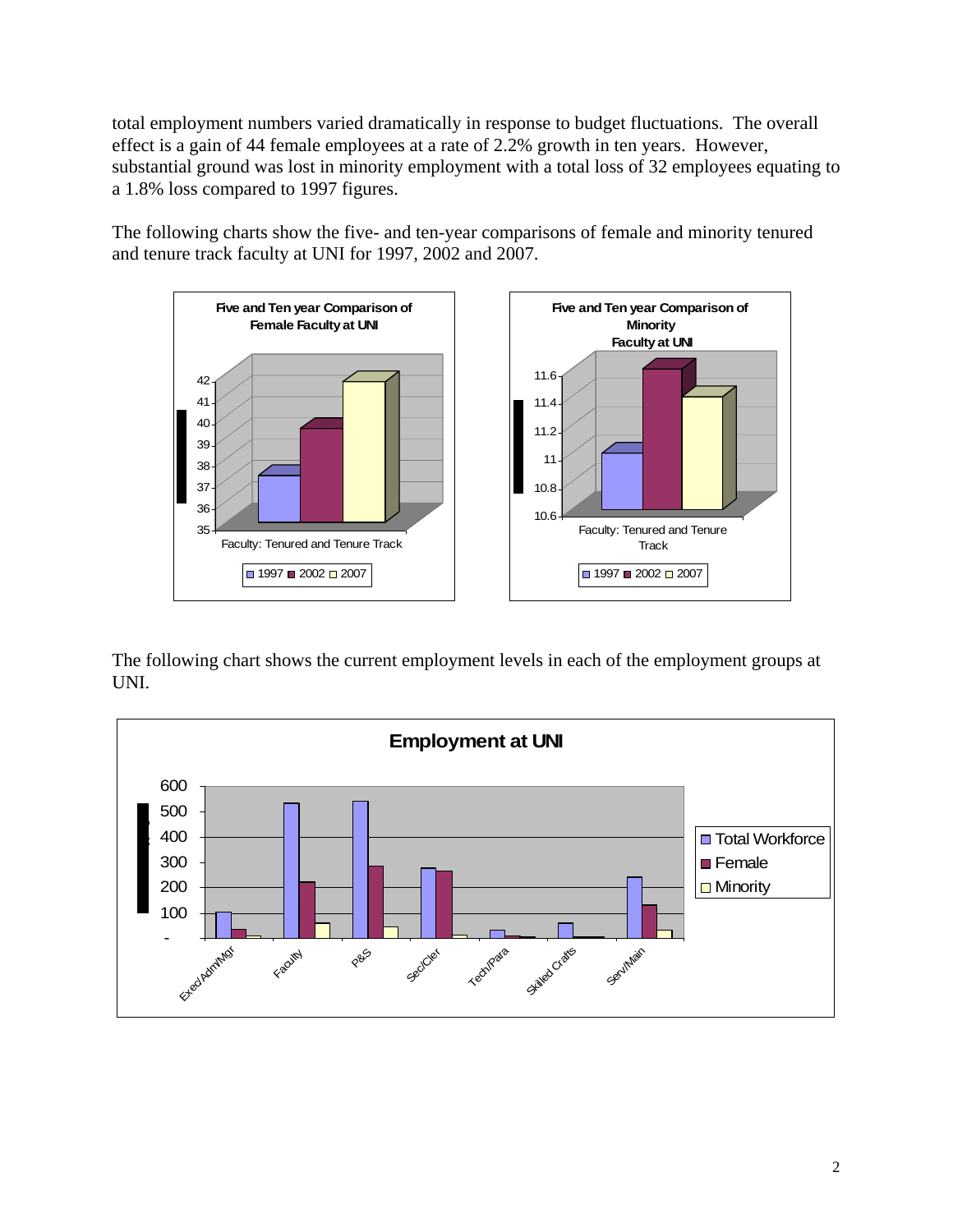# **III. 2006-07 HIRING ACTIVITY.**

University-wide, 219 searches were initiated in the 2006-07 reporting period. 188 of those searches resulted in a hire. The Professional and Scientific (P&S) group and Faculty had the largest amount of hiring activity.

The majority of hiring activity in the Merit System resulted in internal contract transfers. Only 27 of the 59 searches resulted in new hires to the university. Of those 27 external hires, 20 (74%) were female and four (15%) were minority. The overall composition for employment groups encompassed in the Merit System stands at 68% female representation and 8.4% minority representation.

The P&S group has once again experienced the largest growth with a current employment level of 540 employees. This represents a 7% gain over five (5) years and a 37% gain over ten (10) years. The gain in female employees has kept pace with movement from 47.3% ten years ago to a current female P&S population of 52.6%. However, the increase in the number of minority employees did not reflect the increase in P&S employment. Even though a net gain of seven minority employees was accomplished, the result was an overall loss in representation with a current P&S level of 8%, down from 9.2% ten years ago.

Faculty hiring increased during the 2006-07 period. Thirty-one (31) searches were conducted for tenured and tenure track positions. An additional twenty-six (26) searches were conducted for term and temporary faculty for a total of fifty-seven (57) faculty searches completed. Of the fifty-seven (57) hires, twenty-nine (29) (50.9%) were female and five (5) (8.8%) were minority.



The following chart helps to illustrate the numbers of searches over the last three years.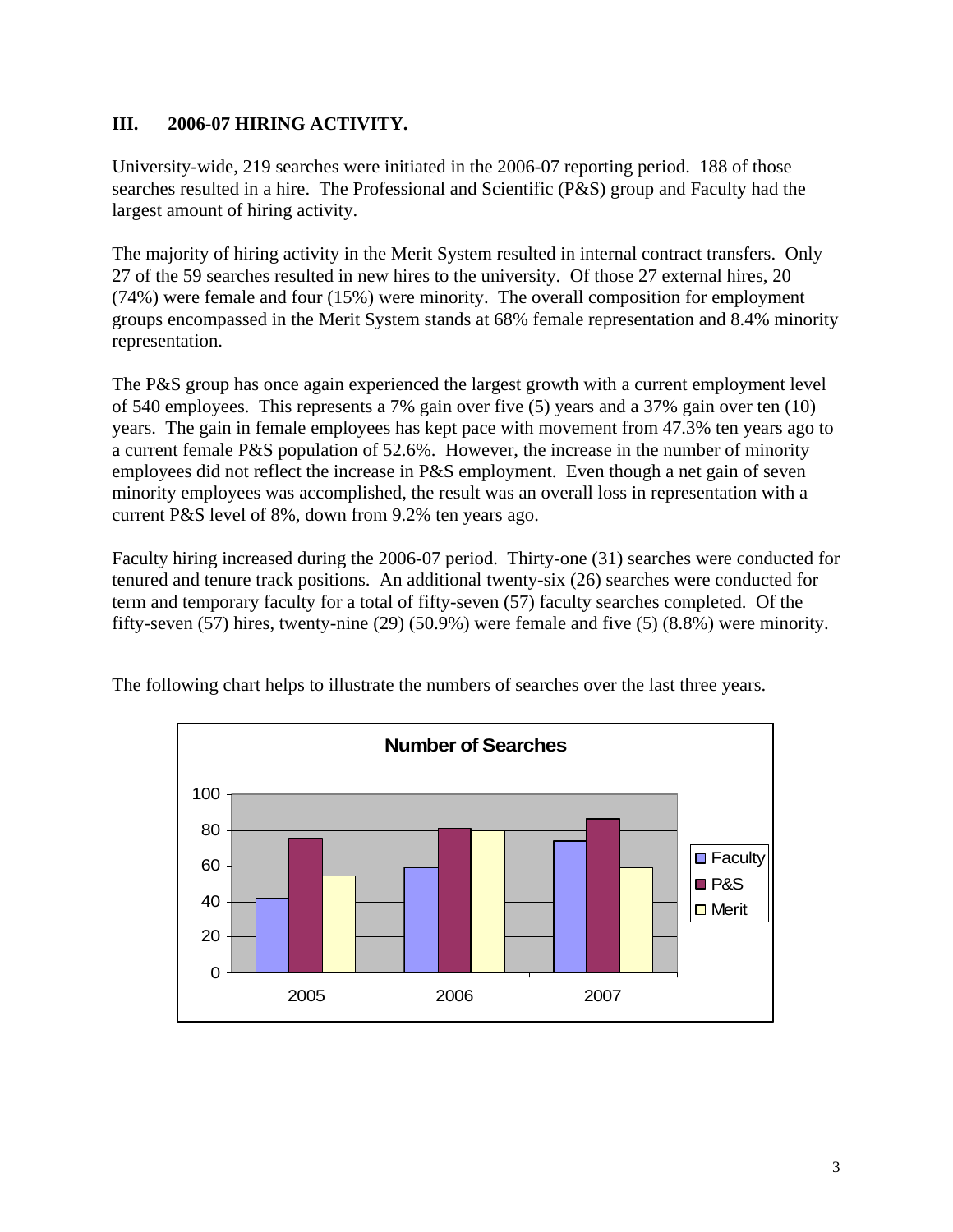# **IV. 2006-07 HIRING GOAL ATTAINMENT BY EMPLOYMENT GROUPS.**

The following table shows 2006-07 hiring goals for women and minorities by job groups. Actual numbers hired are shown in parentheses.

|                                     | 2006-07 Goal |                | Achieved?  |            |
|-------------------------------------|--------------|----------------|------------|------------|
| <b>Employment Group</b>             | Female       | Minority       | Female     | Minority   |
| Executive/Administrative/Managerial |              | 2              | No(0)      | No(0)      |
| Faculty (Tenured and Tenure Track)  | 8            | 12             | Yes $(25)$ | No(3)      |
| Professional/Scientific             | 3            |                | Yes $(48)$ | Yes $(10)$ |
| Secretarial/Clerical                |              |                | Yes $(9)$  | No(0)      |
| Technical/Paraprofessional          |              |                | N/A(0)     | No(0)      |
| <b>Skilled Craft</b>                |              |                | $N/A$ (0)  | No(0)      |
| Service/Maintenance                 |              | $\overline{4}$ | Yes $(11)$ | Yes $(4)$  |
| Total                               | 13           | 22             |            |            |

# **V. PROGRAMS IN PLACE.**

Affirmative Action at UNI is a shared responsibility. With the support of the President, the Vice Presidents, and the Office of Compliance and Equity Management, UNI will continue to hire faculty and staff in accordance with affirmative action principles and will consistently enforce federal guidelines established for educational institutions. The University relies heavily on its administrators and search committees to make affirmative action a priority in their hiring activity.

The Office of Compliance and Equity Management provides information, strategy, and support to departments in their recruitment and hiring activities. Each search is reviewed on an individual basis to determine the most appropriate method of recruitment for that particular vacancy. The development of these individualized recruiting strategies and the personal attention allows departments the opportunity to be creative in their outreach while adhering to equal opportunity and affirmative action hiring procedures.

UNI emphasizes the benefits of having a diverse work force. We believe that opportunity is the true value of affirmative action and that diversity remains a key component in strengthening excellence throughout the University. To that end, the Office of Compliance and Equity Management has been leading efforts designed to embed an appreciation for diversity into the core culture of the University. Working with a multitude of departments on campus, major strides have been made in terms of increasing the awareness of the importance and significance of diversity. Examples of such actions include a climate survey, collaboration with community leaders to identify opportunities, increased coordination of existing campus resources, promoting the diversity-related research and activity of individual faculty and staff, and expanded web access to multiple resources.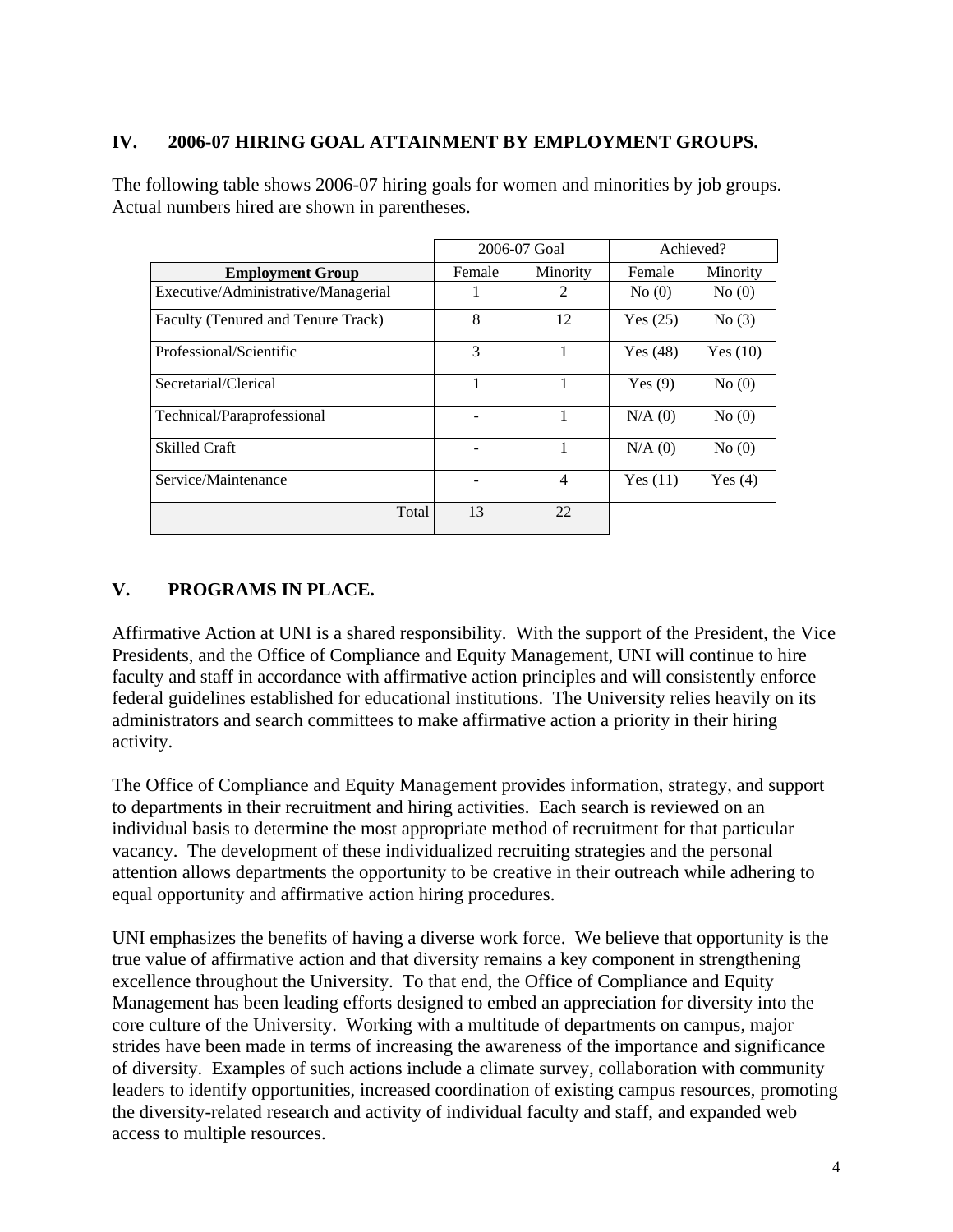In fall 2006, the Diversity Matters web site was launched and has been growing rapidly since that time. In fall 2007, the Diversity Matters icon was placed on the main UNI web page to offer an immediate link to the Diversity Matters resources. The icon and link were also added to all divisional, college, and primary web sites. An employment link was also added to the front page of the UNI site to offer a more welcoming presence to those considering employment at UNI. For administrators and search committees, additional tools and resources were added to the Hiring Toolkit found on the web site for the Office of Compliance and Equity Management.

The Office of Compliance and Equity Management partners with Iowa State University, University of Iowa, and numerous other Iowa universities, colleges, and community colleges in a statewide consortium dedicated to diversity in higher education. An outgrowth of that consortium is an annual summit focused on the recruitment and retention of diverse faculty and staff. Several UNI faculty, staff, and students attended the event in Ames in 2007. Plans are underway for the 2008 event to be held in Dubuque and for the 2009 event to be hosted at UNI.

Representatives from the Office of Compliance and Equity Management and Human Resource Services attended minority job fairs during the year. Additional recruitment tools and advertising locations continue to be sought and researched. As new ad locations are identified the information is added to the Office of Compliance and Equity Management web site. Members of departments and search committees also get involved in year-round recruitment at conferences, meetings, and other professional activities.

UNI has also been actively enhancing their efforts of addressing the needs for persons with disabilities. The Office of Disability Services was broken out into two separate offices, Student Disability Services and Faculty and Staff Disability Services. This separation provides for more specific services to each of the groups and has allowed services in both areas to be expanded. In addition, the Coordinating Committee for Disability Accommodations provides for campus-wide attention to providing accessibility and resources to persons with disabilities.

# **VI. 2007-08 HIRING GOALS BY EMPLOYMENT GROUP.**

UNI conducts an annual availability analysis to establish a benchmark against which the demographic composition of UNI's workforce may be compared to determine whether barriers to equal employment opportunity exist within particular job groups.

The availability analysis for each job group examines two potential areas of availability: individuals with the requisite skills outside the establishment (external availability) and those within the establishment who are promotable, transferable and/or trainable (internal availability). Recruitment areas vary by job group, but include a combination of national, state, and local census data, as well as internal feeder positions and reasonable paths of progression. Finally, where a job group is composed of different job titles that carry different availability rates, a composite availability figure is calculated and then weighted accordingly.

The representation of minorities and women in each job group is compared with the availability analysis of the respective job group. Where actual representation is less than the calculated availability, a statistical test identifies whether the difference is greater than could reasonably be expected. The comparison of availability with actual representation (incumbency) is then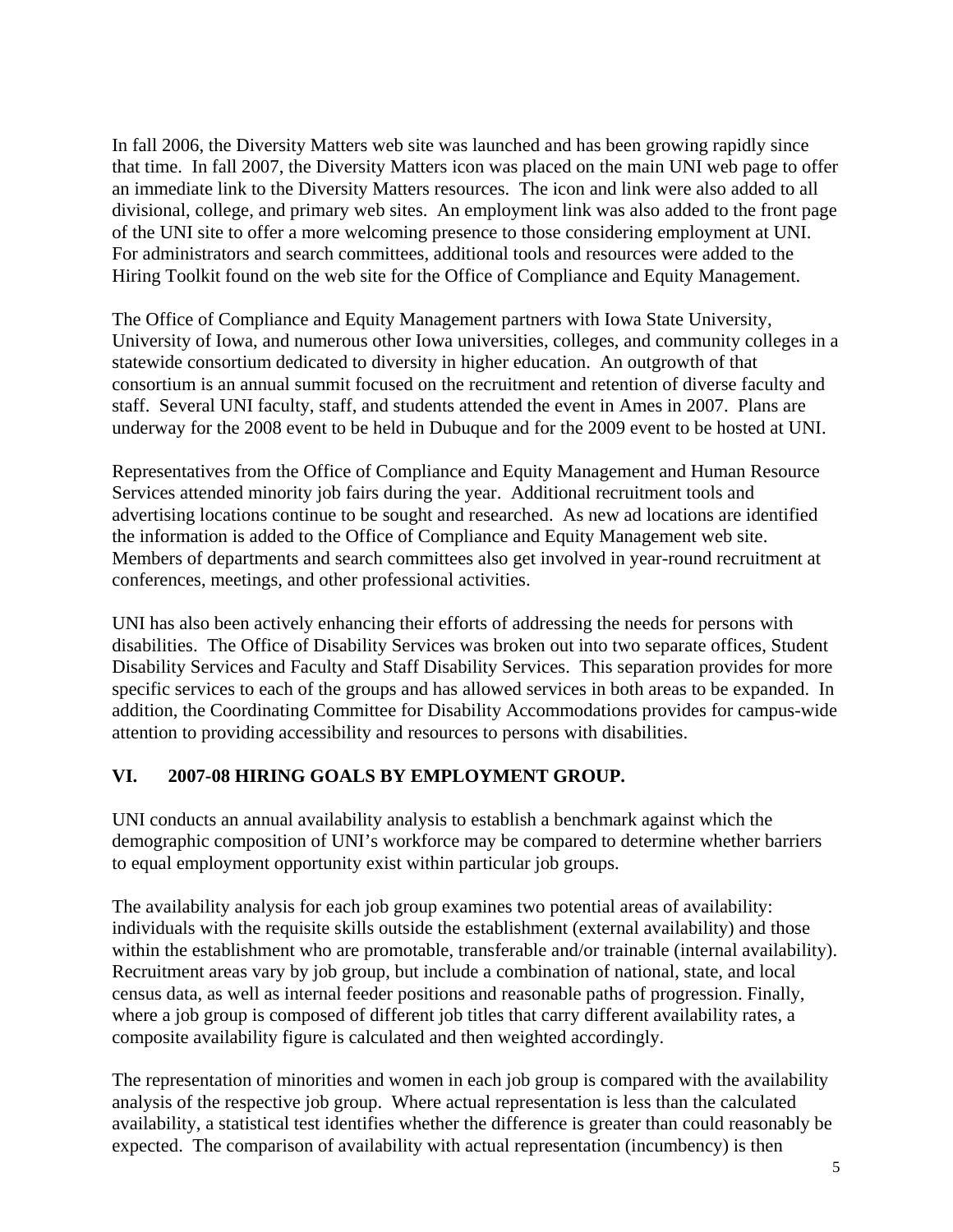reviewed for statistical significance. UNI establishes placement goals where the actual representation of women or minorities in a job group is less than would be reasonably expected based on calculated availability.

In establishing placement goals, the following principles are applied:

- When the percentage of minorities or women employed in a particular job group is less than would reasonably be expected given their availability percentage in that job group, UNI established a placement goal at least equal to the availability figure derived for women or minorities, as appropriate, for that job group.
- Placement goals are not quotas that must be met, nor are they to be considered as either a ceiling or a floor for the employment of particular groups.
- In all employment decisions, UNI makes selections in a nondiscriminatory manner. Placement goals do not provide a justification to extend a preference to any individual, select an individual, or adversely affect an individual's employment status, on the basis of that individual's race, color, religion, sex, age, disability, veteran status, sexual orientation, or national origin.
- Placement goals do not create set-asides for specific groups, nor are they intended to achieve proportional representation or equal results.
- Placement goals are not used to supersede merit selection principles, nor do these placement goals require UNI to hire a person who lacks qualifications to perform the job successfully or hire a less-qualified person in preference to a more-qualified one.

The availability analyses by job group, taking into account both external and internal availability, and incumbency compared to estimated availability is reflected in the chart below.

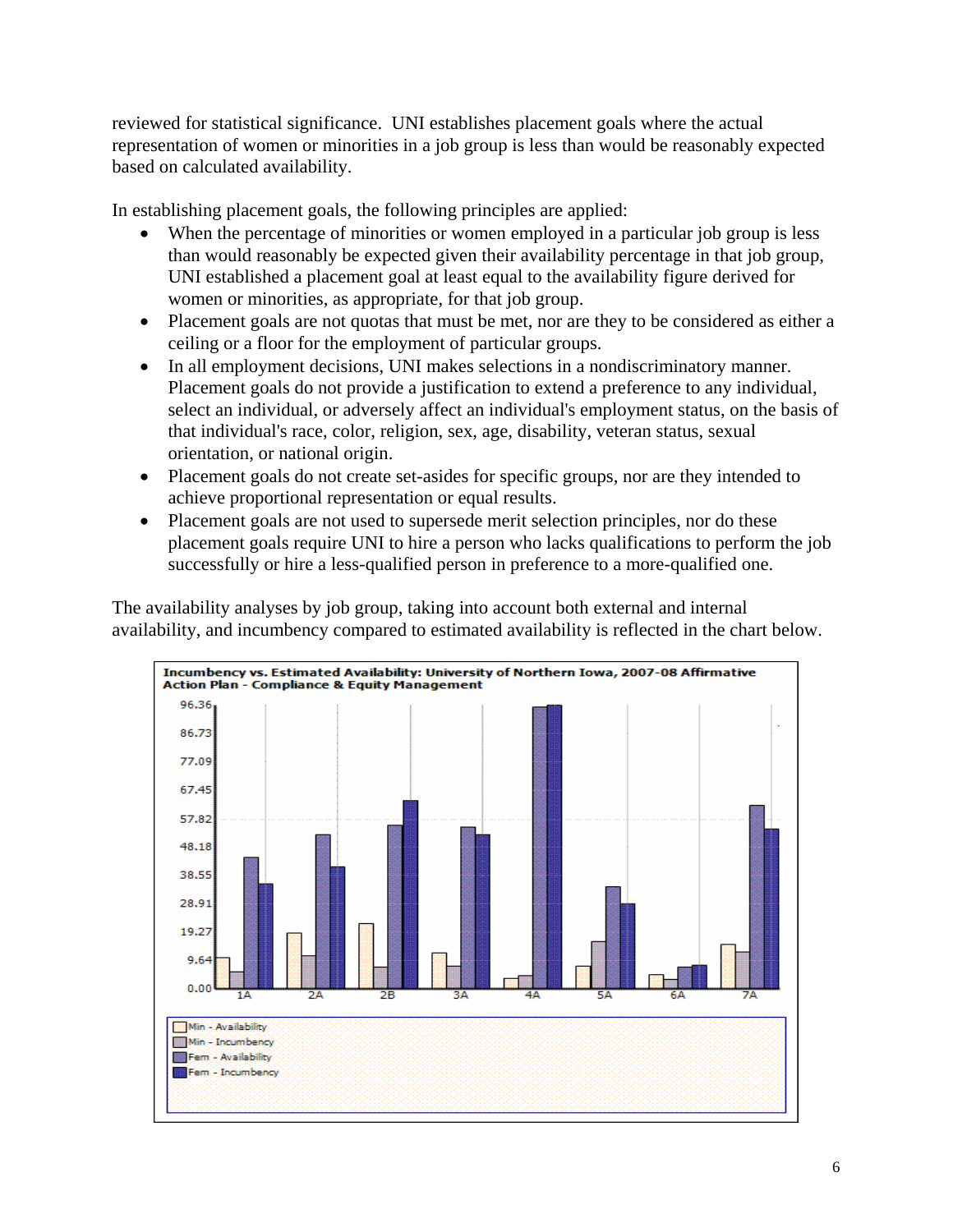|                                     | 2007-08 Goals |               | Five Year Goals/2011-12 |          |
|-------------------------------------|---------------|---------------|-------------------------|----------|
| <b>Employment Group</b>             | Minority      | Female        |                         | Female   |
| Executive/Administrative/Managerial |               | $\mathcal{D}$ | 5                       | 9        |
| Faculty (Tenured and Tenure Track)  | 8             | 11            | 40                      | 57       |
| Professional/Scientific             | 5             | 3             | 24                      | 13       |
| Secretarial/Clerical                |               |               | $\Omega$                | $\Omega$ |
| Technical/Paraprofessional          |               |               | $\Omega$                |          |
| <b>Skilled Craft</b>                |               |               | $\Omega$                | $\Omega$ |
| Service/Maintenance                 |               | 4             | 5                       | 19       |
| Total                               | 15            | 21            | 74                      | 99       |

The factors described previously are reflected in the goals established for the 2007-08 hiring year, as well as five-year goals, as shown in the following table.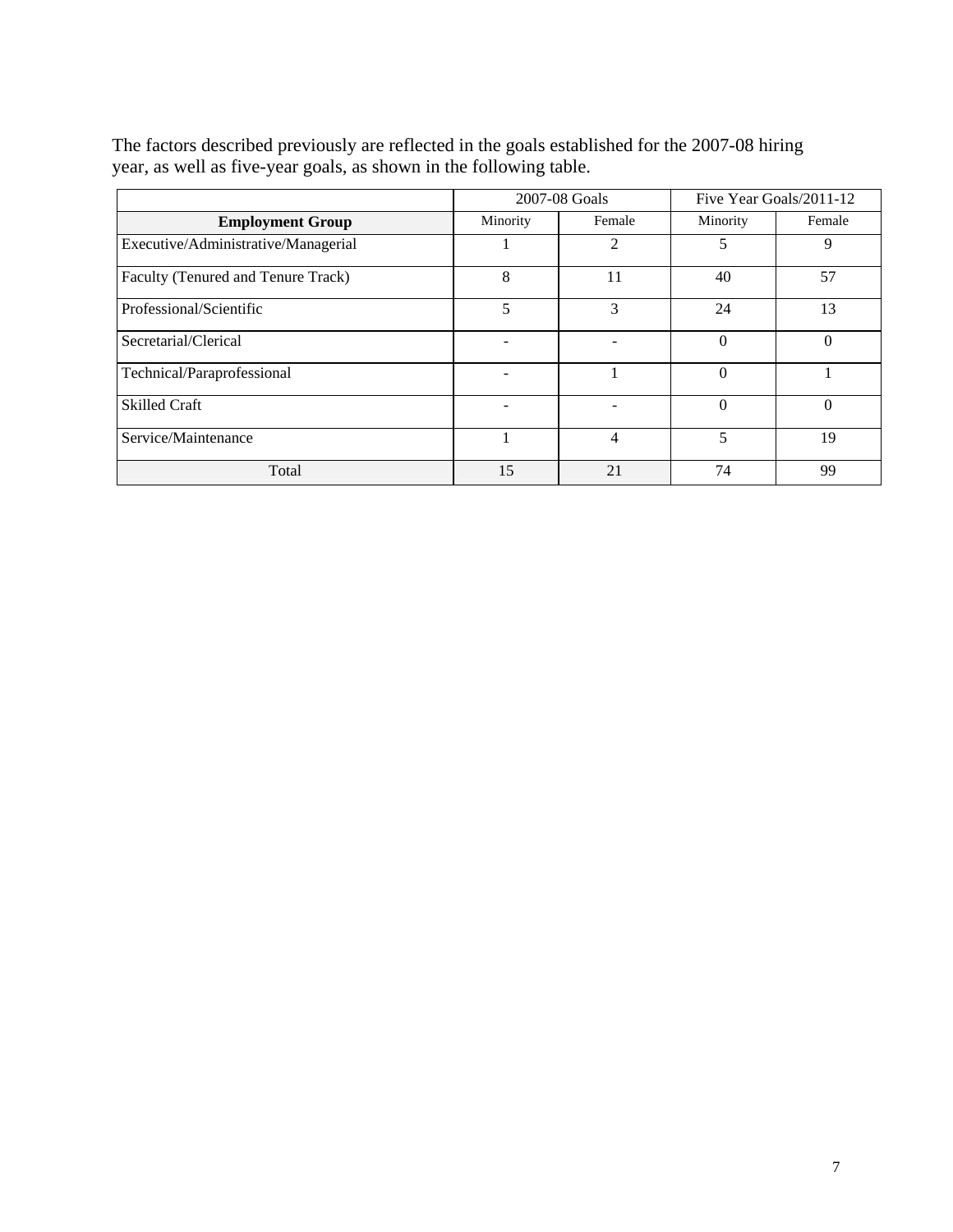# **Iowa Braille and Sight Saving School DIVERSITY ANNUAL REPORT October 1, 2006 - September 30, 2007**

The Iowa Braille and Sight Saving School continues to offer equal employment opportunities regardless of race, color, sex, national origin, religion, age, physical, or mental disabilities to all qualified applicants. The school practices affirmative action in its programs, procurement and employment practices. The Iowa Braille School also continues to be in compliance with Section 504. See Appendix A.

The Iowa Braille School continues to address the implementation of the Task Force recommendations, especially in the key area to develop and implement a comprehensive professional development plan that will provide all Iowa service providers, including the IBSSS faculty and staff, with the knowledge and skills needed to contribute effectively to the continuous improvement of services to children who are blind or visually impaired and their families. Annually school employees are required to complete training in Exposure to Bloodborne Pathogens and other Infectious Diseases. Mandatory reporter training is required in compliance with child abuse reporting policy and procedure. Systems of Intervention training is provided for targeted staff to ensure student and staff safety. Para-educators are encouraged to complete the state certification for paraprofessionals. Para-educators must bring certification of completion of a 32 semester disabilities program or its equivalent as a minimum entry qualification. A professional classification continues to be in place allowing the school to employ professionals to work directly with students in the dormitory setting. Faculty members are encouraged to seek additional certifications in orientation and mobility, vision, and consulting. The school is also providing leadership in presenting Quality Programs for the Visually Impaired (QPVI), a program designed to improve the teaching that students receive. QPVI is offered in the AEAs and on-campus. Professional staff development is provided for teachers throughout the state through weekend conferences and ICN sessions. An example is the Fall Vision Conference, co-sponsored by the Iowa Braille School and the Department of Education.

As of September 30, 2007, there were 81 permanent employees. This is a decrease of 14 positions. This is due to attrition and to an Early Retirement Incentive Program offered this year to allow the school to fulfill recommendations of the Task Force to continue to improve efficiency and effectiveness of services supported by the Vinton site faculty and staff, including continued development of flexible and innovative services delivered in regional locations as needed. Of the 81 permanent employees, 56 are female, 80 are Caucasian, and one female is Hispanic. We have not asked our staff to disclose any physical disabilities. Three Teachers of the Visually Impaired, are themselves blind or visually impaired. Two are female and one is male. One male technical staff member is also visually impaired. Retention of female staff is not a problem for the school.

Growth in faculty numbers is expected to continue as Area Education Agencies (AEAs) contract with the Iowa Braille School to expand services to children who are blind or visually impaired. Another result of the Task Force is the leadership collaboration of AEAs, the Department of Education, the Department for the Blind and the Iowa Braille School. Together this leadership team will make recommendations regarding the future employment of all TVIs and COMS, potentially, by the Iowa Braille School. Currently the majority of the AEAs contract with the Iowa Braille School for the provision of itinerant vision services and Orientation and Mobility services.

A goal was set for the 06/07 year of hiring one minority staff. The goal was not met. In setting the goal, we anticipated one professional vacancy. In the attempt to improve efficiency and effectiveness, staff reductions were planned through the Early Retirement Incentive Program.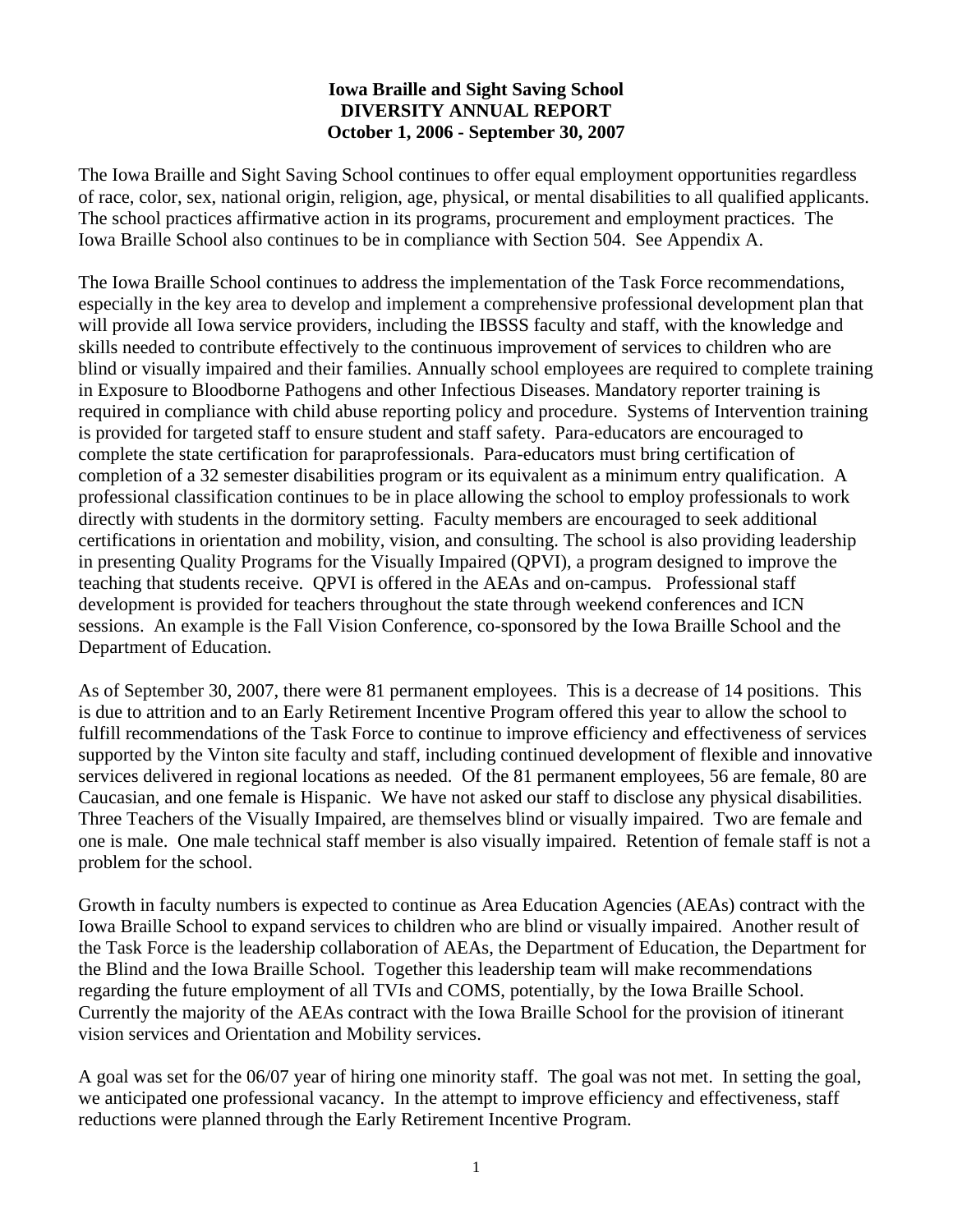In previous years, efforts to recruit minority candidates have included the use of the Internet and the listing of positions both in national publications and with Iowa Workforce Development. Positions are also posted in Cedar Rapids at the Jane Boyd Community House and the Catherine McAuley Center and in Waterloo at the Martin Luther King, Jr. Center.

Although we have used the resources available to us to recruit minorities, we have been unable to attract a pool of minority applicants. The school's application continues to include an optional information sheet where candidates may choose to self-identify race, sex and/or disability. Many applicants choose not to complete this information. The economics of commuting appear to affect the application pool for oncampus positions. The lack of a support base in the community of Vinton itself for living arrangements is also a problem in recruiting both professional and paraprofessional applicants.

The school is a strong proponent of diversity and we desire to have a diverse staff. As we have employment opportunities, we will continue to try to create a more diverse workforce. We are particularly hopeful about our recruitment relationship with Kirkwood Community College as a source for finding qualified paraprofessional candidates, both minorities and males as well as female candidates.

Through collaborative efforts with the Board of Regents, the Iowa Braille School and the University of Northern Iowa (UNI), the university now has a master's level teacher preparation program in preparing Teachers of the Visually Impaired. This has created the opportunity to recruit minorities from Iowa to the teacher training program. This may have a long-range impact in the ability to produce and employ Teachers of the Visually Impaired of a diverse background.

As the school continues to carryout Task Force recommendations regarding improved efficiency and effectiveness, staff will be redirected in their work assignments and we anticipant some need for the creation of new roles for faculty and / or professionals. The following chart, notes the Diversity Goals of the Iowa Braille School projected for the period of October 1, 2007 through September 30, 2008.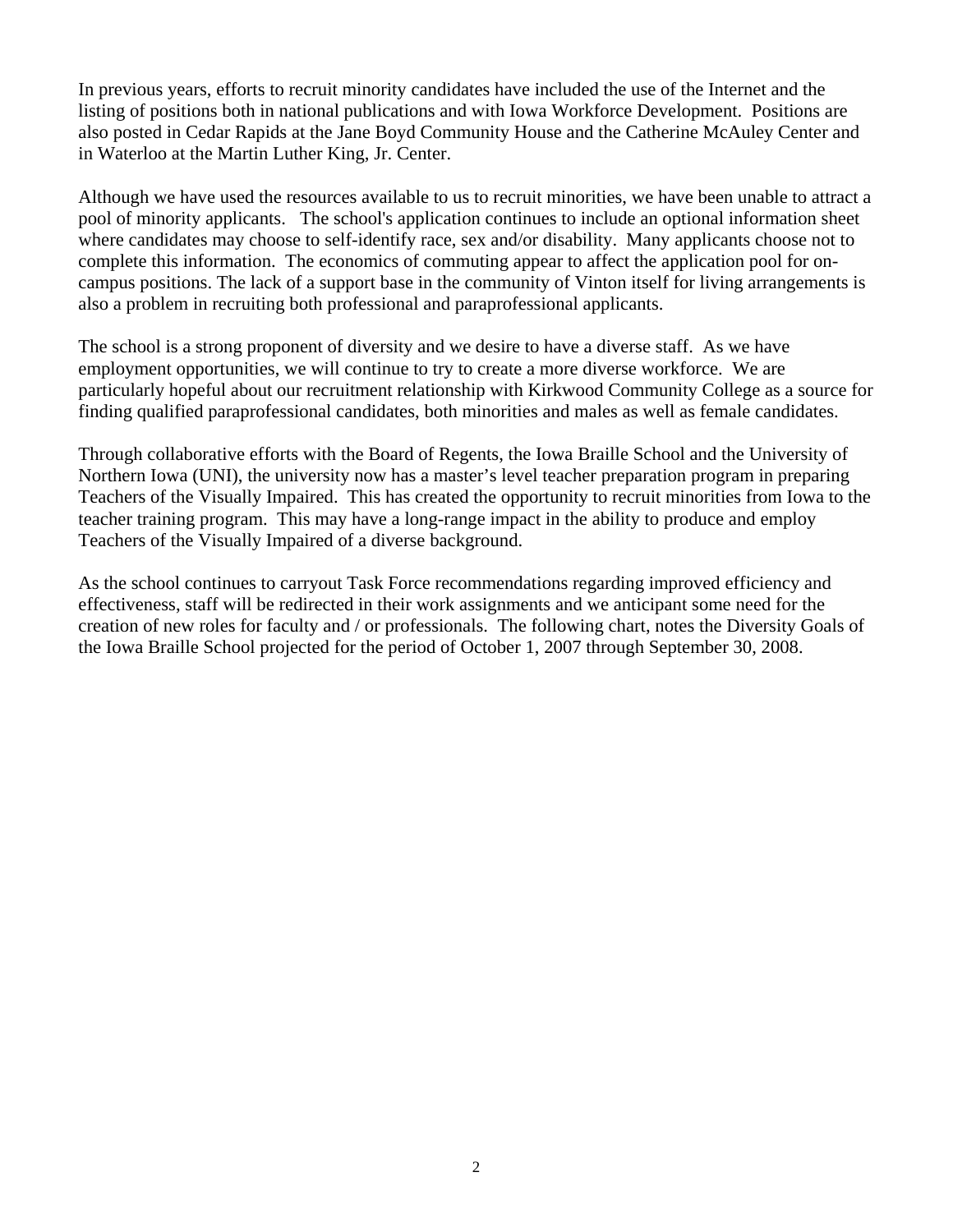# **DIVERSITY ACTION GOALS October 1, 2007 - September 30, 2008**

| <b>IBSSS</b>                     | Number of                  |              | <b>Numerical Goals:</b> |  |  |
|----------------------------------|----------------------------|--------------|-------------------------|--|--|
|                                  | Projected<br>Vacancies     | <u>Women</u> | <b>Minorities</b>       |  |  |
| 01 Exec/Admin/Mgr                |                            | 0            | 1                       |  |  |
| 02 Faculty                       | 2                          | 0            | 0                       |  |  |
| 04 Professional                  | $\theta$                   | 0            | 0                       |  |  |
| 05 Secretarial/Clerical          | $\Omega$                   | $\theta$     | 0                       |  |  |
| 06 Technical/Paraprofessionals 0 |                            | 0            | 0                       |  |  |
| 07 Skilled Crafts                | not applicable (not using) |              |                         |  |  |
| 08 Service/Maintenance           | $\theta$                   | 0            | 0                       |  |  |
| TOTAL                            | 3                          |              |                         |  |  |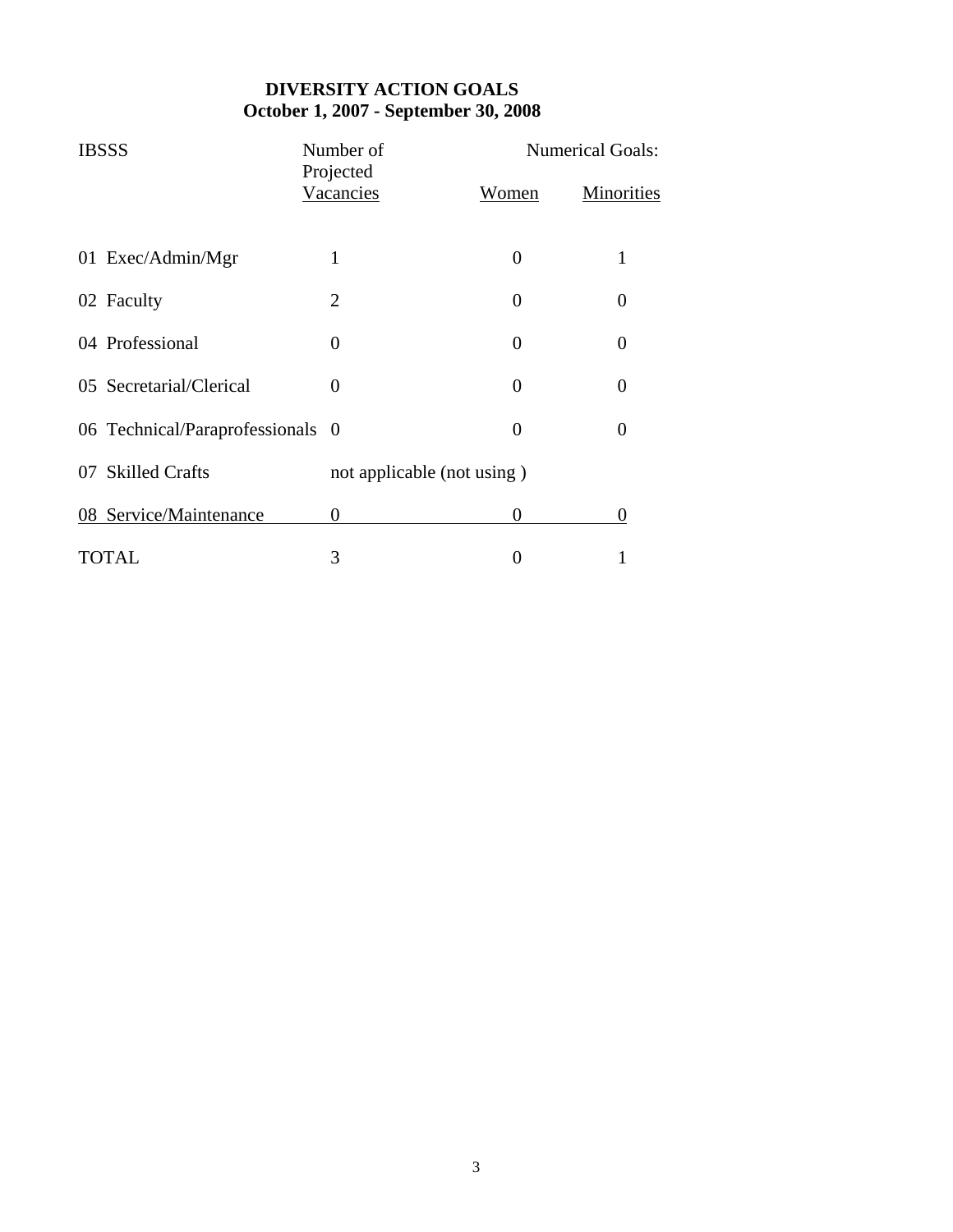#### APPENDIX A: Section 504 Compliance

#### EQUAL EDUCATIONAL OPPORTUNITY FOR STUDENTS AT THE IOWA BRAILLE SCHOOL

The Iowa Braille School will not discriminate in its educational activities on the basis of: race, color, national origin, religion, sex, sexual orientation, gender identity, age, disability, or marital status.

The Iowa Braille School requires all persons, agencies, vendors, contractors and other persons and organizations doing business with or performing services for the school to subscribe to all applicable federal and state laws, executive orders, rules and regulations pertaining to contract compliance and equal opportunity.

The Iowa Braille School is committed to the policy that no otherwise qualified person will be excluded from educational activities on the basis of race, color, national origin, religion, sex, sexual orientation, gender identity, age, disability, or marital status. Further, Iowa Braille School affirms the right of all students and staff to be treated with respect and to be protected from intimidation, discrimination, physical harm and harassment.

Harassment or discriminatory behavior that denies civil rights or access to equal educational opportunities includes comments, name-calling, physical conduct or other expressive behavior directed at an individual or group that intentionally demeans the race, color, national origin, religion, sex, sexual orientation, gender identity, age, disability, or marital status of the individual or individuals or creates an intimidating, hostile or demeaning environment for education.

Legal Reference: 20 U.S.C. §§ 1221 et seq. (1988). 20 U.S.C. §§ 1681 et seq. (1988). 20 U.S.C. §§ 1701 et seq. (1988). 42 U.S.C. §§ 12101 et seq. (Supp. 1990). 34 C.F.R. Pt. 100 (1993). Iowa Code §§ 216.9; 256.11, .11A; 280.3 (1995). 281 I.A.C. 12.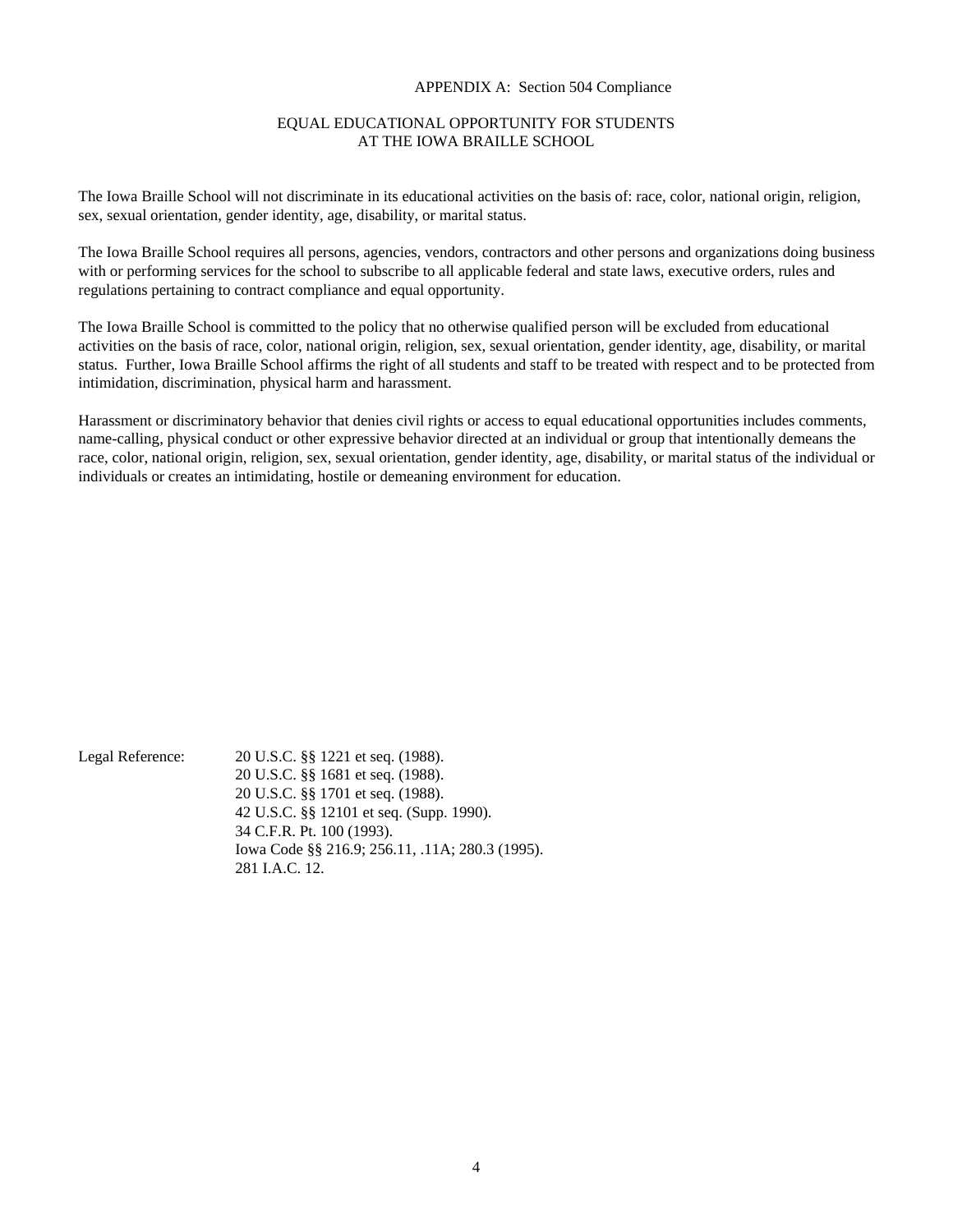#### SECTION 504 NOTICE OF NONDISCRIMINATION

Students, parents, employees and others doing business with or performing services for the Iowa Braille School are hereby notified that this school does not discriminate on the basis of race, color, national origin, religion, sex, sexual orientation, gender identity, age, disability, or marital status in admission or access to, or treatment in, its programs and activities. Any person having inquiries concerning the school's compliance with the regulations implementing Title VI, Title VII, Title IX, the Individuals with Disabilities Education Act (IDEA), the Americans with Disabilities Act (ADA), § 504 or Iowa Code § 280.3 is directed to contact:

| Director of Education   | OR | Director of Human Resources |
|-------------------------|----|-----------------------------|
| Iowa Braille School     |    | <b>Iowa Braille School</b>  |
| Old Main, Room 130      |    | Old Main, Room 107          |
| 1002 G Avenue           |    | 1002 G Avenue               |
| Vinton, IA 52349        |    | Vinton, IA $52349$          |
| 319/472-5221, ext. 1130 |    | 319/472-5221, ext. 1107     |
|                         |    |                             |

who have been designated by the school to coordinate the school's efforts to comply with the regulations implementing Title VI, Title VII, Title IX, the IDEA, the ADA, § 504 and Iowa Code 280.3.

#### GRIEVANCE PROCEDURE

Grievances based upon claims of discrimination based upon disability pursuant to §504 shall follow the procedures set forth in §3.30 of the Iowa Braille School Employee Handbook, with the §504 Coordinator taking the place of the Affirmative Action Officer.

(See Attachment A; §3.30 Grievance Procedure Under Affirmative Action: Race, Color, National Origin, Religion, Sex, Sexual Orientation, Gender Identity, Age, Marital Status or Disability, Title IX, Sexual Harassment)

In addition to or instead of the grievance procedures, students and their parents may also have a right to pursue an impartial hearing.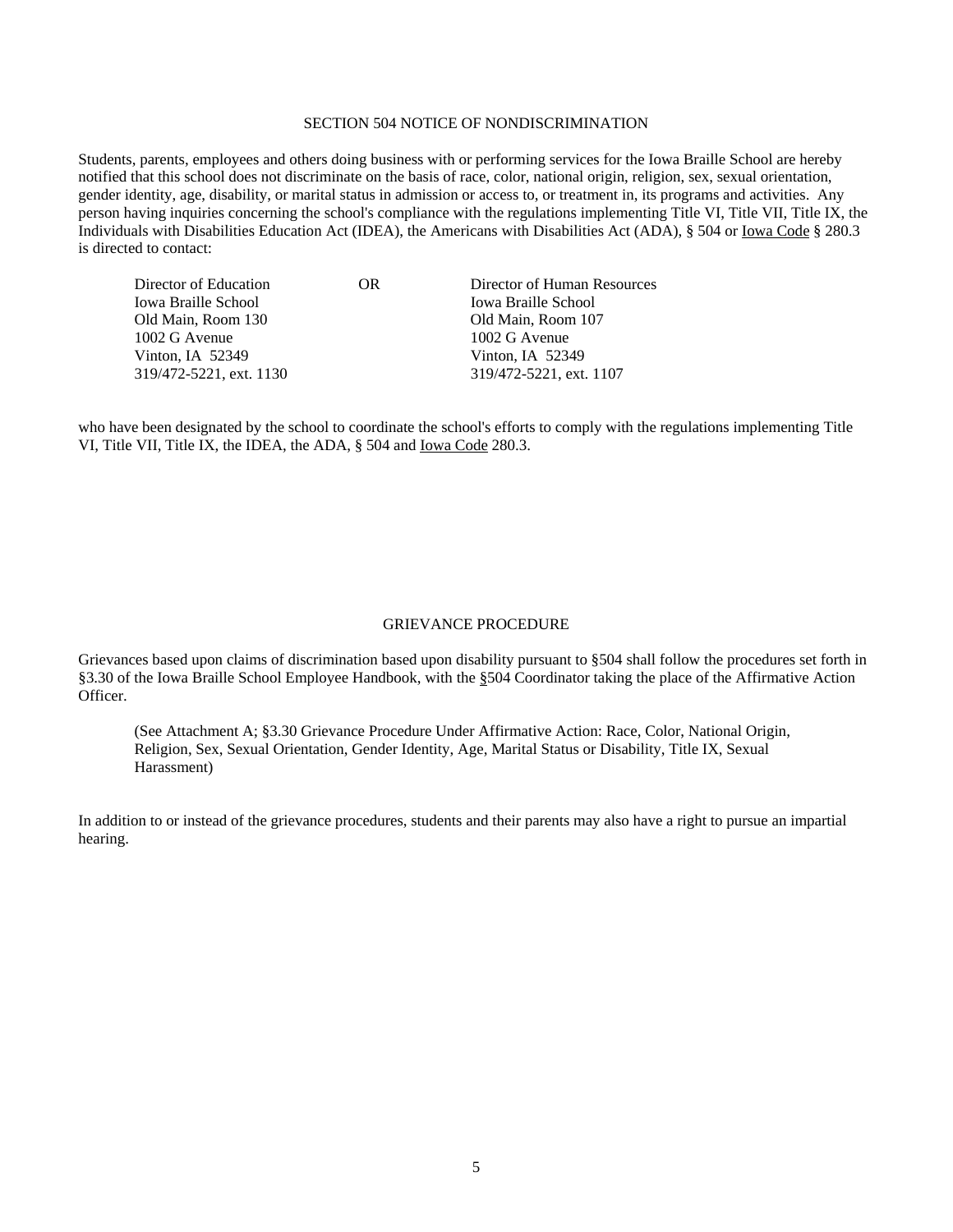#### GRIEVANCE FORM FOR COMPLAINTS OF DISCRIMINATION OR NON-COMPLIANCE WITH FEDERAL OR STATE REGULATIONS REQUIRING NON-DISCRIMINATION

Date(s) of incident: \_\_\_\_\_\_\_\_\_\_\_\_\_\_\_\_\_\_\_\_\_\_\_\_\_\_\_\_\_

Person(s) involved:

Describe the incident or occurrence as accurately as possible: (Attach additional sheets if necessary)

State the law, policy, or regulation violated, if known:

Specify the relief being sought:

| Signature           |             |
|---------------------|-------------|
| Address             |             |
| <b>Phone Number</b> |             |
| If Student, Name    | Grade Level |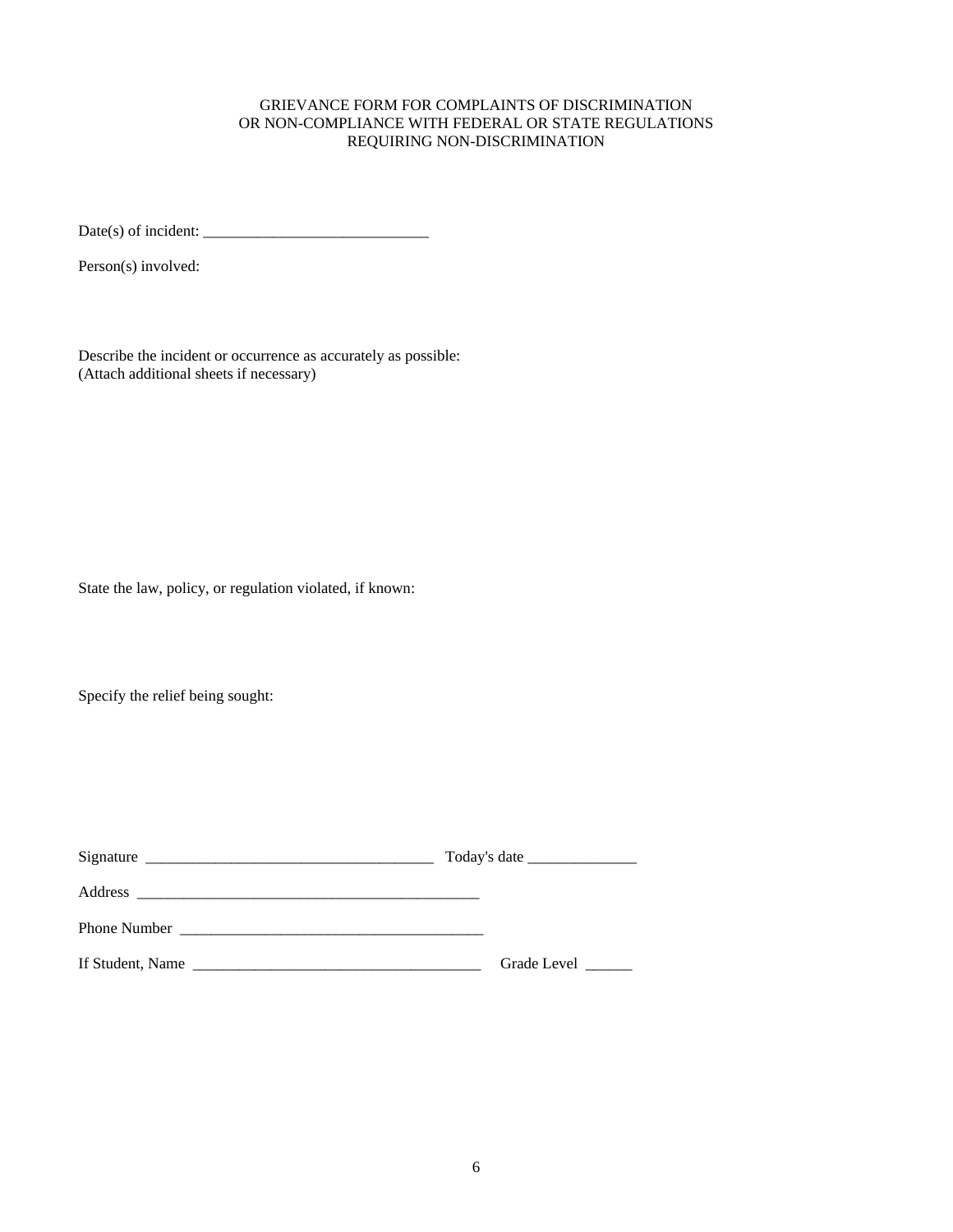#### GRIEVANCE DOCUMENTATION: FINDINGS AND RECOMMENDATIONS

Name of Individual Alleging Discrimination or Non-Compliance

Name \_\_\_\_\_\_\_\_\_\_\_\_\_\_\_\_\_\_\_\_\_\_\_\_\_\_\_\_\_\_\_\_\_\_\_\_\_\_\_\_\_\_

Date formal grievance was filed \_\_\_\_\_\_\_\_\_\_\_\_\_\_\_\_\_\_\_\_\_\_\_\_\_\_\_\_\_\_\_\_\_\_\_

Attach a copy of the grievance.

Hearing Committee Findings and Recommendations:

- 1) State the validity of the grievance or complaint;
- 2) whether the grievant was indeed wronged and if so, to what degree;
- 3) statement as to the appropriateness of the relief sought by the grievant

| Signature of Affirmative Action Officer |        |
|-----------------------------------------|--------|
| or of §504 Coordinator                  |        |
|                                         | (date) |

Disposition of the Grievance: The Affirmative Action Officer or §504 Coordinator shall submit committee findings and recommendations to the Superintendent for final action within five days of the close of the hearing. In the event the Superintendent is indicated in the Committee's proceedings, the Committee's findings, without recommendations, shall be forwarded to the President of the Board of Regents.

The Superintendent shall render a written decision within twenty-five (25) days of receipt of the Hearing Committee recommendations. The decision shall be mailed by ordinary mail or delivered to the Hearing Committee members, and to both parties to the grievance and their advisors.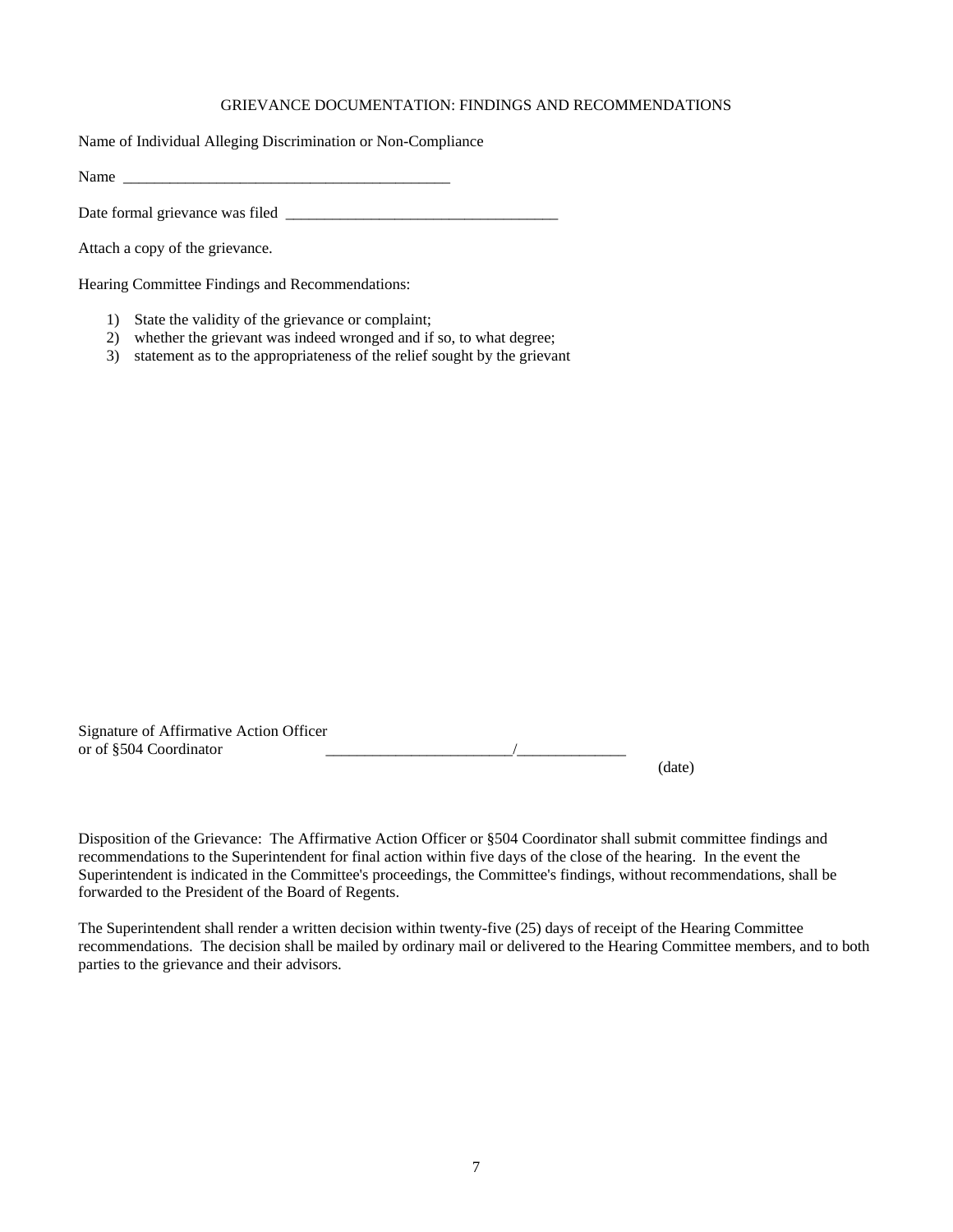#### SECTION 504 STUDENT AND PARENTAL RIGHTS

The Iowa Braille School does not discriminate in its educational programs and activities on the basis of a student's disability. It has been determined that your child has a qualifying disability for which accommodations may need to be made to meet his or her individual needs as adequately as the needs of other students. As a parent, you have the right to the following:

- participation of your child in school programs and activities, including extracurricular programs and activities, to the maximum extent appropriate, free of discrimination based upon the student's disability and at the same level as students without disabilities;
- receipt of free educational services to the extent they are provided students without disabilities;
- receipt of information about your child and your child's educational programs and activities in your native language;
- notice of identification of your child as having a qualifying disability for which accommodations may need to be made and notice prior to evaluation and placement of your child and right to periodically request a re-evaluation of your child;
- inspect and review your child's educational records including a right to copy those records for a reasonable fee; you also have a right to ask the school to amend your child's educational records if you feel the information in the records is misleading or inaccurate; should the school refuse to amend the records, you have a right to a hearing and to place an explanatory letter in your child's file explaining why you feel the records are misleading or inaccurate;
- hearing before an impartial hearing officer if you disagree with your child's evaluation or placement; you have a right to counsel at the hearing \ and have the decision of the impartial hearing officer reviewed.

Inquiries concerning the school's compliance with the regulations implementing Title VI, Title IX, the IDEA, the American's with Disabilities Act (ADA), § 504 or Iowa Code §280.3 should be directed to:

| Director of Education   | OR. | Director of Human Resources |
|-------------------------|-----|-----------------------------|
| Iowa Braille School     |     | <b>Iowa Braille School</b>  |
| 1002 G Avenue           |     | 1002 G Avenue               |
| Vinton, IA $52349$      |     | Vinton, IA $52349$          |
| 319/472-5221, ext. 1130 |     | 319/472-5221, ext. 1107     |

who have been designated by the school to coordinate the school's efforts to comply with the regulations implementing Title VI, Title IX, the ADA, § 504 and Iowa Code 280.3.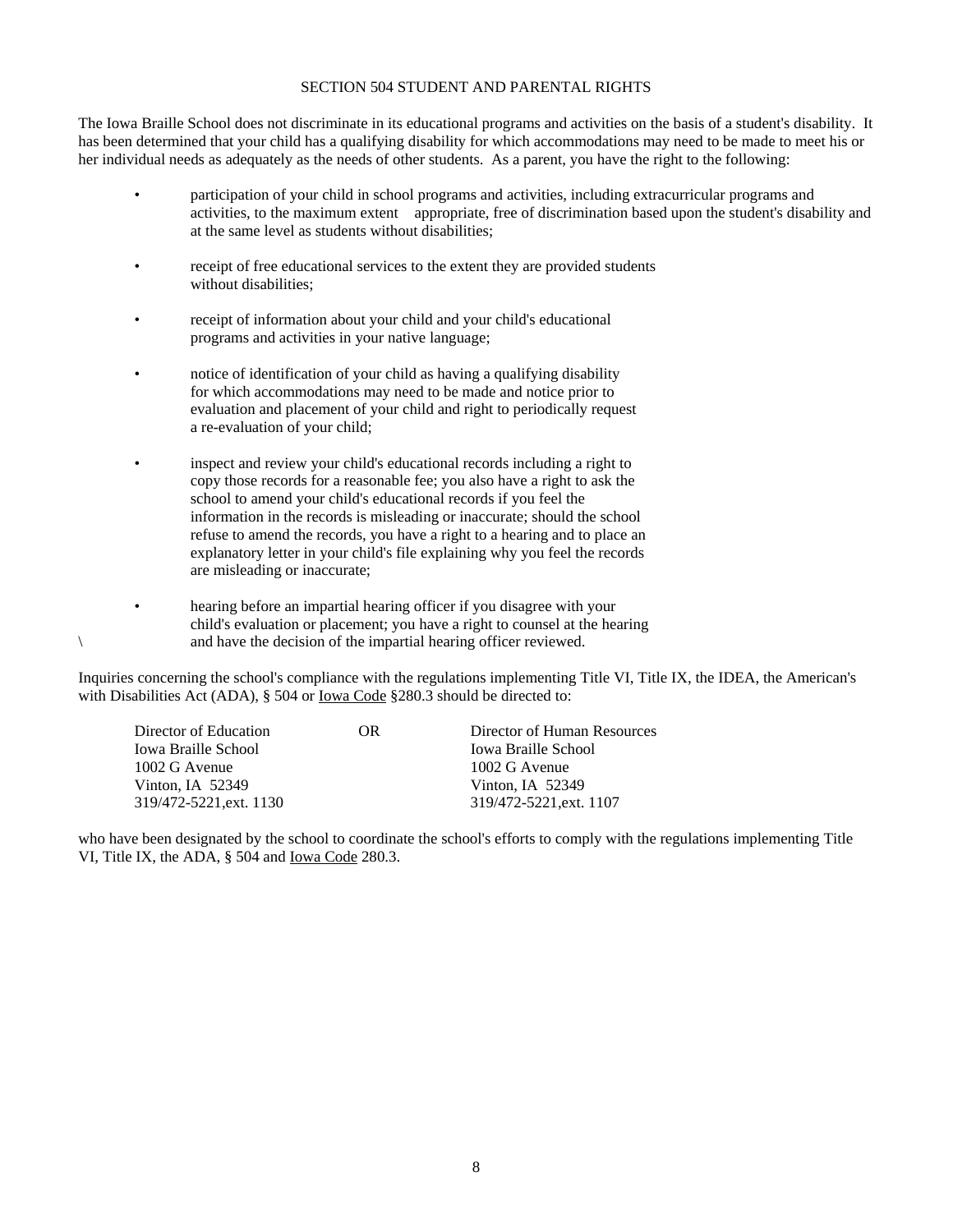#### IMPARTIAL HEARING PROCEDURE

Hearings under this procedure are available with respect to actions regarding the identification, evaluation, or educational placement of persons who, because of handicap need, or are believed to need, special instruction or related services.

- 1. A hearing is requested by filing a written request with either of the §504 Coordinators.
- 2. The §504 Coordinator will arrange for a hearing officer.
- 3. Either the §504 Coordinator or the hearing officer shall give notice of the time and place of the hearing at least 10 calendar days in advance of the hearing.
- 4. The student's parent or guardian shall have the right to participate in the hearing and all parties shall have the right to be represented by counsel, at their own expense.
- 5. A request for continuance may be made by either party to the hearing officer.
- 6. At least seven calendar days before the hearing, the hearing officer shall hold a telephone conference with the parties, and their counsel or representatives, to clarify issues, discuss procedure and address any other matters relevant to the hearing.
- 7. At least five calendar days before the hearing, each party shall provide to the other party a copy of the exhibits they intend to use at the hearing and a list of witnesses they intend to call.
- 8. The hearing shall be closed to the public unless a written waiver is signed by the parent or guardian of the student involved.
- 9. The hearing shall be an informal rather than formal judicial procedure. The party requesting the hearing shall proceed first. Both parties shall have the right to present evidence and argument on all issues involved and to challenge and cross-examine any statement made by others and to present evidence in rebuttal.
- 10. The hearing shall be recorded by either mechanized means or by certified court reporter.
- 11. The hearing officer's decision shall be based upon substantial evidence which is such evidence a reasonable mind would find adequate to reach the decision made.
- 12. The parties or their representatives shall not communicate directly or indirectly in connection with any issue of fact or law with the hearing officer except upon notice and opportunity for all parties to participate.
- 13. The decision of the hearing officer shall be in writing and shall be mailed to all parties, or their counsel or representative within 15 calendar days following the close of the record.
- 14. Either party who is aggrieved by the decision of the hearing officer shall have a right to seek review of that decision to the Board of Regents by giving written notice to the Executive Director of the Board within seven calendar days of the date of the hearing officer decision is issued.
- 15. The Executive Director shall docket the request for review for consideration by the Board as soon as practicable. The Board may, in its discretion, grant or deny the request for review. If the Board grants the request for review on the merits, it shall then determine in its sole discretion whether or not to hold a further hearing and otherwise specify the procedure to be followed. The Executive Director shall promptly notify the person requesting review and the school in writing of the Board's decision.
- 16. The decision of the Board is final and judicial review as permitted by law may then follow.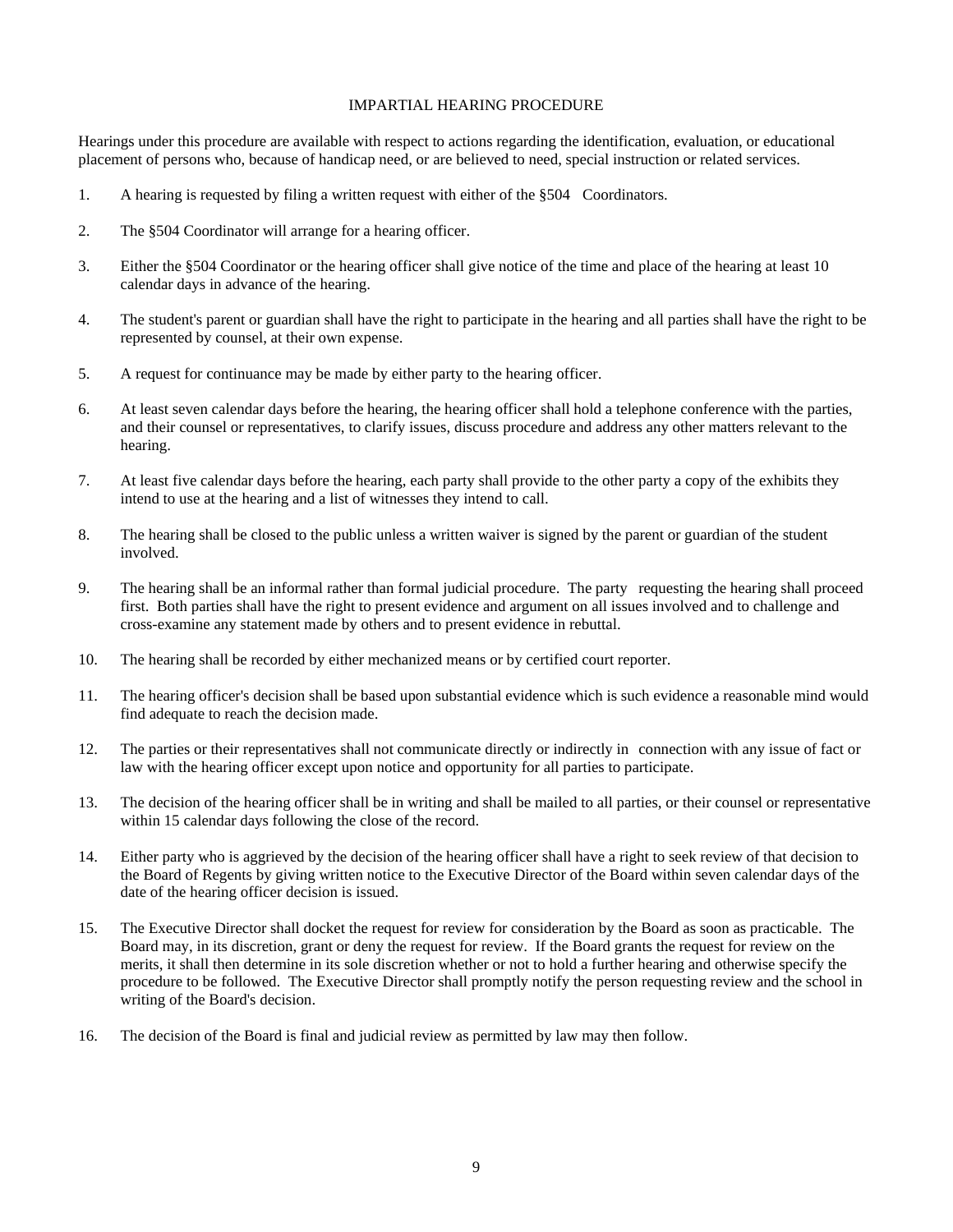# **Iowa School for the Deaf Annual Diversity Report October 1, 2006 – September 30, 2007**

The Iowa School for the Deaf employed 137 full-time and part-time employees on September 30, 2007. There has been a decrease of one since September 30, 2006.

The September 30, 2007 breakdown of ISD employees compared to September 30, 2006, is as follows:

| <b>CATEGORY</b>        | <b>#EMPLOYEES</b> |      | <b>%OF POPULATION</b> |       | 2007     |
|------------------------|-------------------|------|-----------------------|-------|----------|
|                        | 2007              | 2006 | 2007                  | 2006  | % CHANGE |
| <b>Male-Majority</b>   | 32                | 32   | 23.4%                 | 23.2% | $+0.2\%$ |
| <b>Female-Majority</b> | 97                | 99   | 70.8%                 | 71.7% | $-0.9\%$ |
| <b>Male-Minority</b>   |                   | 5    | 3.6%                  | 3.6%  | $0.0\%$  |
| <b>Female-Minority</b> |                   |      | 2.2%                  | 1.5%  | $+0.7\%$ |

The following are the goals ISD established for the October 1, 2006, to September 30, 2007 period:

# **Iowa School for the Deaf Affirmative Action Hiring Goals October 1, 2006 – September 30, 2007**

| Category                | Projected<br>Vacancies | Female<br>Majority | Female<br>Minority | Male<br>Minority |
|-------------------------|------------------------|--------------------|--------------------|------------------|
| Exec/Adm/Mgmt           |                        |                    |                    |                  |
| Faculty-Tenured         |                        |                    |                    |                  |
| Faculty-Non-Tenured     |                        |                    |                    |                  |
| Professional/Scientific | 2                      |                    |                    |                  |
| Secretarial/Clerical    |                        |                    |                    |                  |
| Tech/Paraprofessional   | 2                      |                    |                    |                  |
| <b>Skilled Crafts</b>   |                        |                    |                    |                  |
| Service/Maintenance     |                        |                    |                    |                  |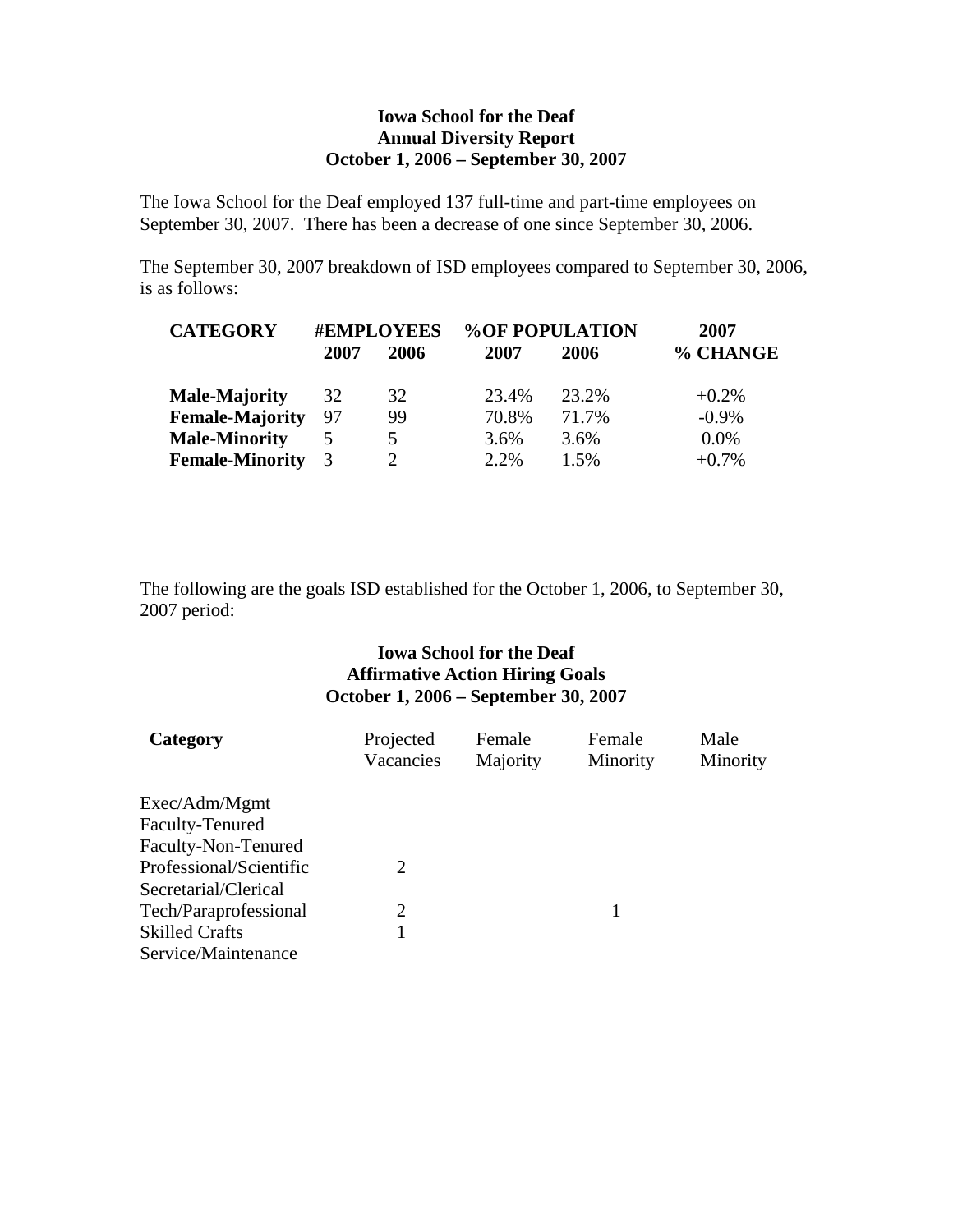# **Executive/Administrative/Managerial:**

This group remained unchanged from last year.

# **Faculty Tenure Track:**

There are no employees in the Faculty-Tenured Track. This is unchanged from the previous year.

# **Faculty Non-Tenure Track:**

This area lost one majority female during this year. No new hires were added to this group.

# **Professional and Scientific:**

Two female majority employees vacated P&S positions.

Two majority female and one majority male were added to this category.

## **Secretarial/Clerical:**

This group lost one majority female and hired one majority female.

## **Technical/Paraprofessional:**

We had a goal to hire one female minority employee. This goal was met. This area did decrease by two female majority, two male majority, and one male minority employees. We were able to hire one male majority, one female majority, one male minority and one female minority, which increased the number of minority employees in this category by one.

## **Skilled Crafts:**

This group was unchanged from last year.

## **Service Maintenance:**

There was no change to this group during the year.